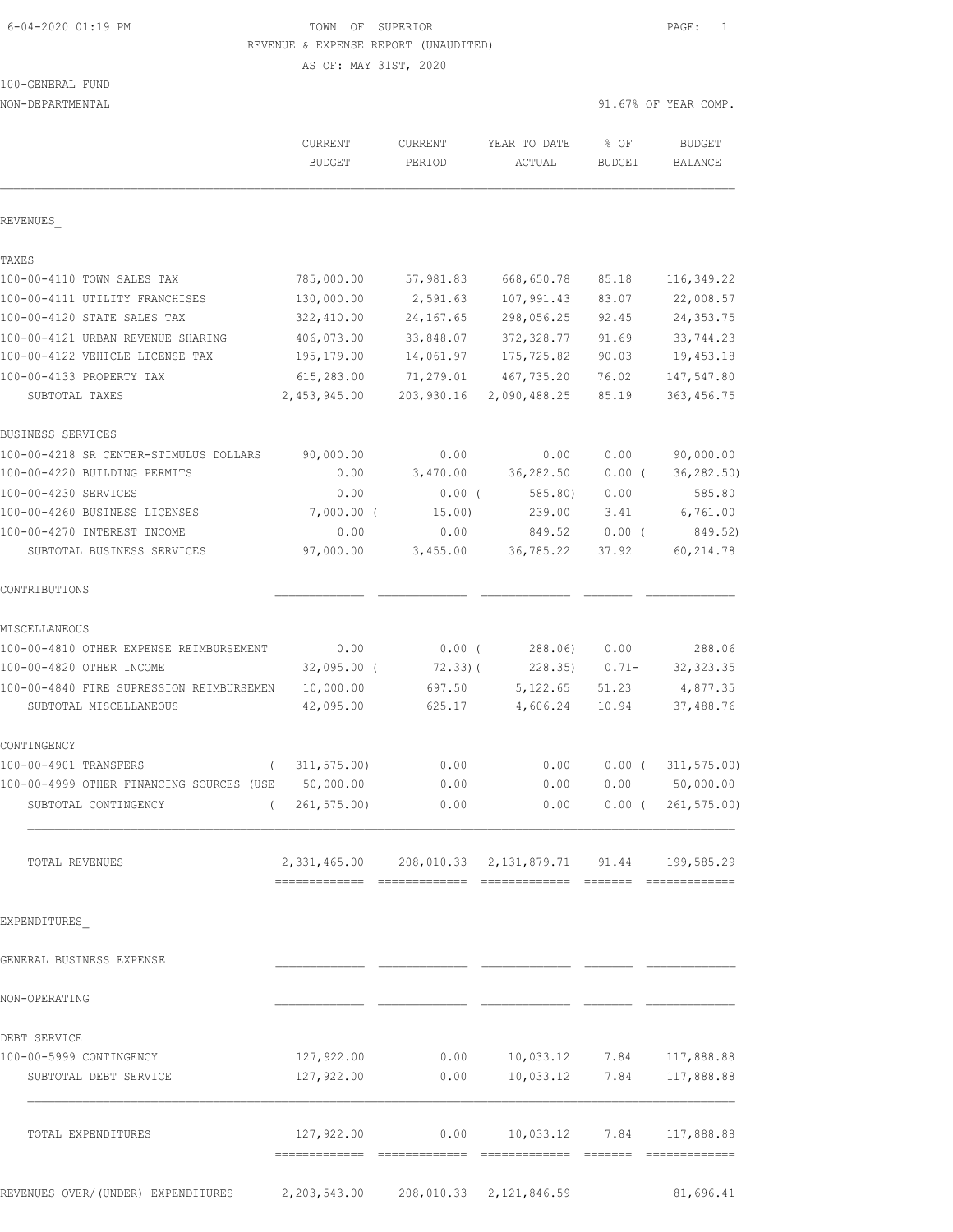# FOWN OF SUPERIOR **EXECUTER** PAGE: 2 REVENUE & EXPENSE REPORT (UNAUDITED)

AS OF: MAY 31ST, 2020

| 100-GENERAL FUND |  |
|------------------|--|
|------------------|--|

| MAYOR AND COUNCIL                              |                          |                   |                                      |                       | 91.67% OF YEAR COMP.      |
|------------------------------------------------|--------------------------|-------------------|--------------------------------------|-----------------------|---------------------------|
|                                                | CURRENT<br><b>BUDGET</b> | CURRENT<br>PERIOD | YEAR TO DATE<br>ACTUAL               | % OF<br><b>BUDGET</b> | BUDGET<br><b>BALANCE</b>  |
|                                                |                          |                   |                                      |                       |                           |
| EXPENDITURES                                   |                          |                   |                                      |                       |                           |
| PERSONEL                                       |                          |                   |                                      |                       |                           |
| 100-01-5100 SALARIES                           | 0.00                     | 0.00              | 1,350.00                             | $0.00$ (              | 1,350.00                  |
| SUBTOTAL PERSONEL                              | 0.00                     | 0.00              | $1,350.00$ 0.00 (                    |                       | 1,350.00                  |
| SUPPLIES                                       |                          |                   |                                      |                       |                           |
| 100-01-5299 OPERATING SUPPLIES                 | 0.00                     | 0.00              | 867.98                               | $0.00$ (              | 867.98)                   |
| SUBTOTAL SUPPLIES                              | 0.00                     | 0.00              | 867.98                               | 0.00(                 | 867.98)                   |
| UTILITIES                                      |                          |                   |                                      |                       |                           |
| 100-01-5350 TELEPHONE                          | 4,500.00                 | 445.69            | 3,059.92                             | 68.00                 | 1,440.08                  |
| SUBTOTAL UTILITIES                             | 4,500.00                 | 445.69            | 3,059.92                             | 68.00                 | 1,440.08                  |
| GENERAL BUSINESS EXPENSE                       |                          |                   |                                      |                       |                           |
| 100-01-5410 ADVERTISING                        | 0.00                     | 0.00              |                                      |                       | 2,804.78 0.00 ( 2,804.78) |
| 100-01-5420 DUES & SUBSCRIPTIONS               | 7,000.00                 | 0.00              | 6,586.00 94.09                       |                       | 414.00                    |
| 100-01-5425 CONFERENCES & TRAINING             | 2,000.00                 | 0.00              | 12,293.28 614.66 (                   |                       | 10, 293.28                |
| 100-01-5430 PRINTING                           | 0.00                     | 0.00              |                                      | 183.52 0.00 (         | 183.52)                   |
| 100-01-5470 TRAVEL                             | 8,000.00                 | 0.00              |                                      |                       | 2,260.13 28.25 5,739.87   |
| SUBTOTAL GENERAL BUSINESS EXPENSE              | 17,000.00                | 0.00              | 24, 127. 71                          |                       | 141.93 ( 7,127.71)        |
| PROFESSIONAL SERVICES                          |                          |                   |                                      |                       |                           |
| 100-01-5550 OTHER PROFESSIONAL SERVICES        | 0.00                     | 0.00              |                                      |                       | 3,680.86 0.00 (3,680.86)  |
| SUBTOTAL PROFESSIONAL SERVICES                 | 0.00                     | 0.00              |                                      | $3,680.86$ 0.00 (     | 3,680.86)                 |
| TOTAL EXPENDITURES                             | 21,500.00                |                   | 445.69 33,086.47 153.89 ( 11,586.47) |                       |                           |
| REVENUES OVER/(UNDER) EXPENDITURES<br>$\left($ | $21,500.00)$ (           |                   | 445.69) (33,086.47)                  |                       | 11,586.47                 |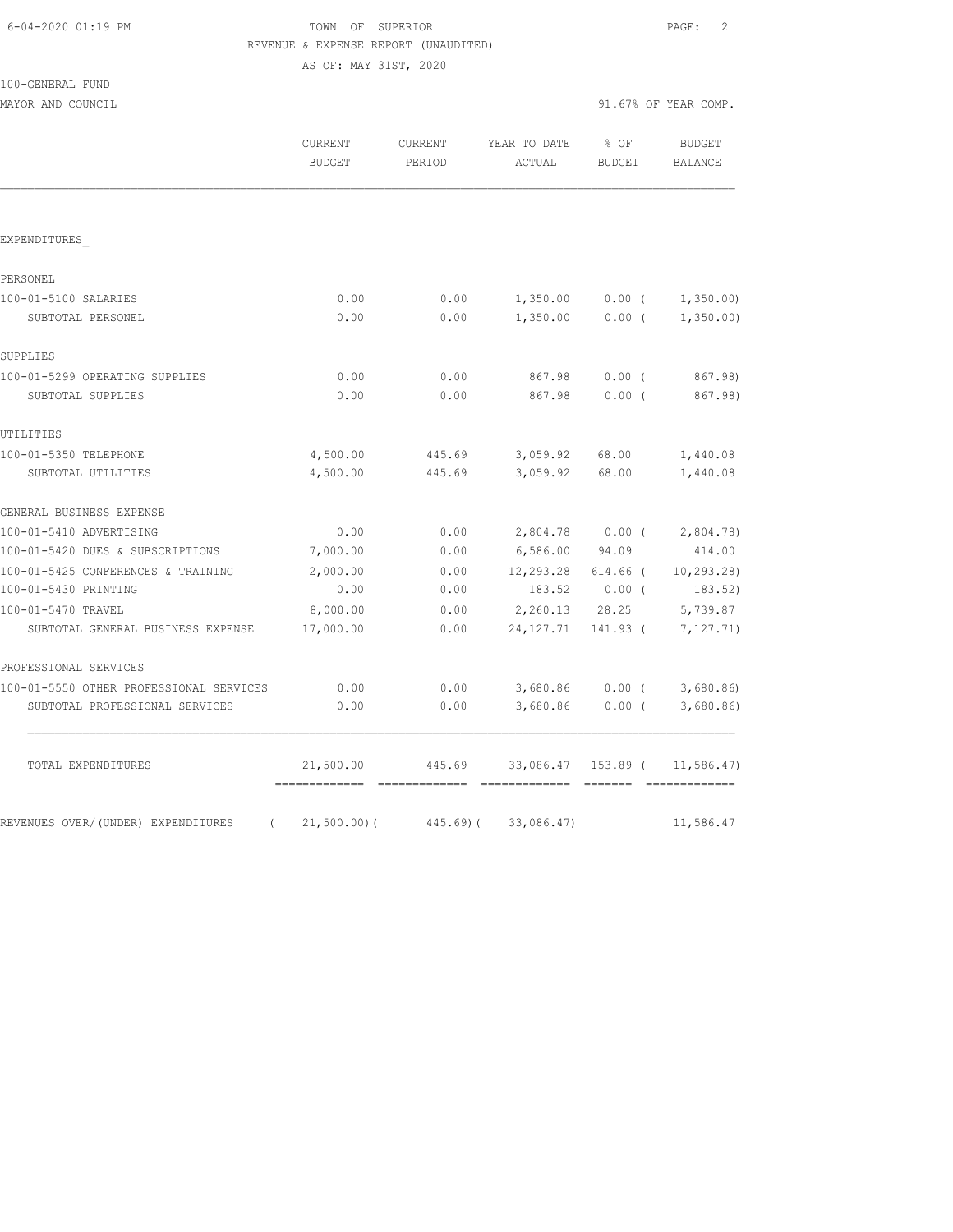# 6-04-2020 01:19 PM TOWN OF SUPERIOR PAGE: 3 REVENUE & EXPENSE REPORT (UNAUDITED)

AS OF: MAY 31ST, 2020

| TOWN MANAGER                         |                          |                   |                                |                       | 91.67% OF YEAR COMP.     |
|--------------------------------------|--------------------------|-------------------|--------------------------------|-----------------------|--------------------------|
|                                      | CURRENT<br><b>BUDGET</b> | CURRENT<br>PERIOD | YEAR TO DATE<br>ACTUAL         | % OF<br><b>BUDGET</b> | <b>BUDGET</b><br>BALANCE |
|                                      |                          |                   |                                |                       |                          |
| EXPENDITURES                         |                          |                   |                                |                       |                          |
| PERSONEL                             |                          |                   |                                |                       |                          |
| 100-02-5100 SALARIES                 | 71,482.00                | 6,210.46          | 61, 352.20                     | 85.83                 | 10,129.80                |
| 100-02-5151 FICA                     | 4,432.00                 | 385.05            | 3,803.89 85.83                 |                       | 628.11                   |
| 100-02-5152 MEDICARE                 | 1,036.00                 | 90.05             | 889.56 85.86                   |                       | 146.44                   |
| 100-02-5153 STATE UNEMPLOYMENT       | 49.00                    | 6.38              | 59.21                          | $120.84$ (            | 10.21)                   |
| 100-02-5154 WORKERS COMP INSURANCE   | 205.00                   | 0.00              | 0.00                           | 0.00                  | 205.00                   |
| 100-02-5161 ARIZONA STATE RETIREMENT | 8,535.00                 | 670.70            | 7,348.44 86.10                 |                       | 1,186.56                 |
| 100-02-5162 LIFE INSURANCE           | 64.00                    | 6.70              | 73.70                          | $115.16$ (            | 9.70)                    |
| 100-02-5163 HEALTH INSURANCE         | 14,867.00                | 1,373.72          | 15,110.92                      | $101.64$ (            | 243.92)                  |
| 100-02-5164 DENTAL INSURANCE         | 296.00                   | 16.12             | 331.92                         | $112.14$ (            | 35.92)                   |
| SUBTOTAL PERSONEL                    | 100,966.00               | 8,759.18          | 88,969.84                      | 88.12                 | 11,996.16                |
| SUPPLIES                             |                          |                   |                                |                       |                          |
| 100-02-5299 OPERATING SUPPLIES       | 0.00                     | 44.00             | 516.90                         | $0.00$ (              | 516.90)                  |
| SUBTOTAL SUPPLIES                    | 0.00                     | 44.00             | 516.90                         | $0.00$ (              | 516.90)                  |
| UTILITIES                            |                          |                   |                                |                       |                          |
| 100-02-5350 TELEPHONE                | 0.00                     | 70.69             | 667.63                         | $0.00$ (              | 667.63)                  |
| SUBTOTAL UTILITIES                   | 0.00                     | 70.69             | 667.63                         | $0.00$ (              | 667.63)                  |
| GENERAL BUSINESS EXPENSE             |                          |                   |                                |                       |                          |
| 100-02-5420 DUES & SUBSCRIPTIONS     | 0.00                     | 200.00            | 430.00                         | $0.00$ (              | 430.00)                  |
| 100-02-5425 CONFERENCE & TRAINING    | 4,000.00                 | 0.00              | 3,924.45                       | 98.11                 | 75.55                    |
| 100-02-5470 TRAVEL                   | 1,000.00                 | 0.00              | 0.00                           | 0.00                  | 1,000.00                 |
| SUBTOTAL GENERAL BUSINESS EXPENSE    | 5,000.00                 | 200.00            | 4,354.45                       | 87.09                 | 645.55                   |
| REPAIR/MAINTENANCE                   |                          |                   |                                |                       |                          |
| 100-02-5641 VEHICLE FUEL             | 0.00                     | 0.00              | 296.35                         | $0.00$ (              | 296.35                   |
| SUBTOTAL REPAIR/MAINTENANCE          | 0.00                     | 0.00              | 296.35                         | $0.00$ (              | 296.35                   |
| DEBT SERVICE                         |                          |                   |                                |                       |                          |
| 100-02-5999 CONTINGENCY FUND         | 0.00                     | 1,038.92          | 2,947.26                       | $0.00$ (              | 2,947.26                 |
| SUBTOTAL DEBT SERVICE                | 0.00                     | 1,038.92          | 2,947.26                       | $0.00$ (              | 2,947.26                 |
| TOTAL EXPENDITURES                   |                          |                   | 105,966.00 10,112.79 97,752.43 | 92.25                 | 8,213.57                 |
|                                      |                          |                   |                                |                       |                          |
| REVENUES OVER/(UNDER) EXPENDITURES   | 105,966.00)(<br>$\left($ | $10, 112.79$ ) (  | 97, 752.43)                    |                       | 8, 213.57)               |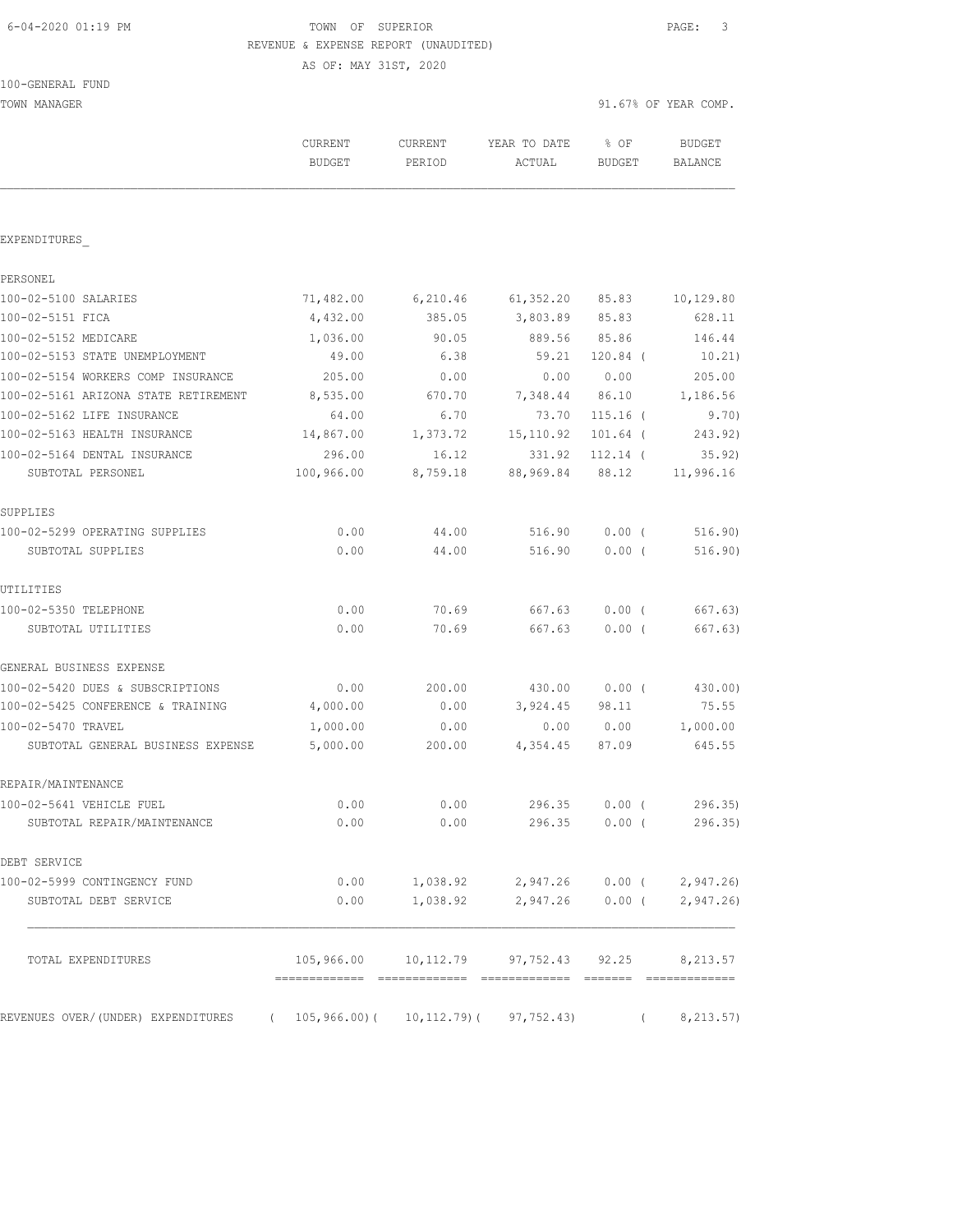| 6-04-2020 01:19 PM |  |
|--------------------|--|

100-GENERAL FUND

## TOWN OF SUPERIOR **Example 2010** PAGE: 4 REVENUE & EXPENSE REPORT (UNAUDITED) AS OF: MAY 31ST, 2020

| TOWN ATTORNEY |         |         |              |        | 91.67% OF YEAR COMP. |
|---------------|---------|---------|--------------|--------|----------------------|
|               | CURRENT | CURRENT | YEAR TO DATE | % OF   | BUDGET               |
|               | BUDGET  | PERIOD  | ACTUAL       | BUDGET | BALANCE              |
|               |         |         |              |        |                      |
|               |         |         |              |        |                      |

## EXPENDITURES\_

| PERSONEL                           |            |          |            |       |          |
|------------------------------------|------------|----------|------------|-------|----------|
| SUPPLIES                           |            |          |            |       |          |
| PROFESSIONAL SERVICES              |            |          |            |       |          |
| 100-03-5540 LEGAL SERVICES         | 63,000.00  | 0.00     | 58,967.82  | 93.60 | 4,032.18 |
| SUBTOTAL PROFESSIONAL SERVICES     | 63,000.00  | 0.00     | 58,967.82  | 93.60 | 4,032.18 |
| TOTAL EXPENDITURES                 | 63,000.00  | 0.00     | 58,967.82  | 93.60 | 4,032.18 |
|                                    |            |          |            |       |          |
| REVENUES OVER/(UNDER) EXPENDITURES | 63,000.00) | $0.00$ ( | 58,967.82) |       | 4,032,18 |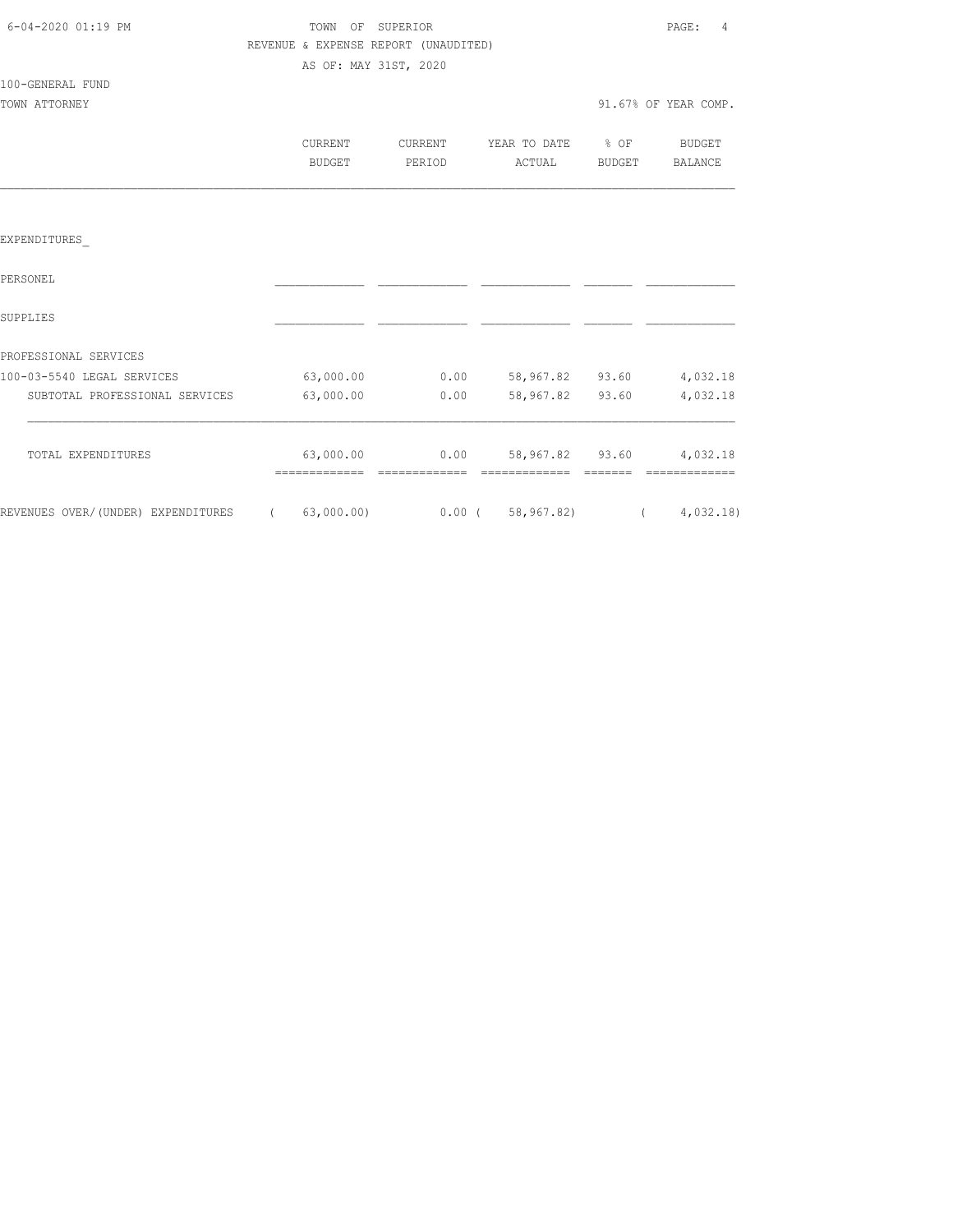100-GENERAL FUND

## 6-04-2020 01:19 PM TOWN OF SUPERIOR PAGE: 5 REVENUE & EXPENSE REPORT (UNAUDITED)

AS OF: MAY 31ST, 2020

| MAGISTRATE                                 |                          |                        |                                                 |                       | 91.67% OF YEAR COMP.       |
|--------------------------------------------|--------------------------|------------------------|-------------------------------------------------|-----------------------|----------------------------|
|                                            | CURRENT<br><b>BUDGET</b> | CURRENT<br>PERIOD      | YEAR TO DATE<br>ACTUAL                          | % OF<br><b>BUDGET</b> | BUDGET<br>BALANCE          |
| REVENUES                                   |                          |                        |                                                 |                       |                            |
| BUSINESS SERVICES                          |                          |                        |                                                 |                       |                            |
| 100-04-4250 FINES                          | 0.00                     | 18.87                  | 538.04                                          | 0.00(                 | 538.04)                    |
| 100-04-4251 MFTG - MAGISTRATE COURT        | 0.00                     | 0.00                   | 479.10                                          | $0.00$ (              | 479.10)                    |
| SUBTOTAL BUSINESS SERVICES                 | 0.00                     | 18.87                  | 1,017.14                                        | $0.00$ (              | 1,017.14)                  |
| TOTAL REVENUES                             | 0.00<br>=============    | 18.87<br>============= | 1,017.14                                        | $0.00$ (              | 1,017.14)<br>============= |
| EXPENDITURES                               |                          |                        |                                                 |                       |                            |
| PERSONEL                                   |                          |                        |                                                 |                       |                            |
| 100-04-5100 SALARIES                       | 13,670.00                | 985.60                 | 11,827.20                                       | 86.52                 | 1,842.80                   |
| 100-04-5151 FICA                           | 848.00                   | 61.10                  | 733.20                                          | 86.46                 | 114.80                     |
| 100-04-5152 MEDICARE                       | 198.00                   | 14.30                  | 171.60                                          | 86.67                 | 26.40                      |
| 100-04-5153 STATE UNEMPLOYMENT             | 183.00                   | 9.36                   | 96.09                                           | 52.51                 | 86.91                      |
| 100-04-5154 WORKERS COMP INSURANCE         | 198.00                   | 0.00                   | 484.00                                          | 244.44 (              | 286.00                     |
| 100-04-5161 ARIZONA STATE RETIREMENT       | 1,632.00                 | 21.32                  | 981.78                                          | 60.16                 | 650.22                     |
| SUBTOTAL PERSONEL                          | 16,729.00                | 1,091.68               | 14,293.87                                       | 85.44                 | 2,435.13                   |
| SUPPLIES                                   |                          |                        |                                                 |                       |                            |
| 100-04-5210 OFFICE SUPPLIES                | 886.00                   | 0.00                   | 0.00                                            | 0.00                  | 886.00                     |
| 100-04-5299 OPERATING SUPPLIES             | 5,000.00                 | 0.00                   | 0.00                                            | 0.00                  | 5,000.00                   |
| SUBTOTAL SUPPLIES                          | 5,886.00                 | 0.00                   | 0.00                                            | 0.00                  | 5,886.00                   |
| GENERAL BUSINESS EXPENSE                   |                          |                        |                                                 |                       |                            |
| 100-04-5470 TRAVEL                         | 0.00                     | 0.00                   | 319.14                                          | $0.00$ (              | 319.14)                    |
| 100-04-5471 AUDIT & ACCOUNTING             | 1,500.00                 | 0.00                   | 2,437.10                                        | $162.47$ (            | 937.10                     |
| SUBTOTAL GENERAL BUSINESS EXPENSE 1,500.00 |                          |                        | $0.00$ 2,756.24 183.75 ( 1,256.24)              |                       |                            |
| PROFESSIONAL SERVICES                      |                          |                        |                                                 |                       |                            |
| CAPITAL OUTLAY                             |                          |                        |                                                 |                       |                            |
| 100-04-5720 OFFICE EQUIPMENT               | 1,000.00                 |                        | $0.00$ 750.00 75.00                             |                       | 250.00                     |
| SUBTOTAL CAPITAL OUTLAY                    | 1,000.00                 | 0.00                   | 750.00                                          | 75.00                 | 250.00                     |
| TOTAL EXPENDITURES                         |                          |                        | 25,115.00  1,091.68  17,800.11  70.87  7,314.89 |                       |                            |

REVENUES OVER/(UNDER) EXPENDITURES ( 25,115.00)( 1,072.81)( 16,782.97) ( 8,332.03)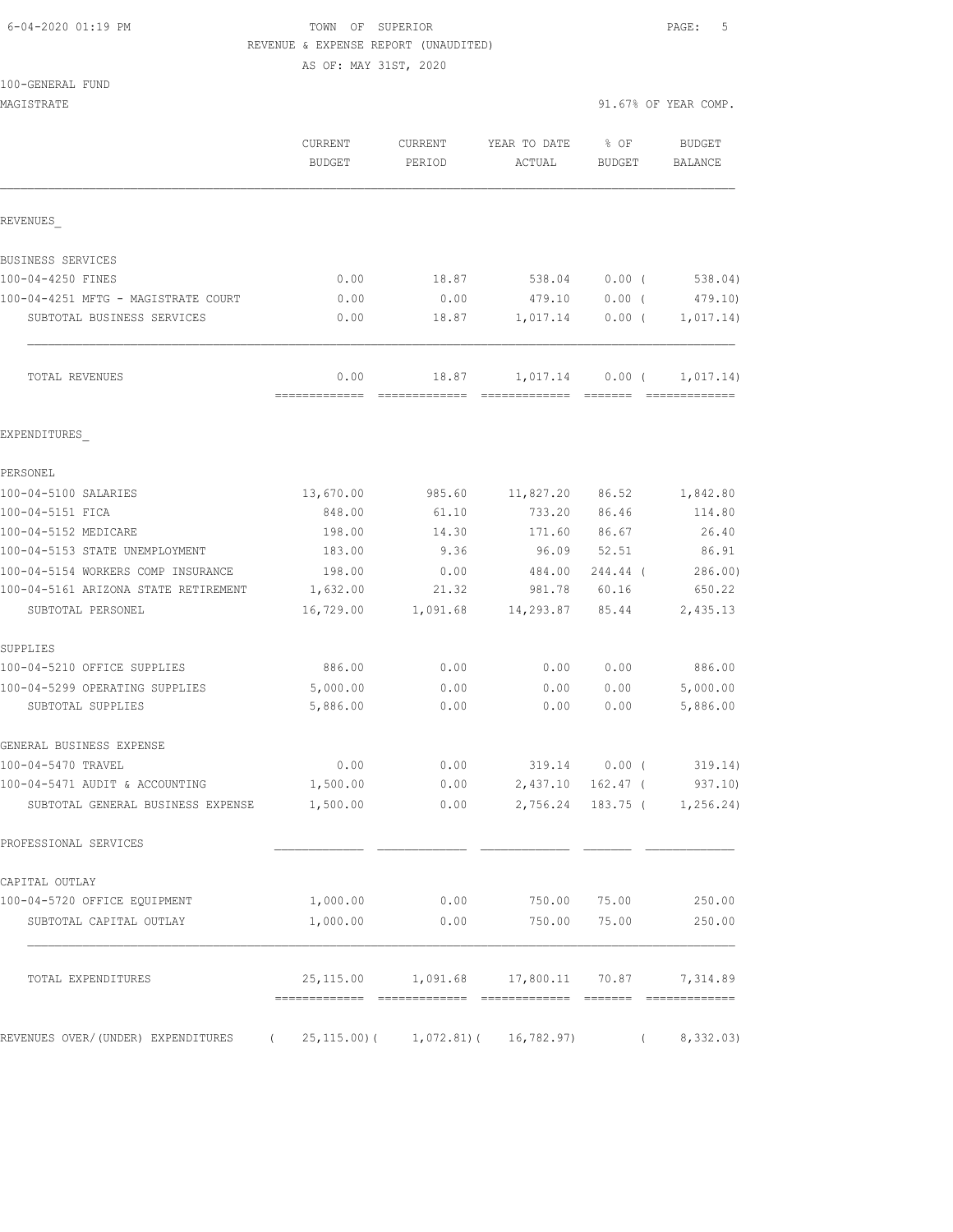#### 6-04-2020 01:19 PM TOWN OF SUPERIOR PAGE: 6 REVENUE & EXPENSE REPORT (UNAUDITED) AS OF: MAY 31ST, 2020

100-GENERAL FUND

|                                          | CURRENT<br><b>BUDGET</b> | CURRENT<br>PERIOD | YEAR TO DATE<br>ACTUAL   | % OF<br><b>BUDGET</b> | <b>BUDGET</b><br>BALANCE   |
|------------------------------------------|--------------------------|-------------------|--------------------------|-----------------------|----------------------------|
| REVENUES                                 |                          |                   |                          |                       |                            |
| <b>BUSINESS SERVICES</b>                 |                          |                   |                          |                       |                            |
| 100-05-4240 ADMIN FEES (FAX/COPY/NOTARY) | 0.00                     | 8.00              | 363.50                   | $0.00$ (              | 363.50                     |
| SUBTOTAL BUSINESS SERVICES               | 0.00                     | 8.00              | 363.50                   | 0.00(                 | 363.50)                    |
| GRANTS                                   |                          |                   |                          |                       |                            |
| 100-05-4600 ADMIN RENUE                  | 0.00                     | 0.00              | 117.30                   | $0.00$ (              | 117.30)                    |
| 100-05-4601 CC CONVENIENCE FEE           | 0.00                     | 89.65             | 1, 125.52                | $0.00$ (              | 1, 125.52)                 |
| SUBTOTAL GRANTS                          | 0.00                     | 89.65             | 1,242.82                 | $0.00$ (              | 1,242.82)                  |
| TOTAL REVENUES                           | 0.00<br>-------------    | 97.65             | 1,606.32                 | $0.00$ (              | 1,606.32)<br>============= |
| EXPENDITURES                             |                          |                   |                          |                       |                            |
| PERSONEL                                 |                          |                   |                          |                       |                            |
| 100-05-5100 SALARIES                     | 101,255.00               |                   | 7,366.40 85,499.70 84.44 |                       | 15,755.30                  |
| 100-05-5101 OVERTIME                     | 0.00                     | 135.60            |                          | 1,961.55 0.00 (       | 1,961.55)                  |
| 100-05-5151 FICA                         | 6,278.00                 | 447.34            | 5,228.59                 | 83.28                 | 1,049.41                   |
| 100-05-5152 MEDICARE                     | 1,468.00                 | 104.62            | 1,222.80                 | 83.30                 | 245.20                     |
| 100-05-5153 STATE UNEMPLOYMENT           | 146.00                   | 0.00              | 159.59                   | $109.31$ (            | 13.59)                     |
| 100-05-5154 WORKERS COMP INSURANCE       | 291.00                   | 0.00              | 338.00                   | $116.15$ (            | $47.00$ )                  |
| 100-05-5161 ARIZONA STATE RETIREMENT     | 12,090.00                | 908.50            | 10,591.59                | 87.61                 | 1,498.41                   |
| 100-05-5162 LIFE INSURANCE               | 193.00                   | 20.10             | 257.35                   | $133.34$ (            | 64.35)                     |
| 100-05-5163 HEALTH INSURANCE             | 12,412.00                | 1,298.28          | 14,281.08                | 115.06 (              | 1,869.08)                  |
| 100-05-5164 DENTAL INSURANCE             | 887.00                   | 79.28             | 1,026.68                 | $115.75$ (            | 139.68)                    |
| SUBTOTAL PERSONEL                        | 135,020.00               | 10,360.12         | 120,566.93               | 89.30                 | 14,453.07                  |
| SUPPLIES                                 |                          |                   |                          |                       |                            |
| 100-05-5210 OFFICE SUPPLIES              | 10,000.00                | 0.00              | 11,429.62                |                       | 114.30(1, 429.62)          |
| 100-05-5299 OPERATING SUPPLIES           | 5,000.00                 | 529.88            | 9,196.72                 | 183.93 (              | 4,196.72)                  |
| SUBTOTAL SUPPLIES                        | 15,000.00                | 529.88            | 20,626.34                | $137.51$ (            | 5,626.34)                  |
| UTILITIES                                |                          |                   |                          |                       |                            |
| 100-05-5310 ELECTRICITY                  | 18,910.00                | 0.00              | 17,812.17                | 94.19                 | 1,097.83                   |
| 100-05-5320 GAS                          | 1,200.00                 | 130.59            | 2,076.78                 | 173.07 (              | 876.78)                    |
| 100-05-5350 TELEPHONE                    | 4,000.00                 | 3,974.59          | 6,737.97                 | $168.45$ (            | 2,737.97)                  |
| 100-05-5360 WATER                        | 2,300.00                 | 107.84            | 1,211.88                 | 52.69                 | 1,088.12                   |
| 100-05-5380 SECURITY                     | 1,230.00                 | 0.00              | 0.00                     | 0.00                  | 1,230.00                   |
| SUBTOTAL UTILITIES                       | 27,640.00                | 4,213.02          | 27,838.80                | $100.72$ (            | 198.80)                    |
| GENERAL BUSINESS EXPENSE                 |                          |                   |                          |                       |                            |
| 100-05-5410 ADVERTISING                  | 6,000.00                 | 0.00              | 7,195.49                 | 119.92 (              | 1, 195.49                  |
| 100-05-5420 DUES & SUBSCRIPTIONS         | 9,000.00                 | 14.44             | 5,078.46                 | 56.43                 | 3,921.54                   |
| 100-05-5425 CONFERENCES & TRAINING       | 0.00                     | 0.00              | 2,168.55                 | $0.00$ (              | 2, 168.55                  |
| 100-05-5430 PRINTING                     | 5,120.00                 | 100.16            | 4,300.26                 | 83.99                 | 819.74                     |
| 100-05-5440 ELECTIONS                    | 5,000.00                 | 0.00              | 0.00                     | 0.00                  | 5,000.00                   |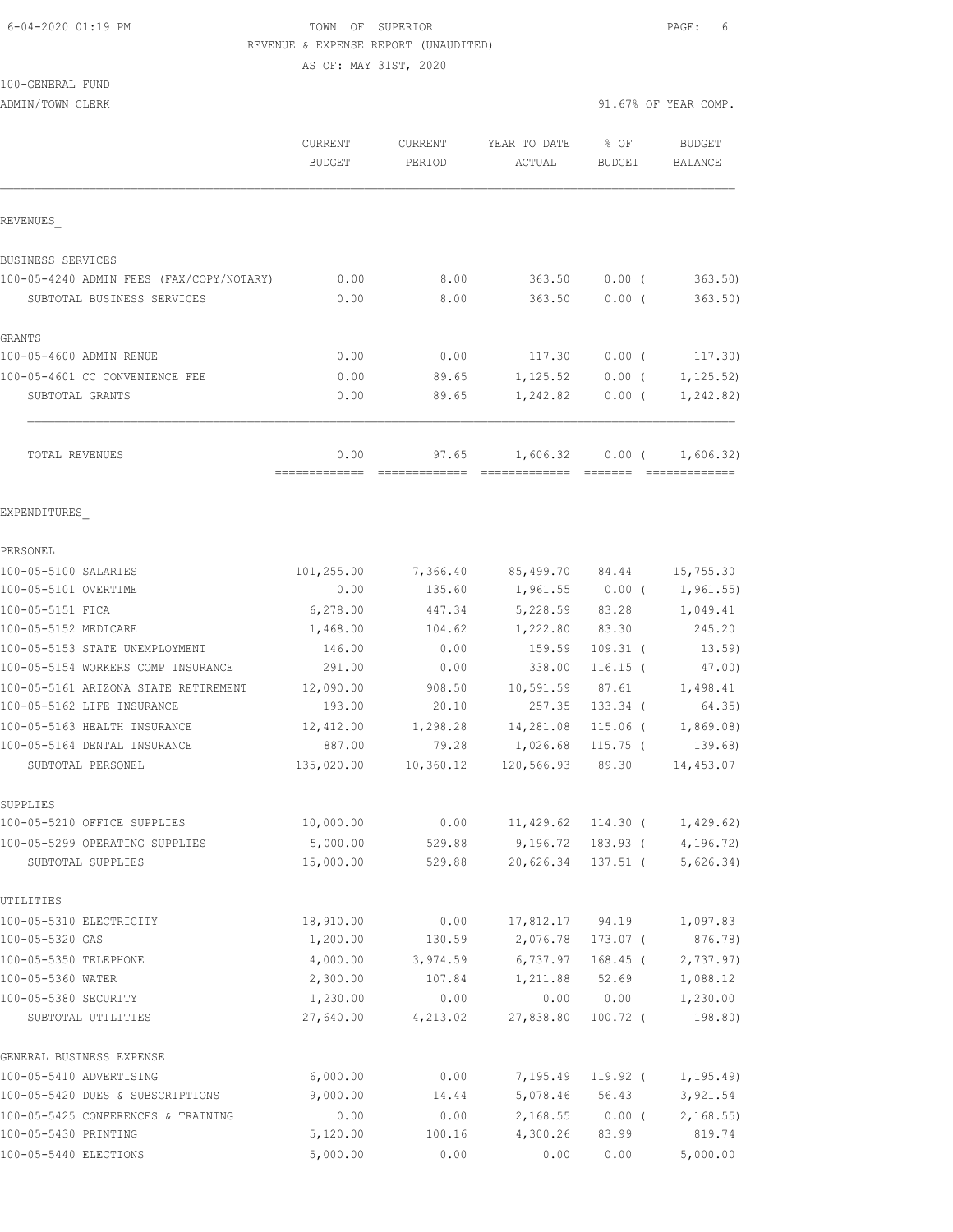## 6-04-2020 01:19 PM TOWN OF SUPERIOR PAGE: 7 REVENUE & EXPENSE REPORT (UNAUDITED)

AS OF: MAY 31ST, 2020

# 100-GENERAL FUND

ADMIN/TOWN CLERK 3. ALL AND SERVICE OF THE SERVICE OF THE SERVICE OF THE SERVICE OF THE SERVICE OF THE SERVICE OF THE SERVICE OF THE SERVICE OF THE SERVICE OF THE SERVICE OF THE SERVICE OF THE SERVICE OF THE SERVICE OF THE

|                                                | CURRENT         | CURRENT   | YEAR TO DATE                 | % OF<br><b>BUDGET</b> | <b>BUDGET</b><br>BALANCE |
|------------------------------------------------|-----------------|-----------|------------------------------|-----------------------|--------------------------|
|                                                | <b>BUDGET</b>   | PERIOD    | ACTUAL                       |                       |                          |
| 100-05-5460 POSTAGE                            | 6,000.00        | 235.04    | 2,544.82                     | 42.41                 | 3,455.18                 |
| 100-05-5471 AUDIT & ACCOUNTING                 | 0.00            | 0.00      | 2,437.10                     | 0.00(                 | 2,437.10                 |
| 100-05-5480 GENERAL INSURANCE                  | 12,820.00       | 0.00      | 14,005.88                    | $109.25$ (            | 1,185.88)                |
| 100-05-5491 FINANCE/BANK FEES                  | 3,000.00        | 0.00      | 5,757.58                     | 191.92 (              | 2,757.58                 |
| SUBTOTAL GENERAL BUSINESS EXPENSE              | 46,940.00       | 349.64    | 43, 488.14                   | 92.65                 | 3,451.86                 |
| PROFESSIONAL SERVICES                          |                 |           |                              |                       |                          |
| 100-05-5520 CONTRACT                           | 0.00            | 1,250.00  | $12,873.60$ 0.00 (           |                       | 12,873.60                |
| 100-05-5550 OTHER PROFESSIONAL SERVICES        | 67,000.00       | 8.58      | 63,542.63                    | 94.84                 | 3,457.37                 |
| 100-05-5590 AUDIT & ACCOUNTING                 | 1,545.00        | 0.00      | 0.00                         | 0.00                  | 1,545.00                 |
| SUBTOTAL PROFESSIONAL SERVICES                 | 68,545.00       | 1,258.58  | 76,416.23                    | $111.48$ (            | 7,871.23)                |
| REPAIR/MAINTENANCE                             |                 |           |                              |                       |                          |
| 100-05-5640 AUTO & TRUCK REPAIRS               | 1,000.00        | 0.00      | 0.00                         | 0.00                  | 1,000.00                 |
| 100-05-5641 GAS & OIL                          | 500.00          | 24.76     | 453.12                       | 90.62                 | 46.88                    |
| SUBTOTAL REPAIR/MAINTENANCE                    | 1,500.00        | 24.76     | 453.12                       | 30.21                 | 1,046.88                 |
| CAPITAL OUTLAY                                 |                 |           |                              |                       |                          |
| 100-05-5710 BUILDING                           | 9,000.00        | 0.00      | 3,333.30                     | 37.04                 | 5,666.70                 |
| 100-05-5720 OFFICE EQUIPMENT                   | 5,000.00        | 0.00      | 318.43                       | 6.37                  | 4,681.57                 |
| 100-05-5750 OTHER EQUIP/SMALL TOOLS            | 0.00            | 0.00      | 394.69                       | $0.00$ (              | 394.69                   |
| 100-05-5780 COMPUTER/INCODE SOFTWARE           | 32,539.00       | 0.00      | 8,165.30                     | 25.09                 | 24, 373.70               |
| SUBTOTAL CAPITAL OUTLAY                        | 46,539.00       | 0.00      | 12, 211.72                   | 26.24                 | 34, 327.28               |
| DEBT SERVICE                                   |                 |           |                              |                       |                          |
| 100-05-5900 DEBT SERVICE:<br>PRINCIPAL         | 0.00            | 208.01    | 2,129.90                     | $0.00$ (              | 2,129.90)                |
| 100-05-5901 DEBT SERVCE INTEREST               | 0.00            | 34.72     | 529.24                       | 0.00(                 | 529.24)                  |
| SUBTOTAL DEBT SERVICE                          | 0.00            | 242.73    | 2,659.14                     | $0.00$ (              | 2,659.14)                |
| TOTAL EXPENDITURES                             | 341,184.00      | 16,978.73 | 304,260.42                   | 89.18                 | 36, 923.58               |
| REVENUES OVER/(UNDER) EXPENDITURES<br>$\left($ | $341, 184.00$ ( |           | $16,881.08$ ( $302,654.10$ ) | $\left($              | 38, 529.90)              |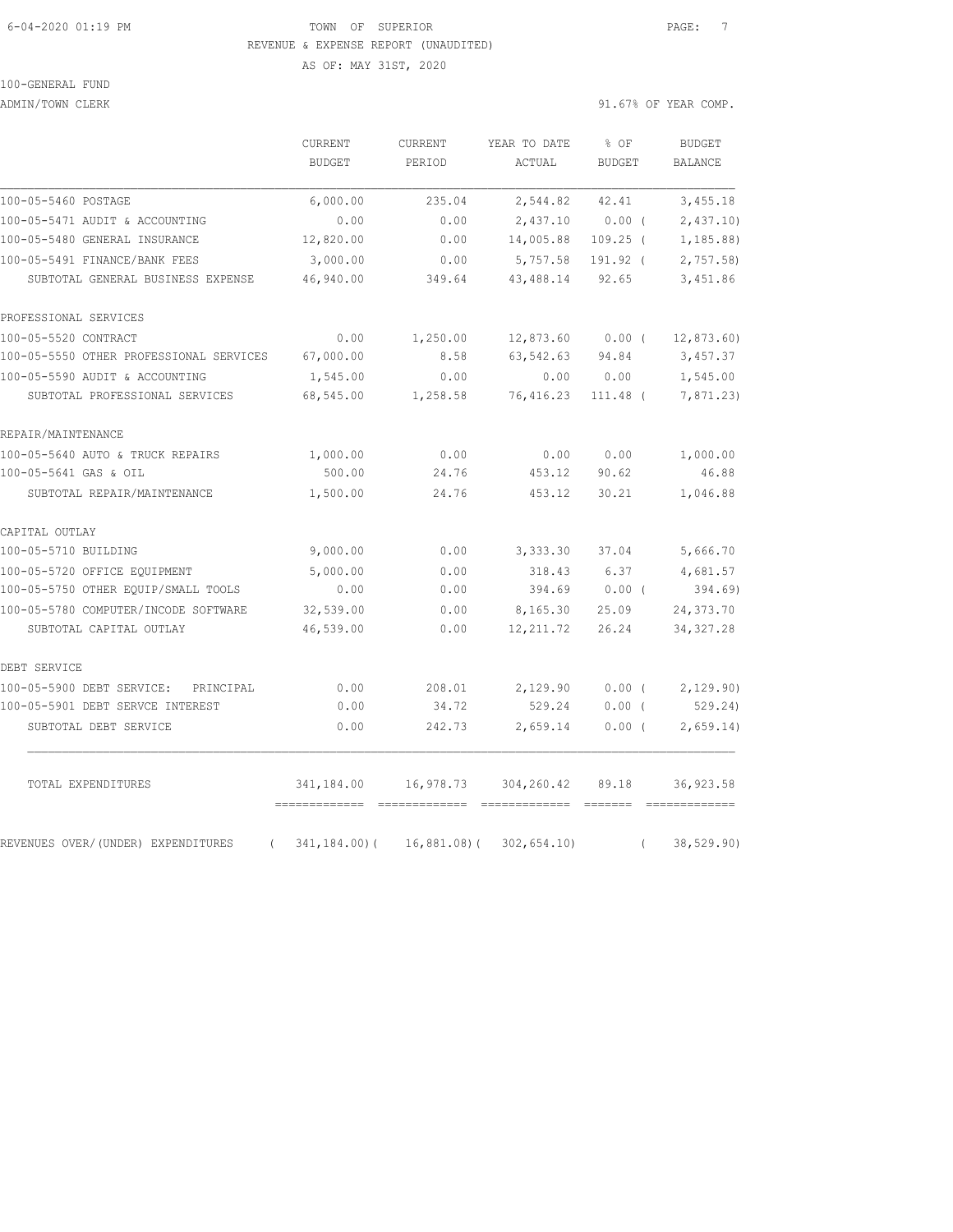| 6-04-2020 01:19 PM                               |                          | TOWN OF SUPERIOR<br>REVENUE & EXPENSE REPORT (UNAUDITED)<br>AS OF: MAY 31ST, 2020 |                                                  |                |                             |  |
|--------------------------------------------------|--------------------------|-----------------------------------------------------------------------------------|--------------------------------------------------|----------------|-----------------------------|--|
| 100-GENERAL FUND                                 |                          |                                                                                   |                                                  |                |                             |  |
| FINANCE                                          |                          |                                                                                   |                                                  |                | 91.67% OF YEAR COMP.        |  |
|                                                  | CURRENT<br><b>BUDGET</b> | CURRENT<br>PERIOD                                                                 | YEAR TO DATE<br>ACTUAL                           | % OF<br>BUDGET | BUDGET<br>BALANCE           |  |
| REVENUES                                         |                          |                                                                                   |                                                  |                |                             |  |
| GRANTS                                           |                          |                                                                                   |                                                  |                |                             |  |
|                                                  |                          |                                                                                   |                                                  |                |                             |  |
| EXPENDITURES                                     |                          |                                                                                   |                                                  |                |                             |  |
| PERSONEL                                         |                          |                                                                                   |                                                  |                |                             |  |
| SUPPLIES                                         |                          |                                                                                   |                                                  |                |                             |  |
| 100-06-5299 OPERATING SUPPLIES                   | 0.00                     |                                                                                   | 561.60 3,816.26 0.00 (                           |                | 3,816.26                    |  |
| SUBTOTAL SUPPLIES                                | 0.00                     | 561.60                                                                            | 3,816.26                                         | $0.00$ (       | 3,816.26)                   |  |
| UTILITIES                                        |                          |                                                                                   |                                                  |                |                             |  |
| GENERAL BUSINESS EXPENSE                         |                          |                                                                                   |                                                  |                |                             |  |
| 100-06-5471 AUDIT & ACCOUNTING                   | 0.00                     | 0.00                                                                              |                                                  |                | $2,437.10$ 0.00 ( 2,437.10) |  |
| 100-06-5480 GENERAL INSURANCE                    | 12,820.00                | 0.00                                                                              | 0.00                                             | 0.00           | 12,820.00                   |  |
| 100-06-5491 FINANCE/BANK FEES                    | 9,100.00                 | 497.40                                                                            | 7,779.54 85.49                                   |                | 1,320.46                    |  |
| SUBTOTAL GENERAL BUSINESS EXPENSE                | 21,920.00                | 497.40                                                                            | 10,216.64                                        | 46.61          | 11,703.36                   |  |
| PROFESSIONAL SERVICES                            |                          |                                                                                   |                                                  |                |                             |  |
| 100-06-5550 OTHER PROFESSIONAL SERVICES          | 46,000.00                | 0.00                                                                              | 33,012.50                                        |                | 71.77 12,987.50             |  |
| 100-06-5590 AUDIT & ACCOUNTING                   | 1,545.00                 | 0.00                                                                              | 0.00                                             | 0.00           | 1,545.00                    |  |
| SUBTOTAL PROFESSIONAL SERVICES                   | 47,545.00                | 0.00                                                                              | 33,012.50                                        | 69.43          | 14,532.50                   |  |
| CAPITAL OUTLAY                                   |                          |                                                                                   |                                                  |                |                             |  |
| TOTAL EXPENDITURES                               |                          |                                                                                   | $69,465.00$ 1,059.00 $47,045.40$ 67.73 22,419.60 |                |                             |  |
| REVENUES OVER/(UNDER) EXPENDITURES<br>$\sqrt{2}$ |                          |                                                                                   | 69,465.00)( 1,059.00)( 47,045.40)                | $\left($       | 22,419.60)                  |  |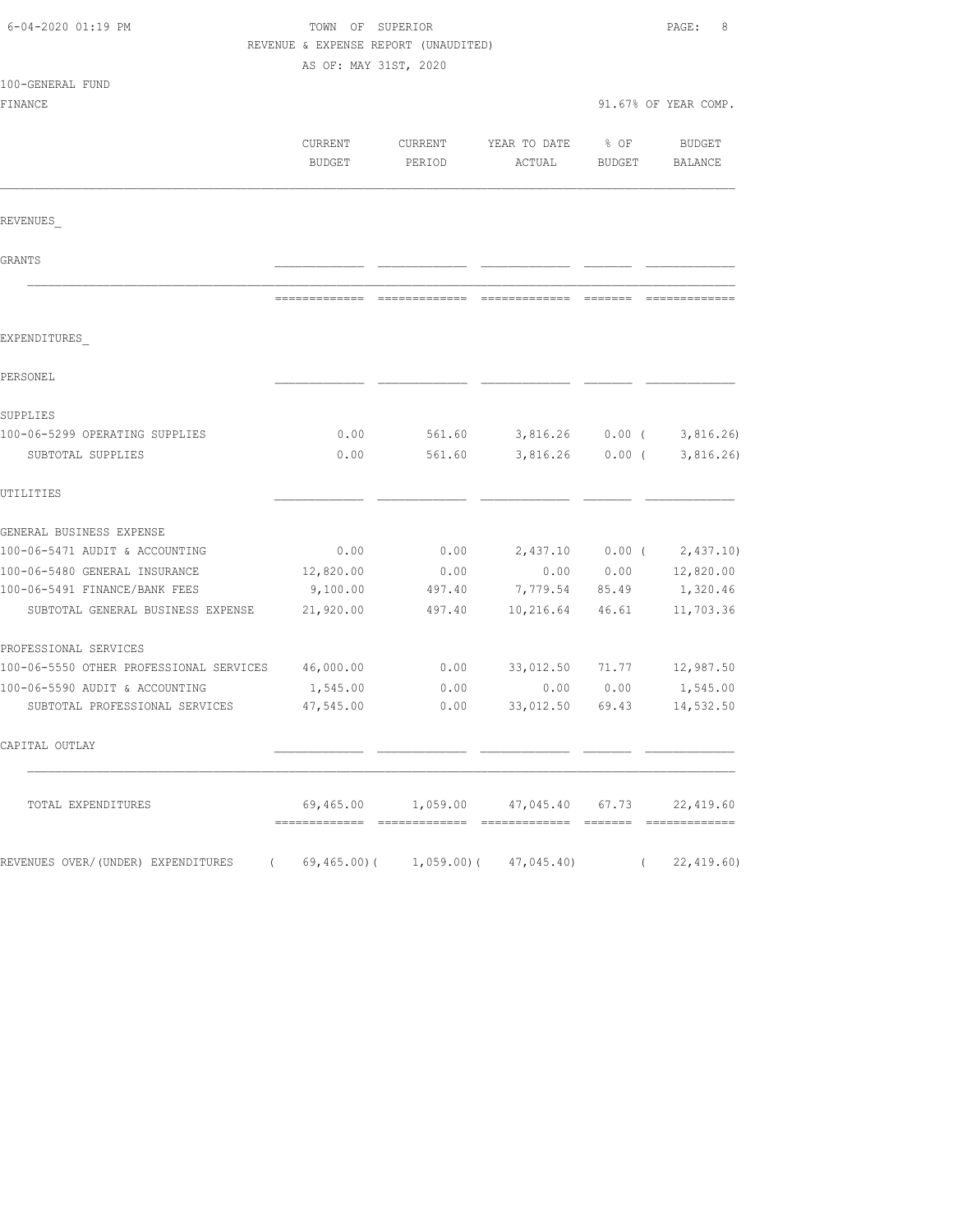### 6-04-2020 01:19 PM TOWN OF SUPERIOR PAGE: 9 REVENUE & EXPENSE REPORT (UNAUDITED)

AS OF: MAY 31ST, 2020

#### 100-GENERAL FUND

| POLICE                                            |                                              |                     |                                 |                       | 91.67% OF YEAR COMP.      |
|---------------------------------------------------|----------------------------------------------|---------------------|---------------------------------|-----------------------|---------------------------|
|                                                   | <b>CURRENT</b><br>BUDGET                     | CURRENT<br>PERIOD   | YEAR TO DATE<br>ACTUAL          | % OF<br><b>BUDGET</b> | BUDGET<br>BALANCE         |
| REVENUES                                          |                                              |                     |                                 |                       |                           |
| BUSINESS SERVICES                                 |                                              |                     |                                 |                       |                           |
| 100-07-4230 PD SERVICES-IMPOUND/FING PRI          | 3,000.00                                     |                     | $18.00$ ( $2,501.87$ ) $83.40-$ |                       | 5,501.87                  |
| 100-07-4250 TRAFFIC FINES                         | 14,000.00                                    | 2,459.07            | 15,283.69                       | $109.17$ (            | 1,283.69                  |
| SUBTOTAL BUSINESS SERVICES                        | 17,000.00                                    | 2,477.07            | 12,781.82                       | 75.19                 | 4,218.18                  |
| GRANTS                                            |                                              |                     |                                 |                       |                           |
| 100-07-4600 REVENUE                               | 0.00                                         | 0.00                | 1,366.80                        | $0.00$ (              | 1,366.80                  |
| SUBTOTAL GRANTS                                   | 0.00                                         | 0.00                | 1,366.80                        | $0.00$ (              | 1,366.80                  |
| CONTRIBUTIONS                                     |                                              |                     |                                 |                       |                           |
| 100-07-4781 OFF DUTY VEHICLE USE                  | 0.00                                         | 0.00                | 182.00                          | 0.00(                 | 182.00)                   |
| SUBTOTAL CONTRIBUTIONS                            | 0.00                                         | 0.00                | 182.00                          | $0.00$ (              | 182.00)                   |
| TOTAL REVENUES                                    | 17,000.00<br>=============================== | 2,477.07            | 14,330.62<br>=============      | 84.30<br>--------     | 2,669.38<br>============= |
| PERSONEL                                          |                                              |                     |                                 |                       |                           |
| 100-07-5100 SALARIES                              | 448,255.00                                   | 34,491.44           | 411,921.45                      | 91.89                 | 36, 333.55                |
| 100-07-5101 OVERTIME                              | 30,000.00                                    | 1,754.42            | 17,046.82                       | 56.82                 | 12,953.18                 |
| 100-07-5151 FICA                                  | 4,054.00                                     | 317.58              | 3,152.96                        | 77.77                 | 901.04                    |
| 100-07-5152 MEDICARE                              | 6,320.00                                     | 487.45              | 5,906.70                        | 93.46                 | 413.30                    |
| 100-07-5153 STATE UNEMPLOYMENT                    | 579.00                                       | 34.77               | 858.02                          | 148.19 (              | 279.02)                   |
| 100-07-5154 WORKERS COMP INSURANCE                | 27,817.00                                    | 0.00                | 30,490.00                       | $109.61$ (            | 2,673.00                  |
| 100-07-5160 PUBLIC SAFETY RETIREMENT              | 77,317.00                                    | 7,454.84            | 84,959.22                       | $109.88$ (            | 7,642.22)                 |
| 100-07-5161 ARIZONA STATE RETIREMENT              | 0.00                                         | 315.01              | 3,377.09                        | $0.00$ (              | 3,377.09                  |
| 100-07-5162 LIFE INSURANCE                        | 683.00                                       | 67.00               | 788.30                          | $115.42$ (            | 105.30)                   |
| 100-07-5163 HEALTH INSURANCE                      | 75,898.00                                    | 5,711.35            | 69, 316.25                      | 91.33                 | 6,581.75                  |
| 100-07-5164 DENTAL INSURANCE<br>SUBTOTAL PERSONEL | 3,143.00<br>674,066.00                       | 262.06<br>50,895.92 | 3,025.78<br>630,842.59          | 96.27<br>93.59        | 117.22<br>43, 223.41      |
| SUPPLIES                                          |                                              |                     |                                 |                       |                           |
| 100-07-5227 K9 FOOD & MEDICAL SUPPLIES            | 2,000.00                                     | 0.00                | 1,499.56                        | 74.98                 | 500.44                    |
| 100-07-5299 OPERATING SUPPLIES                    | 4,000.00                                     | 0.00                | 5,649.49                        | 141.24 (              | 1,649.49)                 |
| SUBTOTAL SUPPLIES                                 | 6,000.00                                     | 0.00                | 7,149.05                        | $119.15$ (            | 1, 149.05)                |
| UTILITIES                                         |                                              |                     |                                 |                       |                           |
| 100-07-5310 ELECTRICITY                           | 4,900.00                                     | 0.00                | 404.76                          | 8.26                  | 4,495.24                  |
| 100-07-5320 GAS                                   | 200.00                                       | 0.00                | 0.00                            | 0.00                  | 200.00                    |
| 100-07-5350 TELEPHONE                             | 14,000.00                                    | 835.28              | 24,063.00                       | 171.88 (              | 10,063.00                 |
| 100-07-5360 WATER                                 | 1,000.00                                     | 107.84              | 1,211.82                        | 121.18 (              | 211.82)                   |

SUBTOTAL UTILITIES 20,100.00 943.12 25,679.58 127.76 ( 5,579.58)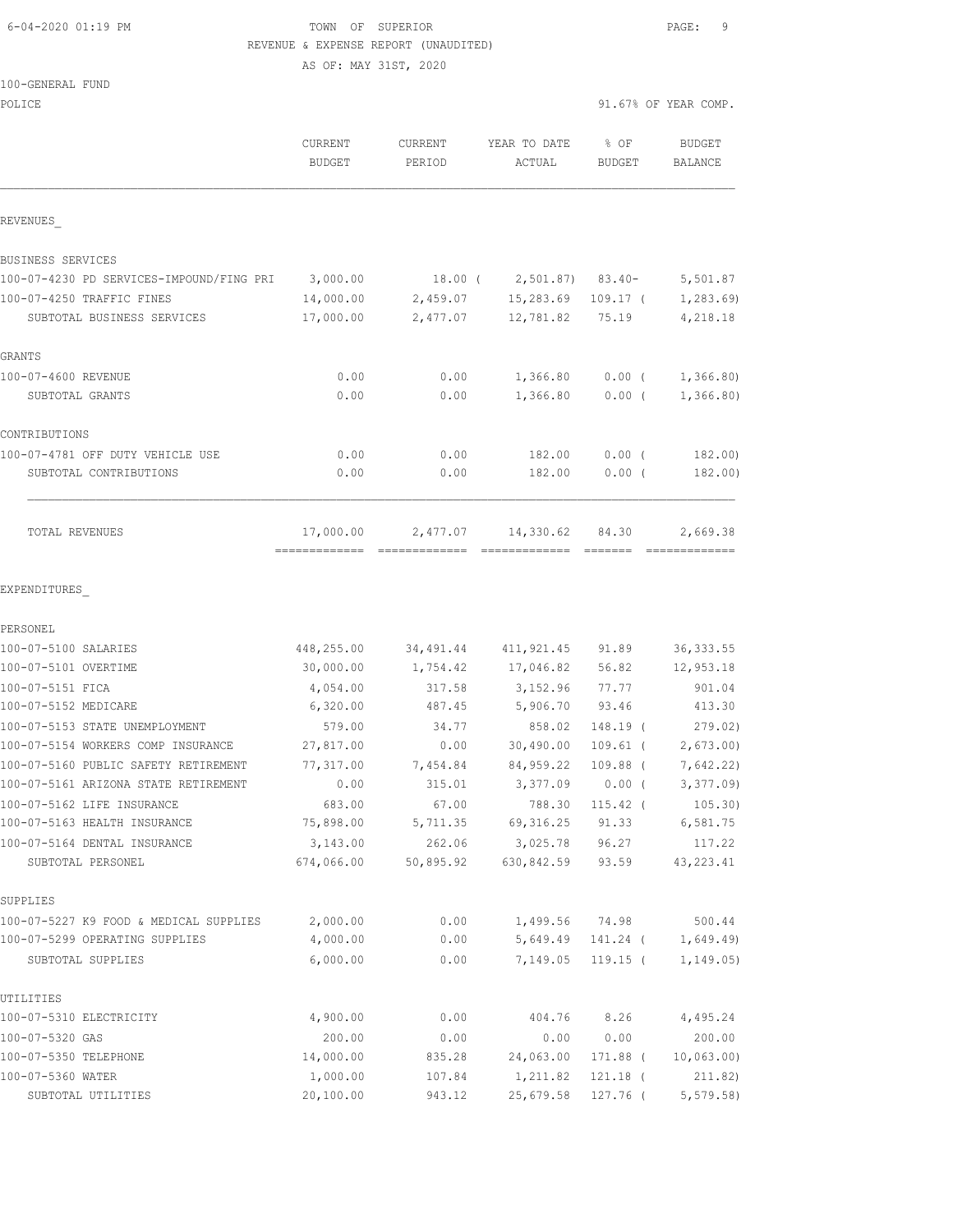#### 6-04-2020 01:19 PM TOWN OF SUPERIOR PAGE: 10 REVENUE & EXPENSE REPORT (UNAUDITED)

AS OF: MAY 31ST, 2020

100-GENERAL FUND

POLICE 91.67% OF YEAR COMP.

|                                                | <b>CURRENT</b><br><b>BUDGET</b> | <b>CURRENT</b><br>PERIOD                 | YEAR TO DATE<br>ACTUAL      | $8$ OF<br>BUDGET                     | <b>BUDGET</b><br>BALANCE |
|------------------------------------------------|---------------------------------|------------------------------------------|-----------------------------|--------------------------------------|--------------------------|
|                                                |                                 |                                          |                             |                                      |                          |
| GENERAL BUSINESS EXPENSE                       |                                 |                                          |                             |                                      |                          |
| 100-07-5410 ADVERTISING                        | 500.00                          | 0.00                                     | 0.00                        | 0.00                                 | 500.00                   |
| 100-07-5420 DUES & SUBSCRIPTIONS               | 1,000.00                        | 0.00                                     | 1,455.00                    | $145.50$ (                           | 455.00)                  |
| 100-07-5425 CONFERENCES & TRAINING             | 0.00                            | 0.00                                     | 0.38                        | $0.00$ (                             | 0.38)                    |
| 100-07-5430 PRINTING                           | 600.00                          | 0.00                                     | 52.50                       | 8.75                                 | 547.50                   |
| 100-07-5460 POSTAGE                            | 500.00                          | 45.20                                    | 484.32                      | 96.86                                | 15.68                    |
| 100-07-5471 AUDIT & ACCOUNTING                 | 1,545.00                        | 0.00                                     | 2,437.10                    | $157.74$ (                           | 892.10)                  |
| 100-07-5480 GENERAL INSURANCE                  | 12,820.00                       | 0.00                                     | 11,465.88                   | 89.44                                | 1,354.12                 |
| SUBTOTAL GENERAL BUSINESS EXPENSE              | 16,965.00                       | 45.20                                    | 15,895.18                   | 93.69                                | 1,069.82                 |
| PROFESSIONAL SERVICES                          |                                 |                                          |                             |                                      |                          |
| 100-07-5520 CONTRACTUAL SERVICES               | 75,000.00                       | 0.00                                     | 56,250.00                   | 75.00                                | 18,750.00                |
| 100-07-5530 Animal Control                     | 17,112.00                       | 0.00                                     | 9,559.10                    | 55.86                                | 7,552.90                 |
| 100-07-5550 OTHER PROFESSIONAL SERVICES        | 2,000.00                        | 0.00                                     | 2,186.50                    | $109.33$ (                           | 186.50)                  |
| SUBTOTAL PROFESSIONAL SERVICES                 | 94,112.00                       | 0.00                                     | 67,995.60                   | 72.25                                | 26, 116.40               |
| REPAIR/MAINTENANCE                             |                                 |                                          |                             |                                      |                          |
| 100-07-5610 PARK & BLDG IMPROVEMENTS           | 0.00                            | 0.00                                     | 51.50                       | $0.00$ (                             | 51.50)                   |
| 100-07-5640 AUTO & TRUCK REPAIRS               | 0.00                            | $0.00$ (                                 | 412.17                      | 0.00                                 | 412.17                   |
| 100-07-5641 GAS & OIL                          | 21,884.00                       | 869.27                                   | 16,758.11                   | 76.58                                | 5,125.89                 |
| 100-07-5642 TIRES & TUBES                      | 0.00                            | 0.00                                     | 126.04                      | 0.00(                                | 126.04)                  |
| SUBTOTAL REPAIR/MAINTENANCE                    | 21,884.00                       | 869.27                                   | 16,523.48                   | 75.50                                | 5,360.52                 |
| CAPITAL OUTLAY                                 |                                 |                                          |                             |                                      |                          |
| TOTAL EXPENDITURES                             | 833, 127.00<br>=============    | 52,753.51                                | 764,085.48<br>============= | 91.71<br>$=$ $=$ $=$ $=$ $=$ $=$ $=$ | 69,041.52                |
| REVENUES OVER/(UNDER) EXPENDITURES<br>$\left($ |                                 | $816, 127.00$ (50, 276.44) (749, 754.86) |                             | $\left($                             | 66, 372.14)              |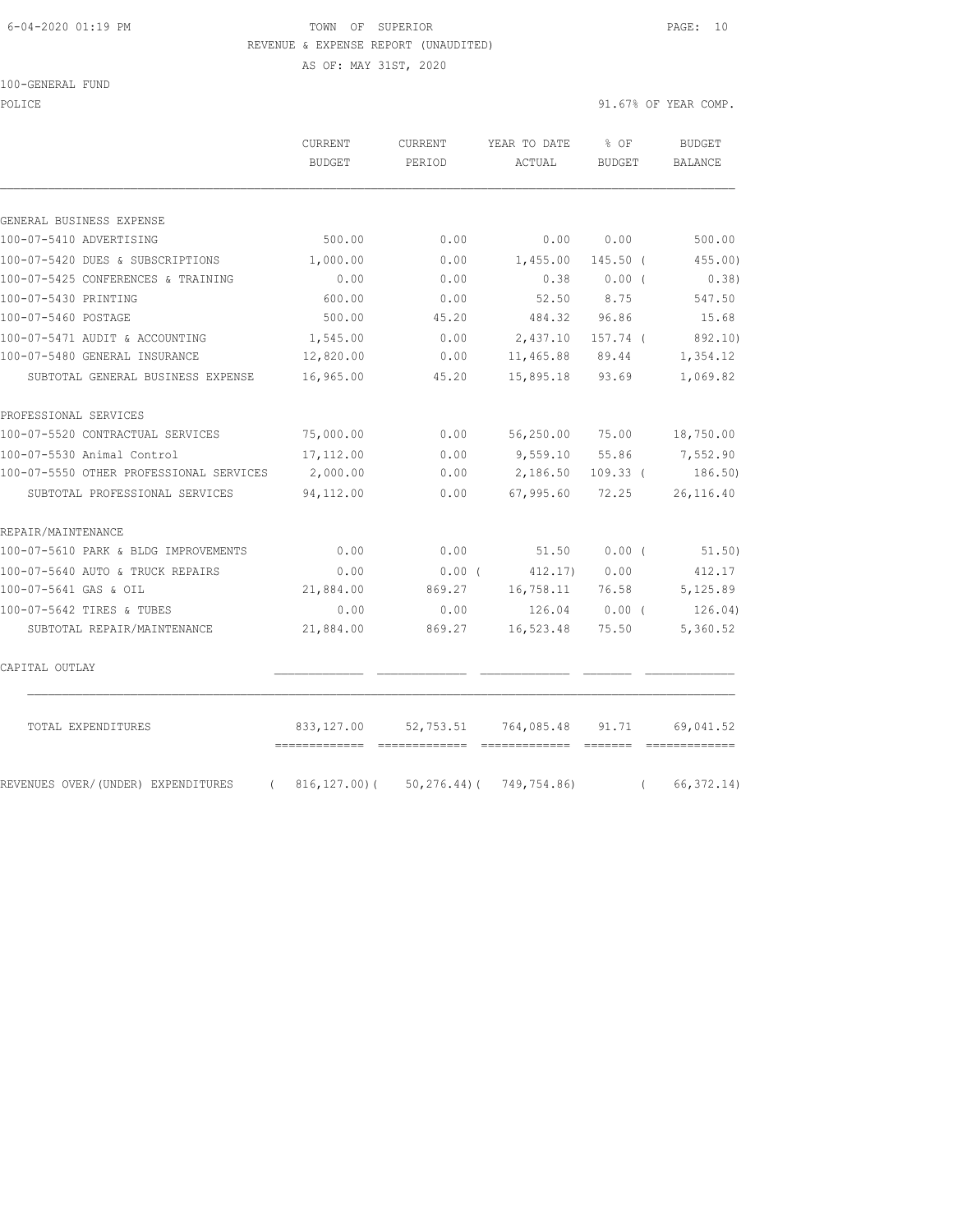## 6-04-2020 01:19 PM TOWN OF SUPERIOR PAGE: 11 REVENUE & EXPENSE REPORT (UNAUDITED)

AS OF: MAY 31ST, 2020

100-GENERAL FUND

FIRE  $91.67%$  OF YEAR COMP. CURRENT CURRENT YEAR TO DATE % OF BUDGET BUDGET PERIOD ACTUAL BUDGET BALANCE REVENUES\_ BUSINESS SERVICES 100-08-4240 FEES 0.00 0.00 7.00 0.00 ( 7.00) SUBTOTAL BUSINESS SERVICES 0.00 0.00 7.00 0.00 ( 7.00) GRANTS 100-08-4601 PUBLIC EDUCATION 0.00 0.00 200.00 0.00 ( 200.00) SUBTOTAL GRANTS 0.00 0.00 200.00 0.00 ( 200.00)  $\texttt{CONTRIBUTIONS} \hspace{20mm}$  TOTAL REVENUES 0.00 0.00 207.00 0.00 ( 207.00) ============= ============= ============= ======= ============= EXPENDITURES\_ PERSONEL 100-08-5100 SALARIES 67,195.00 4,719.50 61,042.24 90.84 6,152.76 100-08-5101 OVERTIME 4,500.00 193.66 3,282.63 72.95 1,217.37 100-08-5151 FICA 4,234.00 245.22 3,340.24 78.89 893.76 100-08-5152 MEDICARE 990.00 57.35 781.21 78.91 208.79 100-08-5153 STATE UNEMPLOYMENT 171.00 3.33 166.28 97.24 4.72 100-08-5154 WORKERS COMP INSURANCE 3,596.00 0.00 0.00 0.00 3,596.00 100-08-5160 PUBLIC SAFETY RETIREMENT 9,103.00 585.89 6,857.36 75.33 2,245.64 100-08-5162 LIFE INSURANCE 113.00 9.38 153.93 136.22 ( 40.93)

100-08-5163 HEALTH INSURANCE 6,206.00 778.97 7,620.37 122.79 ( 1,414.37) 100-08-5164 DENTAL INSURANCE 518.00 28.75 470.85 90.90 47.15 SUBTOTAL PERSONEL 96,626.00 6,622.05 83,715.11 86.64 12,910.89 SUPPLIES 100-08-5210 OFFICE SUPPLIES 250.00 0.00 0.00 0.00 250.00 100-08-5215 PUBLIC EDUCATION 1,200.00 0.00 1,297.86 108.16 ( 97.86) 100-08-5225 SAFETY SUPPLIES/EQUIPMENT 0.00 0.00 0.00 954.16 0.00 (954.16)<br>100-08-5299 OPERATING SUPPLIES 3,000.00 0.00 1,723.89 57.46 1,276.11 100-08-5299 OPERATING SUPPLIES  $\begin{array}{cccc} 3,000.00 & 0.00 & 1,723.89 & 57.46 \end{array}$  SUBTOTAL SUPPLIES 4,450.00 0.00 3,975.91 89.35 474.09 UTILITIES 100-08-5310 ELECTRICITY 2,783.00 0.00 2,151.82 77.32 631.18 100-08-5320 GAS 0.00 0.00 75.00 0.00 ( 75.00) 100-08-5350 TELEPHONE 1,163.00 151.72 941.72 80.97 221.28 100-08-5360 WATER 811.00 65.61 832.30 102.63 ( 21.30) SUBTOTAL UTILITIES 4,757.00 217.33 4,000.84 84.10 756.16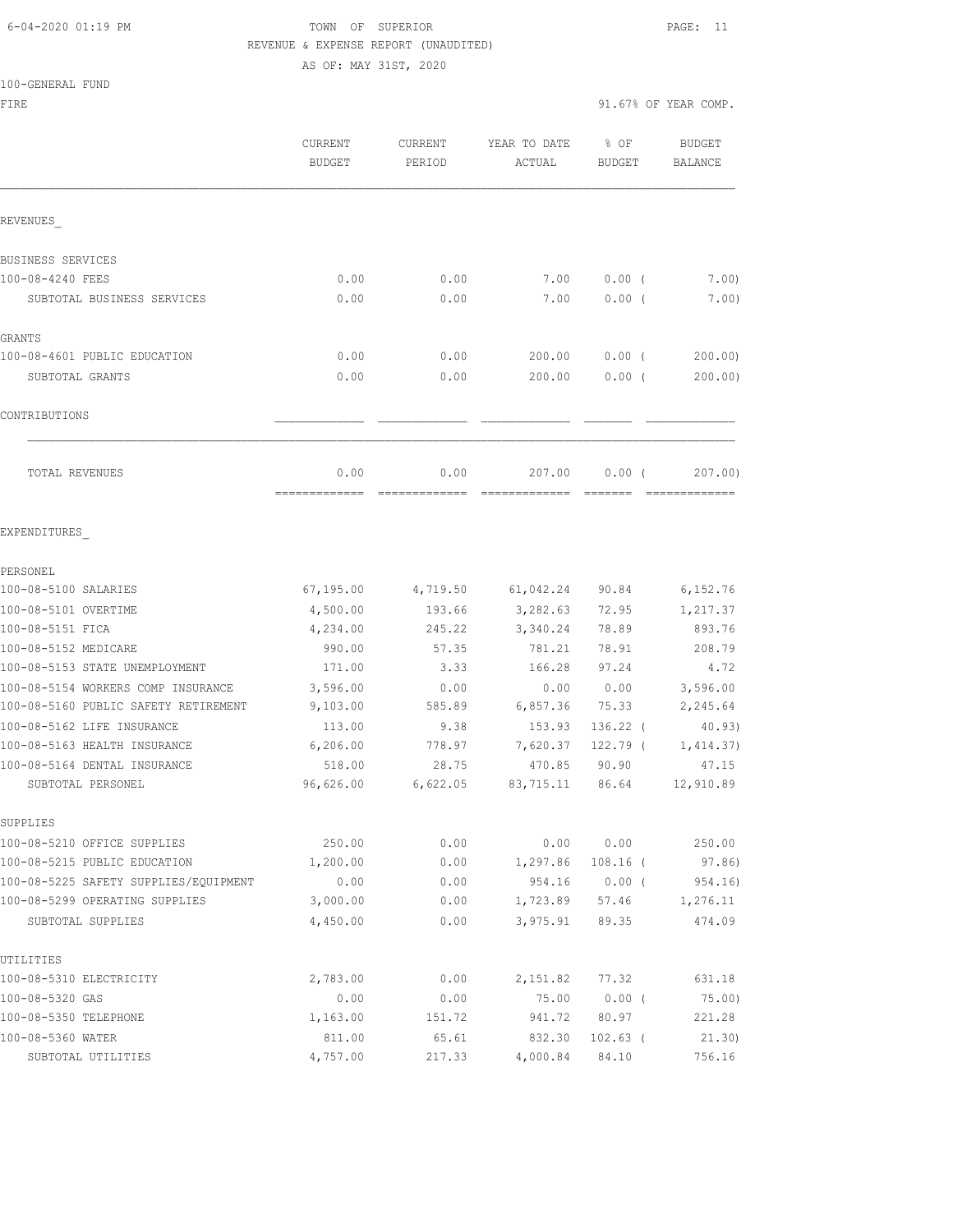#### 6-04-2020 01:19 PM TOWN OF SUPERIOR PAGE: 12 REVENUE & EXPENSE REPORT (UNAUDITED)

AS OF: MAY 31ST, 2020

100-GENERAL FUND

| FIRE                                             |                          |                   |                                               |                         | 91.67% OF YEAR COMP. |
|--------------------------------------------------|--------------------------|-------------------|-----------------------------------------------|-------------------------|----------------------|
|                                                  | CURRENT<br><b>BUDGET</b> | CURRENT<br>PERIOD | YEAR TO DATE<br>ACTUAL                        | $8$ OF<br><b>BUDGET</b> | BUDGET<br>BALANCE    |
|                                                  |                          |                   |                                               |                         |                      |
| GENERAL BUSINESS EXPENSE                         |                          |                   |                                               |                         |                      |
| 100-08-5410 ADVERTISING                          | 100.00                   | 0.00              | 40.00                                         | 40.00                   | 60.00                |
| 100-08-5420 DUES & SUBSCRIPTIONS                 | 600.00                   | 0.00              | 200.00                                        | 33.33                   | 400.00               |
| 100-08-5430 PRINTING                             | 700.00                   | 0.00              | 712.96                                        | $101.85$ (              | 12.96)               |
| 100-08-5460 POSTAGE                              | 400.00                   | 45.20             | 484.32                                        | $121.08$ (              | 84.32)               |
| 100-08-5471 AUDIT                                | 1,545.00                 | 0.00              | 2,437.10                                      | 157.74 (                | 892.10)              |
| 100-08-5480 GENERAL INSURANCE                    | 6,410.00                 | 0.00              | 5,732.95                                      | 89.44                   | 677.05               |
| SUBTOTAL GENERAL BUSINESS EXPENSE                | 9,755.00                 | 45.20             | 9,607.33                                      | 98.49                   | 147.67               |
| PROFESSIONAL SERVICES                            |                          |                   |                                               |                         |                      |
| 100-08-5520 CONTRACTUAL SERVICES                 | 0.00                     | 0.00              | 400.00                                        | $0.00$ (                | 400.00)              |
| 100-08-5550 OTHER PROFESSIONAL SERVICES          | 3,000.00                 | 0.00              | 14,400.00                                     | 480.00 (                | 11,400.00)           |
| SUBTOTAL PROFESSIONAL SERVICES                   | 3,000.00                 | 0.00              | 14,800.00                                     | 493.33 (                | 11,800.00)           |
| REPAIR/MAINTENANCE                               |                          |                   |                                               |                         |                      |
| 100-08-5641 GAS & OIL                            | 3,000.00                 | 142.01            | 1,970.04                                      | 65.67                   | 1,029.96             |
| SUBTOTAL REPAIR/MAINTENANCE                      | 3,000.00                 | 142.01            | 1,970.04                                      | 65.67                   | 1,029.96             |
| CAPITAL OUTLAY                                   |                          |                   |                                               |                         |                      |
| DEBT SERVICE                                     |                          |                   |                                               |                         |                      |
| 100-08-5900 DEBT SVC- PRINCIPAL                  | 800.00                   |                   |                                               |                         | 218.35)              |
| 100-08-5901 DEBT SVC INTEREST                    | 400.00                   | 16.35             | 249.07                                        | 62.27                   | 150.93               |
| SUBTOTAL DEBT SERVICE                            | 1,200.00                 | 114.23            | 1,267.42                                      | $105.62$ (              | 67.42)               |
| TOTAL EXPENDITURES                               | 122,788.00               | 7,140.82          | 119,336.65                                    | 97.19                   | 3,451.35             |
| REVENUES OVER/(UNDER) EXPENDITURES<br>$\sqrt{2}$ |                          |                   | $122, 788.00$ ( $7, 140.82$ ( $119, 129.65$ ) | $\left($                | 3,658.35             |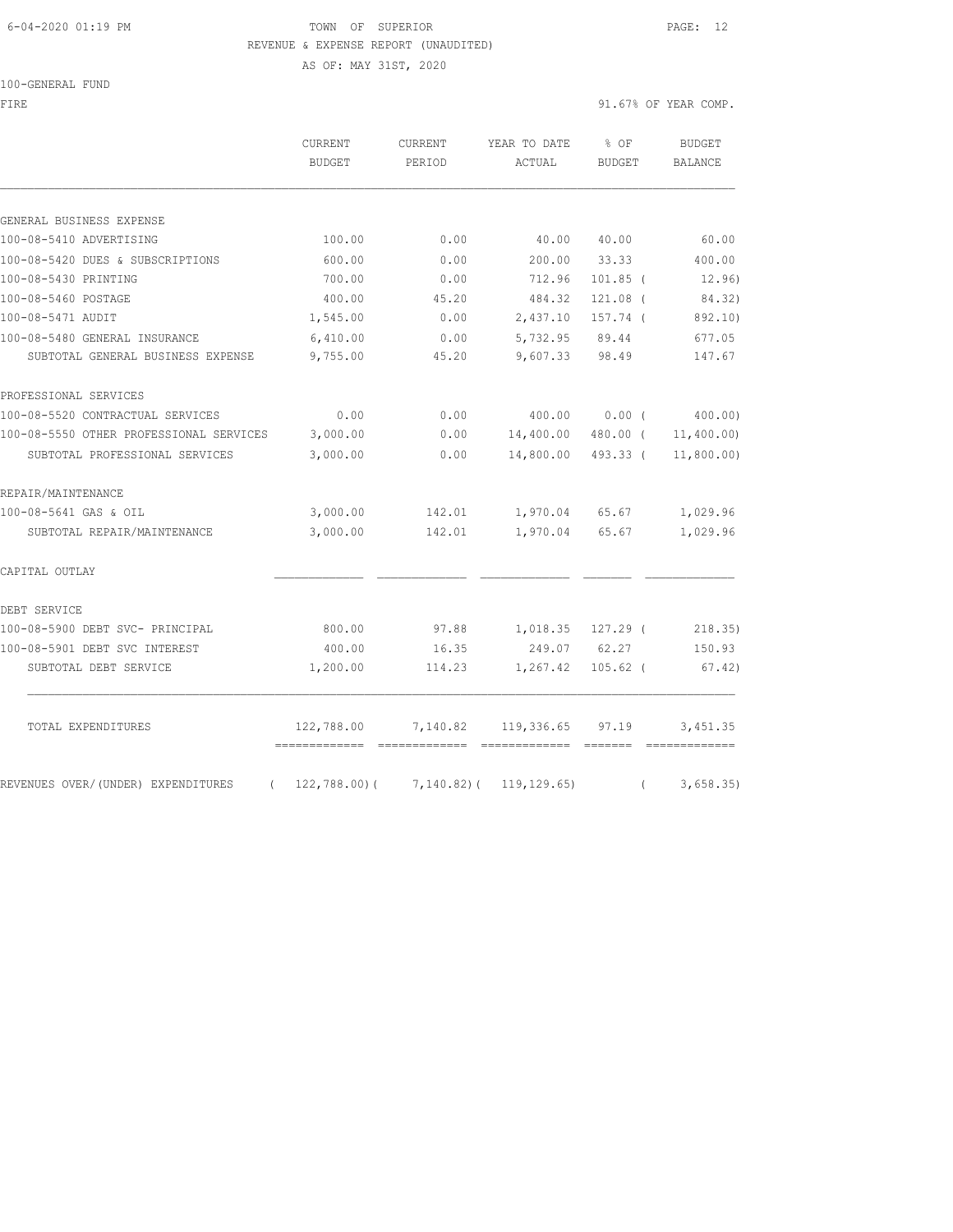#### 6-04-2020 01:19 PM TOWN OF SUPERIOR PAGE: 13 REVENUE & EXPENSE REPORT (UNAUDITED)

#### 100-GENERAL FUND

PW-STREETS/BLDG MAINT 91.67% OF YEAR COMP.

AS OF: MAY 31ST, 2020

|                                       | CURRENT<br><b>BUDGET</b> | <b>CURRENT</b><br>PERIOD | YEAR TO DATE<br>ACTUAL | % OF<br><b>BUDGET</b> | <b>BUDGET</b><br>BALANCE |
|---------------------------------------|--------------------------|--------------------------|------------------------|-----------------------|--------------------------|
| REVENUES                              |                          |                          |                        |                       |                          |
| <b>GRANTS</b>                         |                          |                          |                        |                       |                          |
| 100-09-4601 GRANT REIMBURSEMENTS      | 0.00                     | 0.00                     | 4,261.14               | $0.00$ (              | 4, 261.14)               |
| SUBTOTAL GRANTS                       | 0.00                     | 0.00                     | 4,261.14               | $0.00$ (              | 4, 261.14)               |
| MISCELLANEOUS                         |                          |                          |                        |                       |                          |
| 100-09-4820 OTHER INCOME              | 0.00                     | 0.00                     | 5,428.42               | $0.00$ (              | 5,428.42)                |
| SUBTOTAL MISCELLANEOUS                | 0.00                     | 0.00                     | 5,428.42               | $0.00$ (              | 5,428.42)                |
| TOTAL REVENUES                        | 0.00<br>-------------    | 0.00                     | 9,689.56               | 0.00(                 | 9,689.56                 |
| EXPENDITURES                          |                          |                          |                        |                       |                          |
|                                       |                          |                          |                        |                       |                          |
| PERSONEL<br>100-09-5100 SALARIES      | 70,857.00                | 5,718.20                 | 47,989.08              | 67.73                 | 22,867.92                |
| 100-09-5101 OVERTIME                  | 2,000.00                 | 265.56                   | 2,733.57               | $136.68$ (            | 733.57)                  |
| 100-09-5120 INMATE LABOR              | 4,500.00                 | 0.00                     | 3,610.00               | 80.22                 | 890.00                   |
| 100-09-5151 FICA                      | 4,393.00                 | 353.96                   | 2,973.53               | 67.69                 | 1,419.47                 |
| 100-09-5152 MEDICARE                  | 1,027.00                 | 82.79                    | 695.43                 | 67.71                 | 331.57                   |
| 100-09-5153 STATE UNEMPLOYMENT        | 173.00                   | 8.95                     | 162.68                 | 94.03                 | 10.32                    |
| 100-09-5154 WORKERS COMP INSURANCE    | 1,432.00                 | 0.00                     | 1,643.00               | $114.73$ (            | 211.00)                  |
| 100-09-5161 ARIZONA STATE RETIREMENT  | 8,452.00                 | 684.66                   | 6,567.57               | 77.70                 | 1,884.43                 |
| 100-09-5162 LIFE INSURANCE            | 84.00                    | 46.90                    | 330.50                 | $393.45$ (            | 246.50)                  |
| 100-09-5163 HEALTH INSURANCE          | 9,284.00                 | 1,947.42                 | 16,029.36              | $172.66$ (            | 6, 745.36                |
| 100-09-5164 DENTAL INSURANCE          | 573.00                   | 243.88                   | 1,529.29               | $266.89$ (            | 956.29                   |
| SUBTOTAL PERSONEL                     | 102,775.00               | 9,352.32                 | 84,264.01              | 81.99                 | 18,510.99                |
| SUPPLIES                              |                          |                          |                        |                       |                          |
| 100-09-5225 SAFETY SUPPLIES/EQUIPMENT | 2,000.00                 | 0.00                     | 1,223.26               | 61.16                 | 776.74                   |
| 100-09-5230 SANITATION SUPPLIES       | 14,000.00                | 0.00                     | 14,957.80              | $106.84$ (            | 957.80)                  |
| 100-09-5299 OPERATING SUPPLIES        | 9,000.00                 | 1,800.55                 | 12,292.20              | 136.58 (              | 3, 292.20                |
| SUBTOTAL SUPPLIES                     | 25,000.00                | 1,800.55                 | 28, 473.26             | $113.89$ (            | 3,473.26                 |
| UTILITIES                             |                          |                          |                        |                       |                          |
| 100-09-5310 ELECTRICITY               | 8,000.00                 | 0.00                     | 7,503.95               | 93.80                 | 496.05                   |
| 100-09-5320 GAS                       | 2,500.00                 | 60.46                    | 944.28                 | 37.77                 | 1,555.72                 |
| 100-09-5330 REFUSE                    | 0.00                     | 0.00                     | 3,866.56               | $0.00$ (              | 3,866.56)                |
| 100-09-5350 TELEPHONE                 | 675.00                   | 41.93                    | 541.93                 | 80.29                 | 133.07                   |
| 100-09-5360 WATER                     | 4,870.00                 | 401.50                   | 5,733.26               | $117.73$ (            | 863.26)                  |
| 100-09-5380 SECURITY                  | 825.00                   | 0.00                     | 0.00                   | 0.00                  | 825.00                   |
| SUBTOTAL UTILITIES                    | 16,870.00                | 503.89                   | 18,589.98              | $110.20$ (            | 1,719.98)                |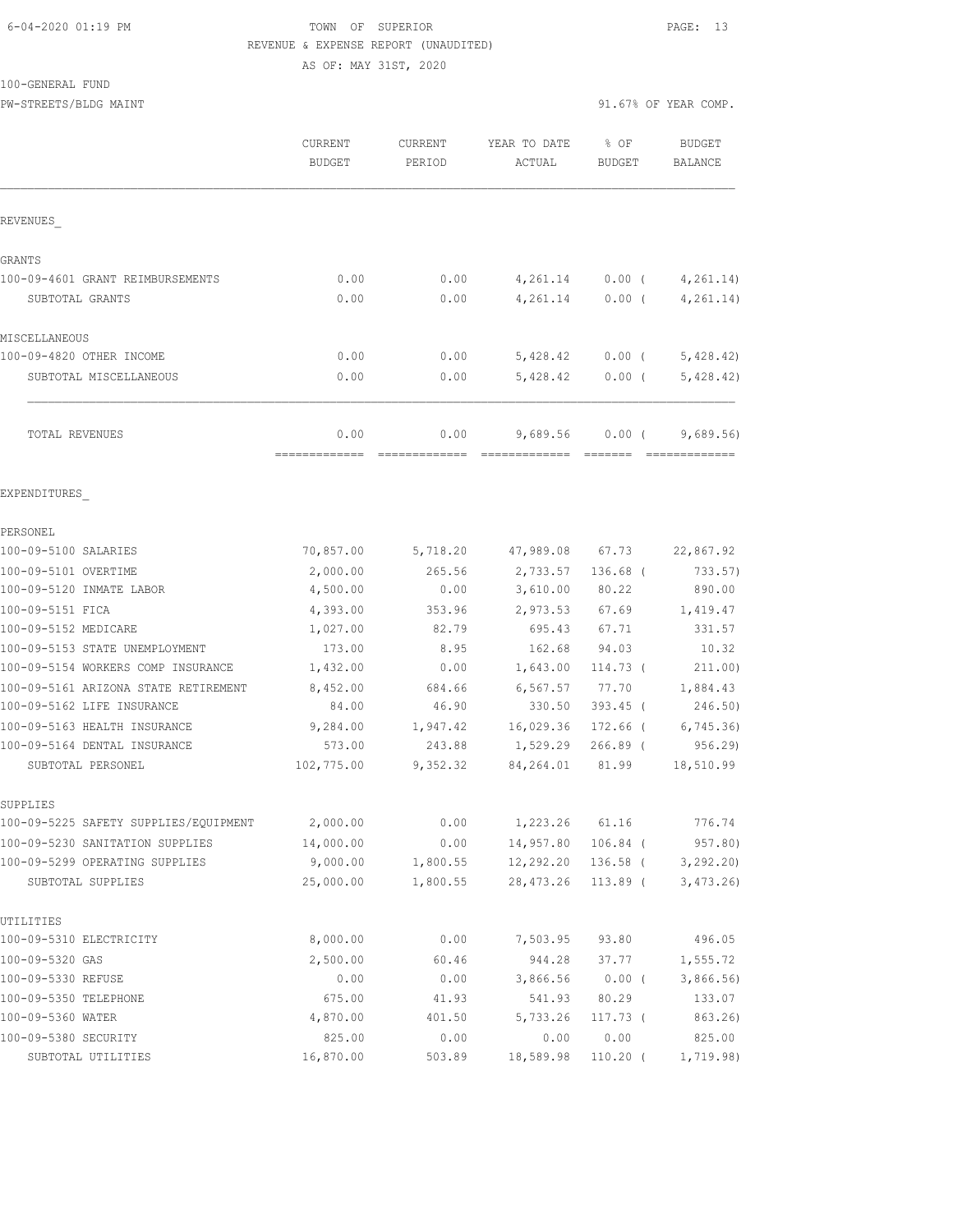#### 6-04-2020 01:19 PM TOWN OF SUPERIOR PAGE: 14 REVENUE & EXPENSE REPORT (UNAUDITED)

AS OF: MAY 31ST, 2020

100-GENERAL FUND

PW-STREETS/BLDG MAINT 91.67% OF YEAR COMP.

 CURRENT CURRENT YEAR TO DATE % OF BUDGET BUDGET PERIOD ACTUAL BUDGET BALANCE GENERAL BUSINESS EXPENSE 100-09-5410 ADVERTISING 955.00 0.00 165.50 17.33 789.50 100-09-5425 CONFERENCES & TRAINING 2,000.00 0.00 0.00 0.00 2,000.00 100-09-5450 UNIFORMS 4,000.00 415.48 7,003.21 175.08 ( 3,003.21) 100-09-5460 POSTAGE 100.00 0.00 0.00 0.00 100.00 100-09-5471 AUDIT & ACCOUNTING 1,545.00 0.00 2,437.09 157.74 ( 892.09) 100-09-5480 GENERAL INSURANCE 12,820.00 0.00 11,465.88 89.44 1,354.12 SUBTOTAL GENERAL BUSINESS EXPENSE 21,420.00 415.48 21,071.68 98.37 348.32 PROFESSIONAL SERVICES 100-09-5520 CONTRACTUAL SERVICESL 0.00 0.00 3,719.35 0.00 ( 3,719.35) 100-09-5550 OTHER PROFESSIONAL SERVICES 6,000.00 0.00 8,741.00 145.68 ( 2,741.00) SUBTOTAL PROFESSIONAL SERVICES 6,000.00 0.00 12,460.35 207.67 ( 6,460.35) REPAIR/MAINTENANCE 100-09-5610 PARK & BLDG IMPROVEMENTS 2,980.00 2,464.43 23,511.79 788.99 ( 20,531.79) 100-09-5640 AUTO & TRUCK REPAIRS 7,500.00 1,219.31 16,295.02 217.27 ( 8,795.02) 100-09-5641 GAS & OIL 1,000.00 0.00 0.00 0.00 1,000.00 100-09-5642 TIRES & TUBES 0.00 0.00 1,175.96 0.00 ( 1,175.96) 100-09-5643 INMATE FUEL 500.00 23.83 802.06 160.41 (302.06)<br>100-09-5650 OTHER EQUIPMENT REPAIRS 4,000.00 0.00 6,422.06 160.55 (2,422.06) 100-09-5650 OTHER EQUIPMENT REPAIRS 4,000.00 0.00 6,422.06 160.55 ( 2,422.06) SUBTOTAL REPAIR/MAINTENANCE 15,980.00 3,707.57 48,206.89 301.67 ( 32,226.89) CAPITAL OUTLAY 100-09-5710 BUILDING 0.00 0.00 758.75 0.00 ( 758.75) 100-09-5711 MAGMA BUILDING 2,000.00 0.00 0.00 0.00 2,000.00 100-09-5712 ROOSEVELT BUILDING 5,000.00 0.00 0.00 0.00 5,000.00 100-09-5750 OTHER EQUIP/SMALL TOOLS 10,000.00 964.98 1,086.68 10.87 8,913.32 SUBTOTAL CAPITAL OUTLAY 17,000.00 964.98 1,845.43 10.86 15,154.57 DEBT SERVICE 100-09-5900 DEBT SVC - PRINCIPAL 0.00 0.00 1,777.30 0.00 ( 1,777.30) 100-09-5901 DEBT SVC - INTEREST 0.00 0.00 402.90 0.00 ( 402.90) 100-09-5999 CONTINGENCY 10,000.00 0.00 0.00 0.00 10,000.00 SUBTOTAL DEBT SERVICE 10,000.00 0.00 2,180.20 21.80 7,819.80 TOTAL EXPENDITURES 215,045.00 16,744.79 217,091.80 100.95 ( 2,046.80) ============= ============= ============= ======= =============

REVENUES OVER/(UNDER) EXPENDITURES ( 215,045.00)( 16,744.79)( 207,402.24) ( 7,642.76)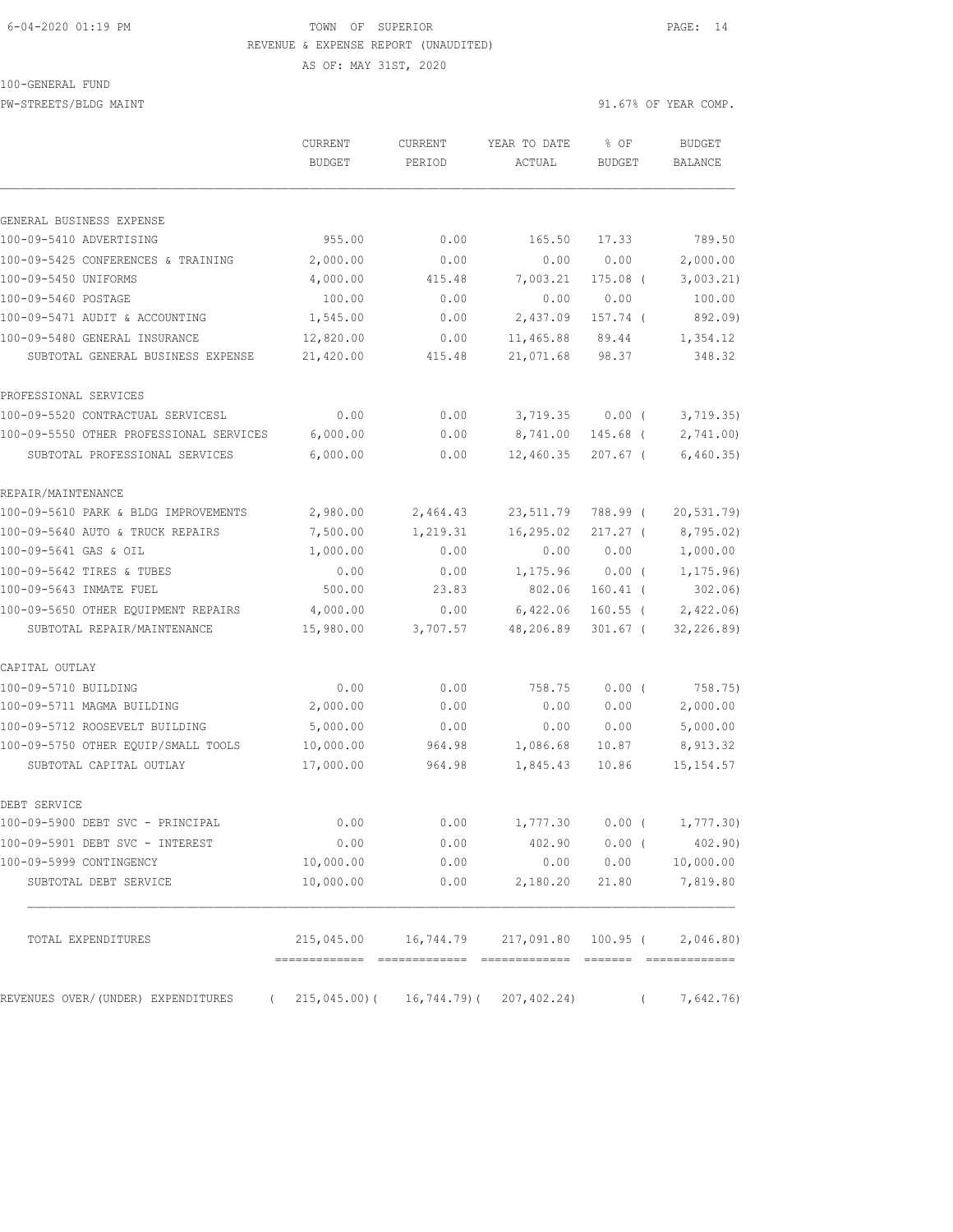#### 6-04-2020 01:19 PM TOWN OF SUPERIOR PAGE: 15 REVENUE & EXPENSE REPORT (UNAUDITED) AS OF: MAY 31ST, 2020

100-GENERAL FUND

PW-BLDG REGS/ZONING 91.67% OF YEAR COMP.

|                                         | CURRENT<br><b>BUDGET</b> | CURRENT<br>PERIOD | YEAR TO DATE<br>ACTUAL | % OF<br>BUDGET | <b>BUDGET</b><br>BALANCE |
|-----------------------------------------|--------------------------|-------------------|------------------------|----------------|--------------------------|
| REVENUES                                |                          |                   |                        |                |                          |
| BUSINESS SERVICES                       |                          |                   |                        |                |                          |
| 100-10-4240 FEES                        | 35,000.00                | 0.00              | 0.00                   | 0.00           | 35,000.00                |
| SUBTOTAL BUSINESS SERVICES              | 35,000.00                | 0.00              | 0.00                   | 0.00           | 35,000.00                |
| TOTAL REVENUES                          | 35,000.00                | 0.00              | 0.00                   | 0.00           | 35,000.00                |
| EXPENDITURES                            |                          |                   |                        |                |                          |
| PERSONEL                                |                          |                   |                        |                |                          |
| 100-10-5100 SALARIES                    | 38,083.00 (              | 26,792.00         | 32,232.00              | 84.64          | 5,851.00                 |
| 100-10-5151 FICA                        | $2,361.00$ (             | 1,661.10)         | 1,998.39               | 84.64          | 362.61                   |
| 100-10-5152 MEDICARE                    | $552.00$ (               | 388.48)           | 467.37                 | 84.67          | 84.63                    |
| 100-10-5153 STATE UNEMPLOYMENT          | $30.00$ (                | 32,16)            | 32.16                  | $107.20$ (     | 2.16)                    |
| 100-10-5154 WORKERS COMP INSURANCE      | 68.00                    | 0.00              | 0.00                   | 0.00           | 68.00                    |
| 100-10-5161 ARIZONA STATE RETIREMENT    | $4,547.00$ (             | 3, 244.49         | 3,903.27               | 85.84          | 643.73                   |
| 100-10-5162 LIFE INSURANCE              | $40.00$ (                | 30.15)            | 36.85                  | 92.13          | 3.15                     |
| 100-10-5164 DENTAL INSURANCE            | 185.00                   | 0.00              | 0.00                   | 0.00           | 185.00                   |
| SUBTOTAL PERSONEL                       | 45,866.00 (              | 32, 148.38        | 38,670.04              | 84.31          | 7,195.96                 |
| SUPPLIES                                |                          |                   |                        |                |                          |
| 100-10-5245 CONFERANCES & TRAINING      | 0.00                     | 0.00              | 250.00                 | $0.00$ (       | 250.00                   |
| 100-10-5299 OPERATING SUPPLIES          | 500.00                   | 0.00              | 982.96                 | 196.59 (       | 482.96)                  |
| SUBTOTAL SUPPLIES                       | 500.00                   | 0.00              | 1,232.96               | $246.59$ (     | 732.96)                  |
| UTILITIES                               |                          |                   |                        |                |                          |
| 100-10-5350 TELEPHONE                   | 0.00                     | 41.93             | 541.93                 | $0.00$ (       | 541.93)                  |
| SUBTOTAL UTILITIES                      | 0.00                     | 41.93             | 541.93                 | 0.00(          | 541.93)                  |
| GENERAL BUSINESS EXPENSE                |                          |                   |                        |                |                          |
| 100-10-5420 DUES & SUBSCRIPTIONS        | 500.00                   | 0.00              | 329.63                 | 65.93          | 170.37                   |
| 100-10-5425 CONFERENCES & TRAINING      | 2,000.00                 | 0.00              | 510.00                 | 25.50          | 1,490.00                 |
| 100-10-5430 PRINTING                    | 0.00                     | 0.00              | 214.98                 | $0.00$ (       | 214.98)                  |
| 100-10-5470 TRAVEL                      | 1,000.00                 | 0.00              | 0.00                   | 0.00           | 1,000.00                 |
| SUBTOTAL GENERAL BUSINESS EXPENSE       | 3,500.00                 | 0.00              | 1,054.61               | 30.13          | 2,445.39                 |
| PROFESSIONAL SERVICES                   |                          |                   |                        |                |                          |
| 100-10-5550 OTHER PROFESSIONAL SERVICES | 30,000.00                | 0.00              | 0.00                   | 0.00           | 30,000.00                |
| SUBTOTAL PROFESSIONAL SERVICES          | 30,000.00                | 0.00              | 0.00                   | 0.00           | 30,000.00                |

REPAIR/MAINTENANCE \_\_\_\_\_\_\_\_\_\_\_\_\_ \_\_\_\_\_\_\_\_\_\_\_\_\_ \_\_\_\_\_\_\_\_\_\_\_\_\_ \_\_\_\_\_\_\_ \_\_\_\_\_\_\_\_\_\_\_\_\_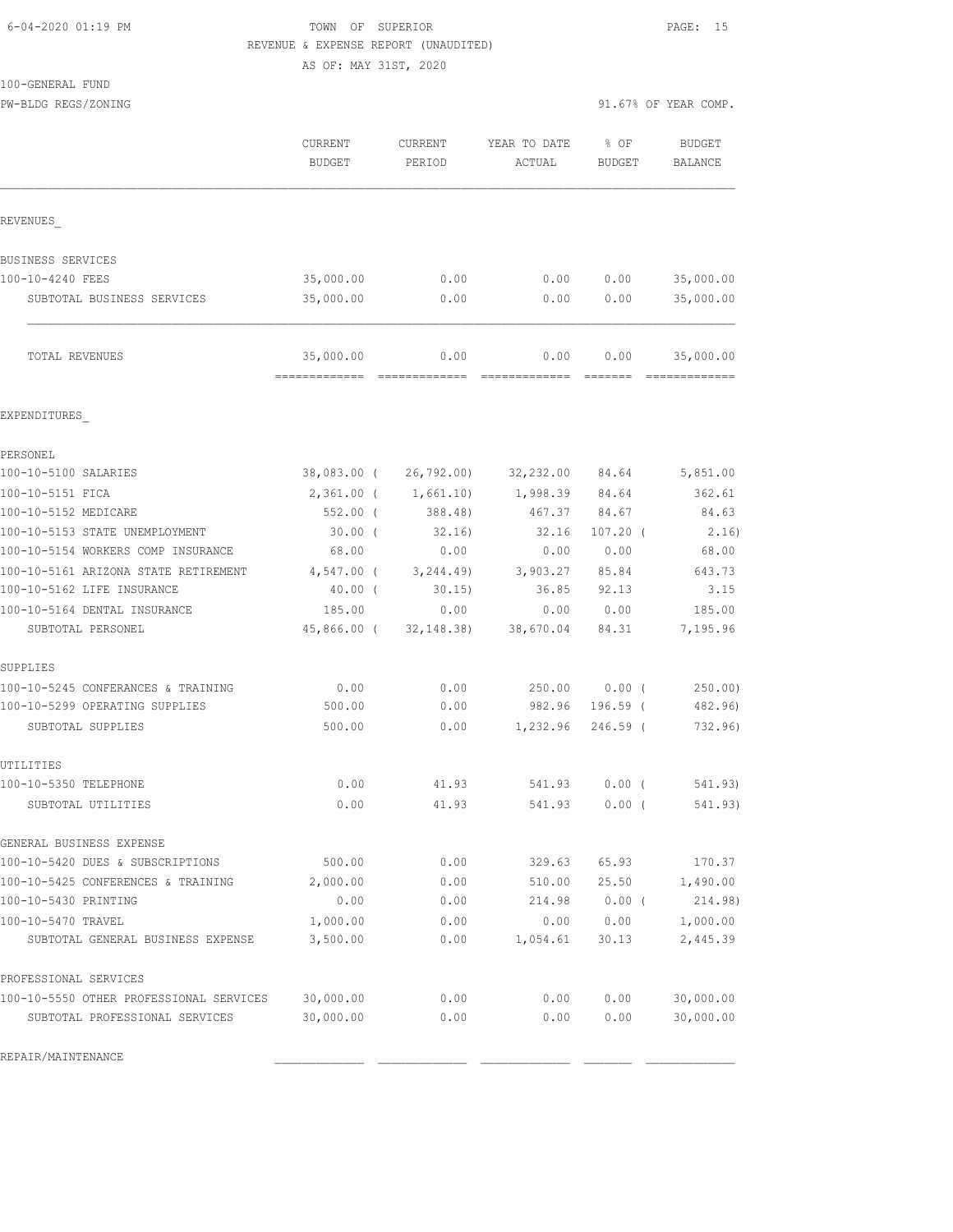| 6-04-2020 01:19 PM |  |
|--------------------|--|
|                    |  |

### TOWN OF SUPERIOR **Example 2010** PAGE: 16 REVENUE & EXPENSE REPORT (UNAUDITED) AS OF: MAY 31ST, 2020

100-GENERAL FUND

PW-BLDG REGS/ZONING 91.67% OF YEAR COMP.

|                                      | <b>CURRENT</b><br>BUDGET | CURRENT<br>PERIOD | YEAR TO DATE<br>ACTUAL                                 | % OF<br><b>BUDGET</b> | BUDGET<br><b>BALANCE</b>   |
|--------------------------------------|--------------------------|-------------------|--------------------------------------------------------|-----------------------|----------------------------|
| CAPITAL OUTLAY                       |                          |                   |                                                        |                       |                            |
| 100-10-5780 COMPUTER/INCODE SOFTWARE | 0.00                     | 0.00              | 75.00                                                  | $0.00$ (              | 75.00                      |
| SUBTOTAL CAPITAL OUTLAY              | 0.00                     | 0.00              | 75.00                                                  | 0.00(                 | 75.00                      |
| TOTAL EXPENDITURES                   | -------------            | ------------      | 79,866.00 (32,106.45) 41,574.54 52.06<br>------------- |                       | 38,291.46<br>------------- |
| REVENUES OVER/(UNDER) EXPENDITURES   | 44,866.00)               | 32,106.45 (       | 41,574.54)                                             |                       | 3, 291, 46)                |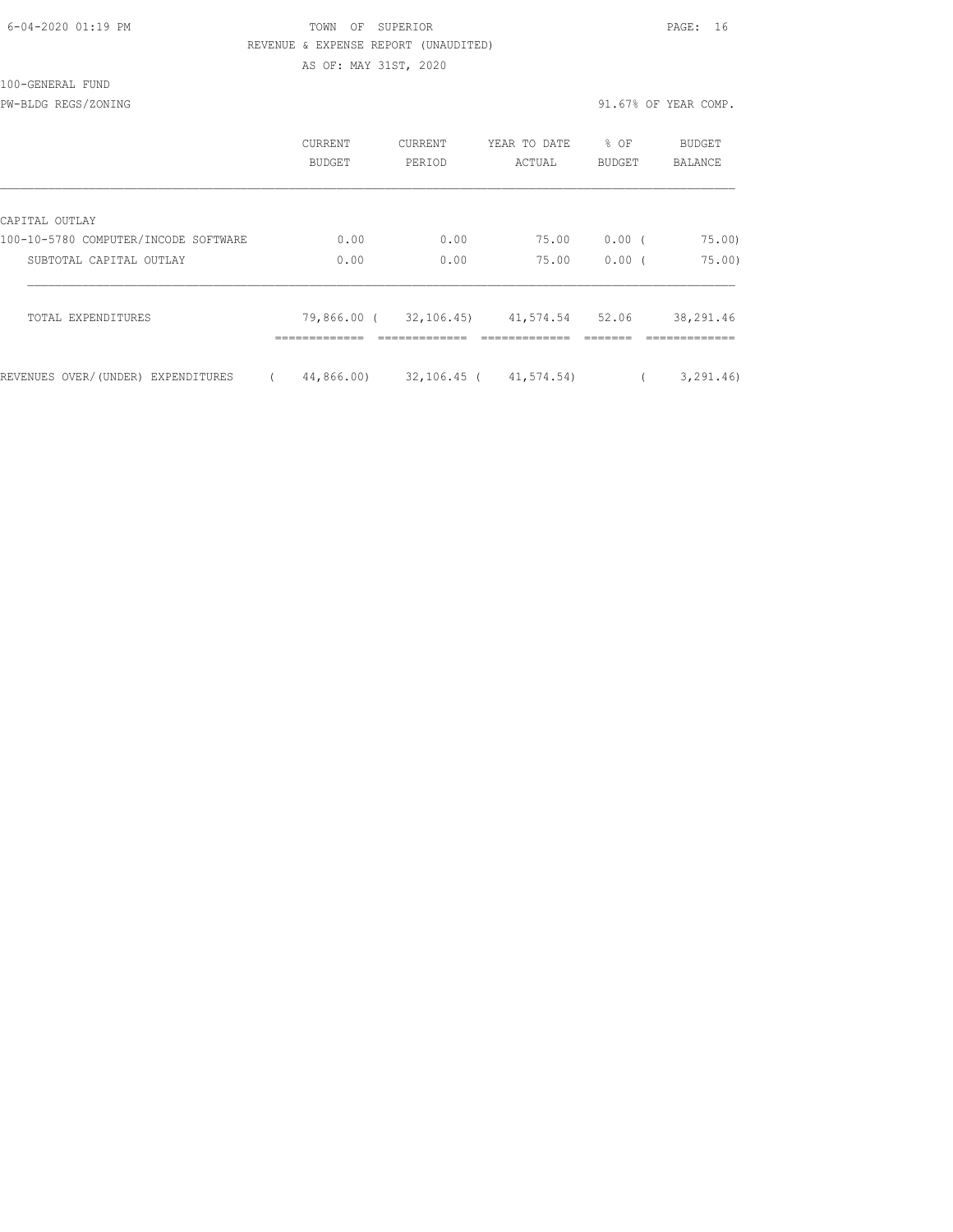| 6-04-2020 01:19 PM |  |
|--------------------|--|
|                    |  |

100-GENERAL FUND

## TOWN OF SUPERIOR **Example 2014** PAGE: 17 REVENUE & EXPENSE REPORT (UNAUDITED)

AS OF: MAY 31ST, 2020

| SWIMMING POOL                                             |                                       |                   |                               |                       | 91.67% OF YEAR COMP.     |
|-----------------------------------------------------------|---------------------------------------|-------------------|-------------------------------|-----------------------|--------------------------|
|                                                           | CURRENT<br><b>BUDGET</b>              | CURRENT<br>PERIOD | YEAR TO DATE<br>ACTUAL        | % OF<br><b>BUDGET</b> | <b>BUDGET</b><br>BALANCE |
| REVENUES                                                  |                                       |                   |                               |                       |                          |
| BUSINESS SERVICES                                         |                                       |                   |                               |                       |                          |
| 100-11-4240 POOL SWIM/POOL RENTAL                         | 2,000.00                              | 0.00              | 1,287.50 64.38                |                       | 712.50                   |
| SUBTOTAL BUSINESS SERVICES                                | 2,000.00                              | 0.00              | 1,287.50                      | 64.38                 | 712.50                   |
| TOTAL REVENUES                                            | 2,000.00                              | 0.00              | 1,287.50                      | 64.38                 | 712.50                   |
| EXPENDITURES                                              |                                       |                   |                               |                       |                          |
| PERSONEL                                                  |                                       |                   |                               |                       |                          |
| 100-11-5100 SALARIES                                      | 19,200.00                             | 60.00             | 18,626.00                     | 97.01                 | 574.00                   |
| 100-11-5151 FICA                                          | 1,250.00                              | 3.72              | 1,154.81                      | 92.38                 | 95.19                    |
| 100-11-5152 MEDICARE                                      | 292.00                                | 0.87              | 270.09                        | 92.50                 | 21.91                    |
| 100-11-5153 STATE UNEMPLOYMENT                            | 61.00                                 | 0.57              | 162.10                        | $265.74$ (            | 101.10)                  |
| 100-11-5154 WORKERS COMP INSURANCE                        | 413.00                                | 0.00              | 2,597.00                      | $628.81$ (            | 2,184.00                 |
| SUBTOTAL PERSONEL                                         | 21,216.00                             | 65.16             | 22,810.00                     | $107.51$ (            | 1,594.00                 |
| SUPPLIES                                                  |                                       |                   |                               |                       |                          |
| 100-11-5240 CHEMICAL SUPPLIES                             | 1,900.00                              | 0.00              | 2,967.64 156.19 (             |                       | 1,067.64)                |
| 100-11-5299 OPERATING SUPPLIES<br>SUBTOTAL SUPPLIES       | 2,000.00<br>3,900.00                  | 0.00<br>0.00      | 2,927.99 146.40 (<br>5,895.63 | 151.17 (              | 927.99)<br>1, 995.63     |
| UTILITIES                                                 |                                       |                   |                               |                       |                          |
| 100-11-5310 ELECTRICITY                                   | 6,860.00                              | 0.00              | 5,249.23                      | 76.52                 | 1,610.77                 |
| 100-11-5350 TELEPHONE                                     | 453.00                                | 98.96             | 98.96                         | 21.85                 | 354.04                   |
| 100-11-5360 WATER                                         | 5,666.00                              | 303.41            | 3,497.88                      | 61.73                 | 2,168.12                 |
| SUBTOTAL UTILITIES                                        | 12,979.00                             | 402.37            | 8,846.07                      | 68.16                 | 4,132.93                 |
| GENERAL BUSINESS EXPENSE                                  |                                       |                   |                               |                       |                          |
| 100-11-5410 ADVERTISING                                   | 100.00                                | 139.36            | 139.36                        | 139.36 (              | 39.36)                   |
| 100-11-5420 DUES & SUBSCRIPTIONS                          | 200.00                                | 0.00              | 192.00                        | 96.00                 | 8.00                     |
| 100-11-5425 CONFERENCES & TRAINING                        | 500.00                                | 1,800.00          | 1,800.00                      | $360.00$ (            | 1,300.00)                |
| 100-11-5450 UNIFORMS<br>SUBTOTAL GENERAL BUSINESS EXPENSE | 250.00<br>1,050.00                    | 0.00<br>1,939.36  | 0.00<br>2,131.36              | 0.00<br>$202.99$ (    | 250.00<br>1,081.36       |
| PROFESSIONAL SERVICES                                     |                                       |                   |                               |                       |                          |
| 100-11-5550 OTHER PROFESSIONAL SERVICES                   | 6,000.00                              | 550.00            | 8,580.02 143.00 (             |                       | 2,580.02                 |
| SUBTOTAL PROFESSIONAL SERVICES                            | 6,000.00                              | 550.00            | 8,580.02                      | 143.00 (              | 2,580.02                 |
| REPAIR/MAINTENANCE                                        |                                       |                   |                               |                       |                          |
| 100-11-5650 OTHER EQUIPMENT REPAIRS                       | 5,000.00                              | 0.00              | 0.00                          | 0.00                  | 5,000.00                 |
| SUBTOTAL REPAIR/MAINTENANCE                               | 5,000.00                              | 0.00              | 0.00                          | 0.00                  | 5,000.00                 |
| TOTAL EXPENDITURES                                        | 50,145.00                             | 2,956.89          | 48,263.08 96.25               |                       | 1,881.92                 |
|                                                           | (48, 145.00) (2, 956.89) (46, 975.58) |                   |                               |                       |                          |
| REVENUES OVER/(UNDER) EXPENDITURES                        |                                       |                   |                               |                       | 1,169.42)<br>$\left($    |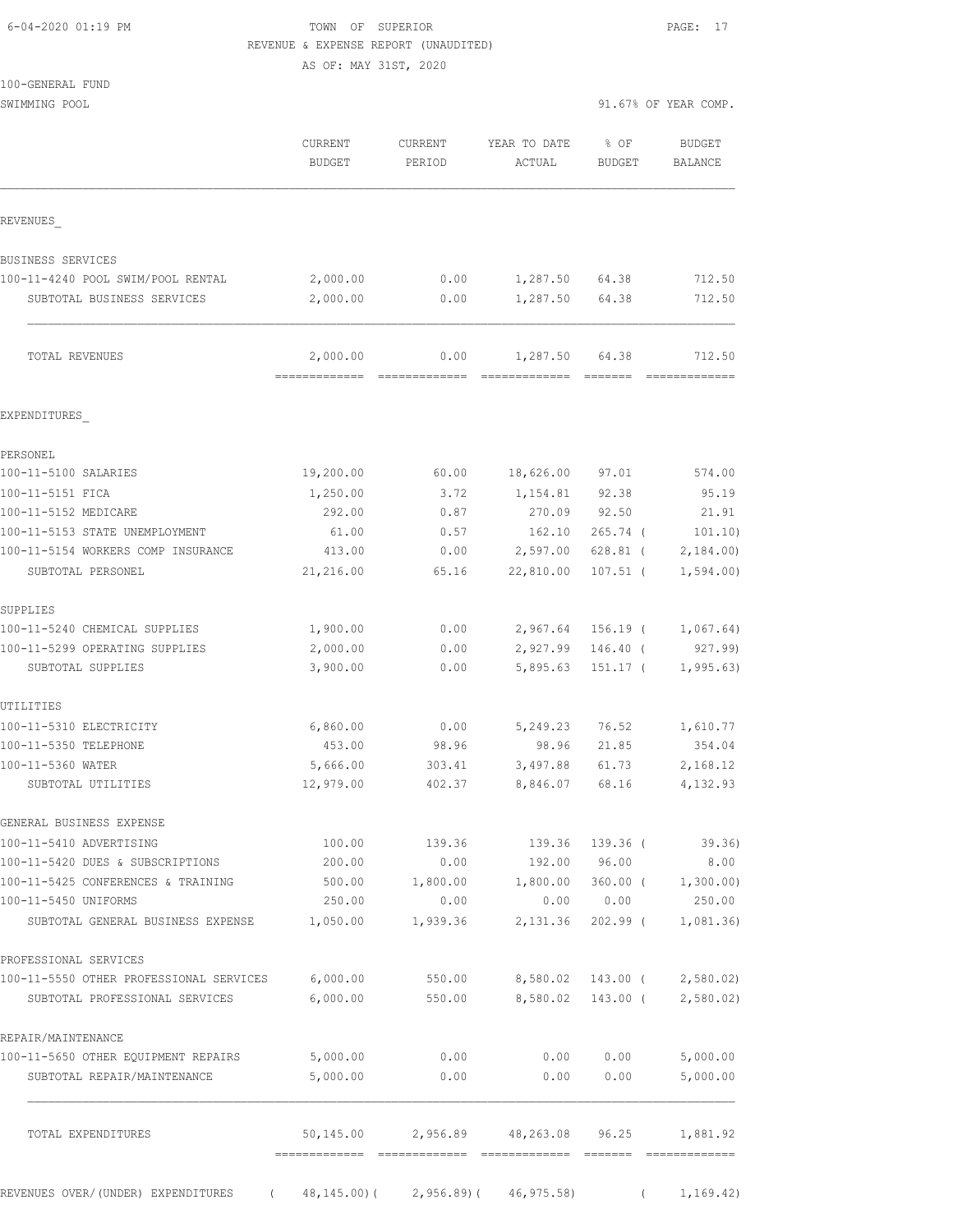### 6-04-2020 01:19 PM TOWN OF SUPERIOR PAGE: 18 REVENUE & EXPENSE REPORT (UNAUDITED) AS OF: MAY 31ST, 2020

100-GENERAL FUND

|                                                                     | <b>CURRENT</b><br><b>BUDGET</b> | CURRENT<br>PERIOD | YEAR TO DATE<br>ACTUAL                          | % OF<br><b>BUDGET</b>          | <b>BUDGET</b><br>BALANCE |
|---------------------------------------------------------------------|---------------------------------|-------------------|-------------------------------------------------|--------------------------------|--------------------------|
| REVENUES                                                            |                                 |                   |                                                 |                                |                          |
| BUSINESS SERVICES                                                   |                                 |                   |                                                 |                                |                          |
| 100-12-4220 PARK RENTAL                                             | 0.00                            | 0.00              | 1,012.50                                        | $0.00$ (                       | 1,012.50)                |
| 100-12-4240 RECREATION ACTIVITY FEES                                | 0.00                            | 0.00              | 240.00                                          | $0.00$ (                       | 240.00)                  |
| SUBTOTAL BUSINESS SERVICES                                          | 0.00                            | 0.00              |                                                 | $1,252.50$ 0.00 (              | 1,252.50)                |
| MISCELLANEOUS                                                       |                                 |                   |                                                 |                                |                          |
| 100-12-4820 OTHER INCOME                                            | 0.00                            | 0.00              | 52.10                                           | $0.00$ (                       | 52.10                    |
| SUBTOTAL MISCELLANEOUS                                              | 0.00                            | 0.00              | 52.10                                           | $0.00$ (                       | 52.10                    |
| TOTAL REVENUES                                                      | 0.00                            | 0.00              | 1,304.60                                        | $0.00$ (                       | 1,304.60)                |
| EXPENDITURES                                                        |                                 |                   |                                                 |                                |                          |
| PERSONEL                                                            |                                 |                   |                                                 |                                |                          |
| 100-12-5100 SALARIES                                                | 14,144.00                       |                   | 2,240.00 19,210.25                              |                                | $135.82$ ( $5,066.25$ )  |
| 100-12-5101 OVERTIME                                                | 0.00                            |                   | 378.00 2,390.26 0.00 ( 2,390.26)                |                                |                          |
| 100-12-5151 FICA                                                    | 361.00                          | 156.05            | 1,278.94                                        | $354.28$ (                     | 917.94)                  |
| 100-12-5152 MEDICARE                                                | 84.00                           | 36.49             | 299.09                                          | $356.06$ (                     | 215.09                   |
| 100-12-5153 STATE UNEMPLOYMENT                                      | 30.00                           | 0.00              | 103.10                                          | $343.67$ (                     | 73.10)                   |
| 100-12-5154 WORKERS COMP INSURANCE                                  | 54.00                           | 0.00              | 0.00                                            | 0.00                           | 54.00                    |
| 100-12-5161 ARIZONA STATE RETIREMENT                                | 687.00                          | 317.04            | 2,585.61                                        | $376.36$ (                     | 1,898.61)                |
| 100-12-5162 LIFE INSURANCE                                          | 16.00                           | 6.70              | 116.76                                          | 729.75 (                       | 100.76)                  |
| 100-12-5163 HEALTH INSURANCE<br>100-12-5164 DENTAL INSURANCE        | 1,527.00<br>74.00               | 649.14<br>16.12   | 5,842.26<br>250.58                              | 382.60 (<br>338.62 (           | 4,315.26)<br>176.58)     |
| SUBTOTAL PERSONEL                                                   | 16,977.00                       | 3,799.54          | 32,076.85                                       | 188.94 (                       | 15,099.85                |
|                                                                     |                                 |                   |                                                 |                                |                          |
| SUPPLIES                                                            |                                 |                   |                                                 |                                |                          |
| 100-12-5299 OPERATING SUPPLIES                                      | 12,500.00                       | 0.00              | 1,504.10                                        | 12.03                          | 10,995.90                |
| SUBTOTAL SUPPLIES                                                   |                                 |                   | 12,500.00   0.00   1,504.10   12.03   10,995.90 |                                |                          |
| UTILITIES                                                           |                                 |                   |                                                 |                                |                          |
| GENERAL BUSINESS EXPENSE                                            |                                 |                   |                                                 |                                |                          |
| 100-12-5425 CONFERENCES & TRAINING                                  | 0.00                            | 0.00              |                                                 | 770.99 0.00 (                  | 770.99)                  |
| 100-12-5450 UNIFORMS<br>SUBTOTAL GENERAL BUSINESS EXPENSE           | 0.00<br>0.00                    | 0.00<br>0.00      |                                                 | 138.54 0.00 (<br>909.53 0.00 ( | 138.54)<br>909.53)       |
| PROFESSIONAL SERVICES                                               |                                 |                   |                                                 |                                |                          |
| 100-12-5520 CONTRACTUAL SERVICES                                    |                                 |                   | $0.00$ 0.00 1,250.00 0.00 ( 1,250.00)           |                                |                          |
| 100-12-5550 OTHER PROFESSIONAL SERVICES 0.00 (                      |                                 | 3,200.00          | 0.00                                            | 0.00                           | 0.00                     |
| SUBTOTAL PROFESSIONAL SERVICES                                      | $0.00$ (                        | 3,200.00)         |                                                 | $1,250.00$ 0.00 (              | 1,250.00)                |
| TOTAL EXPENDITURES                                                  | 29,477.00                       |                   | 599.54 35,740.48 121.25 ( 6,263.48)             |                                |                          |
| REVENUES OVER/(UNDER) EXPENDITURES (29,477.00) (599.54) (34,435.88) |                                 |                   |                                                 |                                | 4,958.88                 |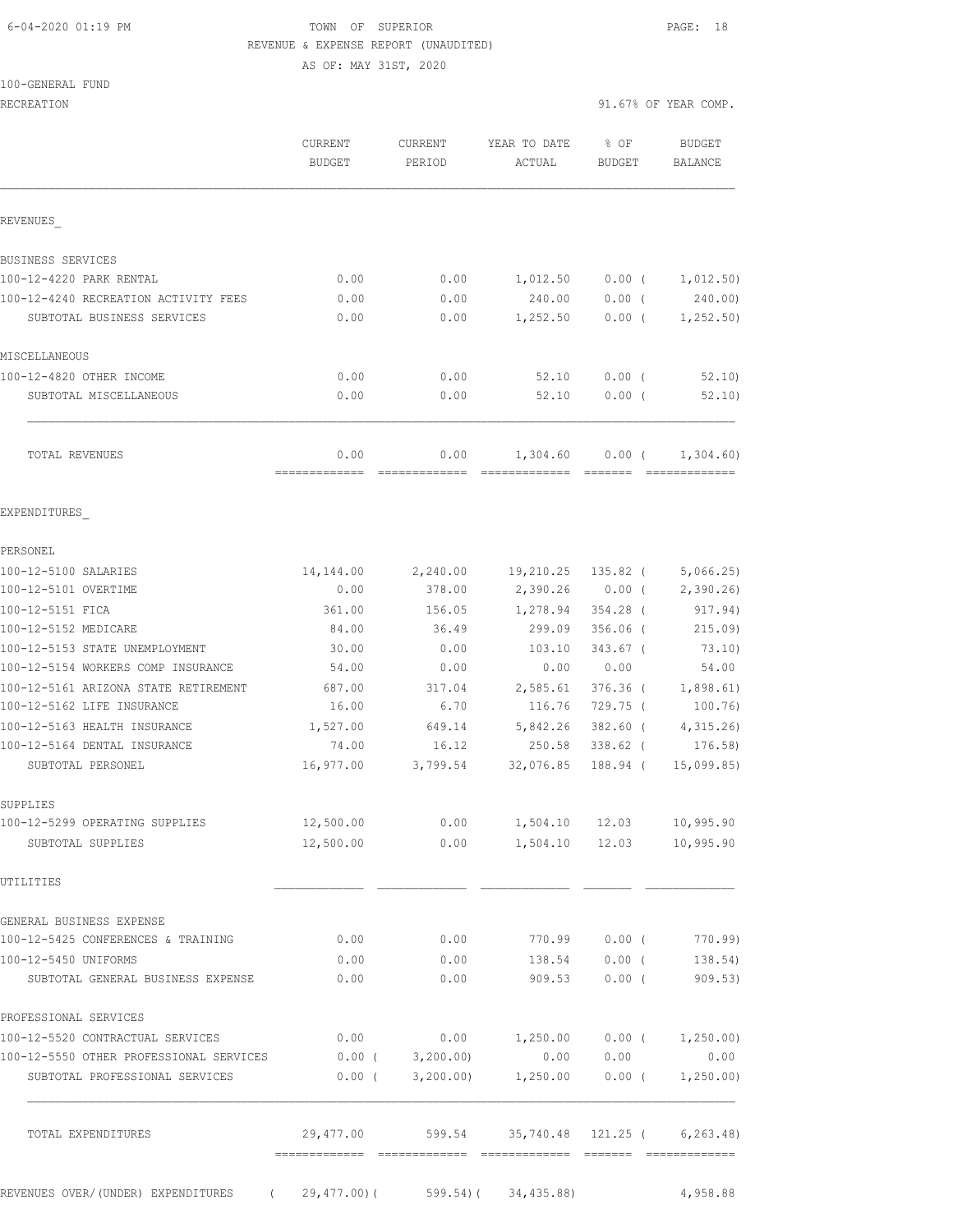#### 6-04-2020 01:19 PM TOWN OF SUPERIOR PAGE: 19 REVENUE & EXPENSE REPORT (UNAUDITED)

AS OF: MAY 31ST, 2020

100-GENERAL FUND

LIBRARY 91.67% OF YEAR COMP.

|                                      | <b>CURRENT</b><br><b>BUDGET</b> | CURRENT<br>PERIOD | YEAR TO DATE<br>ACTUAL | % OF<br><b>BUDGET</b> | <b>BUDGET</b><br>BALANCE |
|--------------------------------------|---------------------------------|-------------------|------------------------|-----------------------|--------------------------|
| REVENUES                             |                                 |                   |                        |                       |                          |
| BUSINESS SERVICES                    |                                 |                   |                        |                       |                          |
| 100-13-4250 INTERNET/LATE FEES       | 2,000.00                        | 0.00              | 1,343.20               | 67.16                 | 656.80                   |
| SUBTOTAL BUSINESS SERVICES           | 2,000.00                        | 0.00              | 1,343.20               | 67.16                 | 656.80                   |
| TOTAL REVENUES                       | 2,000.00                        | 0.00              | 1,343.20               | 67.16                 | 656.80                   |
| EXPENDITURES                         |                                 |                   |                        |                       |                          |
| PERSONEL                             |                                 |                   |                        |                       |                          |
| 100-13-5100 SALARIES                 | 32,860.00                       | 3,294.08          | 35,205.54              | $107.14$ (            | 2,345.54)                |
| 100-13-5151 FICA                     | 2,037.00                        | 203.38            | 2,173.32               | $106.69$ (            | 136.32)                  |
| 100-13-5152 MEDICARE                 | 476.00                          | 47.56             | 508.25                 | $106.78$ (            | 32.25)                   |
| 100-13-5153 STATE UNEMPLOYMENT       | 152.00                          | 13.06             | 146.75                 | 96.55                 | 5.25                     |
| 100-13-5154 WORKERS COMP INSURANCE   | 219.00                          | 0.00              | 121.00                 | 55.25                 | 98.00                    |
| 100-13-5161 ARIZONA STATE RETIREMENT | 3,924.00                        | 232.52            | 3,535.86               | 90.11                 | 388.14                   |
| 100-13-5162 LIFE INSURANCE           | 80.00                           | 6.70              | 73.70                  | 92.13                 | 6.30                     |
| 100-13-5163 HEALTH INSURANCE         | 7,758.00                        | 649.14            | 7,140.54               | 92.04                 | 617.46                   |
| 100-13-5164 DENTAL INSURANCE         | 370.00                          | 16.12             | 331.92                 | 89.71                 | 38.08                    |
| SUBTOTAL PERSONEL                    | 47,876.00                       | 4,462.56          | 49,236.88              | $102.84$ (            | 1,360.88)                |
| SUPPLIES                             |                                 |                   |                        |                       |                          |
| 100-13-5270 LIBRARY BOOKS            | 2,000.00                        | 0.00              | 839.30                 | 41.97                 | 1,160.70                 |
| SUBTOTAL SUPPLIES                    | 2,000.00                        | 0.00              | 839.30                 | 41.97                 | 1,160.70                 |
| UTILITIES                            |                                 |                   |                        |                       |                          |
| 100-13-5310 ELECTRICITY              | 6,174.00                        | 0.00              | 4,351.90               | 70.49                 | 1,822.10                 |
| 100-13-5320 GAS                      | 1,100.00                        | 49.16             | 745.32                 | 67.76                 | 354.68                   |
| 100-13-5350 TELEPHONE                | 1,009.00                        | 138.88            | 1,721.46               | 170.61 (              | 712.46)                  |
| 100-13-5360 WATER                    | 400.00                          | 28.08             | 331.96                 | 82.99                 | 68.04                    |
| 100-13-5380 SECURITY                 | 300.00                          | 25.00             | 275.00                 | 91.67                 | 25.00                    |
| SUBTOTAL UTILITIES                   | 8,983.00                        | 241.12            | 7,425.64               | 82.66                 | 1,557.36                 |
| GENERAL BUSINESS EXPENSE             |                                 |                   |                        |                       |                          |
| 100-13-5410 ADVERTISING              | 100.00                          | 0.00              | 0.00                   | 0.00                  | 100.00                   |
| 100-13-5420 DUES & SUBSCRIPTIONS     | 1,000.00                        | 0.00              | 530.94                 | 53.09                 | 469.06                   |
| 100-13-5460 POSTAGE                  | 900.00                          | 90.40             | 968.65                 | $107.63$ (            | 68.65)                   |
| 100-13-5471 AUDIT                    | 1,545.00                        | 0.00              | 2,437.09               | $157.74$ (            | 892.09)                  |
| 100-13-5480 GENERAL INSURANCE        | 12,820.00                       | 0.00              | 11,465.88              | 89.44                 | 1,354.12                 |
| SUBTOTAL GENERAL BUSINESS EXPENSE    | 16,365.00                       | 90.40             | 15,402.56              | 94.12                 | 962.44                   |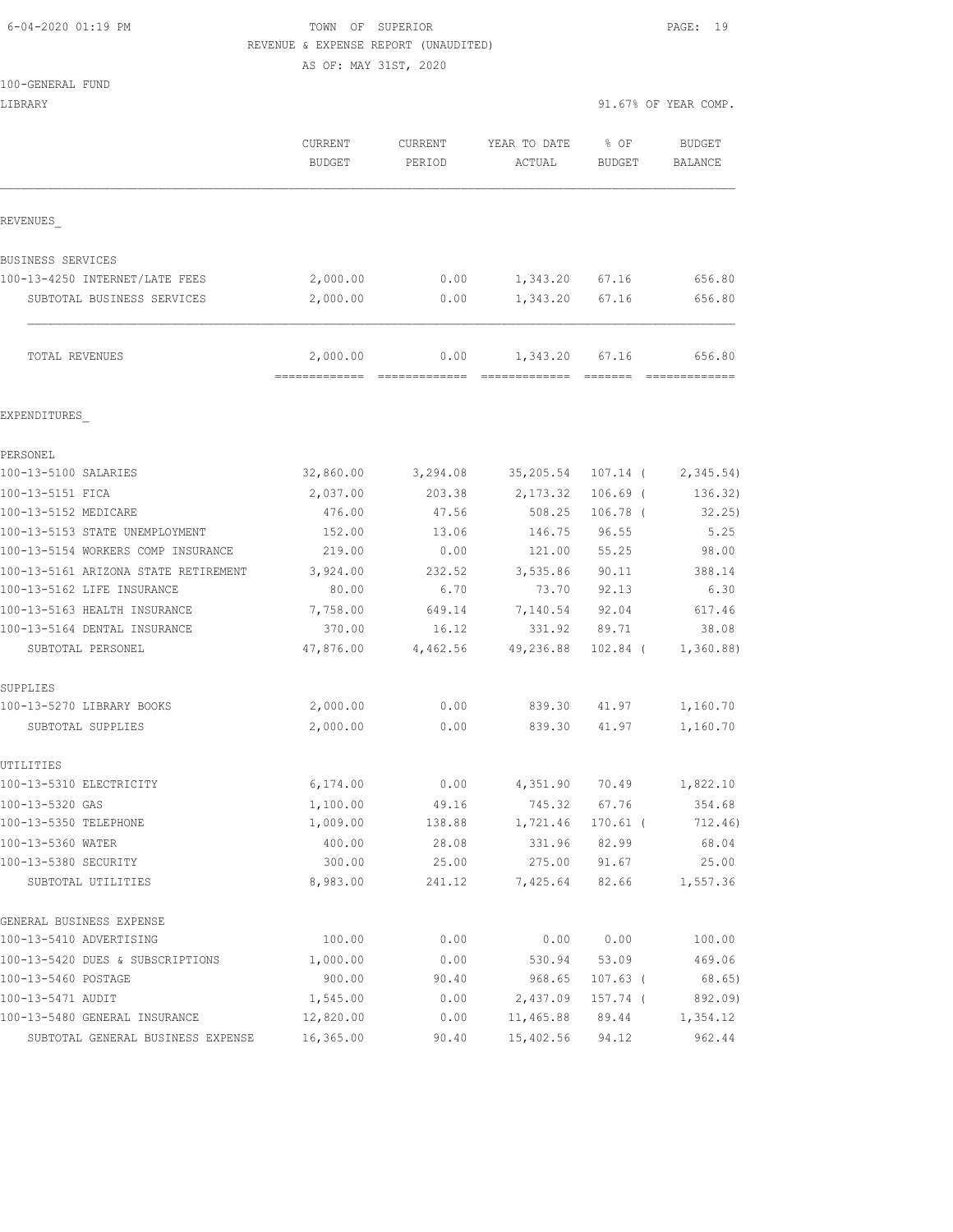#### 6-04-2020 01:19 PM TOWN OF SUPERIOR PAGE: 20 REVENUE & EXPENSE REPORT (UNAUDITED)

AS OF: MAY 31ST, 2020

100-GENERAL FUND

LIBRARY 91.67% OF YEAR COMP.

|                                                | <b>CURRENT</b><br>BUDGET | <b>CURRENT</b><br>PERIOD          | YEAR TO DATE<br>ACTUAL | % OF<br><b>BUDGET</b> | BUDGET<br><b>BALANCE</b> |
|------------------------------------------------|--------------------------|-----------------------------------|------------------------|-----------------------|--------------------------|
|                                                |                          |                                   |                        |                       |                          |
| PROFESSIONAL SERVICES                          |                          |                                   |                        |                       |                          |
| 100-13-5550 OTHER PROFESSIONAL SERVICES        | 300.00                   | 0.00                              | 0.00                   | 0.00                  | 300.00                   |
| SUBTOTAL PROFESSIONAL SERVICES                 | 300.00                   | 0.00                              | 0.00                   | 0.00                  | 300.00                   |
| REPAIR/MAINTENANCE                             |                          |                                   |                        |                       |                          |
| 100-13-5650 OTHER EQUIPMENT REPAIRS            | 5,000.00                 | 0.00                              | 0.00                   | 0.00                  | 5,000.00                 |
| SUBTOTAL REPAIR/MAINTENANCE                    | 5,000.00                 | 0.00                              | 0.00                   | 0.00                  | 5,000.00                 |
| TOTAL EXPENDITURES                             | 80,524.00                | 4,794.08                          | 72,904.38              | 90.54                 | 7,619.62                 |
| REVENUES OVER/(UNDER) EXPENDITURES<br>$\left($ |                          | 78,524.00) (4,794.08) (71,561.18) |                        |                       | 6, 962.82)               |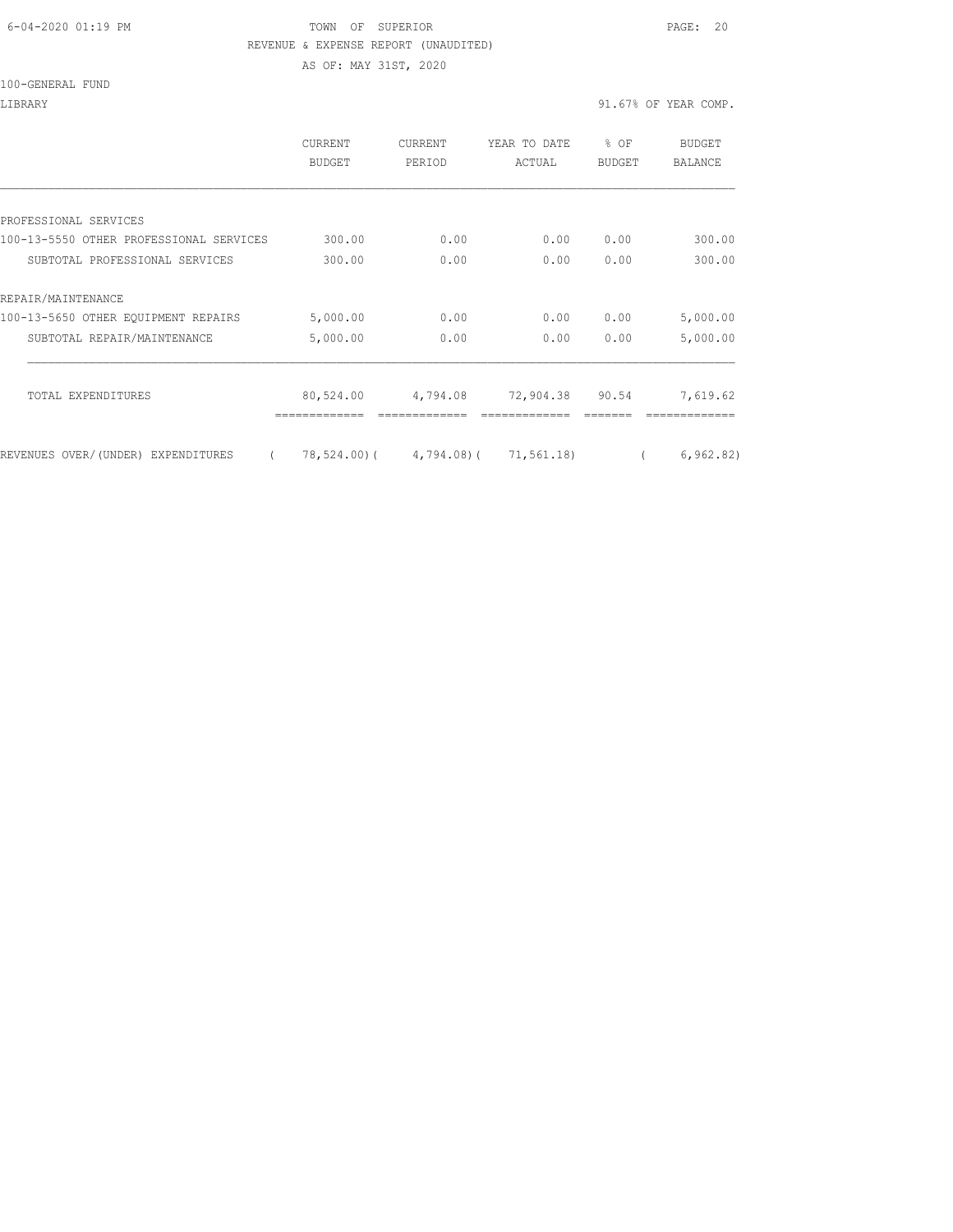|                                    | REVENUE & EXPENSE REPORT (UNAUDITED) |                   |                        |                |                             |
|------------------------------------|--------------------------------------|-------------------|------------------------|----------------|-----------------------------|
|                                    | AS OF: MAY 31ST, 2020                |                   |                        |                |                             |
| 100-GENERAL FUND                   |                                      |                   |                        |                |                             |
| BUILDING RENTALS                   |                                      |                   |                        |                | 91.67% OF YEAR COMP.        |
|                                    | CURRENT<br>BUDGET                    | CURRENT<br>PERIOD | YEAR TO DATE<br>ACTUAL | % OF<br>BUDGET | <b>BUDGET</b><br>BALANCE    |
| REVENUES                           |                                      |                   |                        |                |                             |
| ENTERPRISE SERVICES                |                                      |                   |                        |                |                             |
| 100-14-4330 RENTAL INCOME          | 20,000.00                            | 450.00            |                        | 3,835.00 19.18 | 16,165.00                   |
| SUBTOTAL ENTERPRISE SERVICES       | 20,000.00                            | 450.00            | 3,835.00               | 19.18          | 16,165.00                   |
| TOTAL REVENUES                     | 20,000.00                            | 450.00            |                        | 3,835.00 19.18 | 16,165.00<br>-------------- |
| EXPENDITURES                       |                                      |                   |                        |                |                             |
| SUPPLIES                           |                                      |                   |                        |                |                             |
| UTILITIES                          |                                      |                   |                        |                |                             |
| 100-14-5310 ELECTRICITY            | 8,000.00                             | 0.00              | 3,983.00               | 49.79          | 4,017.00                    |
| 100-14-5330 REFUSE                 | 0.00                                 | 0.00              | 250.00                 | $0.00$ (       | 250.00)                     |
| 100-14-5360 WATER                  | 0.00                                 | 52.50             | 557.64                 | $0.00$ (       | 557.64)                     |
| SUBTOTAL UTILITIES                 | 8,000.00                             | 52.50             | 4,790.64               | 59.88          | 3,209.36                    |
| GENERAL BUSINESS EXPENSE           |                                      |                   |                        |                |                             |
| PROFESSIONAL SERVICES              |                                      |                   |                        |                |                             |
| REPAIR/MAINTENANCE                 |                                      |                   |                        |                |                             |
| TOTAL EXPENDITURES                 | 8,000.00                             | 52.50             | 4,790.64               | 59.88          | 3,209.36                    |
| REVENUES OVER/(UNDER) EXPENDITURES | 12,000.00                            | 397.50 (          | 955.64)                |                | 12,955.64                   |

6-04-2020 01:19 PM TOWN OF SUPERIOR PAGE: 21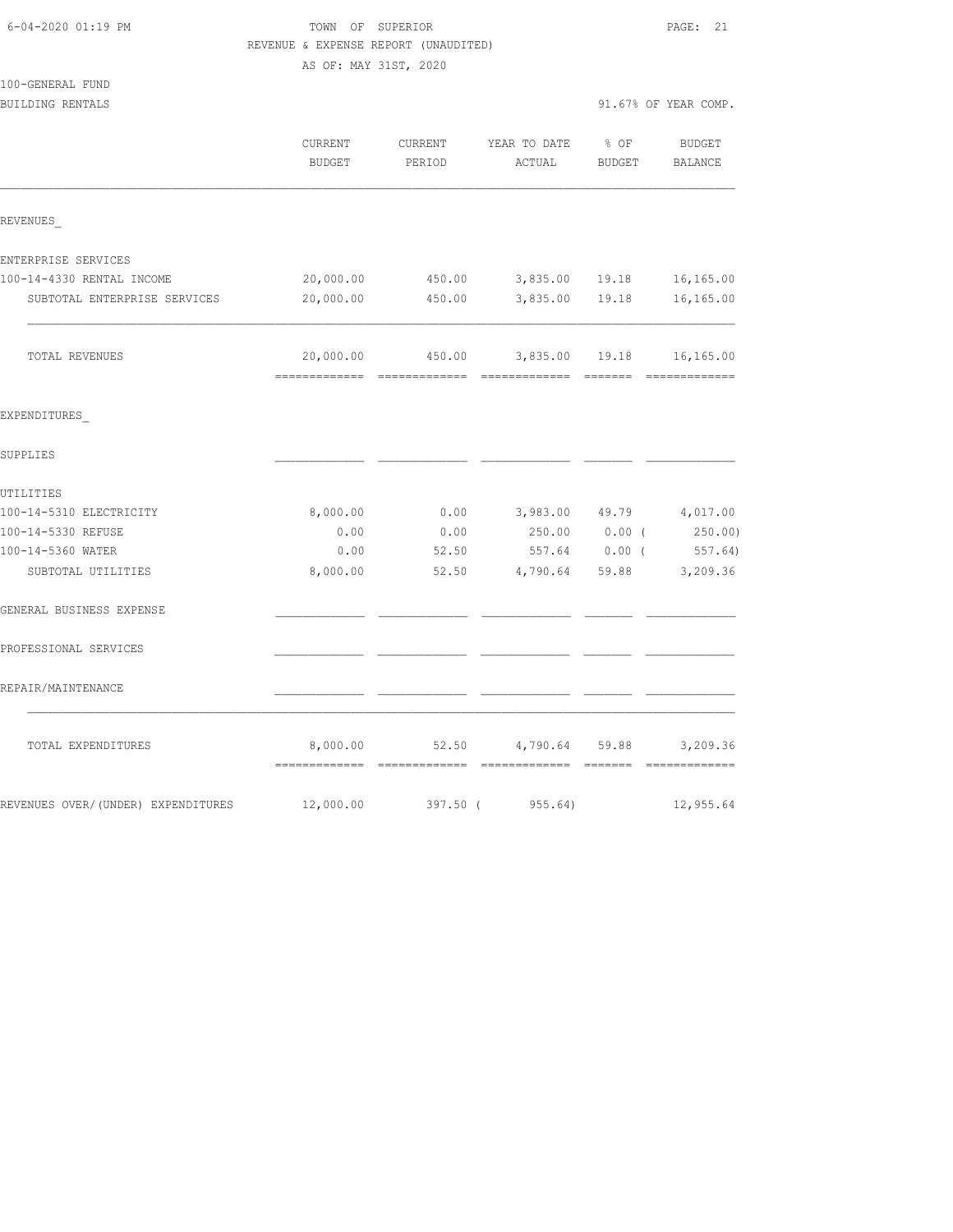## 6-04-2020 01:19 PM TOWN OF SUPERIOR PAGE: 22 REVENUE & EXPENSE REPORT (UNAUDITED)

AS OF: MAY 31ST, 2020

100-GENERAL FUND

SR CITIZENS-CONGREGATE 91.67% OF YEAR COMP.

|                                      | <b>CURRENT</b><br><b>BUDGET</b> | <b>CURRENT</b><br>PERIOD | YEAR TO DATE<br>ACTUAL     | % OF<br>BUDGET | <b>BUDGET</b><br>BALANCE   |
|--------------------------------------|---------------------------------|--------------------------|----------------------------|----------------|----------------------------|
| REVENUES                             |                                 |                          |                            |                |                            |
| BUSINESS SERVICES                    |                                 |                          |                            |                |                            |
| 100-15-4217 SRC PROGRAM REVENUE      | 0.00                            | 3,191.22                 | 25, 312.95                 | $0.00$ (       | 25, 312.95                 |
| SUBTOTAL BUSINESS SERVICES           | 0.00                            | 3,191.22                 | 25, 312.95                 | $0.00$ (       | 25, 312.95)                |
| GRANTS                               |                                 |                          |                            |                |                            |
| 100-15-4600 SR CENTER REVENUE        | 0.00                            | 0.00                     | 721.00                     | $0.00$ (       | 721.00)                    |
| SUBTOTAL GRANTS                      | 0.00                            | 0.00                     | 721.00                     | $0.00$ (       | 721.00)                    |
| TOTAL REVENUES                       | 0.00<br>=============           | 3, 191. 22               | 26,033.95<br>============= | $0.00$ (       | 26,033.95<br>============= |
| EXPENDITURES                         |                                 |                          |                            |                |                            |
| PERSONEL                             |                                 |                          |                            |                |                            |
| 100-15-5100 SALARIES                 | 18,405.00                       | 1,344.79                 | 15,434.02                  | 83.86          | 2,970.98                   |
| 100-15-5120 INMATE LABOR             | 1,000.00                        | 0.00                     | 365.00                     | 36.50          | 635.00                     |
| 100-15-5151 FICA                     | 1,141.00                        | 83.38                    | 956.93                     | 83.87          | 184.07                     |
| 100-15-5152 MEDICARE                 | 267.00                          | 19.50                    | 223.77                     | 83.81          | 43.23                      |
| 100-15-5153 STATE UNEMPLOYMENT       | 76.00                           | 11.70                    | 79.74                      | 104.92 (       | 3.74)                      |
| 100-15-5154 WORKERS COMP INSURANCE   | 356.00                          | 0.00                     | 419.34                     | 117.79 (       | 63.34)                     |
| 100-15-5161 ARIZONA STATE RETIREMENT | 2,198.00                        | 120.23                   | 1,377.52                   | 62.67          | 820.48                     |
| SUBTOTAL PERSONEL                    | 23,443.00                       | 1,579.60                 | 18,856.32                  | 80.43          | 4,586.68                   |
| SUPPLIES                             |                                 |                          |                            |                |                            |
| 100-15-5210 OFFICE SUPPLIES          | 500.00                          | 0.00                     | 0.00                       | 0.00           | 500.00                     |
| 100-15-5250 KITCHEN SUPPLIES         | 1,000.00                        | 0.00                     | 488.53                     | 48.85          | 511.47                     |
| 100-15-5260 FOOD SUPPLIES            | 1,000.00                        | 0.00                     | 0.00                       | 0.00           | 1,000.00                   |
| 100-15-5299 OPERATING SUPPLIES       | 1,500.00                        | 7.18                     | 4,182.65                   | $278.84$ (     | 2,682.65                   |
| SUBTOTAL SUPPLIES                    | 4,000.00                        | 7.18                     | 4,671.18                   | 116.78 (       | 671.18)                    |
| UTILITIES                            |                                 |                          |                            |                |                            |
| 100-15-5310 ELECTRICITY              | 4,547.00                        | 0.00                     | 4,237.26                   | 93.19          | 309.74                     |
| 100-15-5320 GAS                      | 746.00                          | 51.37                    | 541.41                     | 72.58          | 204.59                     |
| 100-15-5350 TELEPHONE                | 250.00                          | 17.33                    | 190.92                     | 76.37          | 59.08                      |
| 100-15-5360 WATER                    | 250.00                          | 13.72                    | 183.15                     | 73.26          | 66.85                      |
| SUBTOTAL UTILITIES                   | 5,793.00                        | 82.42                    | 5,152.74                   | 88.95          | 640.26                     |
| GENERAL BUSINESS EXPENSE             |                                 |                          |                            |                |                            |
| 100-15-5420 DUES & SUBSCRIPTIONS     | 200.00                          | 0.00                     | 0.00                       | 0.00           | 200.00                     |
| 100-15-5460 POSTAGE                  | 0.00                            | 13.56                    | 145.31                     | $0.00$ (       | 145.31)                    |
| 100-15-5471 AUDIT                    | 773.00                          | 0.00                     | 812.37                     | $105.09$ (     | 39.37)                     |
| 100-15-5480 GENERAL INSURANCE        | 4,273.00                        | 0.00                     | 3,821.96                   | 89.44          | 451.04                     |
| SUBTOTAL GENERAL BUSINESS EXPENSE    | 5,246.00                        | 13.56                    | 4,779.64                   | 91.11          | 466.36                     |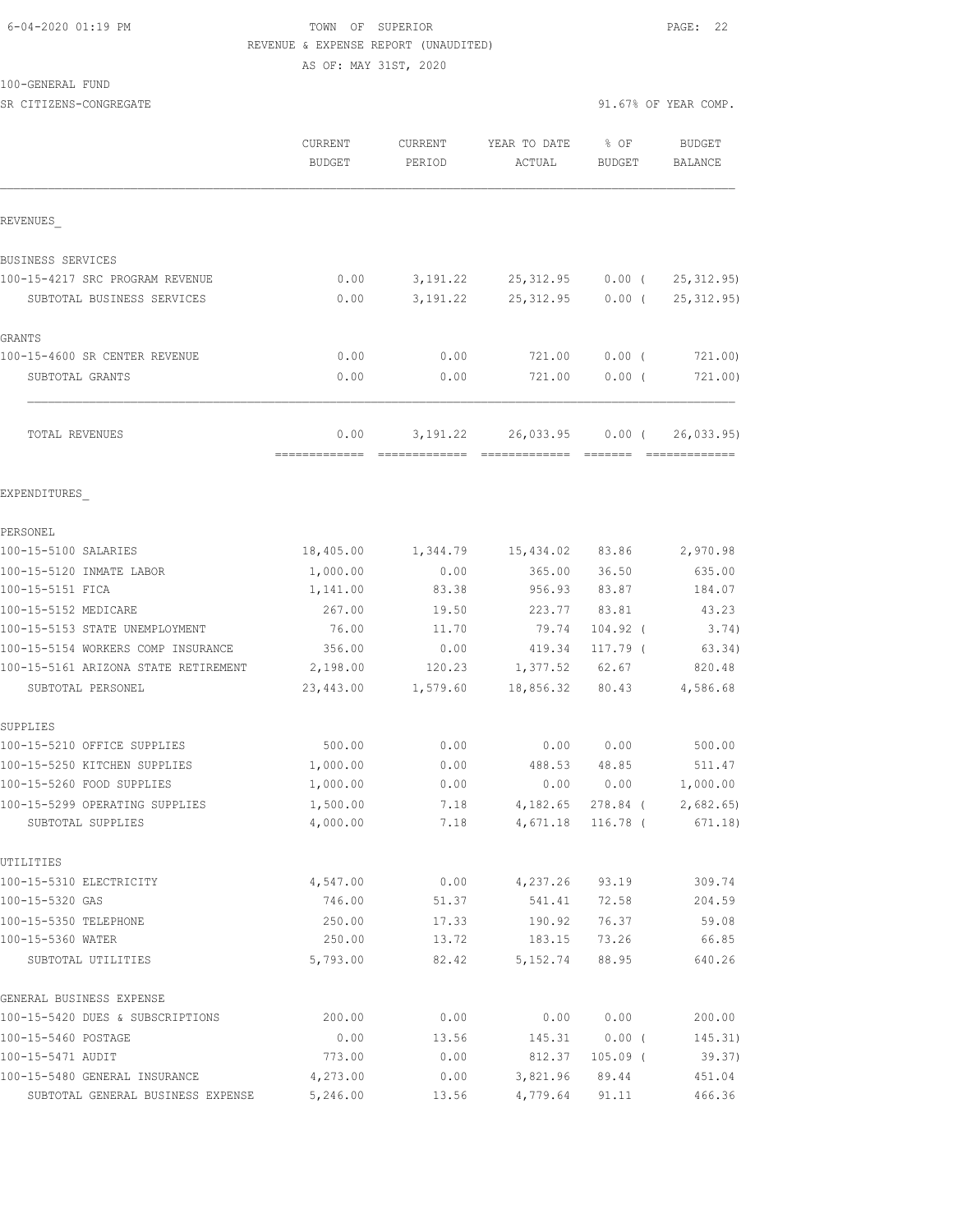#### 6-04-2020 01:19 PM TOWN OF SUPERIOR PAGE: 23 REVENUE & EXPENSE REPORT (UNAUDITED)

AS OF: MAY 31ST, 2020

100-GENERAL FUND

SR CITIZENS-CONGREGATE 91.67% OF YEAR COMP.

|                                                | <b>CURRENT</b><br>BUDGET | <b>CURRENT</b><br>PERIOD | YEAR TO DATE<br>ACTUAL          | % OF<br><b>BUDGET</b> | <b>BUDGET</b><br>BALANCE |
|------------------------------------------------|--------------------------|--------------------------|---------------------------------|-----------------------|--------------------------|
|                                                |                          |                          |                                 |                       |                          |
| PROFESSIONAL SERVICES                          |                          |                          |                                 |                       |                          |
| 100-15-5550 OTHER PROFESSIONAL SERVICES        | 37,893.00                | 0.00                     |                                 | 39,976.16 105.50 (    | 2,083.16)                |
| SUBTOTAL PROFESSIONAL SERVICES                 | 37,893.00                | 0.00                     |                                 | 39,976.16 105.50 (    | 2,083.16)                |
| REPAIR/MAINTENANCE                             |                          |                          |                                 |                       |                          |
| 100-15-5610 PARK & BLDG IMPROVEMENTS           | 4,000.00                 | 0.00                     |                                 | 1,500.00 37.50        | 2,500.00                 |
| 100-15-5640 AUTO & TRUCK REPAIRS               | 0.00                     | 0.00                     | 106.98                          | 0.00(                 | 106.98)                  |
| 100-15-5643 INMATE FUEL                        | 100.00                   | 3.90                     | 131.43                          | $131.43$ (            | 31.43)                   |
| 100-15-5650 OTHER EOUIPMENT REPAIRS            | 300.00                   | 0.00                     | 0.00                            | 0.00                  | 300.00                   |
| SUBTOTAL REPAIR/MAINTENANCE                    | 4,400.00                 | 3.90                     |                                 | 1,738.41 39.51        | 2,661.59                 |
| DEBT SERVICE                                   |                          |                          |                                 |                       |                          |
| TOTAL EXPENDITURES                             | 80,775.00                |                          | 1,686.66 75,174.45 93.07        |                       | 5,600.55                 |
| REVENUES OVER/(UNDER) EXPENDITURES<br>$\left($ |                          |                          | 80,775.00) 1,504.56 (49,140.50) | $\sqrt{2}$            | 31,634.50)               |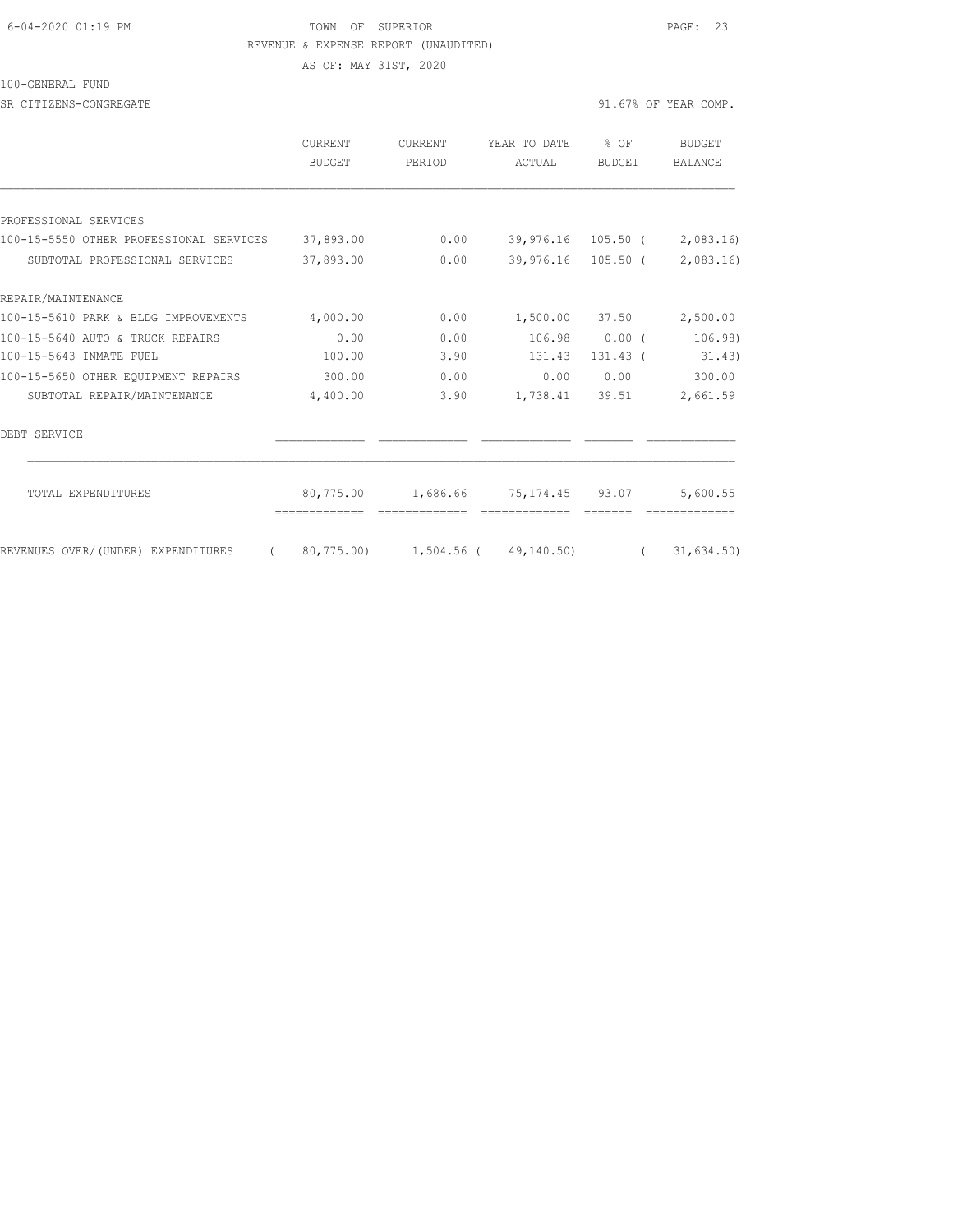100-GENERAL FUND

#### TOWN OF SUPERIOR **Example 24** PAGE: 24 REVENUE & EXPENSE REPORT (UNAUDITED)

AS OF: MAY 31ST, 2020

SR CITIZENS-HOME DELIVERY 31.67% OF YEAR COMP.

|                                                                           | CURRENT<br><b>BUDGET</b> | CURRENT<br>PERIOD | YEAR TO DATE<br>ACTUAL   | $8$ OF<br><b>BUDGET</b> | <b>BUDGET</b><br><b>BALANCE</b> |
|---------------------------------------------------------------------------|--------------------------|-------------------|--------------------------|-------------------------|---------------------------------|
| REVENUES                                                                  |                          |                   |                          |                         |                                 |
| BUSINESS SERVICES                                                         |                          |                   |                          |                         |                                 |
| 100-16-4217 SRC PROGRAM REVENUE                                           | 0.00                     | 2,326.52          | 35,821.69                | $0.00$ (                | 35,821.69)                      |
| 100-16-4219 UNITED WAY                                                    | 0.00                     | 0.00              | 267.67                   | $0.00$ (                | 267.67)                         |
| SUBTOTAL BUSINESS SERVICES                                                | 0.00                     | 2,326.52          | 36,089.36                | $0.00$ (                | 36,089.36                       |
| TOTAL REVENUES                                                            | 0.00<br>=============    | 2,326.52          | 36,089.36                | $0.00$ (                | 36,089.36<br>=============      |
| EXPENDITURES                                                              |                          |                   |                          |                         |                                 |
| PERSONEL                                                                  |                          |                   |                          |                         |                                 |
| 100-16-5100 SALARIES                                                      | 14,748.00                | 1,094.88          | 12,626.69                | 85.62                   | 2,121.31                        |
| 100-16-5120 INMATE LABOR                                                  | 1,000.00                 | 0.00              | 480.00                   | 48.00                   | 520.00                          |
| 100-16-5151 FICA                                                          | 914.00                   | 67.88             | 782.83                   | 85.65                   | 131.17                          |
| 100-16-5152 MEDICARE                                                      | 214.00                   | 15.88             | 183.09                   | 85.56                   | 30.91                           |
| 100-16-5153 STATE UNEMPLOYMENT                                            | 55.00                    | 8.47              | 55.89                    | $101.62$ (              | 0.89                            |
| 100-16-5154 WORKERS COMP INSURANCE                                        | 247.00                   | 0.00              | 419.34                   | 169.77 (                | 172.34)                         |
| 100-16-5161 ARIZONA STATE RETIREMENT                                      | 1,761.00                 | 132.59            | 1,529.06                 | 86.83                   | 231.94                          |
| SUBTOTAL PERSONEL                                                         | 18,939.00                | 1,319.70          | 16,076.90                | 84.89                   | 2,862.10                        |
| SUPPLIES                                                                  |                          |                   |                          |                         |                                 |
| UTILITIES                                                                 |                          |                   |                          |                         |                                 |
| 100-16-5310 ELECTRICITY                                                   | 4,547.00                 | 0.00              | 4,237.23                 | 93.19                   | 309.77                          |
| 100-16-5320 GAS                                                           | 802.00                   | 51.37             | 541.46                   | 67.51                   | 260.54                          |
| 100-16-5350 TELEPHONE                                                     | 250.00                   | 17.32             | 190.82                   | 76.33                   | 59.18                           |
| 100-16-5360 WATER                                                         | 200.00                   | 13.72             | 183.09                   | 91.55                   | 16.91                           |
| SUBTOTAL UTILITIES                                                        | 5,799.00                 | 82.41             | 5,152.60                 | 88.85                   | 646.40                          |
| GENERAL BUSINESS EXPENSE                                                  |                          |                   |                          |                         |                                 |
| 100-16-5460 POSTAGE                                                       | 150.00                   | 13.56             | 145.28                   | 96.85                   | 4.72                            |
| 100-16-5471 AUDIT                                                         | 773.00                   | 0.00              | 812.37                   | $105.09$ (              | 39.37)                          |
| 100-16-5480 GENERAL INSURANCE                                             | 4,273.00                 | 0.00              | 3,821.96                 | 89.44                   | 451.04                          |
| SUBTOTAL GENERAL BUSINESS EXPENSE                                         | 5,196.00                 | 13.56             | 4,779.61                 | 91.99                   | 416.39                          |
| PROFESSIONAL SERVICES                                                     |                          |                   |                          |                         |                                 |
| 100-16-5550 OTHER PROFESSIONAL SERVICES<br>SUBTOTAL PROFESSIONAL SERVICES | 34,179.00<br>34,179.00   | 0.00<br>0.00      | 31, 117.50<br>31, 117.50 | 91.04<br>91.04          | 3,061.50<br>3,061.50            |
| REPAIR/MAINTENANCE                                                        |                          |                   |                          |                         |                                 |
| 100-16-5640 AUTO & TRUCK REPAIRS                                          | 0.00                     | 0.00              | 106.96                   | $0.00$ (                | 106.96)                         |
| 100-16-5641 GAS & OIL                                                     | 500.00                   | 25.82             | 269.59                   | 53.92                   | 230.41                          |
| 100-16-5643 INMATE FUEL                                                   | 100.00                   | 5.86              | 197.13                   | 197.13 (                | 97.13)                          |
| SUBTOTAL REPAIR/MAINTENANCE                                               | 600.00                   | 31.68             | 573.68                   | 95.61                   | 26.32                           |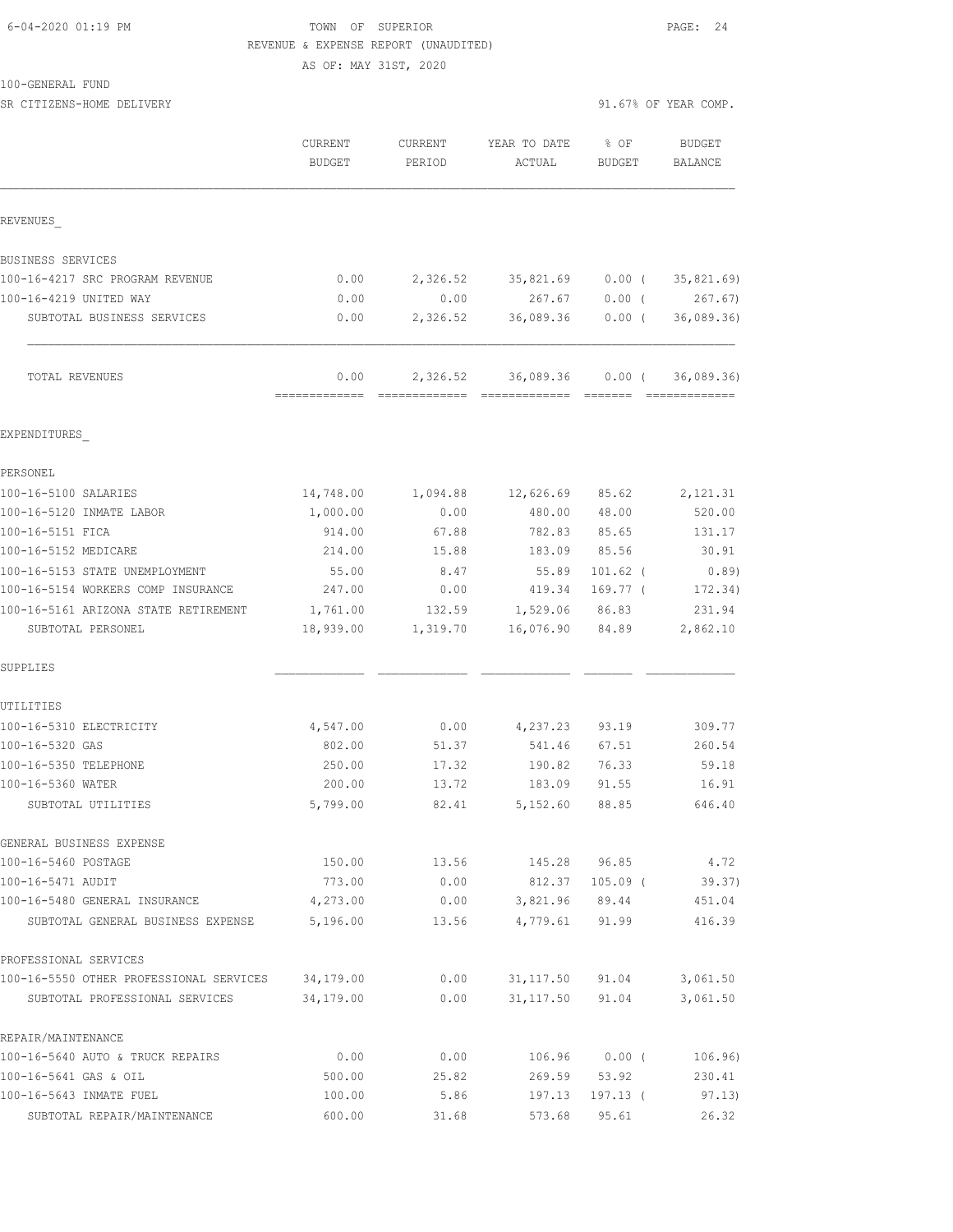| 6-04-2020 01:19 PM                 | OF SUPERIOR<br>TOWN |                       |                                      |                   |          | 25<br>PAGE:          |  |
|------------------------------------|---------------------|-----------------------|--------------------------------------|-------------------|----------|----------------------|--|
|                                    |                     |                       | REVENUE & EXPENSE REPORT (UNAUDITED) |                   |          |                      |  |
|                                    |                     | AS OF: MAY 31ST, 2020 |                                      |                   |          |                      |  |
| 100-GENERAL FUND                   |                     |                       |                                      |                   |          |                      |  |
| SR CITIZENS-HOME DELIVERY          |                     |                       |                                      |                   |          | 91.67% OF YEAR COMP. |  |
|                                    |                     | CURRENT               | CURRENT                              | YEAR TO DATE % OF |          | BUDGET               |  |
|                                    | BUDGET              |                       | PERIOD<br>ACTUAL                     |                   | BUDGET   | BALANCE              |  |
| DEBT SERVICE                       |                     |                       |                                      |                   |          |                      |  |
| TOTAL EXPENDITURES                 |                     |                       |                                      |                   |          | 7,012.71             |  |
|                                    |                     |                       |                                      |                   |          |                      |  |
| REVENUES OVER/(UNDER) EXPENDITURES | $\sqrt{2}$          | 64,713.00)            | 879.17 (21,610.93)                   |                   | $\left($ | 43, 102.07)          |  |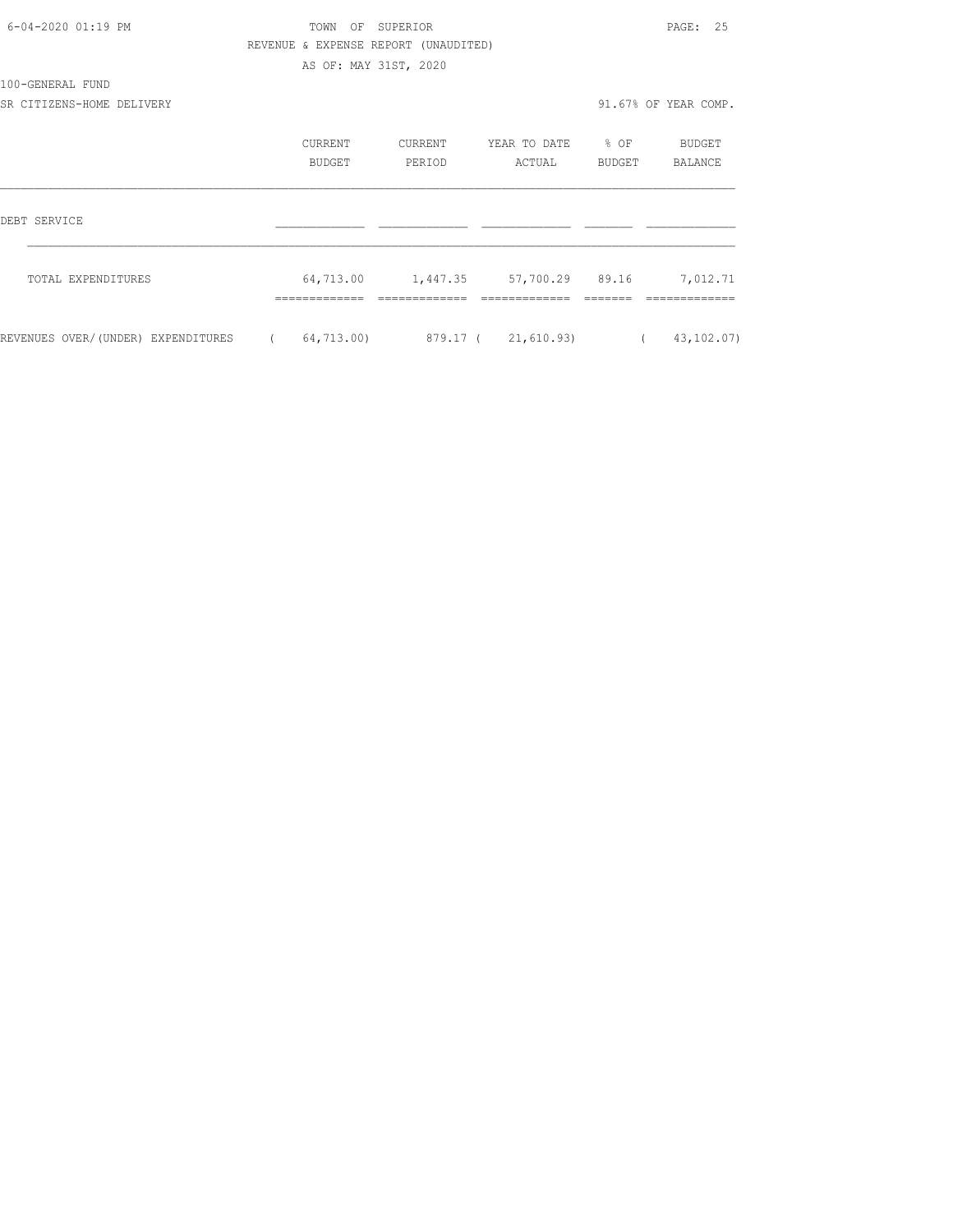| 6-04-2020 01:19 PM |  |
|--------------------|--|
|                    |  |

## TOWN OF SUPERIOR **Example 26** PAGE: 26 REVENUE & EXPENSE REPORT (UNAUDITED)

AS OF: MAY 31ST, 2020

100-GENERAL FUND

SR CITIZENS-TRANSPORTATIO SERVERS OF YEAR COMP.

| REVENUES<br>BUSINESS SERVICES<br>100-17-4217 SRC PROGRAM REVENUE<br>SUBTOTAL BUSINESS SERVICES | 0.00<br>0.00<br>0.00<br>5,238.00 | 302.00<br>302.00<br>302.00 | 3,343.28 0.00 (<br>3, 343.28 | 3,343.28 0.00 (<br>$0.00$ ( |            | 3,343.28)<br>3,343.28<br>3,343.28 |
|------------------------------------------------------------------------------------------------|----------------------------------|----------------------------|------------------------------|-----------------------------|------------|-----------------------------------|
|                                                                                                |                                  |                            |                              |                             |            |                                   |
|                                                                                                |                                  |                            |                              |                             |            |                                   |
|                                                                                                |                                  |                            |                              |                             |            |                                   |
|                                                                                                |                                  |                            |                              |                             |            |                                   |
| TOTAL REVENUES                                                                                 |                                  |                            |                              |                             |            |                                   |
| EXPENDITURES                                                                                   |                                  |                            |                              |                             |            |                                   |
| PERSONEL                                                                                       |                                  |                            |                              |                             |            |                                   |
| 100-17-5100 SALARIES                                                                           |                                  | 421.97                     | 4,869.93 92.97               |                             |            | 368.07                            |
| 100-17-5151 FICA                                                                               | 325.00                           | 26.16                      | 301.95                       | 92.91                       |            | 23.05                             |
| 100-17-5152 MEDICARE                                                                           | 76.00                            | 6.12                       |                              | 70.61 92.91                 |            | 5.39                              |
| 100-17-5153 STATE UNEMPLOYMENT                                                                 | 52.00                            | 3.37                       |                              | 21.86 42.04                 |            | 30.14                             |
| 100-17-5154 WORKERS COMP INSURANCE                                                             | 36.00                            | 0.00                       | 419.32 1,164.78 (            |                             |            | 383.32)                           |
| 100-17-5161 ARIZONA STATE RETIREMENT                                                           | 618.00                           | 51.11                      |                              | 589.79 95.44                |            | 28.21                             |
| SUBTOTAL PERSONEL                                                                              | 6,345.00                         | 508.73                     |                              | 6,273.46 98.87              |            | 71.54                             |
| SUPPLIES                                                                                       |                                  |                            |                              |                             |            |                                   |
| UTILITIES                                                                                      |                                  |                            |                              |                             |            |                                   |
| 100-17-5350 TELEPHONE                                                                          | 490.00                           | 77.34                      |                              | 455.58 92.98                |            | 34.42                             |
| SUBTOTAL UTILITIES                                                                             | 490.00                           | 77.34                      | 455.58                       | 92.98                       |            | 34.42                             |
| GENERAL BUSINESS EXPENSE                                                                       |                                  |                            |                              |                             |            |                                   |
| 100-17-5471 AUDIT                                                                              | 773.00                           | 0.00                       | 812.34 105.09 (              |                             |            | 39.34)                            |
| 100-17-5480 GENERAL INSURANCE                                                                  | 4,273.00                         | 0.00                       |                              | 3,821.96 89.44              |            | 451.04                            |
| SUBTOTAL GENERAL BUSINESS EXPENSE                                                              | 5,046.00                         | 0.00                       | 4,634.30 91.84               |                             |            | 411.70                            |
| PROFESSIONAL SERVICES                                                                          |                                  |                            |                              |                             |            |                                   |
| 100-17-5550 OTHER PROFESSIONAL SERVICES 1,000.00                                               |                                  | 0.00                       | 0.00                         | 0.00                        |            | 1,000.00                          |
| SUBTOTAL PROFESSIONAL SERVICES                                                                 | 1,000.00                         | 0.00                       | 0.00                         | 0.00                        |            | 1,000.00                          |
| REPAIR/MAINTENANCE                                                                             |                                  |                            |                              |                             |            |                                   |
| 100-17-5640 AUTO & TRUCK REPAIRS                                                               | 2,000.00                         | 0.00                       | 410.07                       | 20.50                       |            | 1,589.93                          |
| 100-17-5641 GAS & OIL                                                                          | 500.00                           | 38.72                      | 404.41                       | 80.88                       |            | 95.59                             |
| SUBTOTAL REPAIR/MAINTENANCE                                                                    | 2,500.00                         | 38.72                      | 814.48                       | 32.58                       |            | 1,685.52                          |
| TOTAL EXPENDITURES                                                                             | 15,381.00                        |                            | 624.79 12,177.82 79.17       |                             |            | 3,203.18                          |
| REVENUES OVER/(UNDER) EXPENDITURES ( 15,381.00)(                                               |                                  |                            | $322.79$ ( $8,834.54$ )      |                             | $\sqrt{2}$ | 6, 546.46)                        |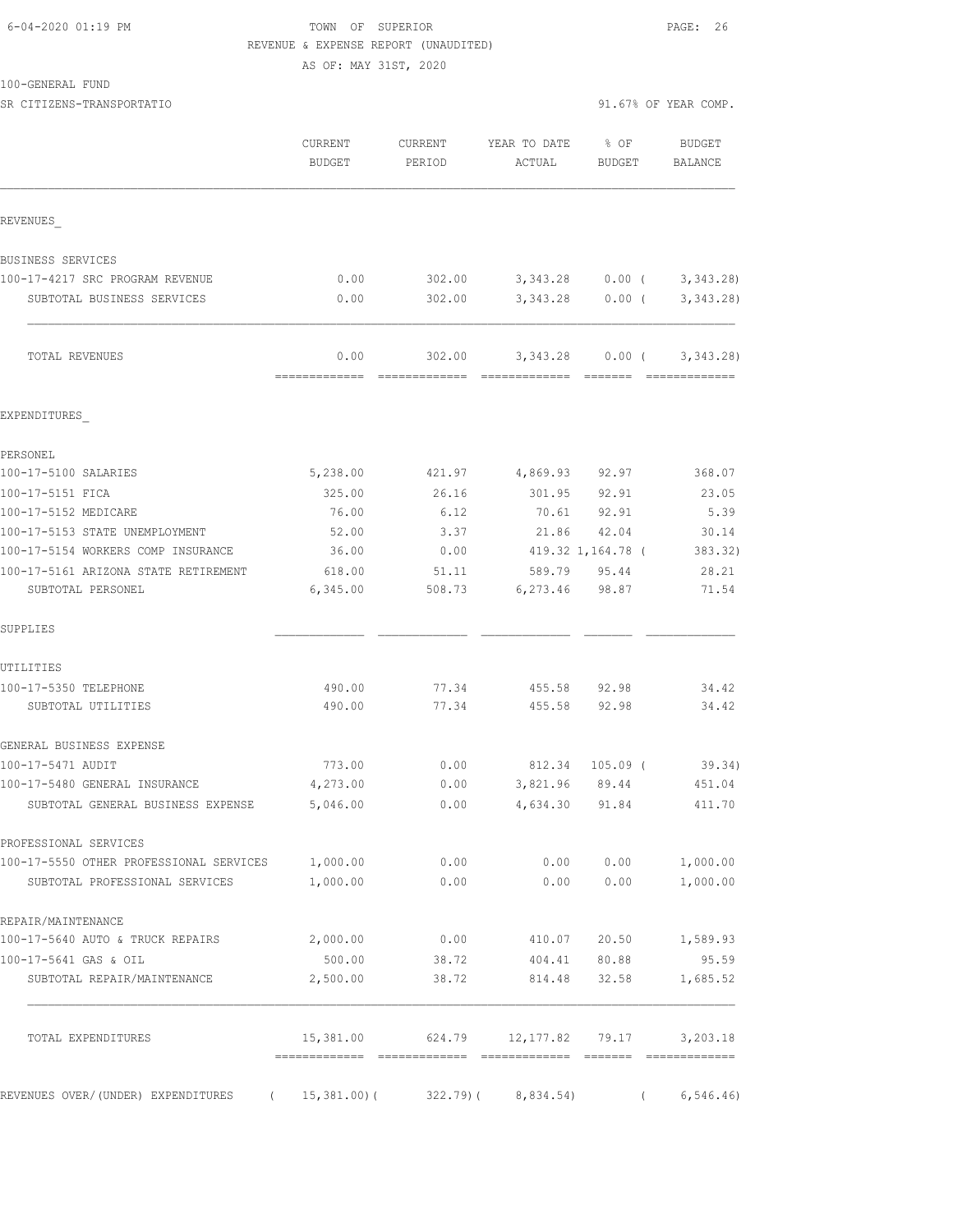## 6-04-2020 01:19 PM TOWN OF SUPERIOR PAGE: 27 REVENUE & EXPENSE REPORT (UNAUDITED)

AS OF: MAY 31ST, 2020

| 100-GENERAL FUND                               |                          |                          |                                    |                                         |                          |
|------------------------------------------------|--------------------------|--------------------------|------------------------------------|-----------------------------------------|--------------------------|
| CODE ENFORCEMENT                               |                          |                          |                                    |                                         | 91.67% OF YEAR COMP.     |
|                                                | CURRENT<br><b>BUDGET</b> | CURRENT<br>PERIOD        | YEAR TO DATE<br><b>ACTUAL</b>      | % OF<br><b>BUDGET</b>                   | <b>BUDGET</b><br>BALANCE |
| REVENUES                                       |                          |                          |                                    |                                         |                          |
| GRANTS                                         |                          |                          |                                    |                                         |                          |
| 100-18-4600 BLIGHT REVENUE                     | 0.00                     | 0.00                     | 16,801.96                          | $0.00$ (                                | 16,801.96                |
| SUBTOTAL GRANTS                                | 0.00                     | 0.00                     | 16,801.96                          | $0.00$ (                                | 16, 801.96)              |
| TOTAL REVENUES                                 | 0.00<br>=============    | 0.00                     | 16,801.96                          | $0.00$ (<br>$=$ $=$ $=$ $=$ $=$ $=$ $=$ | 16, 801.96)              |
| EXPENDITURES                                   |                          |                          |                                    |                                         |                          |
| PERSONEL                                       |                          |                          |                                    |                                         |                          |
| 100-18-5100 SALARIES                           | 21,584.00                | 1,614.40                 | 19,309.00                          | 89.46                                   | 2,275.00                 |
| 100-18-5101 OVERTIME                           | 0.00                     | 158.92                   | 552.47                             | 0.00(                                   | 552.47)                  |
| 100-18-5151 FICA                               | 1,338.00                 | 0.00                     | 0.00                               | 0.00                                    | 1,338.00                 |
| 100-18-5152 MEDICARE                           | 313.00                   | 25.71                    | 287.98                             | 92.01                                   | 25.02                    |
| 100-18-5153 STATE UNEMPLOYMENT                 | 30.00                    | 0.00                     | 33.32                              | $111.07$ (                              | 3.32)                    |
| 100-18-5154 WORKERS COMP INSURANCE             | 500.00                   | 0.00                     | 0.00                               | 0.00                                    | 500.00                   |
| 100-18-5161 ARIZONA STATE RETIREMENT           | 4,477.00                 | 0.00                     | 0.00                               | 0.00                                    | 4,477.00                 |
| 100-18-5162 LIFE INSURANCE                     | 40.00                    | 0.00                     | 0.00                               | 0.00                                    | 40.00                    |
| 100-18-5164 DENTAL INSURANCE                   | 185.00                   | 0.00                     | 0.00                               | 0.00                                    | 185.00                   |
| SUBTOTAL PERSONEL                              | 28,467.00                | 1,799.03                 | 20, 182.77                         | 70.90                                   | 8,284.23                 |
| PROFESSIONAL SERVICES                          |                          |                          |                                    |                                         |                          |
| 100-18-5520 Blight Mitigation                  | 20,000.00                | 0.00                     | 2,514.33                           | 12.57                                   | 17,485.67                |
| SUBTOTAL PROFESSIONAL SERVICES                 | 20,000.00                | 0.00                     | 2,514.33                           | 12.57                                   | 17,485.67                |
| DEBT SERVICE                                   |                          |                          |                                    |                                         |                          |
| TOTAL EXPENDITURES                             |                          |                          | 48,467.00 1,799.03 22,697.10 46.83 |                                         | 25,769.90                |
| REVENUES OVER/(UNDER) EXPENDITURES<br>$\left($ |                          | 48,467.00) ( 1,799.03) ( | 5,895.14)                          |                                         | 42, 571.86               |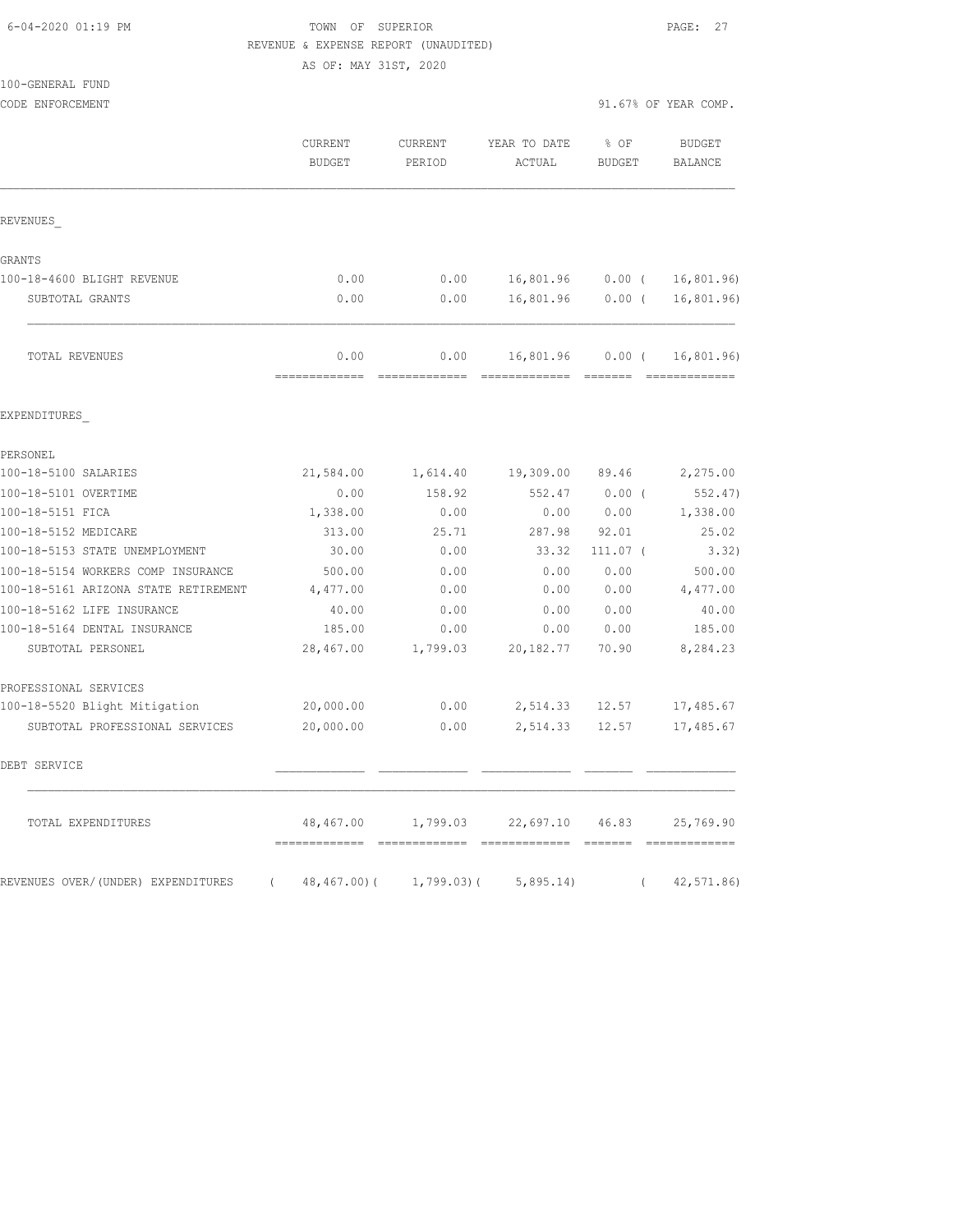# 6-04-2020 01:19 PM TOWN OF SUPERIOR PAGE: 28 REVENUE & EXPENSE REPORT (UNAUDITED)

AS OF: MAY 31ST, 2020

| 100-GENERAL FUND |  |
|------------------|--|
|                  |  |

EDC 91.67% OF YEAR COMP.

|                                                | <b>CURRENT</b><br>BUDGET | <b>CURRENT</b><br>PERIOD | YEAR TO DATE<br>ACTUAL | $8$ OF<br>BUDGET | <b>BUDGET</b><br>BALANCE       |
|------------------------------------------------|--------------------------|--------------------------|------------------------|------------------|--------------------------------|
|                                                |                          |                          |                        |                  |                                |
| EXPENDITURES                                   |                          |                          |                        |                  |                                |
| SUPPLIES                                       |                          |                          |                        |                  |                                |
| 100-19-5210 OFFICE SUPPLIES                    | 0.00                     | 0.00                     | 49.28                  | 0.00(            | 49.28)                         |
| 100-19-5299 OPERATING SUPPLIES                 | 0.00                     | 0.00                     | 86.34                  | $0.00$ (         | 86.34)                         |
| SUBTOTAL SUPPLIES                              | 0.00                     | 0.00                     | 135.62                 | $0.00$ (         | 135.62)                        |
| GENERAL BUSINESS EXPENSE                       |                          |                          |                        |                  |                                |
| 100-19-5410 Advertising                        | 10,000.00                | 0.00                     | 8,820.00               | 88.20            | 1,180.00                       |
| 100-19-5415 Promotional Materials              | 5,000.00                 | 0.00                     | 2,644.79               | 52.90            | 2,355.21                       |
| 100-19-5420 DUES & SUBSCRIPTIONS               | 0.00                     | 0.00                     |                        | 273.00 0.00 (    | 273.00)                        |
| 100-19-5425 CONFERENCES & TRAINING             | 4,000.00                 | 0.00                     | 4,824.47               | $120.61$ (       | 824.47)                        |
| 100-19-5470 TRAVEL                             | 6,000.00                 | 0.00                     | 76.13                  | 1.27             | 5,923.87                       |
| SUBTOTAL GENERAL BUSINESS EXPENSE              | 25,000.00                | 0.00                     | 16,638.39 66.55        |                  | 8,361.61                       |
| PROFESSIONAL SERVICES                          |                          |                          |                        |                  |                                |
| 100-19-5550 OTHER PROFESSIONAL SERVICE         | 0.00                     | 0.00                     |                        |                  | $5,000.00$ 0.00 ( $5,000.00$ ) |
| SUBTOTAL PROFESSIONAL SERVICES                 | 0.00                     | 0.00                     | 5,000.00               | 0.00(            | 5,000.00)                      |
| TOTAL EXPENDITURES                             | 25,000.00                | 0.00                     | 21,774.01 87.10        |                  | 3,225.99                       |
| REVENUES OVER/(UNDER) EXPENDITURES<br>$\left($ | 25,000.00)               | $0.00$ (                 | 21,774.01)             |                  | 3, 225.99                      |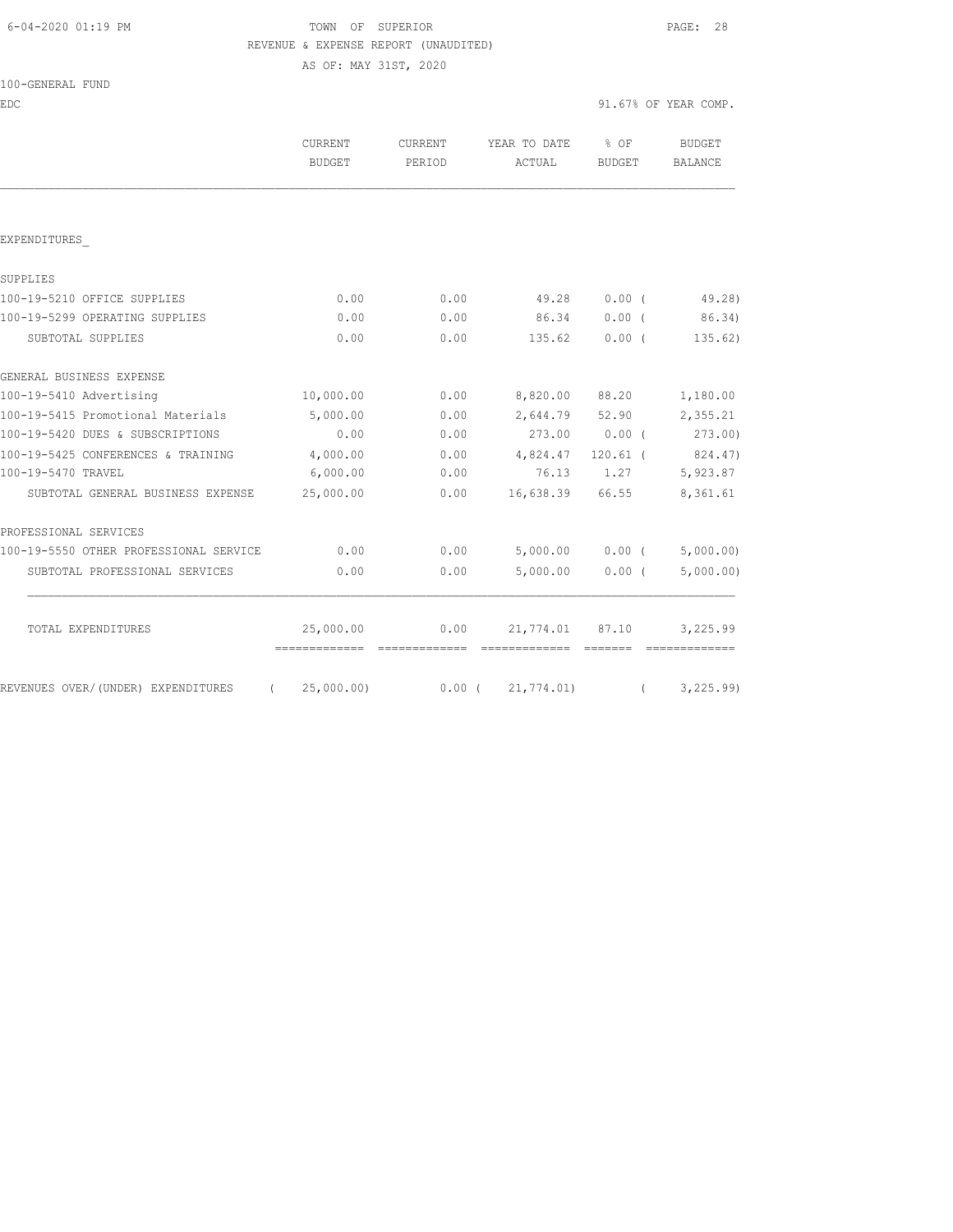| 6-04-2020 01:19 PM | TOWN          | OF | SUPERIOR                             |              |        | PAGE: 29             |  |
|--------------------|---------------|----|--------------------------------------|--------------|--------|----------------------|--|
|                    |               |    | REVENUE & EXPENSE REPORT (UNAUDITED) |              |        |                      |  |
|                    |               |    | AS OF: MAY 31ST, 2020                |              |        |                      |  |
| 100-GENERAL FUND   |               |    |                                      |              |        |                      |  |
| LOST TRAIL         |               |    |                                      |              |        | 91.67% OF YEAR COMP. |  |
|                    | CURRENT       |    | CURRENT                              | YEAR TO DATE | $8$ OF | BUDGET               |  |
|                    | <b>BUDGET</b> |    | PERIOD                               | ACTUAL       | BUDGET | <b>BALANCE</b>       |  |
|                    |               |    |                                      |              |        |                      |  |
|                    |               |    |                                      |              |        |                      |  |

EXPENDITURES\_

 ${\tt SUPPLIES}$ 

============= ============= ============= ======= =============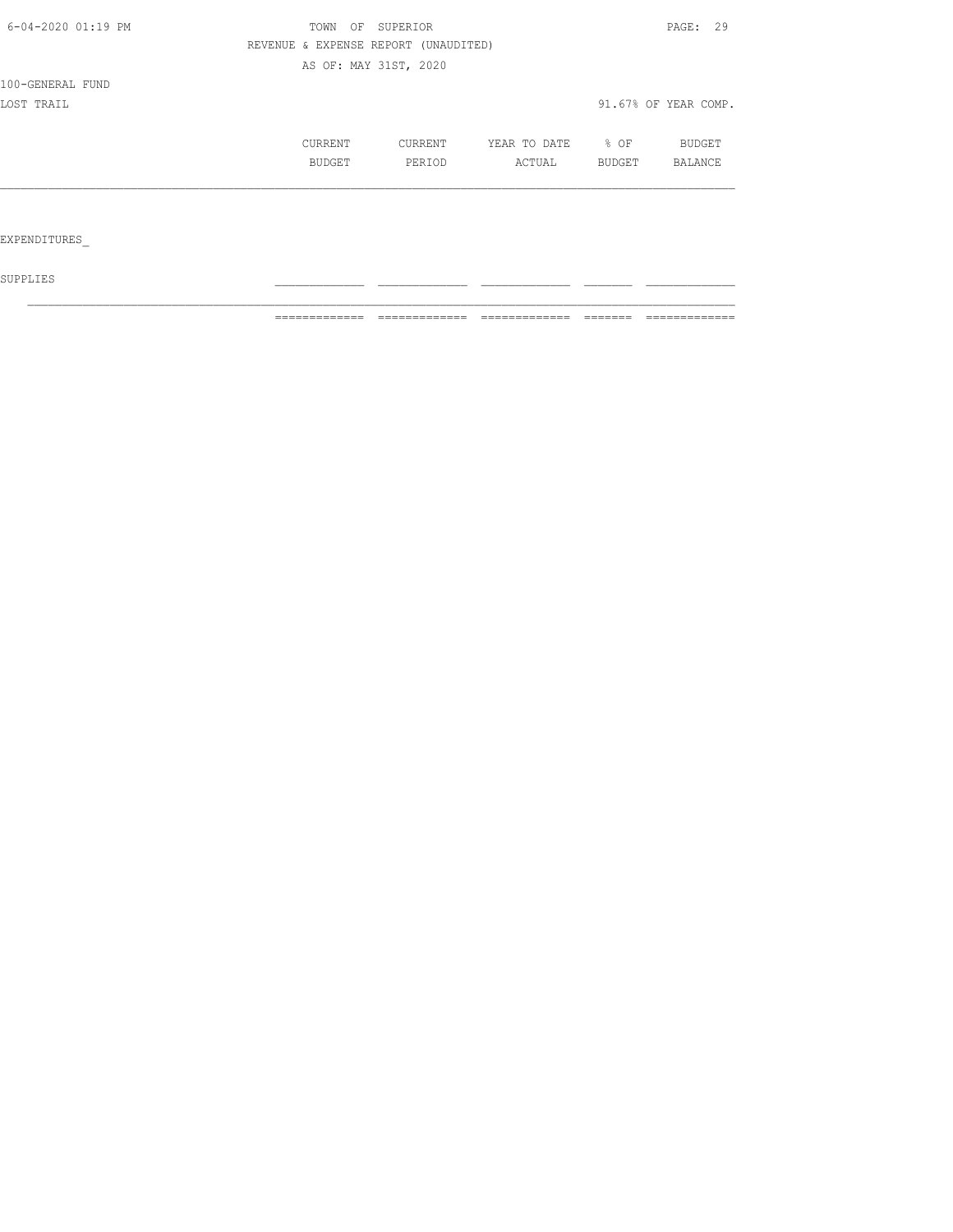| 6-04-2020 01:19 PM        |               | TOWN OF SUPERIOR                     |                                                                                                                                                                                                                                                                                                                                                                                                                                                                                        |          | PAGE: 30             |
|---------------------------|---------------|--------------------------------------|----------------------------------------------------------------------------------------------------------------------------------------------------------------------------------------------------------------------------------------------------------------------------------------------------------------------------------------------------------------------------------------------------------------------------------------------------------------------------------------|----------|----------------------|
|                           |               | REVENUE & EXPENSE REPORT (UNAUDITED) |                                                                                                                                                                                                                                                                                                                                                                                                                                                                                        |          |                      |
|                           |               | AS OF: MAY 31ST, 2020                |                                                                                                                                                                                                                                                                                                                                                                                                                                                                                        |          |                      |
| 100-GENERAL FUND          |               |                                      |                                                                                                                                                                                                                                                                                                                                                                                                                                                                                        |          |                      |
| SOCIO-ECONOMIC CONTINGNCY |               |                                      |                                                                                                                                                                                                                                                                                                                                                                                                                                                                                        |          | 91.67% OF YEAR COMP. |
|                           | CURRENT       | CURRENT                              | YEAR TO DATE % OF BUDGET                                                                                                                                                                                                                                                                                                                                                                                                                                                               |          |                      |
|                           | BUDGET        | PERIOD                               | ACTUAL BUDGET BALANCE                                                                                                                                                                                                                                                                                                                                                                                                                                                                  |          |                      |
| REVENUES                  |               |                                      |                                                                                                                                                                                                                                                                                                                                                                                                                                                                                        |          |                      |
| CONTRIBUTIONS             |               |                                      |                                                                                                                                                                                                                                                                                                                                                                                                                                                                                        |          |                      |
|                           | ============= | =============                        | $\begin{array}{cccccccccccccc} \multicolumn{2}{c}{} & \multicolumn{2}{c}{} & \multicolumn{2}{c}{} & \multicolumn{2}{c}{} & \multicolumn{2}{c}{} & \multicolumn{2}{c}{} & \multicolumn{2}{c}{} & \multicolumn{2}{c}{} & \multicolumn{2}{c}{} & \multicolumn{2}{c}{} & \multicolumn{2}{c}{} & \multicolumn{2}{c}{} & \multicolumn{2}{c}{} & \multicolumn{2}{c}{} & \multicolumn{2}{c}{} & \multicolumn{2}{c}{} & \multicolumn{2}{c}{} & \multicolumn{2}{c}{} & \multicolumn{2}{c}{} & \$ | -------- |                      |
| EXPENDITURES              |               |                                      |                                                                                                                                                                                                                                                                                                                                                                                                                                                                                        |          |                      |
| SUPPLIES                  |               |                                      |                                                                                                                                                                                                                                                                                                                                                                                                                                                                                        |          |                      |
|                           | ------------- |                                      |                                                                                                                                                                                                                                                                                                                                                                                                                                                                                        |          | -------------        |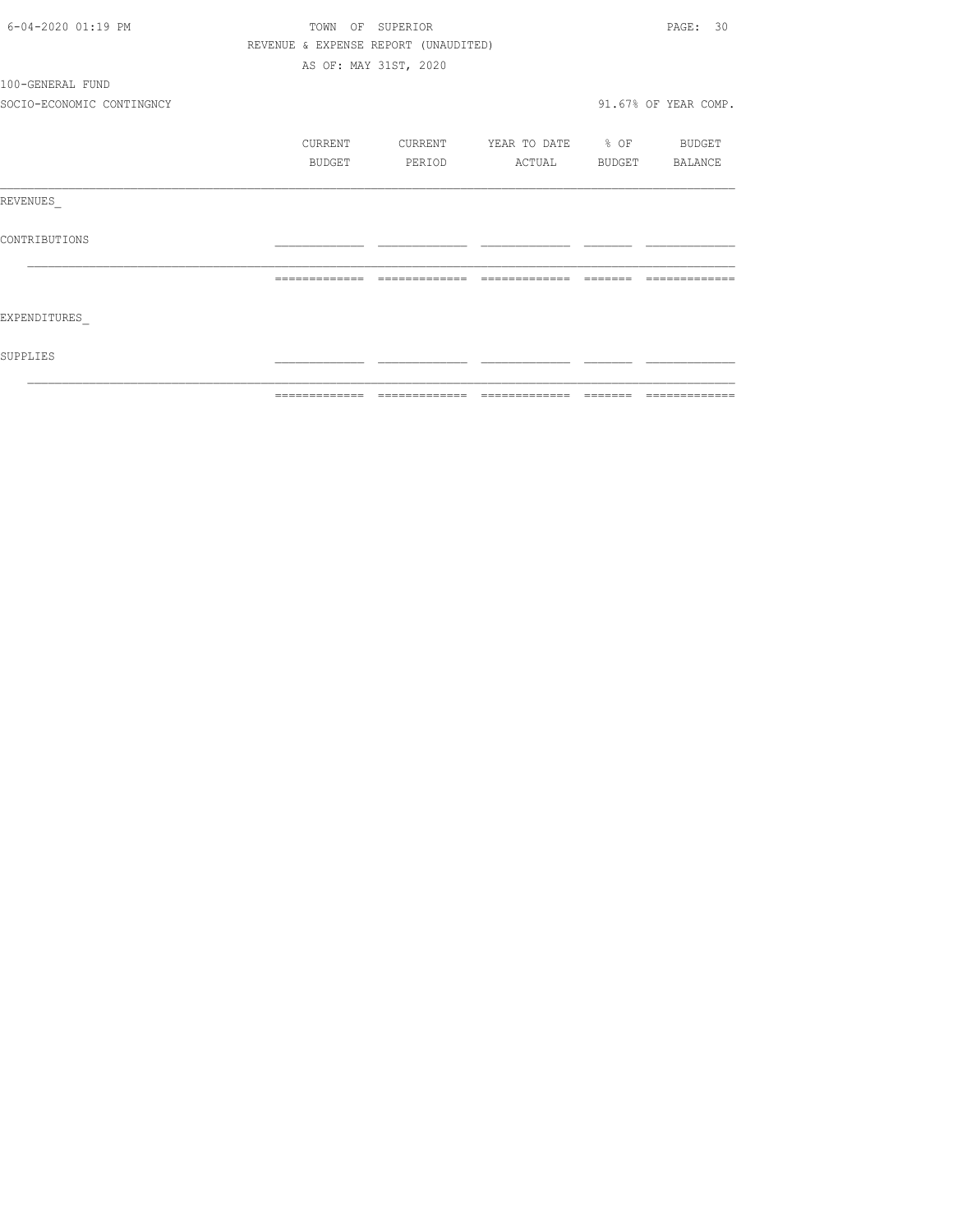| 6-04-2020 01:19 PM | TOWN                                 | OF SUPERIOR |              |        | PAGE: 31             |  |
|--------------------|--------------------------------------|-------------|--------------|--------|----------------------|--|
|                    | REVENUE & EXPENSE REPORT (UNAUDITED) |             |              |        |                      |  |
|                    | AS OF: MAY 31ST, 2020                |             |              |        |                      |  |
| 100-GENERAL FUND   |                                      |             |              |        |                      |  |
| CONTINGENCY        |                                      |             |              |        | 91.67% OF YEAR COMP. |  |
|                    | CURRENT                              | CURRENT     | YEAR TO DATE | % OF   | BUDGET               |  |
|                    | BUDGET                               | PERIOD      | ACTUAL       | BUDGET | BALANCE              |  |
|                    |                                      |             |              |        |                      |  |
| EXPENDITURES       |                                      |             |              |        |                      |  |
| SUPPLIES           |                                      |             |              |        |                      |  |

 $\mathcal{L}_\text{max}$ 

 $\blacksquare$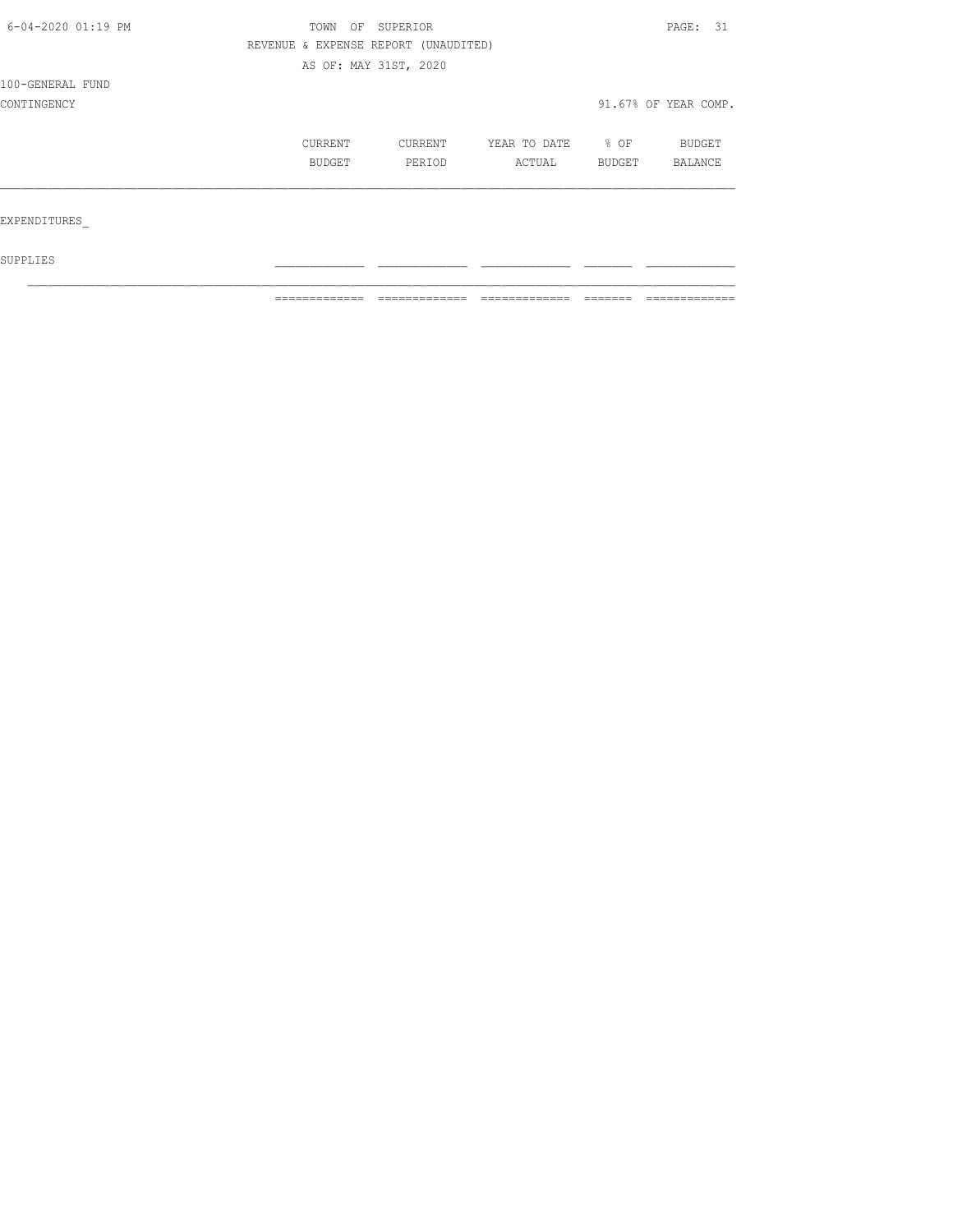## 6-04-2020 01:19 PM TOWN OF SUPERIOR PAGE: 32 REVENUE & EXPENSE REPORT (UNAUDITED)

AS OF: MAY 31ST, 2020

100-GENERAL FUND

91.67% OF YEAR COMP.

|                                    | <b>CURRENT</b> | CURRENT    | YEAR TO DATE | % OF          | BUDGET      |
|------------------------------------|----------------|------------|--------------|---------------|-------------|
|                                    | <b>BUDGET</b>  | PERIOD     | ACTUAL       | <b>BUDGET</b> | BALANCE     |
| FUND TOTAL REVENUES                | 2,407,465.00   | 216,873.66 | 2,248,769.20 | 93.41         | 158,695.80  |
| FUND TOTAL EXPENDITURES            | 2,407,460.00   | 88,181.40  | 2,062,256.49 | 85.66         | 345, 203.51 |
| REVENUES OVER/(UNDER) EXPENDITURES | 5.00           | 128,692.26 | 186, 512.71  |               | 186,507.71) |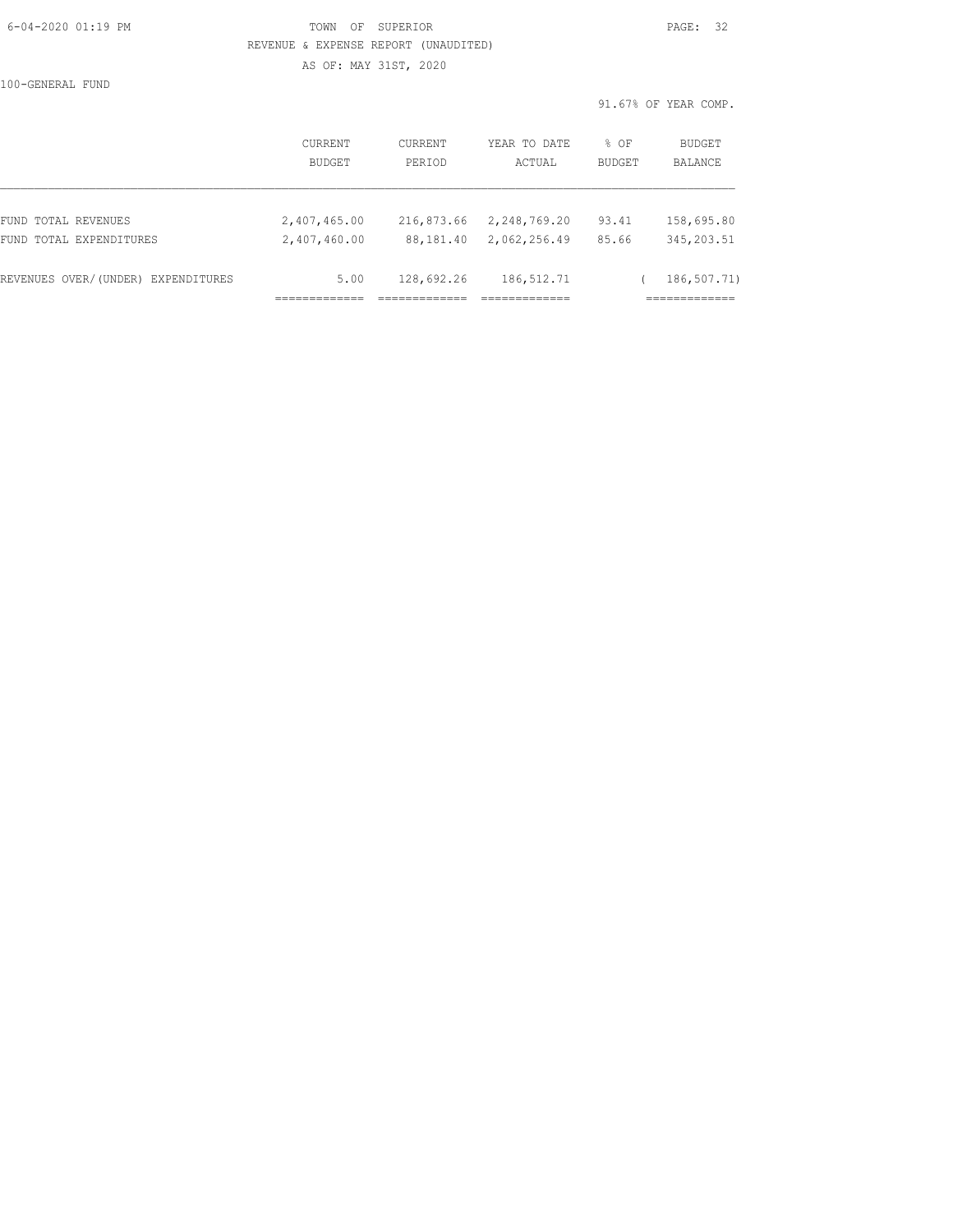## 6-04-2020 01:19 PM TOWN OF SUPERIOR PAGE: 1 REVENUE & EXPENSE REPORT (UNAUDITED)

AS OF: MAY 31ST, 2020

# 200-REFUSE SERVICE

|                                          | <b>CURRENT</b><br><b>BUDGET</b> | <b>CURRENT</b><br>PERIOD | YEAR TO DATE<br>ACTUAL | % OF<br><b>BUDGET</b> | <b>BUDGET</b><br>BALANCE |
|------------------------------------------|---------------------------------|--------------------------|------------------------|-----------------------|--------------------------|
| REVENUES                                 |                                 |                          |                        |                       |                          |
| BUSINESS SERVICES                        |                                 |                          |                        |                       |                          |
| 200-00-4240 REFUSE FEES                  | 8,000.00                        | 0.00                     | 860.00                 | 10.75                 | 7,140.00                 |
| 200-00-4241 TIPPING FEES-<br>$\left($    | 15,000.00)                      | 0.00                     | 4,450.00               | $29.67 - ($           | 19,450.00                |
| SUBTOTAL BUSINESS SERVICES<br>$\left($   | 7,000.00)                       | 0.00                     | 5,310.00               | $75.86 - ($           | 12, 310.00               |
| ENTERPRISE SERVICES                      |                                 |                          |                        |                       |                          |
| CONTINGENCY                              |                                 |                          |                        |                       |                          |
| 200-00-4901 TRANSFERS                    | 24,481.00                       | 0.00                     | 0.00                   | 0.00                  | 24,481.00                |
| SUBTOTAL CONTINGENCY                     | 24,481.00                       | 0.00                     | 0.00                   | 0.00                  | 24,481.00                |
| <b>TOTAL REVENUES</b>                    | 17,481.00<br>--------------     | 0.00                     | 5,310.00               | 30.38                 | 12,171.00                |
| EXPENDITURES                             |                                 |                          |                        |                       |                          |
| PERSONEL                                 |                                 |                          |                        |                       |                          |
| 200-00-5100 Salaries                     | 11,648.00                       | 0.00                     | 6,218.13               | 53.38                 | 5,429.87                 |
| 200-00-5101 OVERTIME                     | 0.00                            | 0.00                     | 1,256.24               | 0.00(                 | 1,256.24)                |
| 200-00-5151 FICA                         | 361.00                          | 0.00                     | 463.42                 | $128.37$ (            | 102.42)                  |
| 200-00-5152 Medicare                     | 84.00                           | 0.00                     | 108.39                 | $129.04$ (            | 24.39)                   |
| 200-00-5153 SUTA                         | 30.00                           | 0.00                     | 29.26                  | 97.53                 | 0.74                     |
| 200-00-5154 Workers Comp                 | 54.00                           | 0.00                     | 0.00                   | 0.00                  | 54.00                    |
| 200-00-5161 ASRS                         | 687.00                          | 0.00                     | 874.95                 | $127.36$ (            | 187.95)                  |
| 200-00-5162 Life Insurance               | 16.00                           | 0.00                     | 0.00                   | 0.00                  | 16.00                    |
| 200-00-5163 Health Insurance             | 1,527.00                        | 0.00                     | 0.00                   | 0.00                  | 1,527.00                 |
| 200-00-5164 Dental Insurance             | 74.00                           | 0.00                     | 0.00                   | 0.00                  | 74.00                    |
| SUBTOTAL PERSONEL                        | 14,481.00                       | 0.00                     | 8,950.39               | 61.81                 | 5,530.61                 |
| SUPPLIES                                 |                                 |                          |                        |                       |                          |
| 200-00-5225 Safety Supplies & Equip      | 1,000.00                        | 0.00                     | 0.00                   | 0.00                  | 1,000.00                 |
| 200-00-5299 Operating Supplies           | 500.00                          | 0.00                     | 4,467.01               | 893.40 (              | 3,967.01)                |
| SUBTOTAL SUPPLIES                        | 1,500.00                        | 0.00                     | 4,467.01               | 297.80 (              | 2,967.01)                |
| UTILITIES                                |                                 |                          |                        |                       |                          |
| 200-00-5330 REFUSE                       | 0.00                            | 0.00                     | 21,029.67              | $0.00$ (              | 21,029.67                |
| SUBTOTAL UTILITIES                       | 0.00                            | 0.00                     | 21,029.67              | $0.00$ (              | 21,029.67)               |
| GENERAL BUSINESS EXPENSE                 |                                 |                          |                        |                       |                          |
| 200-00-5420 DUES, PERMITS, SUBSCRIPTIONS | 0.00                            | 0.00                     | 1,379.72               | $0.00$ (              | 1,379.72                 |
| SUBTOTAL GENERAL BUSINESS EXPENSE        | 0.00                            | 0.00                     | 1,379.72               | $0.00$ (              | 1,379.72)                |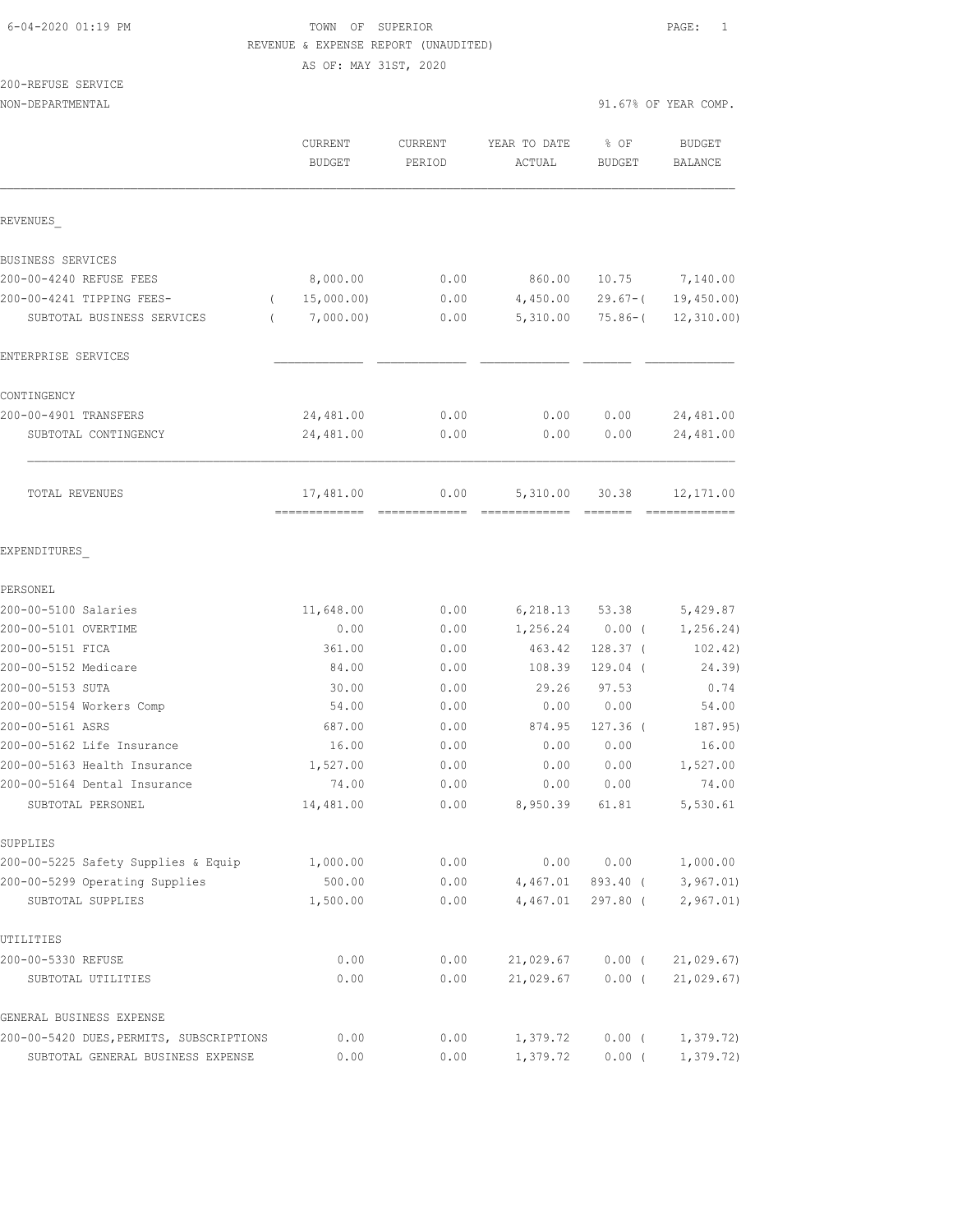#### 6-04-2020 01:19 PM TOWN OF SUPERIOR PAGE: 2 REVENUE & EXPENSE REPORT (UNAUDITED) AS OF: MAY 31ST, 2020

200-REFUSE SERVICE

NON-DEPARTMENTAL 91.67% OF YEAR COMP.

|                                    | CURRENT<br><b>BUDGET</b> | CURRENT<br>PERIOD                     | YEAR TO DATE<br>ACTUAL                                      | $\frac{1}{2}$ of<br><b>BUDGET</b> | <b>BUDGET</b><br>BALANCE |
|------------------------------------|--------------------------|---------------------------------------|-------------------------------------------------------------|-----------------------------------|--------------------------|
|                                    |                          |                                       |                                                             |                                   |                          |
| PROFESSIONAL SERVICES              |                          |                                       |                                                             |                                   |                          |
| 200-00-5520 CONTRACT SERVICES      | 0.00                     |                                       | $1,240.00$ $2,783.86$ $0.00$ ( $2,783.86$ )                 |                                   |                          |
| 200-00-5550 Professional Services  | 0.00                     | 0.00                                  | 450.00                                                      | $0.00$ (                          | 450.00                   |
| SUBTOTAL PROFESSIONAL SERVICES     | 0.00                     | 1,240.00                              | 3,233.86                                                    | $0.00$ (                          | 3,233.86)                |
| REPAIR/MAINTENANCE                 |                          |                                       |                                                             |                                   |                          |
| 200-00-5640 Auto Truck Repair      | 1,000.00                 | 0.00                                  |                                                             | 0.00 0.00                         | 1,000.00                 |
| 200-00-5641 Gas & Oil              | 500.00                   | 0.00                                  |                                                             | 696.72 139.34 (                   | 196.72)                  |
| SUBTOTAL REPAIR/MAINTENANCE        | 1,500.00                 | 0.00                                  | 696.72                                                      | 46.45                             | 803.28                   |
| CAPITAL OUTLAY                     |                          |                                       |                                                             |                                   |                          |
| DEBT SERVICE                       |                          |                                       |                                                             |                                   |                          |
| TOTAL EXPENDITURES                 |                          |                                       | $17,481.00$ $1,240.00$ $39,757.37$ $227.43$ ( $22,276.37$ ) |                                   |                          |
| REVENUES OVER/(UNDER) EXPENDITURES |                          | $0.00$ ( $1,240.00$ ) ( $34,447.37$ ) |                                                             |                                   | 34, 447.37               |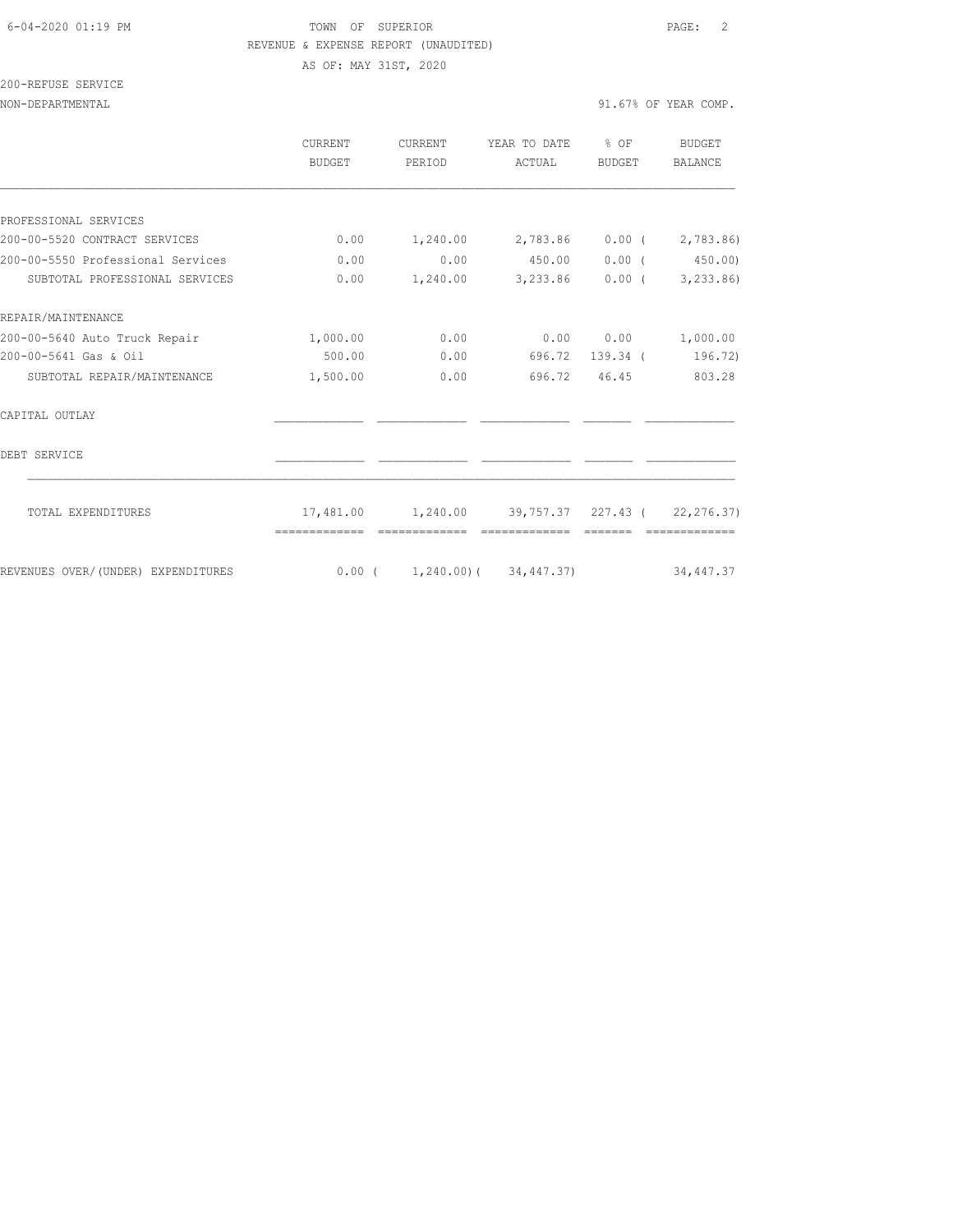| 6-04-2020 01:19 PM |  |
|--------------------|--|
|                    |  |

# FOWN OF SUPERIOR **Example 2014** PAGE: 3 REVENUE & EXPENSE REPORT (UNAUDITED)

AS OF: MAY 31ST, 2020

200-REFUSE SERVICE

91.67% OF YEAR COMP.

|                                    | <b>CURRENT</b><br>BUDGET | CURRENT<br>PERIOD | YEAR TO DATE<br>ACTUAL | % OF<br>BUDGET | <b>BUDGET</b><br><b>BALANCE</b> |
|------------------------------------|--------------------------|-------------------|------------------------|----------------|---------------------------------|
|                                    |                          |                   |                        |                |                                 |
| FUND TOTAL REVENUES                | 17,481.00                | 0.00              | 5,310.00               | 30.38          | 12, 171.00                      |
| FUND TOTAL EXPENDITURES            | 17,481.00                | 1,240.00          | 39,757.37              | 227.43 (       | 22, 276.37)                     |
| REVENUES OVER/(UNDER) EXPENDITURES | $0.00$ (                 | $1,240.00$ ) (    | 34,447.37)             |                | 34, 447.37                      |
|                                    |                          |                   |                        |                |                                 |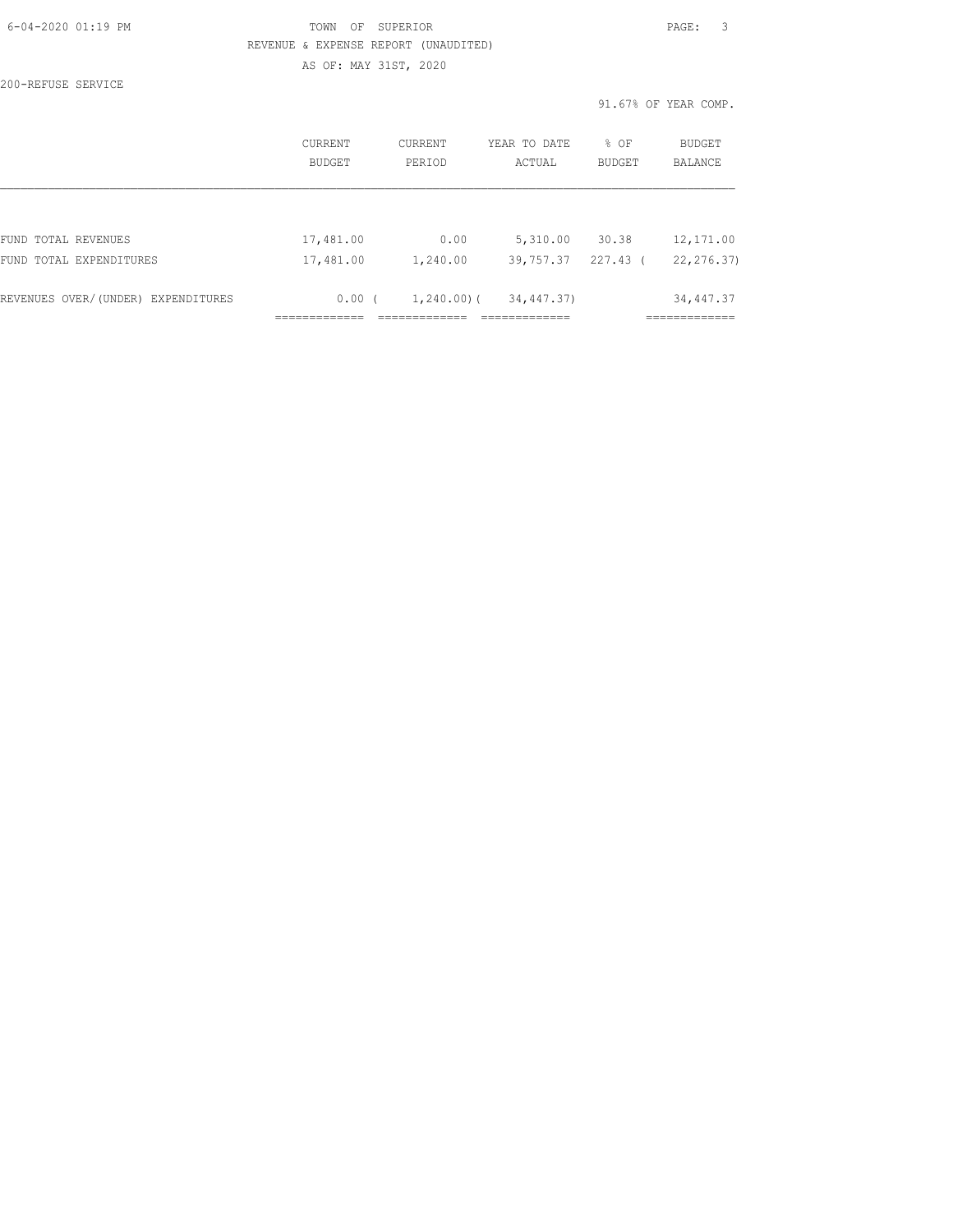210-SEWER

# TOWN OF SUPERIOR **Example 2010** PAGE: 1 REVENUE & EXPENSE REPORT (UNAUDITED)

AS OF: MAY 31ST, 2020

NON-DEPARTMENTAL 91.67% OF YEAR COMP.

|                                                                 | CURRENT<br><b>BUDGET</b>                    | CURRENT<br>PERIOD    | YEAR TO DATE<br>ACTUAL      | % OF<br><b>BUDGET</b> | <b>BUDGET</b><br>BALANCE |
|-----------------------------------------------------------------|---------------------------------------------|----------------------|-----------------------------|-----------------------|--------------------------|
| REVENUES                                                        |                                             |                      |                             |                       |                          |
| TAXE S                                                          |                                             |                      |                             |                       |                          |
| <b>BUSINESS SERVICES</b>                                        |                                             |                      |                             |                       |                          |
| 210-00-4240 SEWER FEES                                          | 359,544.00                                  | 30,865.00            | 352,238.57 97.97            |                       | 7,305.43                 |
| 210-00-4250 PENALTIES                                           | 0.00                                        | 0.00                 | $12,969.36$ 0.00 (          |                       | 12, 969.36               |
| SUBTOTAL BUSINESS SERVICES                                      | 359,544.00                                  | 30,865.00            | 365,207.93                  | $101.58$ (            | 5,663.93)                |
| GRANTS                                                          |                                             |                      |                             |                       |                          |
| CONTINGENCY                                                     |                                             |                      |                             |                       |                          |
| 210-00-4901 INTERFUND TRANSFER-SEWER                            | 66,078.00                                   | 0.00                 | 0.00                        | 0.00                  | 66,078.00                |
| SUBTOTAL CONTINGENCY                                            | 66,078.00                                   | 0.00                 | 0.00                        | 0.00                  | 66,078.00                |
| TOTAL REVENUES                                                  | 425,622.00<br>-------------- -------------- | 30,865.00            | 365,207.93<br>============= | 85.81                 | 60,414.07                |
| EXPENDITURES                                                    |                                             |                      |                             |                       |                          |
| PERSONEL                                                        |                                             |                      |                             |                       |                          |
| 210-00-5100 SALARIES                                            | 77,309.00                                   | 5,443.24             |                             | 62,545.02 80.90       | 14,763.98                |
| 210-00-5101 OVERTIME                                            | 7,500.00                                    | 757.59               | 10,833.92                   | 144.45 (              | 3,333.92)                |
| 210-00-5151 FICA                                                | 4,497.00                                    | 383.28               | 4,515.47                    | $100.41$ (            | 18.47)                   |
| 210-00-5152 MEDICARE                                            | 1,052.00                                    | 89.64                | 1,056.04                    | $100.38$ (            | 4.04)                    |
| 210-00-5153 STATE UNEMPLOYMENT                                  | 125.00                                      | 0.00                 | 143.09                      | $114.47$ (            | 18.09)                   |
| 210-00-5154 WORKERS COMP INSURANCE                              | 3,607.00                                    | 0.00                 | 3,599.00                    | 99.78                 | 8.00                     |
| 210-00-5161 ARIZONA STATE RETIREMENT                            | 8,661.00                                    | 750.92               | 8,886.17                    | $102.60$ (            | 225.17)                  |
| 210-00-5162 LIFE INSURANCE                                      | 165.00                                      | 13.40                | 161.90                      | 98.12                 | 3.10                     |
| 210-00-5163 HEALTH INSURANCE                                    | 15,516.00                                   | 0.00                 | 14,281.08                   | 92.04                 | 1,234.92                 |
| 210-00-5164 DENTAL INSURANCE                                    | 758.00                                      | 47.70                | 679.30                      | 89.62                 | 78.70                    |
| SUBTOTAL PERSONEL                                               | 119,190.00                                  | 7,485.77             | 106,700.99                  | 89.52                 | 12,489.01                |
| SUPPLIES                                                        |                                             |                      |                             |                       |                          |
| 210-00-5210 OFFICE SUPPLIES                                     | 2,000.00                                    | 0.00                 | 0.00                        | 0.00                  | 2,000.00                 |
| 210-00-5220 MEDICAL SUPPLIES                                    | 0.00                                        | 0.00                 | 124.80                      | $0.00$ (              | 124.80)                  |
| 210-00-5240 CHEMICAL SUPPLIES<br>210-00-5299 OPERATING SUPPLIES | 15,146.00                                   | 0.00                 | 8,163.10                    | 53.90                 | 6,982.90                 |
| SUBTOTAL SUPPLIES                                               | 30,000.00<br>47,146.00                      | 2,008.04<br>2,008.04 | 12,742.04<br>21,029.94      | 42.47<br>44.61        | 17,257.96<br>26,116.06   |
| UTILITIES                                                       |                                             |                      |                             |                       |                          |
| 210-00-5310 ELECTRICITY                                         | 59,202.00                                   | 0.00                 | 49,278.19                   | 83.24                 | 9,923.81                 |
| 210-00-5320 GAS                                                 | 0.00                                        | 0.00                 | 157.72                      | $0.00$ (              | 157.72)                  |
| 210-00-5350 TELEPHONE                                           | 1,158.00                                    | 125.27               | 965.04                      | 83.34                 | 192.96                   |
| 210-00-5360 WATER                                               | 3,000.00                                    | 239.67               | 2,459.24                    | 81.97                 | 540.76                   |
| 210-00-5380 SECURITY                                            | 500.00                                      | 25.00                | 275.00                      | 55.00                 | 225.00                   |
| SUBTOTAL UTILITIES                                              | 63,860.00                                   | 389.94               | 53, 135.19                  | 83.21                 | 10,724.81                |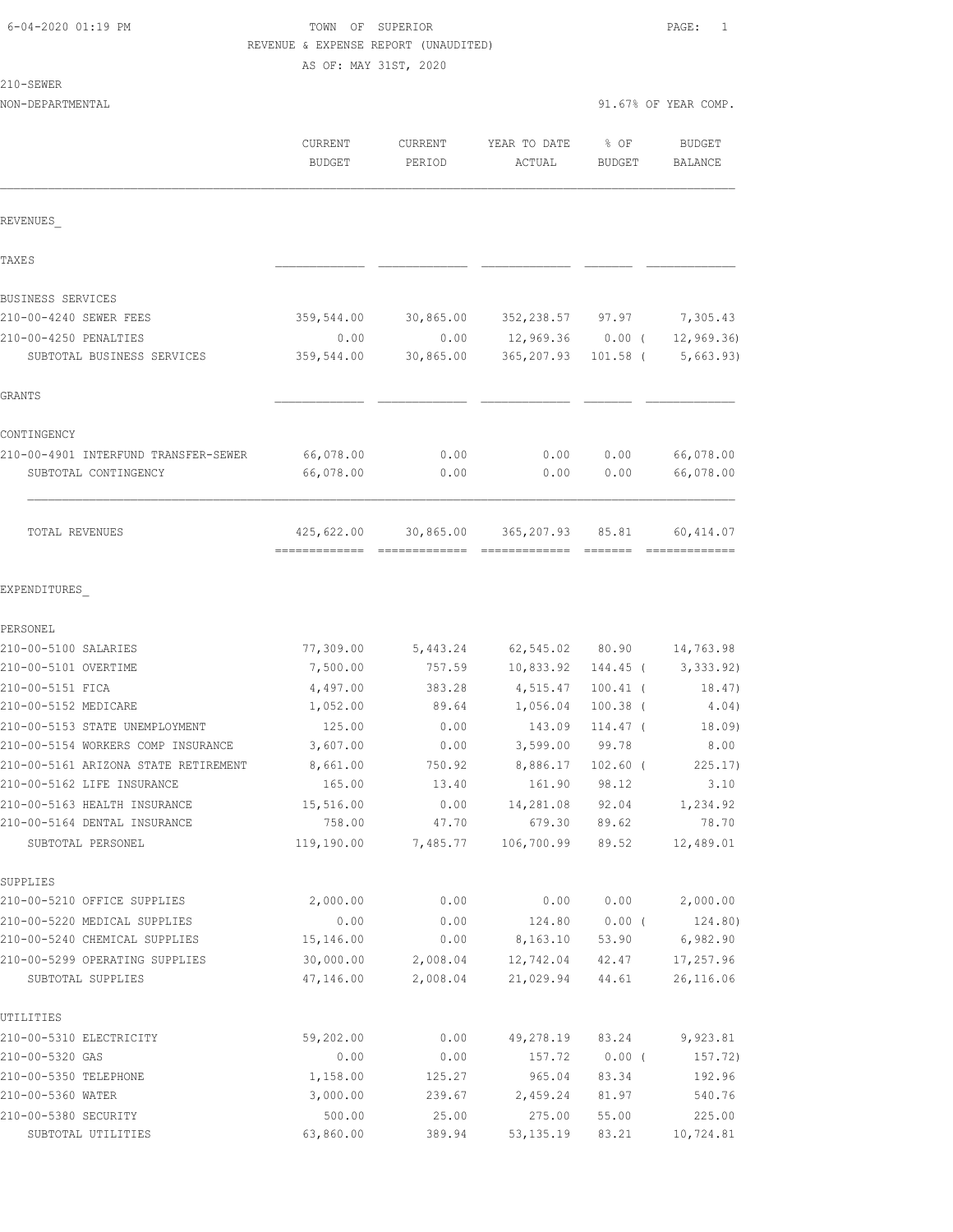#### 6-04-2020 01:19 PM TOWN OF SUPERIOR PAGE: 2 REVENUE & EXPENSE REPORT (UNAUDITED)

AS OF: MAY 31ST, 2020

#### 210-SEWER

|                                        | CURRENT<br><b>BUDGET</b> | CURRENT<br>PERIOD | YEAR TO DATE<br>ACTUAL                         | % OF<br><b>BUDGET</b> | <b>BUDGET</b><br>BALANCE |
|----------------------------------------|--------------------------|-------------------|------------------------------------------------|-----------------------|--------------------------|
| GENERAL BUSINESS EXPENSE               |                          |                   |                                                |                       |                          |
| 210-00-5410 ADVERTISING                | 0.00                     | 0.00              | 362.31                                         | 0.00(                 | 362.31)                  |
| 210-00-5420 DUES & SUBSCRIPTIONS       | 5,000.00                 | 0.00              | 3,456.56                                       | 69.13                 | 1,543.44                 |
| 210-00-5425 CONFERENCES & TRAINING     | 2,000.00                 | 0.00              | 0.00                                           | 0.00                  | 2,000.00                 |
| 210-00-5450 UNIFORMS                   | 659.00                   | 37.17             | 795.39                                         | $120.70$ (            | 136.39)                  |
| 210-00-5460 POSTAGE                    | 0.00                     | 461.04            | 4,940.09                                       | $0.00$ (              | 4,940.09                 |
| 210-00-5471 AUDIT                      | 1,545.00                 | 0.00              | 2,437.09                                       | 157.74 (              | 892.09)                  |
| 210-00-5480 GENERAL INSURANCE          | 12,820.00                | 0.00              | 11,465.88                                      | 89.44                 | 1,354.12                 |
| 210-00-5491 Credit Card Fees           | 5,000.00                 | 0.00              | 0.00                                           | 0.00                  | 5,000.00                 |
| 210-00-5492 BAD DEBT EXPENSE           | 15,000.00                | 0.00              | 0.00                                           | 0.00                  | 15,000.00                |
| SUBTOTAL GENERAL BUSINESS EXPENSE      | 42,024.00                | 498.21            | 23, 457.32                                     | 55.82                 | 18,566.68                |
| PROFESSIONAL SERVICES                  |                          |                   |                                                |                       |                          |
| 210-00-5520 CONTRACTUAL SERVICES       | 0.00                     | 0.00              | 900.00                                         | 0.00(                 | 900.00)                  |
| 210-00-5550 OTHER PROFESSIONAL SERVICE | 73,161.00                | 46.50             | 72,839.83                                      | 99.56                 | 321.17                   |
| 210-00-5551 COLLECTIONS                | $0.00$ (                 | 561.60)           | 8,008.32                                       | $0.00$ (              | 8,008.32)                |
| 210-00-5580 SLUDGE REMOVAL             | 9,000.00                 | 0.00              | 1,668.50                                       | 18.54                 | 7,331.50                 |
| 210-00-5581 BACKFLOW TESTING           | 1,439.00                 | 600.00            | 1,150.00                                       | 79.92                 | 289.00                   |
| SUBTOTAL PROFESSIONAL SERVICES         | 83,600.00                | 84.90             | 84,566.65                                      | $101.16$ (            | 966.65)                  |
| REPAIR/MAINTENANCE                     |                          |                   |                                                |                       |                          |
| 210-00-5640 AUTO & TRUCK REPAIRS       | 2,000.00                 | 0.00              | 50.00                                          | 2.50                  | 1,950.00                 |
| 210-00-5641 GAS & OIL                  | 3,000.00                 | 29.55             | 846.38                                         | 28.21                 | 2,153.62                 |
| 210-00-5642 TIRES & TUBES              | 1,000.00                 | 0.00              | 80.00                                          | 8.00                  | 920.00                   |
| 210-00-5650 OTHER EQUIPMENT REPAIRS    | 8,085.00                 | 0.00              | 2,197.58                                       | 27.18                 | 5,887.42                 |
| SUBTOTAL REPAIR/MAINTENANCE            | 14,085.00                | 29.55             | 3,173.96                                       | 22.53                 | 10,911.04                |
| CAPITAL OUTLAY                         |                          |                   |                                                |                       |                          |
| 210-00-5710 BUILDING                   | 500.00                   | 0.00              | 0.00                                           | 0.00                  | 500.00                   |
| 210-00-5750 OTHER EQUIP/SMALL TOOLS    | 5,000.00                 | 0.00              | 0.00                                           | 0.00                  | 5,000.00                 |
| 210-00-5760 R&M WELLS & PUMPS          | 10,000.00                | 0.00              | 3,195.76                                       | 31.96                 | 6,804.24                 |
| 210-00-5790 MACHINERY AND EQUIPMENT    | 0.00                     | 0.00              | 4,777.64                                       | $0.00$ (              | 4,777.64)                |
| SUBTOTAL CAPITAL OUTLAY                | 15,500.00                | 0.00              | 7,973.40                                       | 51.44                 | 7,526.60                 |
| NON-OPERATING                          |                          |                   |                                                |                       |                          |
| 210-00-5800 DEPRECIATION               | 0.00                     | 0.00              |                                                | 13,331.18 0.00 (      | 13,331.18                |
| SUBTOTAL NON-OPERATING                 | 0.00                     | 0.00              | 13,331.18                                      | $0.00$ (              | 13,331.18                |
| DEBT SERVICE                           |                          |                   |                                                |                       |                          |
| 210-00-5999 CONTINGENCY                | 40,217.00                | 0.00              |                                                | 27.88 0.07            | 40,189.12                |
| SUBTOTAL DEBT SERVICE                  | 40,217.00                | 0.00              | 27.88                                          | 0.07                  | 40,189.12                |
| TOTAL EXPENDITURES                     |                          |                   | 425,622.00    10,496.41    313,396.51    73.63 |                       | 112,225.49               |
| REVENUES OVER/(UNDER) EXPENDITURES     | 0.00                     | 20,368.59         | 51,811.42                                      | $\left($              | 51,811.42)               |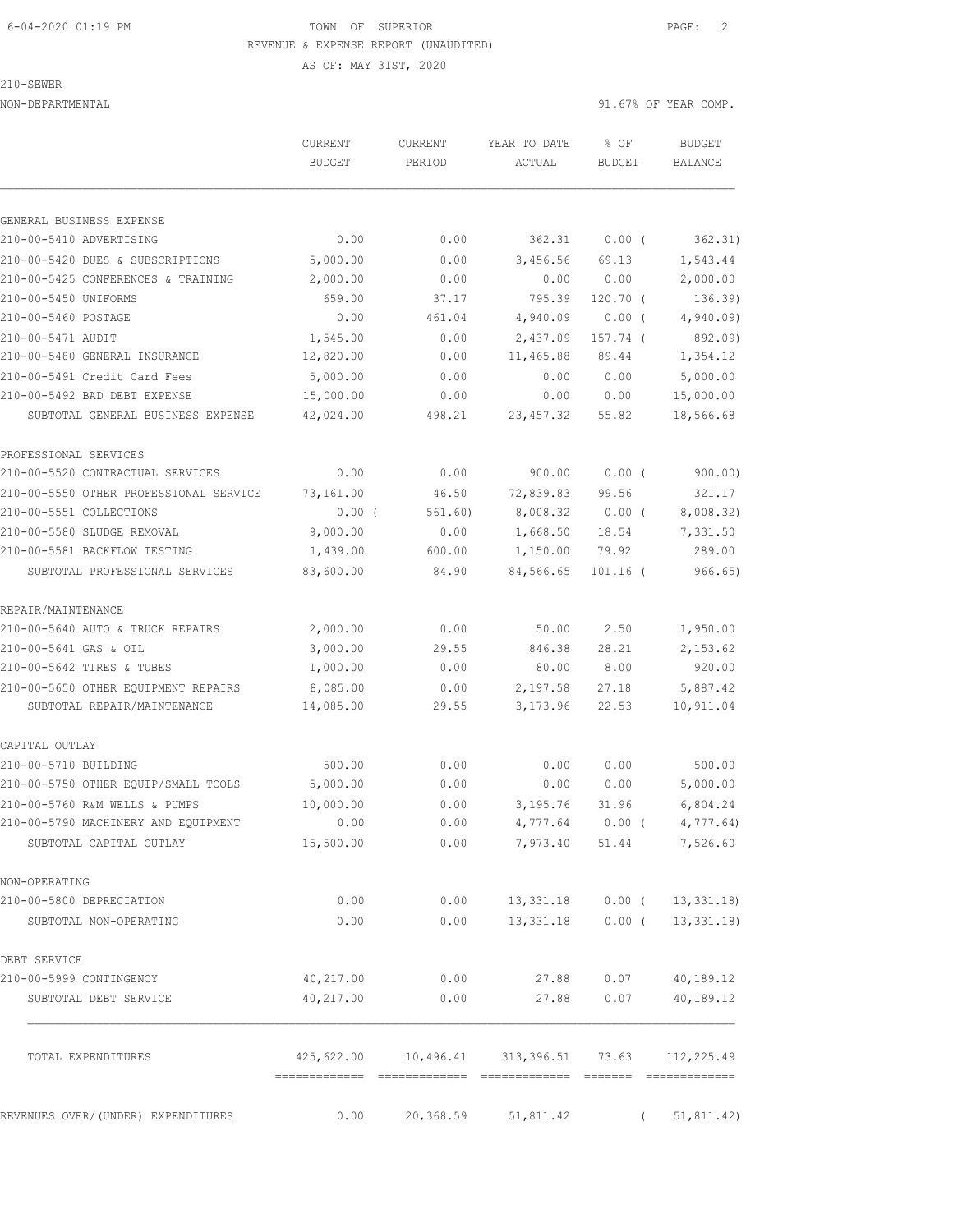## 6-04-2020 01:19 PM TOWN OF SUPERIOR PAGE: 3 REVENUE & EXPENSE REPORT (UNAUDITED) AS OF: MAY 31ST, 2020

210-SEWER

|                                    | <b>CURRENT</b><br><b>BUDGET</b> | CURRENT<br>PERIOD | YEAR TO DATE<br>ACTUAL | % OF<br><b>BUDGET</b> | <b>BUDGET</b><br><b>BALANCE</b> |
|------------------------------------|---------------------------------|-------------------|------------------------|-----------------------|---------------------------------|
|                                    |                                 |                   |                        |                       |                                 |
| FUND TOTAL REVENUES                | 425,622.00                      | 30,865.00         | 365,207.93             | 85.81                 | 60, 414.07                      |
| FUND TOTAL EXPENDITURES            | 425,622.00                      | 10,496.41         | 313, 396.51            | 73.63                 | 112,225.49                      |
| REVENUES OVER/(UNDER) EXPENDITURES | 0.00                            | 20,368.59         | 51,811.42              |                       | 51, 811.42)                     |
|                                    |                                 |                   |                        |                       |                                 |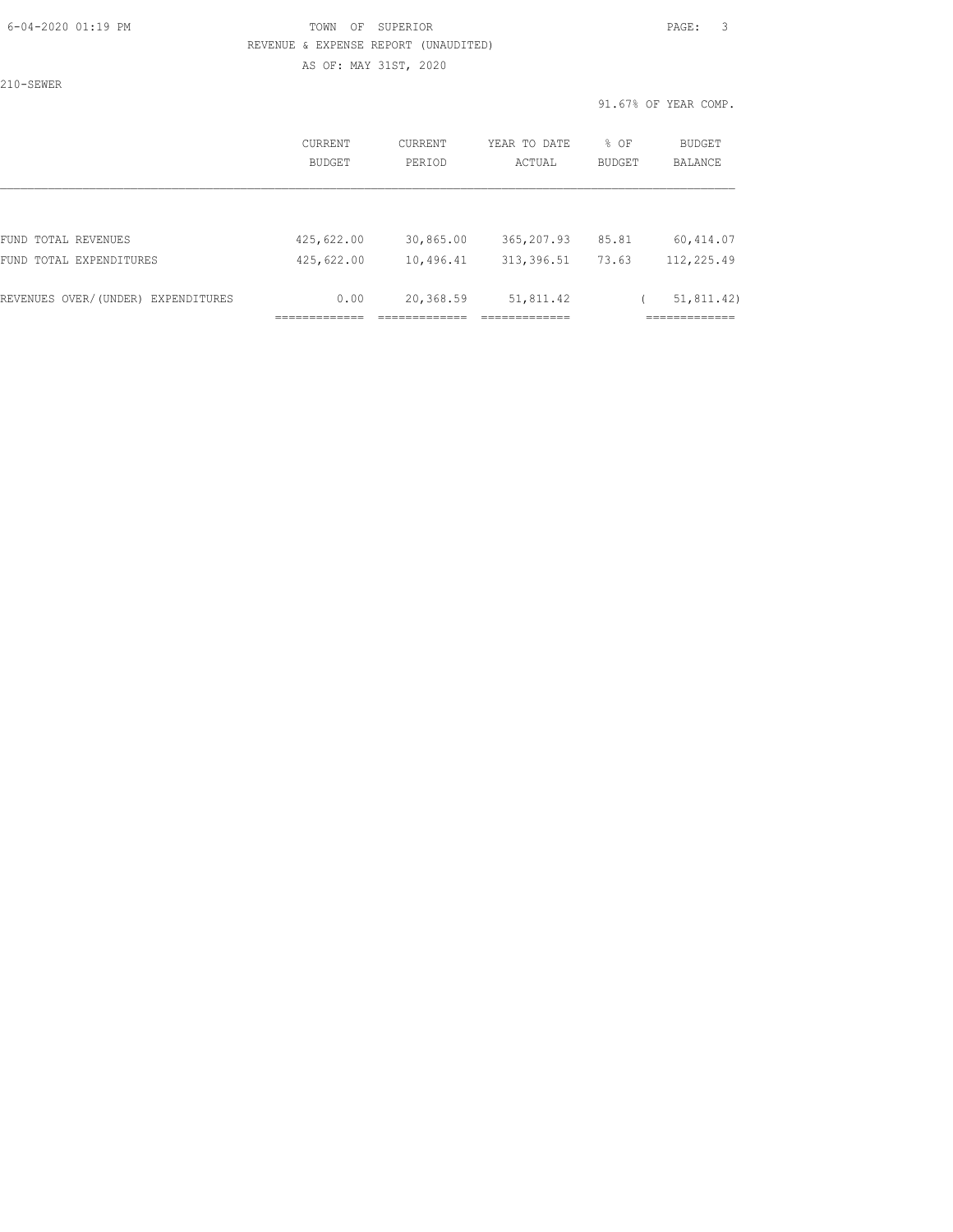# TOWN OF SUPERIOR **Example 2014** PAGE: 1 REVENUE & EXPENSE REPORT (UNAUDITED)

AS OF: MAY 31ST, 2020

|                                          | CURRENT<br><b>BUDGET</b> | CURRENT<br>PERIOD  | YEAR TO DATE<br>ACTUAL | % OF<br><b>BUDGET</b> | <b>BUDGET</b><br><b>BALANCE</b> |
|------------------------------------------|--------------------------|--------------------|------------------------|-----------------------|---------------------------------|
| REVENUES                                 |                          |                    |                        |                       |                                 |
| TAXE S                                   |                          |                    |                        |                       |                                 |
| <b>BUSINESS SERVICES</b>                 |                          |                    |                        |                       |                                 |
| ENTERPRISE SERVICES                      |                          |                    |                        |                       |                                 |
| 220-00-4310 AMBULANCE BILLINGS           | 380,000.00               | 28,807.56          | 323,898.97             | 85.24                 | 56,101.03                       |
| SUBTOTAL ENTERPRISE SERVICES             | 380,000.00               | 28,807.56          | 323,898.97             | 85.24                 | 56,101.03                       |
| CONTINGENCY                              |                          |                    |                        |                       |                                 |
| 220-00-4901 INTERFUND TRANSFER-AMBULANCE | 90,333.00                | 0.00               | 0.00                   | 0.00                  | 90, 333.00                      |
| SUBTOTAL CONTINGENCY                     | 90,333.00                | 0.00               | 0.00                   | 0.00                  | 90,333.00                       |
| TOTAL REVENUES                           | 470,333.00               | 28,807.56          | 323,898.97             | 68.87                 | 146,434.03                      |
| EXPENDITURES                             |                          |                    |                        |                       |                                 |
| PERSONEL                                 |                          |                    |                        |                       |                                 |
| 220-00-5100 SALARIES                     | 268,778.00               | 18,877.98          | 241,672.94             | 89.92                 | 27,105.06                       |
| 220-00-5101 OVERTIME<br>220-00-5151 FICA | 30,000.00                | 774.65             | 13,130.48              | 43.77                 | 16,869.52                       |
| 220-00-5152 MEDICARE                     | 16,936.00<br>3,961.00    | 1,216.90<br>284.60 | 15,802.71<br>3,695.78  | 93.31<br>93.30        | 1,133.29<br>265.22              |
| 220-00-5153 STATE UNEMPLOYMENT           | 682.00                   | 13.35              | 652.58                 | 95.69                 | 29.42                           |
| 220-00-5154 WORKERS COMP INSURANCE       | 14,384.00                | 0.00               | 16,685.00              | $116.00$ (            | 2,301.00                        |
| 220-00-5160 PUBLIC SAFETY RETIREMENT     | 36,414.00                | 2,343.50           | 27,429.31              | 75.33                 | 8,984.69                        |
| 220-00-5162 LIFE INSURANCE               | 450.00                   | 37.52              | 412.72                 | 91.72                 | 37.28                           |
| 220-00-5163 HEALTH INSURANCE             | 24,825.00                | 3,115.87           | 21,291.79              | 85.77                 | 3,533.21                        |
| 220-00-5164 DENTAL INSURANCE             | 2,070.00                 | 161.46             | 1,929.96               | 93.23                 | 140.04                          |
| SUBTOTAL PERSONEL                        | 398,500.00               | 26,825.83          | 342,703.27             | 86.00                 | 55,796.73                       |
| SUPPLIES                                 |                          |                    |                        |                       |                                 |
| 220-00-5220 MEDICAL SUPPLIES             | 14,500.00                | 684.69             | 15,635.88              | 107.83 (              | 1,135.88)                       |
| SUBTOTAL SUPPLIES                        | 14,500.00                | 684.69             | 15,635.88              | 107.83 (              | 1, 135.88                       |
| UTILITIES                                |                          |                    |                        |                       |                                 |
| 220-00-5310 ELECTRICITY                  | 2,783.00                 | 0.00               | 2,151.77               | 77.32                 | 631.23                          |
| 220-00-5330 REFUSE                       | 0.00                     | 0.00               | 2,549.61               | $0.00$ (              | 2, 549.61)                      |
| 220-00-5350 TELEPHONE                    | 1,804.00                 | 115.28             | 1,282.75               | 71.11                 | 521.25                          |
| 220-00-5360 WATER                        | 900.00                   | 65.60              | 832.25                 | 92.47                 | 67.75                           |

SUBTOTAL UTILITIES 5,487.00 180.88 6,816.38 124.23 ( 1,329.38)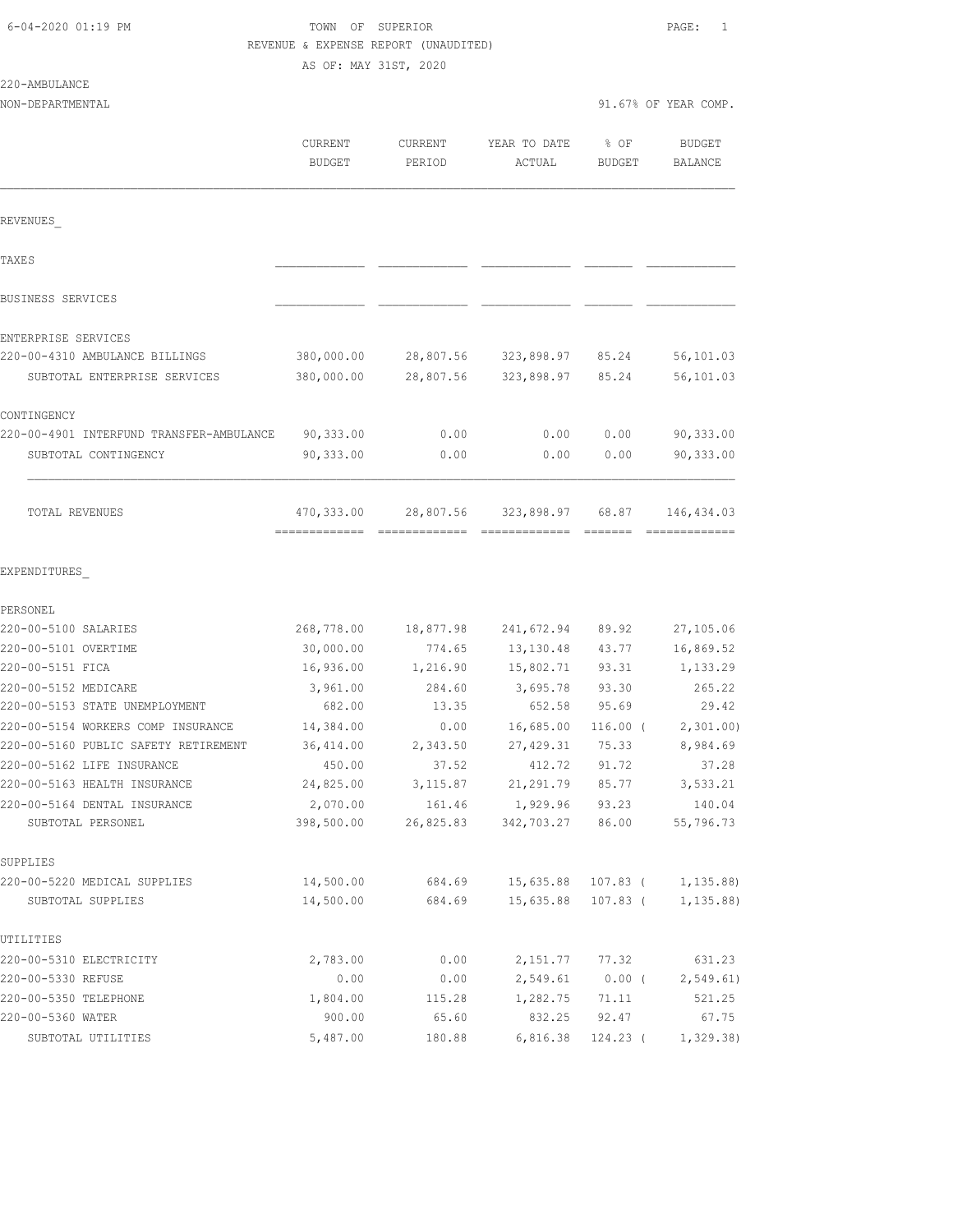#### 6-04-2020 01:19 PM TOWN OF SUPERIOR PAGE: 2 REVENUE & EXPENSE REPORT (UNAUDITED)

AS OF: MAY 31ST, 2020

220-AMBULANCE

NON-DEPARTMENTAL 91.67% OF YEAR COMP.

|                                        | CURRENT<br><b>BUDGET</b> | CURRENT<br>PERIOD               | YEAR TO DATE<br>ACTUAL     | $8$ OF<br><b>BUDGET</b> | <b>BUDGET</b><br><b>BALANCE</b> |
|----------------------------------------|--------------------------|---------------------------------|----------------------------|-------------------------|---------------------------------|
|                                        |                          |                                 |                            |                         |                                 |
| GENERAL BUSINESS EXPENSE               |                          |                                 |                            |                         |                                 |
| 220-00-5410 ADVERTISING                | 0.00                     | 0.00                            | 40.00                      | $0.00$ (                | 40.00)                          |
| 220-00-5420 DUES & SUBSCRIPTIONS       | 811.00                   | 0.00                            | 250.00                     | 30.83                   | 561.00                          |
| 220-00-5471 AUDIT                      | 0.00                     | 0.00                            |                            |                         | 2,437.09 0.00 ( 2,437.09)       |
| 220-00-5480 GENERAL INSURANCE          | 6,410.00                 | 0.00                            | 5,732.95 89.44             |                         | 677.05                          |
| SUBTOTAL GENERAL BUSINESS EXPENSE      | 7,221.00                 | 0.00                            | 8,460.04                   | $117.16$ (              | 1, 239.04)                      |
| PROFESSIONAL SERVICES                  |                          |                                 |                            |                         |                                 |
| 220-00-5520 CONTRACTUAL SERVICES       | 24,000.00                | 1,610.67                        | 22,021.20 91.76            |                         | 1,978.80                        |
| 220-00-5550 OTHER PROFESSIONAL SERVICE | 10,080.00                | 0.00                            |                            | 0.00 0.00               | 10,080.00                       |
| SUBTOTAL PROFESSIONAL SERVICES         | 34,080.00                | 1,610.67                        | 22,021.20 64.62            |                         | 12,058.80                       |
| REPAIR/MAINTENANCE                     |                          |                                 |                            |                         |                                 |
| 220-00-5641 GAS & OIL                  | 9,000.00                 | 568.02                          | 6,963.33                   | 77.37                   | 2,036.67                        |
| SUBTOTAL REPAIR/MAINTENANCE            | 9,000.00                 | 568.02                          | 6,963.33                   | 77.37                   | 2,036.67                        |
| CAPITAL OUTLAY                         |                          |                                 |                            |                         |                                 |
| 220-00-5741 Audit                      | 1,545.00                 | 0.00                            | 0.00                       | 0.00                    | 1,545.00                        |
| SUBTOTAL CAPITAL OUTLAY                | 1,545.00                 | 0.00                            | 0.00                       | 0.00                    | 1,545.00                        |
| NON-OPERATING                          |                          |                                 |                            |                         |                                 |
| DEBT SERVICE                           |                          |                                 |                            |                         |                                 |
| TOTAL EXPENDITURES                     | 470,333.00               |                                 | 29,870.09 402,600.10 85.60 |                         | 67,732.90                       |
|                                        |                          |                                 |                            |                         |                                 |
| REVENUES OVER/(UNDER) EXPENDITURES     |                          | $0.00$ ( 1,062.53) ( 78,701.13) |                            |                         | 78,701.13                       |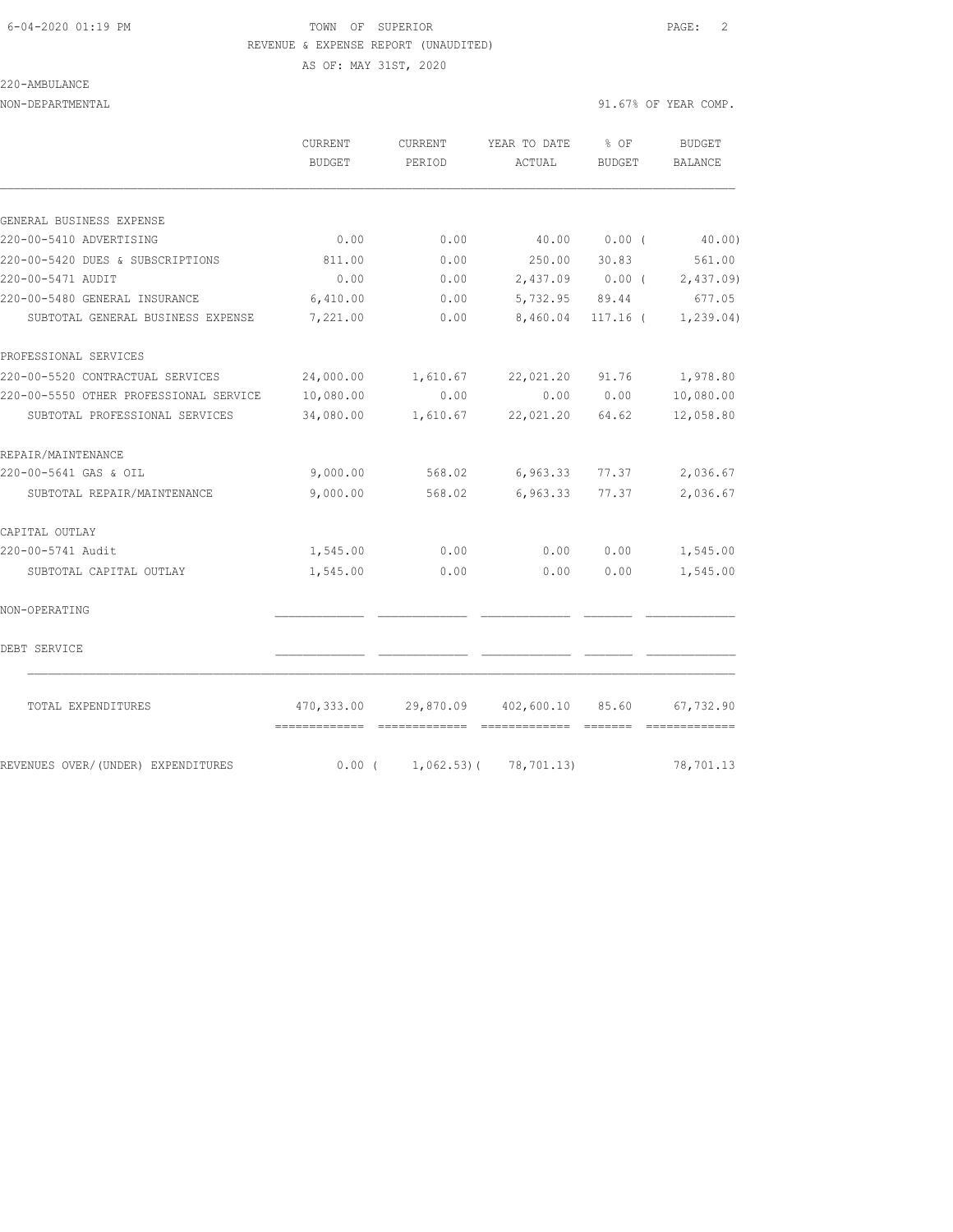## 6-04-2020 01:19 PM TOWN OF SUPERIOR PAGE: 3 REVENUE & EXPENSE REPORT (UNAUDITED) AS OF: MAY 31ST, 2020

220-AMBULANCE

|                                    | <b>CURRENT</b><br><b>BUDGET</b> | CURRENT<br>PERIOD | YEAR TO DATE<br>ACTUAL | % OF<br><b>BUDGET</b> | <b>BUDGET</b><br><b>BALANCE</b> |
|------------------------------------|---------------------------------|-------------------|------------------------|-----------------------|---------------------------------|
|                                    |                                 |                   |                        |                       |                                 |
| FUND TOTAL REVENUES                | 470,333.00                      | 28,807.56         | 323,898.97             | 68.87                 | 146, 434.03                     |
| FUND TOTAL EXPENDITURES            | 470,333.00                      | 29,870.09         | 402,600.10             | 85.60                 | 67,732.90                       |
| REVENUES OVER/(UNDER) EXPENDITURES | 0.00(                           | $1,062.53$ ) (    | 78,701.13)             |                       | 78,701.13                       |
|                                    |                                 |                   |                        |                       |                                 |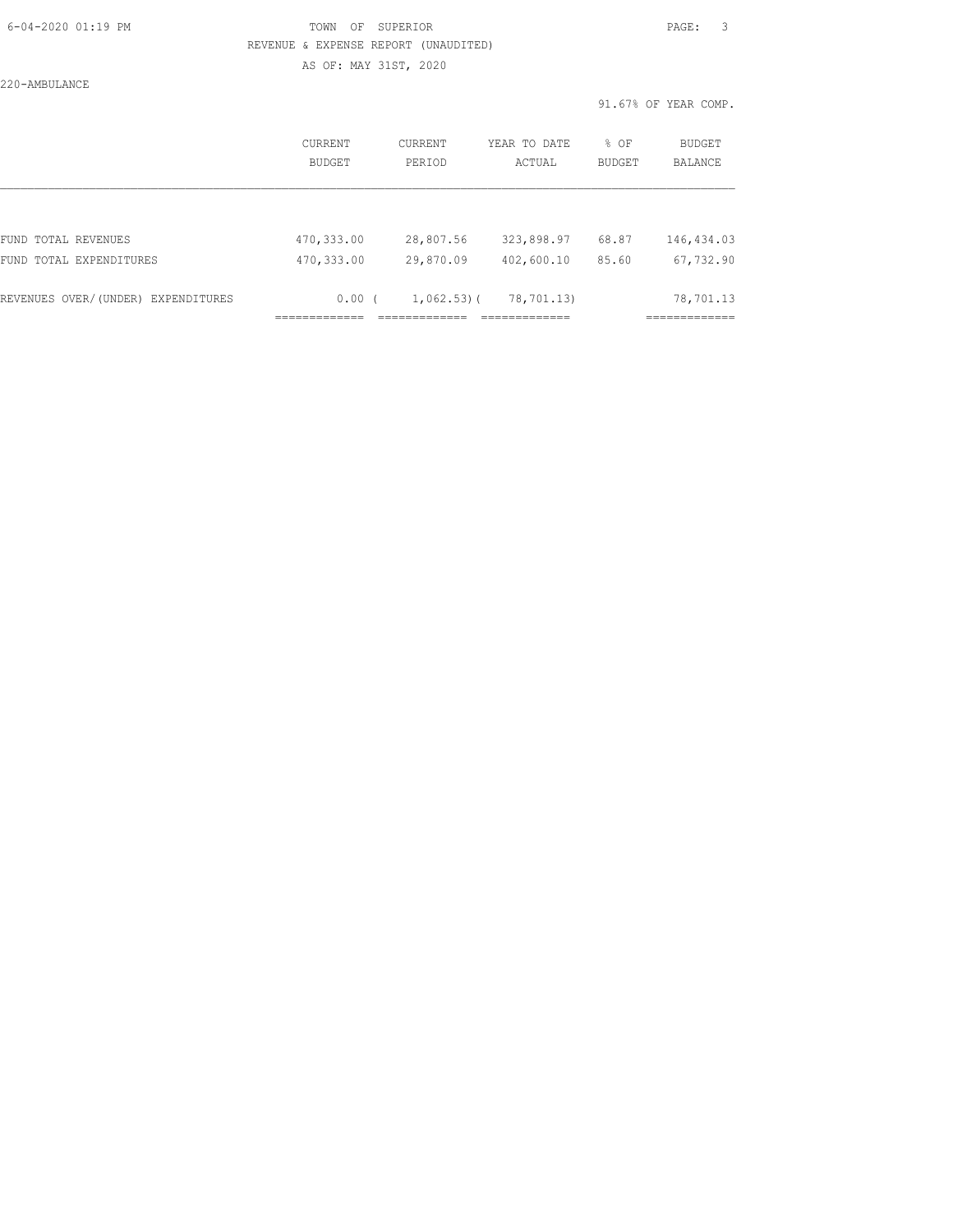## 6-04-2020 01:19 PM TOWN OF SUPERIOR PAGE: 1 REVENUE & EXPENSE REPORT (UNAUDITED) AS OF: MAY 31ST, 2020

| 230-CEMETARY                         |                          |                   |                        |                       |                       |
|--------------------------------------|--------------------------|-------------------|------------------------|-----------------------|-----------------------|
| NON-DEPARTMENTAL                     |                          |                   |                        |                       | 91.67% OF YEAR COMP.  |
|                                      | CURRENT<br><b>BUDGET</b> | CURRENT<br>PERIOD | YEAR TO DATE<br>ACTUAL | % OF<br><b>BUDGET</b> | BUDGET<br>BALANCE     |
|                                      |                          |                   |                        |                       |                       |
| REVENUES                             |                          |                   |                        |                       |                       |
| BUSINESS SERVICES                    |                          |                   |                        |                       |                       |
| 230-00-4240 WEEKEND FEE              | 0.00                     | 400.00            | 2,300.00               |                       | $0.00$ ( $2,300.00$ ) |
| SUBTOTAL BUSINESS SERVICES           | 0.00                     | 400.00            | 2,300.00               |                       | $0.00$ ( $2,300.00$ ) |
| ENTERPRISE SERVICES                  |                          |                   |                        |                       |                       |
| 230-00-4320 PLOT PURCHASE            | 25,000.00                |                   | $0.00$ 8,900.00 35.60  |                       | 16,100.00             |
| 230-00-4321 OPEN/CLOSE               | 0.00                     | 1,200.00          | 10,475.00 0.00 (       |                       | 10, 475.00            |
| SUBTOTAL ENTERPRISE SERVICES         | 25,000.00                | 1,200.00          | 19,375.00              | 77.50                 | 5,625.00              |
| CONTINGENCY                          |                          |                   |                        |                       |                       |
| 230-00-4901 TRANSFERS                | 2,985.00                 | 0.00              | 0.00                   | 0.00                  | 2,985.00              |
| SUBTOTAL CONTINGENCY                 | 2,985.00                 | 0.00              | 0.00                   | 0.00                  | 2,985.00              |
| TOTAL REVENUES                       | 27,985.00                | 1,600.00          | 21,675.00 77.45        |                       | 6,310.00              |
| EXPENDITURES                         |                          |                   |                        |                       |                       |
| PERSONEL                             |                          |                   |                        |                       |                       |
| 230-00-5100 SALARIES                 | 8,569.00                 | 419.20            | 6,484.83               | 75.68                 | 2,084.17              |
| 230-00-5101 OVERTIME                 | 0.00                     | 10.41             | 467.09                 | $0.00$ (              | 467.09)               |
| 230-00-5151 FICA                     | 531.00                   | 26.64             | 430.90                 | 81.15                 | 100.10                |
| 230-00-5152 MEDICARE                 | 124.00                   | 6.23              | 100.80                 | 81.29                 | 23.20                 |
| 230-00-5153 STATE UNEMPLOYMENT       | 15.00                    | 0.00              | 10.52                  | 70.13                 | 4.48                  |
| 230-00-5154 WORKERS COMP INSURANCE   | 34.00                    | 0.00              | 0.00                   | 0.00                  | 34.00                 |
| 230-00-5161 ARIZONA STATE RETIREMENT | 1,023.00                 | 52.03             | 804.78                 | 78.67                 | 218.22                |
| 230-00-5162 LIFE INSURANCE           | 20.00                    | 0.00              | 0.00                   | 0.00                  | 20.00                 |
| 230-00-5163 HEALTH INSURANCE         | 776.00                   | 0.00              | 0.00                   | 0.00                  | 776.00                |
| 230-00-5164 DENTAL INSURANCE         | 92.00                    | 0.00              | 0.00                   | 0.00                  | 92.00                 |
| SUBTOTAL PERSONEL                    | 11,184.00                | 514.51            | 8,298.92               | 74.20                 | 2,885.08              |
| SUPPLIES                             |                          |                   |                        |                       |                       |
| 230-00-5299 OPERATING SUPPLIES       | 1,000.00                 | 0.00              | 2,014.43               | 201.44 (              | 1,014.43)             |
| SUBTOTAL SUPPLIES                    | 1,000.00                 | 0.00              | 2,014.43               | 201.44 (              | 1,014.43)             |

|               | 0.00          | 400.00                                | 2,300.00 0.00 (    |          | 2, 3(          |
|---------------|---------------|---------------------------------------|--------------------|----------|----------------|
| <b>RVICES</b> | 0.00          | 400.00                                | 2,300.00           | $0.00$ ( | 2, 3(          |
|               |               |                                       |                    |          |                |
|               |               |                                       |                    |          |                |
| SΕ            | 25,000.00     | 0.00                                  | 8,900.00           | 35.60    | 16, 10         |
|               | 0.00          | 1,200.00                              | $10,475.00$ 0.00 ( |          | 10,4           |
| SERVICES      | 25,000.00     | 1,200.00                              | 19,375.00          | 77.50    | 5, 62          |
|               |               |                                       |                    |          |                |
|               | 2,985.00      | 0.00                                  | 0.00               | 0.00     | 2,98           |
|               | 2,985.00      | 0.00                                  | 0.00               | 0.00     | 2,98           |
|               |               |                                       |                    |          |                |
|               |               |                                       |                    |          |                |
|               |               | 27,985.00  1,600.00  21,675.00  77.45 |                    |          | 6, 31          |
|               | ============= | -------------                         | =============      |          | ========       |
|               |               |                                       |                    |          |                |
|               |               |                                       |                    |          |                |
|               |               |                                       |                    |          |                |
|               | 8,569.00      | 419.20                                | 6,484.83           | 75.68    | 2,01           |
|               | 0.00          | 10.41                                 | 467.09             | $0.00$ ( | $\overline{4}$ |

| 230-00-5151 FICA                     | 531.00    | 26.64  | 430.90   |                |
|--------------------------------------|-----------|--------|----------|----------------|
| 230-00-5152 MEDICARE                 | 124.00    | 6.23   | 100.80   |                |
| 230-00-5153 STATE UNEMPLOYMENT       | 15.00     | 0.00   | 10.52    |                |
| 230-00-5154 WORKERS COMP INSURANCE   | 34.00     | 0.00   | 0.00     |                |
| 230-00-5161 ARIZONA STATE RETIREMENT | 1,023.00  | 52.03  | 804.78   |                |
| 230-00-5162 LIFE INSURANCE           | 20.00     | 0.00   | 0.00     |                |
| 230-00-5163 HEALTH INSURANCE         | 776.00    | 0.00   | 0.00     |                |
| 230-00-5164 DENTAL INSURANCE         | 92.00     | 0.00   | 0.00     |                |
| SUBTOTAL PERSONEL                    | 11,184.00 | 514.51 | 8,298.92 |                |
| SUPPLIES                             |           |        |          |                |
| 230-00-5299 OPERATING SUPPLIES       | 1,000.00  | 0.00   | 2,014.43 | -2             |
| SUBTOTAL SUPPLIES                    | 1,000.00  | 0.00   | 2,014.43 | $\overline{c}$ |
| UTILITIES                            |           |        |          |                |
| 230-00-5310 RIRCTRICITY              | 601 00    |        | 602 51   | $\overline{1}$ |

| 230-00-5310 ELECTRICITY | 601.00   | 0.00   | 602.51            | 100.25 ( | 1.51)     |
|-------------------------|----------|--------|-------------------|----------|-----------|
| 230-00-5330 REFUSE      | 0.00     | 0.00   | 851.80            | 0.00     | 851.80)   |
| 230-00-5350 TELEPHONE   | 500.00   | 0.00   | 0.00              | 0.00     | 500.00    |
| 230-00-5360 WATER       | 700.00   | 414.10 | 2,140.59 305.80 ( |          | 1,440.59  |
| SUBTOTAL UTILITIES      | 1,801.00 | 414.10 | 3,594.90          | 199.61 ( | 1,793.90) |
|                         |          |        |                   |          |           |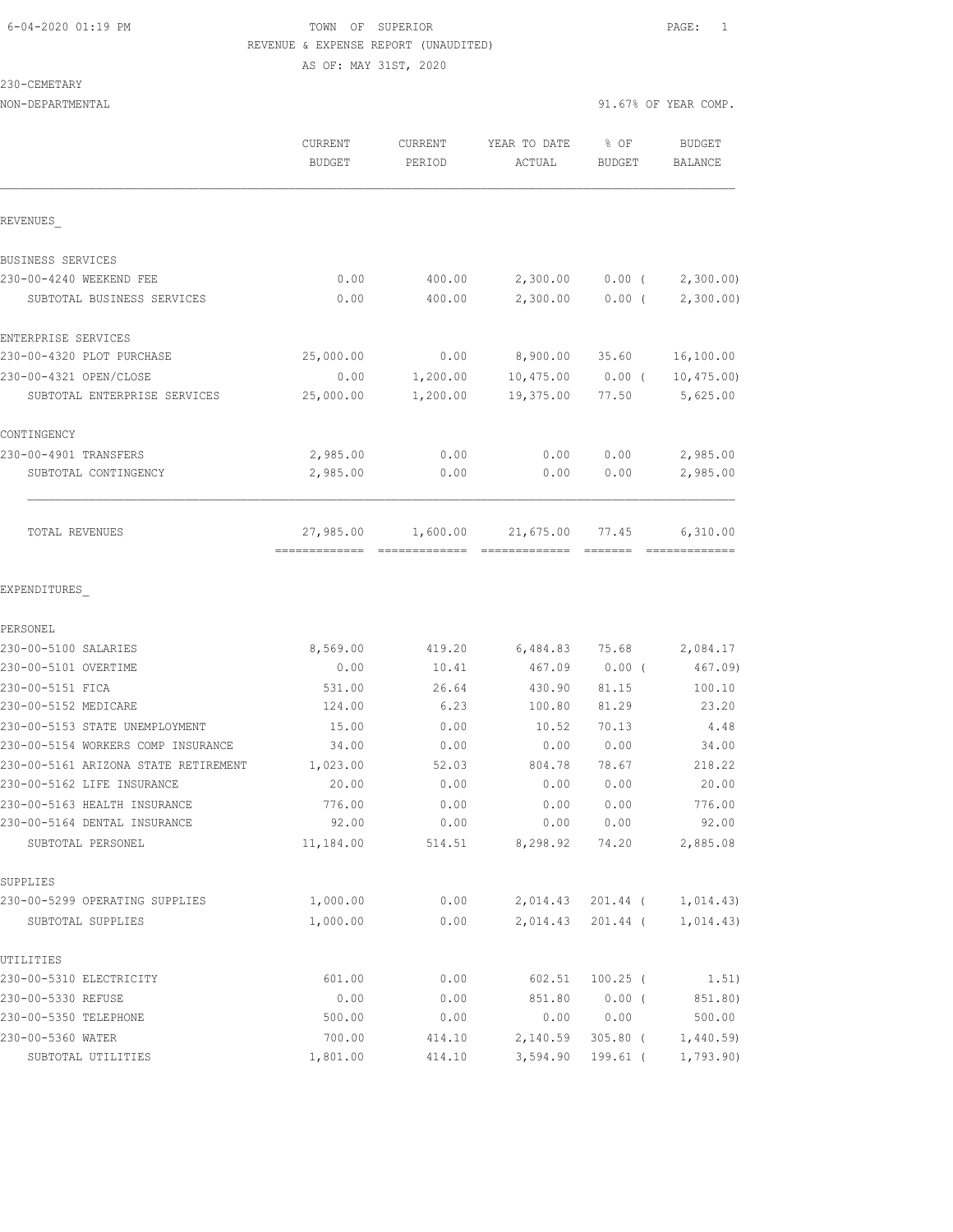## 6-04-2020 01:19 PM TOWN OF SUPERIOR PAGE: 2 REVENUE & EXPENSE REPORT (UNAUDITED) AS OF: MAY 31ST, 2020

#### 230-CEMETARY

|                                     | <b>CURRENT</b><br>BUDGET | <b>CURRENT</b><br>PERIOD | YEAR TO DATE<br>ACTUAL                    | % OF<br>BUDGET | BUDGET<br><b>BALANCE</b> |
|-------------------------------------|--------------------------|--------------------------|-------------------------------------------|----------------|--------------------------|
| GENERAL BUSINESS EXPENSE            |                          |                          |                                           |                |                          |
| PROFESSIONAL SERVICES               |                          |                          |                                           |                |                          |
| 230-00-5520 CONTRACTUAL SERVICES    | 0.00                     |                          | $1,280.00$ $1,280.00$ $0.00$ $(1,280.00)$ |                |                          |
| SUBTOTAL PROFESSIONAL SERVICES      | 0.00                     | 1,280.00                 | 1,280.00                                  | 0.00(          | 1,280.00)                |
| REPAIR/MAINTENANCE                  |                          |                          |                                           |                |                          |
| 230-00-5650 OTHER EQUIPMENT REPAIRS | 2,000.00                 | 0.00                     | 0.00                                      | 0.00           | 2,000.00                 |
| SUBTOTAL REPAIR/MAINTENANCE         | 2,000.00                 | 0.00                     | 0.00                                      | 0.00           | 2,000.00                 |
| CAPITAL OUTLAY                      |                          |                          |                                           |                |                          |
| 230-00-5750 OTHER EQUIP/SMALL TOOLS | 12,000.00                | 0.00                     | 0.00                                      | 0.00           | 12,000.00                |
| SUBTOTAL CAPITAL OUTLAY             | 12,000.00                | 0.00                     | 0.00                                      | 0.00           | 12,000.00                |
| NON-OPERATING                       |                          |                          |                                           |                |                          |
| DEBT SERVICE                        |                          |                          |                                           |                |                          |
| TOTAL EXPENDITURES                  |                          |                          | 27,985.00 2,208.61 15,188.25 54.27        |                | 12,796.75                |
| REVENUES OVER/(UNDER) EXPENDITURES  | 0.00(                    | 608.61)                  | 6,486.75                                  |                | 6,486.75                 |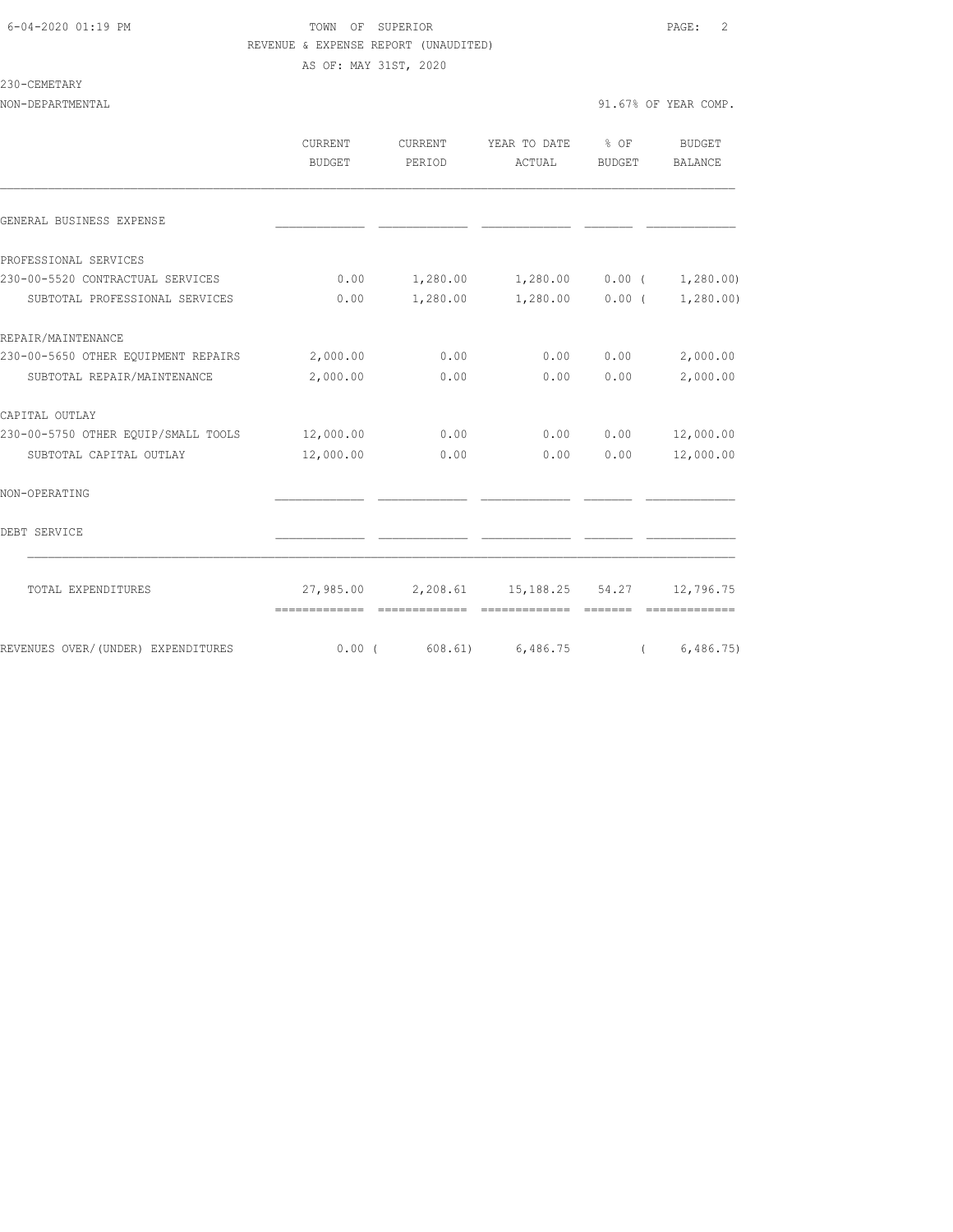## 6-04-2020 01:19 PM TOWN OF SUPERIOR PAGE: 3 REVENUE & EXPENSE REPORT (UNAUDITED)

AS OF: MAY 31ST, 2020

230-CEMETARY

|                                    | <b>CURRENT</b><br><b>BUDGET</b> | CURRENT<br>PERIOD | YEAR TO DATE<br>ACTUAL | % OF<br><b>BUDGET</b> | BUDGET<br><b>BALANCE</b> |
|------------------------------------|---------------------------------|-------------------|------------------------|-----------------------|--------------------------|
|                                    |                                 |                   |                        |                       |                          |
| FUND TOTAL REVENUES                | 27,985.00                       | 1,600.00          | 21,675.00              | 77.45                 | 6,310.00                 |
| FUND TOTAL EXPENDITURES            | 27,985.00                       | 2,208.61          | 15,188.25              | 54.27                 | 12,796.75                |
| REVENUES OVER/(UNDER) EXPENDITURES | 0.00(                           | 608.61)           | 6,486.75               |                       | 6,486,75                 |
|                                    |                                 |                   |                        |                       |                          |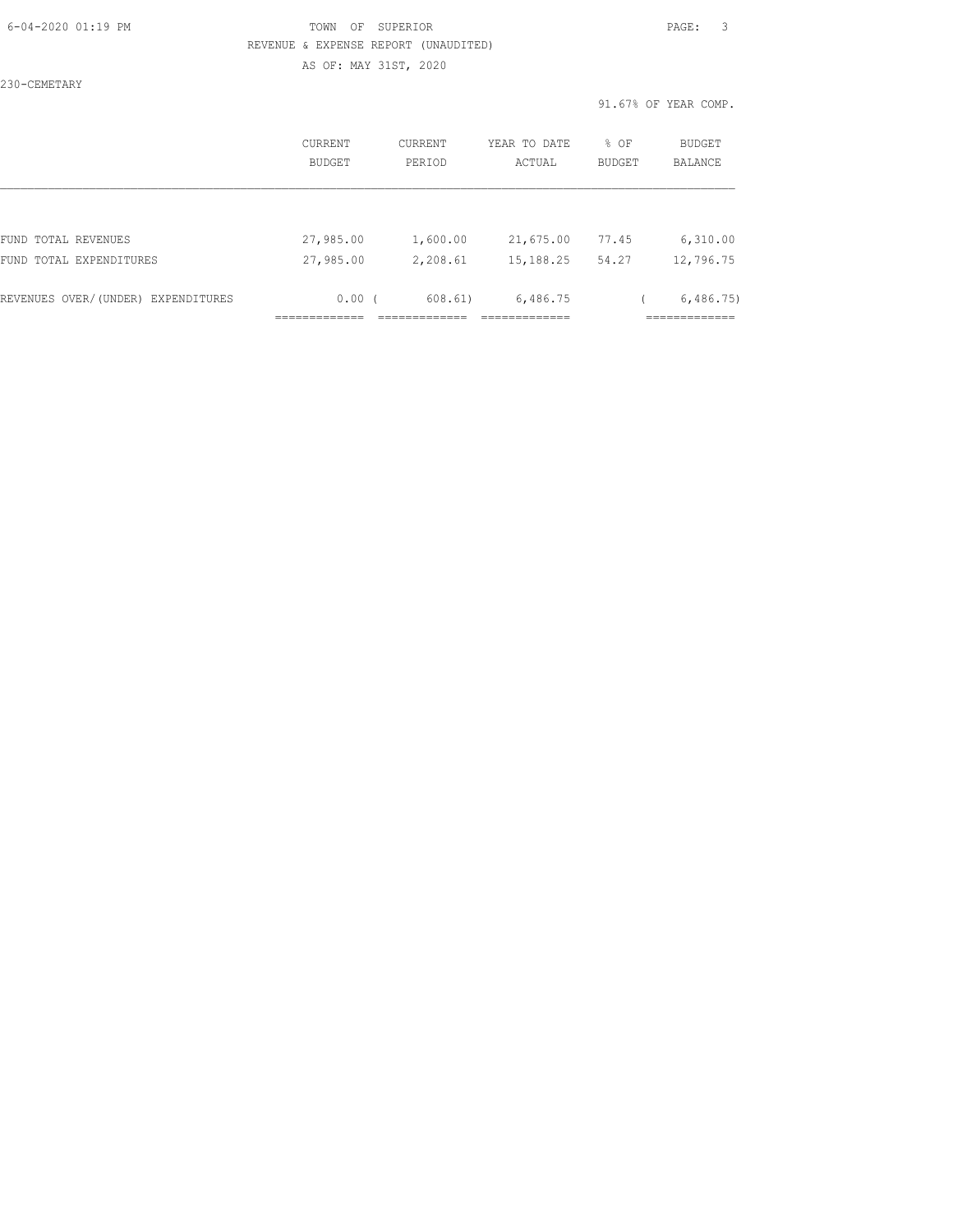| 6-04-2020 01:19 PM |  |  |
|--------------------|--|--|
|                    |  |  |

### TOWN OF SUPERIOR **Example 2010** PAGE: 1 REVENUE & EXPENSE REPORT (UNAUDITED)

AS OF: MAY 31ST, 2020

#### NON-DEPARTMENTAL 31.67% OF YEAR COMP.

|                                         | CURRENT<br><b>BUDGET</b> | <b>CURRENT</b><br>PERIOD | YEAR TO DATE<br>ACTUAL | % OF<br><b>BUDGET</b> | <b>BUDGET</b><br>BALANCE |
|-----------------------------------------|--------------------------|--------------------------|------------------------|-----------------------|--------------------------|
| REVENUES                                |                          |                          |                        |                       |                          |
| TAXES                                   |                          |                          |                        |                       |                          |
| 300-00-4132 HIGHWAY USERS REVENUE FUND  | 241,750.00               | 20,984.08                | 432,820.27             | 179.04 (              | 191,070.27)              |
| SUBTOTAL TAXES                          | 241,750.00               | 20,984.08                | 432,820.27             | 179.04 (              | 191,070.27)              |
| CONTINGENCY                             |                          |                          |                        |                       |                          |
| 300-00-4901 INTERFUND TRANSFER-HURF     | 43,636.00                | 0.00                     | 0.00                   | 0.00                  | 43,636.00                |
| 300-00-4999 OTHER FINANCING SOURCES     | 600,000.00               | 0.00                     | 0.00                   | 0.00                  | 600,000.00               |
| SUBTOTAL CONTINGENCY                    | 643,636.00               | 0.00                     | 0.00                   | 0.00                  | 643,636.00               |
| TOTAL REVENUES                          | 885,386.00               | 20,984.08                | 432,820.27 48.88       |                       | 452,565.73               |
| EXPENDITURES                            |                          |                          |                        |                       |                          |
| PERSONEL                                |                          |                          |                        |                       |                          |
| 300-00-5100 SALARIES                    | 118,199.00               | 24,994.10                | 88,918.68              | 75.23                 | 29,280.32                |
| 300-00-5101 OVERTIME                    | 2,000.00                 | 86.25                    | 3,158.40               | 157.92 (              | 1, 158.40)               |
| 300-00-5120 INMATE LABOR                | 4,500.00                 | 0.00                     | 1,805.00               | 40.11                 | 2,695.00                 |
| 300-00-5151 FICA                        | 7,328.00                 | 1,554.98                 | 5,708.76               | 77.90                 | 1,619.24                 |
| 300-00-5152 MEDICARE                    | 1,714.00                 | 363.67                   | 1,335.13               | 77.90                 | 378.87                   |
| 300-00-5153 STATE UNEMPLOYMENT          | 164.00                   | 24.79                    | 144.86                 | 88.33                 | 19.14                    |
| 300-00-5154 WORKERS COMP INSURANCE      | 1,432.00                 | 0.00                     | 3,833.00               | $267.67$ (            | 2,401.00)                |
| 300-00-5161 ARIZONA STATE RETIREMENT    | 14, 113.00               | 3,013.25                 | 10,545.34              | 74.72                 | 3,567.66                 |
| 300-00-5162 LIFE INSURANCE              | 217.00                   | 22.11                    | 22.11                  | 10.19                 | 194.89                   |
| 300-00-5163 HEALTH INSURANCE            | 10,861.00                | 0.00                     | 0.00                   | 0.00                  | 10,861.00                |
| 300-00-5164 DENTAL INSURANCE            | 998.00                   | 0.00                     | 0.00                   | 0.00                  | 998.00                   |
| SUBTOTAL PERSONEL                       | 161,526.00               | 30,059.15                | 115, 471.28            | 71.49                 | 46,054.72                |
| SUPPLIES                                |                          |                          |                        |                       |                          |
| 300-00-5225 SAFETY SUPPLIES/EQUIPMENT   | 1,000.00                 | 0.00                     | 0.00                   | 0.00                  | 1,000.00                 |
| 300-00-5299 OPERATING SUPPLIES          | 7,500.00                 | 0.00                     | 8,088.79               | $107.85$ (            | 588.79)                  |
| SUBTOTAL SUPPLIES                       | 8,500.00                 | 0.00                     | 8,088.79               | 95.16                 | 411.21                   |
| UTILITIES                               |                          |                          |                        |                       |                          |
| 300-00-5310 ELECTRICITY                 | 42,246.00                | 0.00                     | 24,298.49              | 57.52                 | 17,947.51                |
| 300-00-5315 APS CONTRACT                | 13,000.00                | 0.00                     | 5,852.82               | 45.02                 | 7,147.18                 |
| 300-00-5350 TELEPHONE                   | 0.00                     | 0.00                     | 120.15                 | $0.00$ (              | 120.15)                  |
| 300-00-5360 WATER<br>SUBTOTAL UTILITIES | 3,000.00<br>58,246.00    | 164.66<br>164.66         | 1,973.64<br>32,245.10  | 65.79<br>55.36        | 1,026.36<br>26,000.90    |
| GENERAL BUSINESS EXPENSE                |                          |                          |                        |                       |                          |
| 300-00-5471 AUDIT                       | 1,545.00                 | 0.00                     | 2,437.08               | 157.74 (              | 892.08)                  |
| 300-00-5480 GENERAL INSURANCE           | 12,205.00                | 0.00                     | 11,465.82              | 93.94                 | 739.18                   |
| SUBTOTAL GENERAL BUSINESS EXPENSE       | 13,750.00                | 0.00                     | 13,902.90              | $101.11$ (            | 152.90)                  |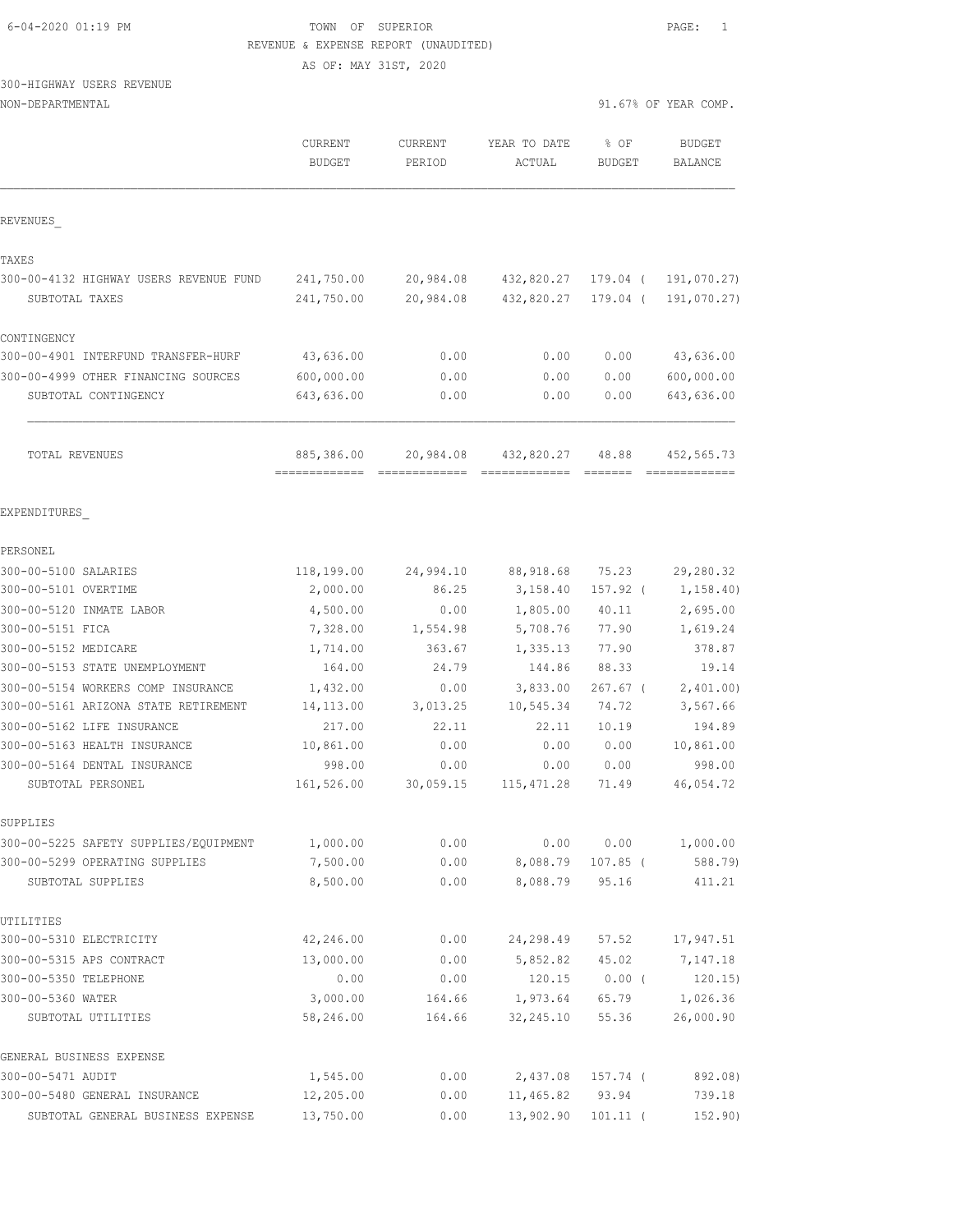## 6-04-2020 01:19 PM TOWN OF SUPERIOR PAGE: 2 REVENUE & EXPENSE REPORT (UNAUDITED)

AS OF: MAY 31ST, 2020

300-HIGHWAY USERS REVENUE

NON-DEPARTMENTAL 91.67% OF YEAR COMP.

|                                         | CURRENT<br><b>BUDGET</b> | <b>CURRENT</b><br>PERIOD | YEAR TO DATE<br>ACTUAL | % OF<br><b>BUDGET</b> |          | <b>BUDGET</b><br>BALANCE |
|-----------------------------------------|--------------------------|--------------------------|------------------------|-----------------------|----------|--------------------------|
| PROFESSIONAL SERVICES                   |                          |                          |                        |                       |          |                          |
| 300-00-5520 CONTRACTUAL SERVICES        | 0.00                     | 1,584.00                 | 1,584.00               | 0.00(                 |          | 1,584.00                 |
| 300-00-5550 OTHER PROFESSIONAL SERVICES | 20,000.00                | 1,600.00                 | 214,834.87 1,074.17 (  |                       |          | 194,834.87)              |
| SUBTOTAL PROFESSIONAL SERVICES          | 20,000.00                | 3,184.00                 | 216,418.87 1,082.09 (  |                       |          | 196, 418.87)             |
| REPAIR/MAINTENANCE                      |                          |                          |                        |                       |          |                          |
| 300-00-5610 PARK & BLDG IMPROVEMENTS    | 0.00                     | 0.00                     | 1,277.44               | 0.00(                 |          | 1, 277.44)               |
| 300-00-5640 AUTO & TRUCK REPAIRS        | 5,000.00                 | 0.00                     | 0.00                   | 0.00                  |          | 5,000.00                 |
| 300-00-5641 GAS & OIL                   | 5,700.00                 | 205.74                   | 4,936.71               | 86.61                 |          | 763.29                   |
| 300-00-5642 TIRES & TUBES               | 0.00                     | 0.00                     | 360.41                 | $0.00$ (              |          | 360.41)                  |
| 300-00-5643 INMATE FUEL                 | 1,000.00                 | 11.91                    | 401.02                 | 40.10                 |          | 598.98                   |
| 300-00-5650 OTHER EQUIPMENT REPAIRS     | 4,664.00                 | 629.32                   | 757.19                 | 16.23                 |          | 3,906.81                 |
| 300-00-5670 STREET & SIDEWALK REPAIR    | 0.00                     | 0.00                     | 751.83                 | 0.00(                 |          | 751.83)                  |
| 300-00-5671 CRACKSEAL                   | 6,000.00                 | 0.00                     | 0.00                   | 0.00                  |          | 6,000.00                 |
| SUBTOTAL REPAIR/MAINTENANCE             | 22,364.00                | 846.97                   | 8,484.60               | 37.94                 |          | 13,879.40                |
| CAPITAL OUTLAY                          |                          |                          |                        |                       |          |                          |
| 300-00-5750 OTHER EQUIP/SMALL TOOLS     | 1,000.00                 | 0.00                     | 0.00                   | 0.00                  |          | 1,000.00                 |
| 300-00-5790 MACHINERY & EQUIPMENT       | 600,000.00               | 1,954.32                 | 8,422.16               | 1.40                  |          | 591, 577.84              |
| SUBTOTAL CAPITAL OUTLAY                 | 601,000.00               | 1,954.32                 | 8,422.16               | 1.40                  |          | 592, 577.84              |
| NON-OPERATING                           |                          |                          |                        |                       |          |                          |
| DEBT SERVICE                            |                          |                          |                        |                       |          |                          |
| 300-00-5900 PAYBACK FROM GF             | 0.00                     | 193.61                   | 1,488.90               | 0.00(                 |          | 1,488.90)                |
| 300-00-5901 DEBT SERVICE INTEREST       | 0.00                     | 7.89                     | 727.82                 | $0.00$ (              |          | 727.82)                  |
| SUBTOTAL DEBT SERVICE                   | 0.00                     | 201.50                   | 2,216.72               | 0.00(                 |          | 2, 216.72)               |
| TOTAL EXPENDITURES                      | 885,386.00               | 36,410.60                | 405,250.42             | 45.77                 |          | 480, 135.58              |
| REVENUES OVER/(UNDER) EXPENDITURES      | 0.00(                    | 15,426.52)               | 27,569.85              |                       | $\left($ | 27, 569.85               |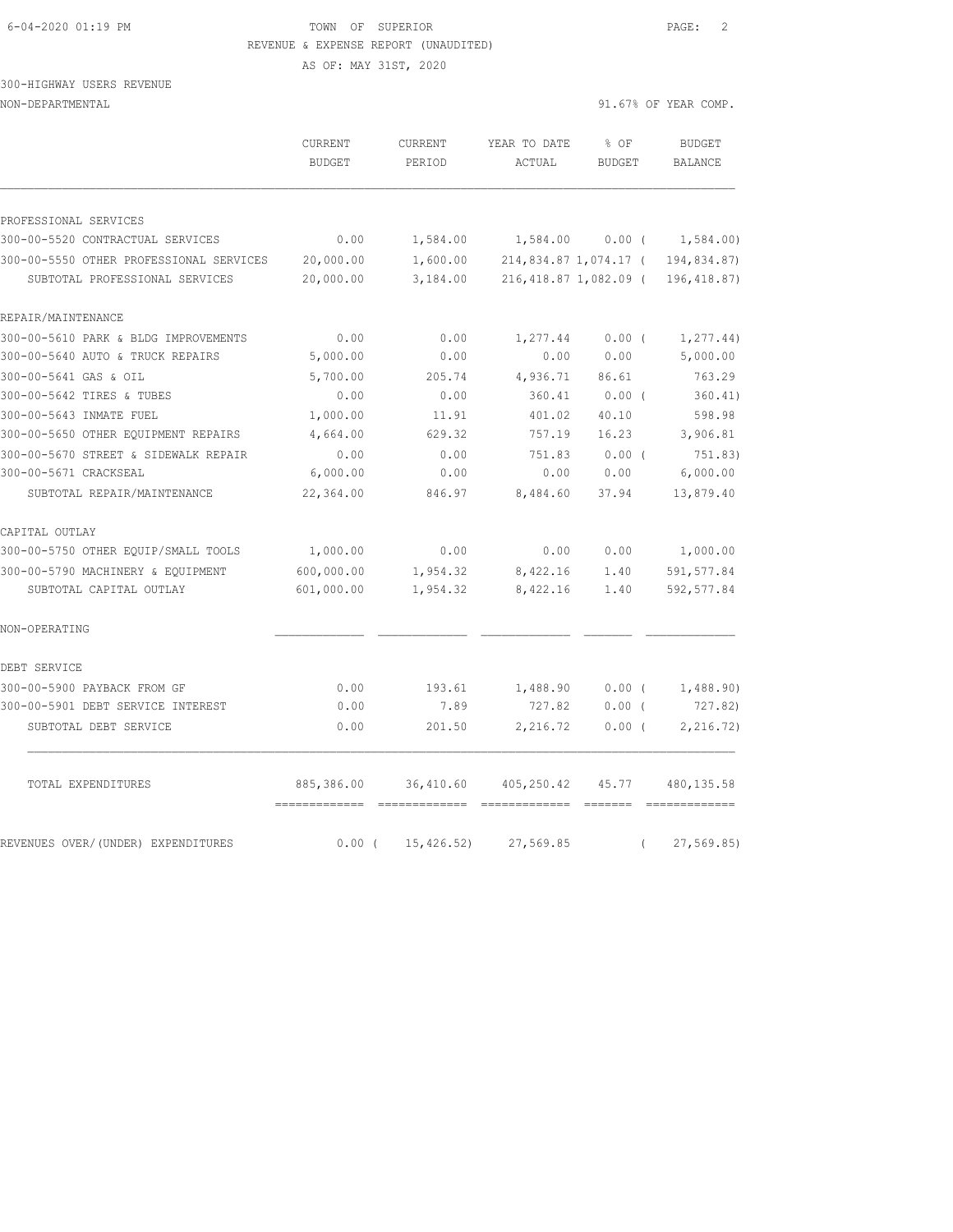| 6-04-2020 01:19 PM |  |
|--------------------|--|
|                    |  |

## FOWN OF SUPERIOR **Example 2014** PAGE: 3 REVENUE & EXPENSE REPORT (UNAUDITED) AS OF: MAY 31ST, 2020

300-HIGHWAY USERS REVENUE

|                                    | CURRENT<br><b>BUDGET</b> | CURRENT<br>PERTOD | YEAR TO DATE<br>ACTUAL | % OF<br><b>BUDGET</b> | BUDGET<br><b>BALANCE</b> |
|------------------------------------|--------------------------|-------------------|------------------------|-----------------------|--------------------------|
|                                    |                          |                   |                        |                       |                          |
| FUND TOTAL REVENUES                | 885,386.00               | 20,984.08         | 432,820.27             | 48.88                 | 452,565.73               |
| FUND TOTAL EXPENDITURES            | 885,386.00               | 36,410.60         | 405,250.42             | 45.77                 | 480, 135.58              |
| REVENUES OVER/(UNDER) EXPENDITURES | $0.00$ (                 | 15,426.52)        | 27,569.85              |                       | 27, 569.85               |
|                                    |                          |                   |                        |                       |                          |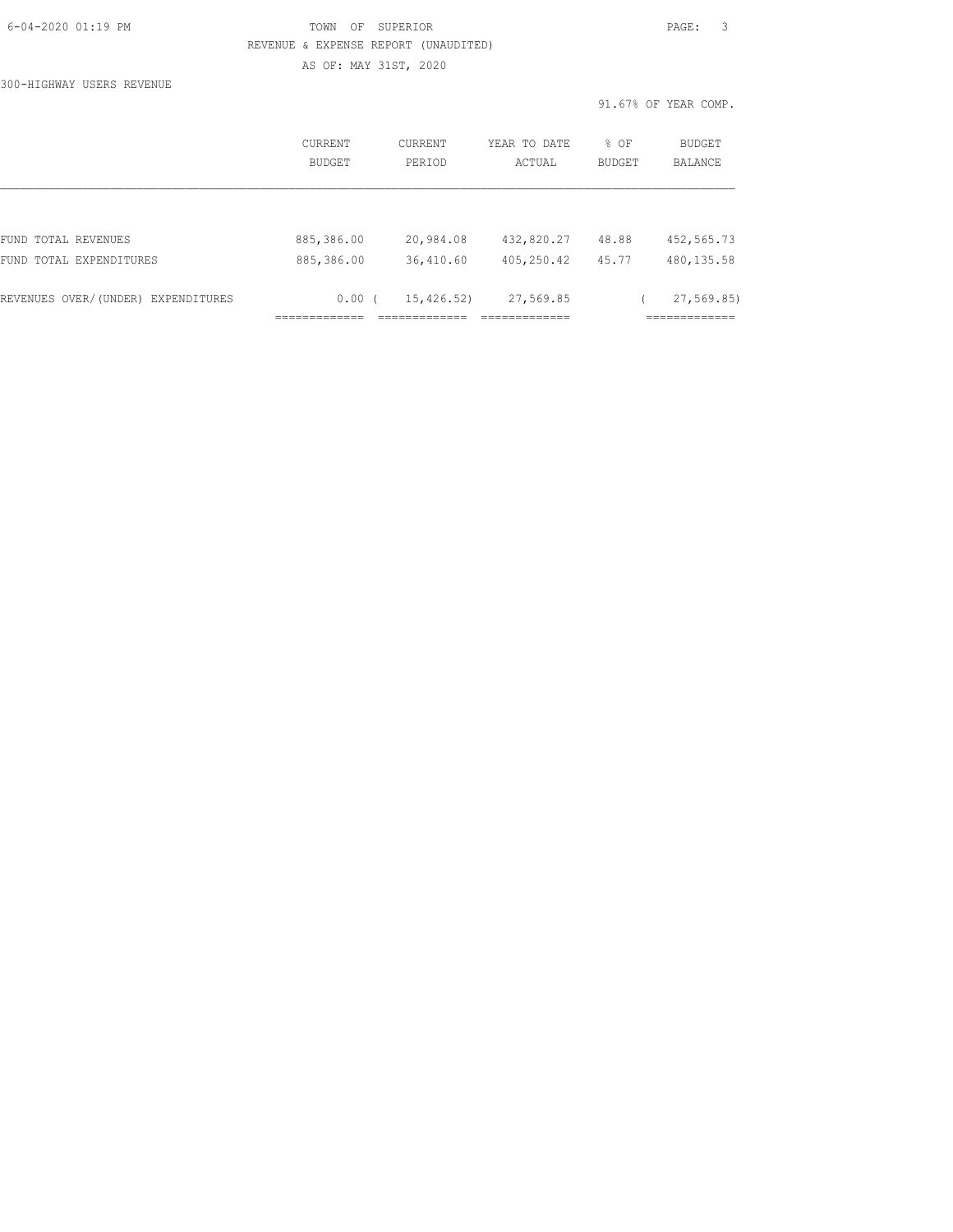## 6-04-2020 01:19 PM TOWN OF SUPERIOR PAGE: 1 REVENUE & EXPENSE REPORT (UNAUDITED)

AS OF: MAY 31ST, 2020

 $310 -$ 

| 310-EXCISE TAX                                    |                          |                   |                                      |                       |                                 |
|---------------------------------------------------|--------------------------|-------------------|--------------------------------------|-----------------------|---------------------------------|
| NON-DEPARTMENTAL                                  |                          |                   |                                      |                       | 91.67% OF YEAR COMP.            |
|                                                   | CURRENT<br><b>BUDGET</b> | CURRENT<br>PERIOD | YEAR TO DATE<br>ACTUAL               | % OF<br><b>BUDGET</b> | <b>BUDGET</b><br><b>BALANCE</b> |
| REVENUES                                          |                          |                   |                                      |                       |                                 |
| TAXES                                             |                          |                   |                                      |                       |                                 |
| 310-00-4130 EXCISE TAX-1/2 SALES PINAL            | 115,771.00               | 12,700.98         | 136,145.42                           | 117.60 (              | 20, 374.42)                     |
| SUBTOTAL TAXES                                    | 115,771.00               | 12,700.98         | 136, 145.42                          | $117.60$ (            | 20, 374.42)                     |
| CONTINGENCY                                       |                          |                   |                                      |                       |                                 |
| 310-00-4901 INTERFUND TRANSFER                    | 84,064.00                | 0.00              | 0.00                                 | 0.00                  | 84,064.00                       |
| SUBTOTAL CONTINGENCY                              | 84,064.00                | 0.00              | 0.00                                 | 0.00                  | 84,064.00                       |
| TOTAL REVENUES                                    | 199,835.00               | 12,700.98         | 136, 145.42                          | 68.13                 | 63,689.58                       |
|                                                   |                          |                   |                                      |                       | -------------                   |
| EXPENDITURES                                      |                          |                   |                                      |                       |                                 |
| PERSONEL                                          |                          |                   |                                      |                       |                                 |
| 310-00-5100 SALARIES                              | 83,141.00                | 17,060.72         | 63,207.27                            | 76.02                 | 19,933.73                       |
| 310-00-5101 OVERTIME                              | 0.00                     | 59.23             | 2,029.77                             | $0.00$ (              | 2,029.77)                       |
| 310-00-5120 INMATE LABOR                          | 4,000.00                 | 0.00              | 1,805.00                             | 45.13                 | 2,195.00                        |
| 310-00-5151 FICA                                  | 5,155.00                 | 1,061.43          | 4,044.69                             | 78.46                 | 1,110.31                        |
| 310-00-5152 MEDICARE                              | 1,206.00                 | 248.24            | 945.95                               | 78.44                 | 260.05                          |
| 310-00-5153 STATE UNEMPLOYMENT                    | 113.00                   | 16.52             | 98.70                                | 87.35                 | 14.30                           |
| 310-00-5154 WORKERS COMP INSURANCE                | 562.00                   | 0.00              | 0.00                                 | 0.00                  | 562.00                          |
| 310-00-5161 ARIZONA STATE RETIREMENT              | 9,927.00                 | 2,057.24          | 7,510.00                             | 75.65                 | 2,417.00                        |
| 310-00-5162 LIFE INSURANCE                        | 149.00                   | 14.74             | 14.74                                | 9.89                  | 134.26                          |
| 310-00-5163 HEALTH INSURANCE                      | 7,758.00                 | 0.00              | 0.00                                 | 0.00                  | 7,758.00                        |
| 310-00-5164 DENTAL INSURANCE<br>SUBTOTAL PERSONEL | 684.00<br>112,695.00     | 0.00<br>20,518.12 | 0.00<br>79,656.12                    | 0.00<br>70.68         | 684.00<br>33,038.88             |
|                                                   |                          |                   |                                      |                       |                                 |
| SUPPLIES                                          |                          |                   |                                      |                       |                                 |
| 310-00-5299 OPERATING SUPPLIES                    | 0.00                     | 0.00              | 14, 129. 31                          | $0.00$ (              | 14, 129. 31)                    |
| SUBTOTAL SUPPLIES                                 | 0.00                     | 0.00              | 14, 129. 31                          | $0.00$ (              | 14, 129.31)                     |
| UTILITIES                                         |                          |                   |                                      |                       |                                 |
| 310-00-5310 ELECTRICITY                           | 1,666.00                 | 0.00              | 4,051.18                             | 243.17 (              | 2,385.18)                       |
| 310-00-5360 WATER                                 | 0.00                     | 164.65            |                                      | $1,973.56$ 0.00 (     | 1,973.56)                       |
| SUBTOTAL UTILITIES                                | 1,666.00                 | 164.65            | 6,024.74                             | 361.63 (              | 4,358.74)                       |
| GENERAL BUSINESS EXPENSE                          |                          |                   |                                      |                       |                                 |
| 310-00-5471 Audit                                 | 1,545.00                 | 0.00              | 0.00                                 | 0.00                  | 1,545.00                        |
| SUBTOTAL GENERAL BUSINESS EXPENSE                 | 1,545.00                 | 0.00              | 0.00                                 | 0.00                  | 1,545.00                        |
| PROFESSIONAL SERVICES                             |                          |                   |                                      |                       |                                 |
| 310-00-5550 OTHER PROFESSIONAL SERVICES           | 5,000.00                 |                   | $0.00$ 21,524.97 430.50 ( 16,524.97) |                       |                                 |

SUBTOTAL PROFESSIONAL SERVICES 5,000.00 0.00 21,524.97 430.50 ( 16,524.97)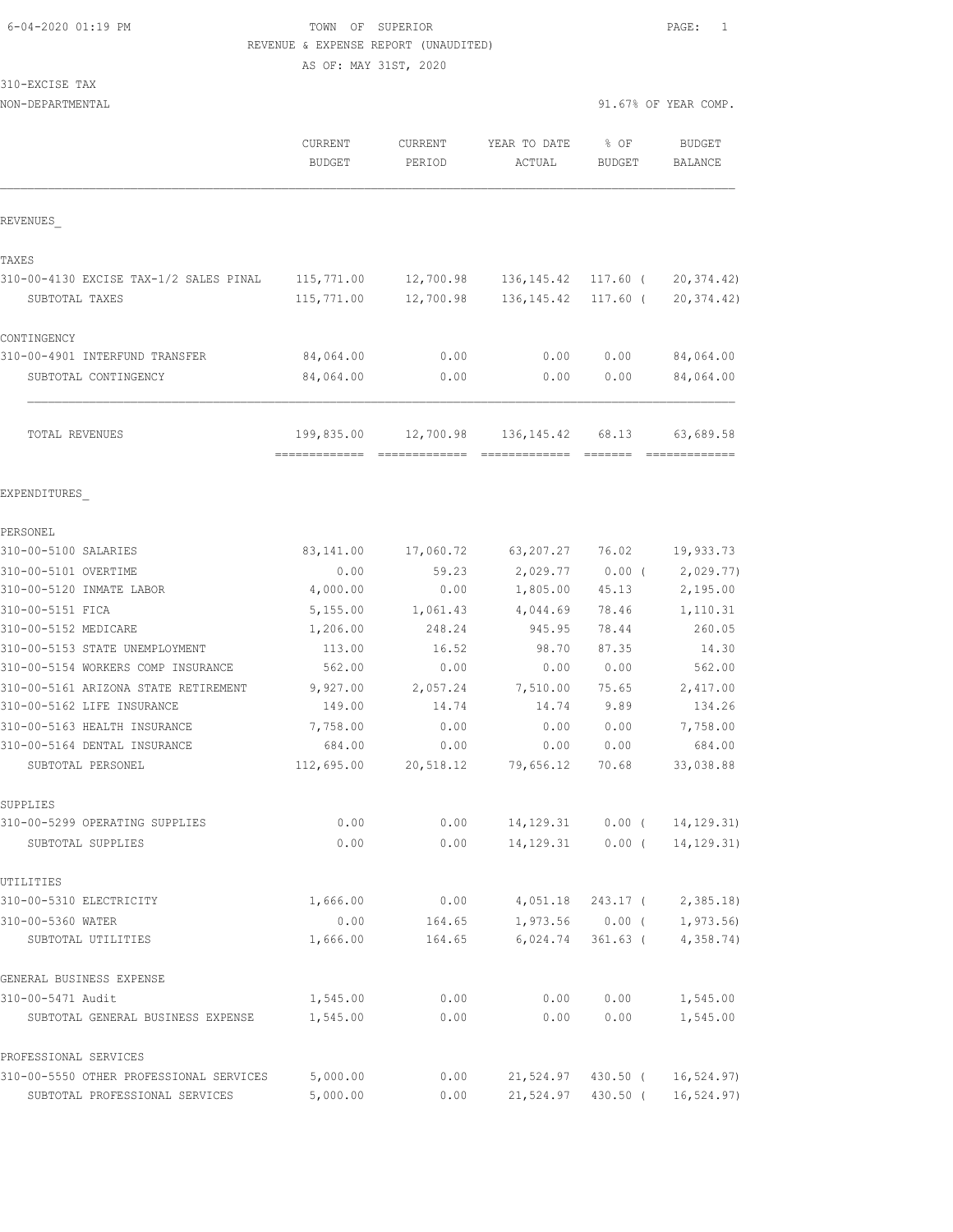#### 6-04-2020 01:19 PM TOWN OF SUPERIOR PAGE: 2 REVENUE & EXPENSE REPORT (UNAUDITED)

## 310-EXCISE TAX

NON-DEPARTMENTAL 31.67% OF YEAR COMP.

|                                      | <b>CURRENT</b>              | <b>CURRENT</b> | YEAR TO DATE | % OF          | <b>BUDGET</b>  |
|--------------------------------------|-----------------------------|----------------|--------------|---------------|----------------|
|                                      | <b>BUDGET</b>               | PERIOD         | ACTUAL       | <b>BUDGET</b> | <b>BALANCE</b> |
|                                      |                             |                |              |               |                |
| REPAIR/MAINTENANCE                   |                             |                |              |               |                |
| 310-00-5640 AUTO & TRUCK REPAIRS     | 2,000.00                    | 0.00           | 0.00         | 0.00          | 2,000.00       |
| 310-00-5641 GAS & OIL                | 3,000.00                    | 205.73         | 4,885.68     | $162.86$ (    | 1,885.68)      |
| 310-00-5642 TIRES & TUBES            | 0.00                        | 0.00           | 611.35       | 0.00(         | 611.35)        |
| 310-00-5643 INMATE FUEL              | 1,000.00                    | 11.91          | 401.01       | 40.10         | 598.99         |
| 310-00-5650 OTHER EQUIPMENT REPAIRS  | 5,000.00                    | 209.77         | 2,603.63     | 52.07         | 2,396.37       |
| 310-00-5670 STREET & SIDEWALK REPAIR | 60,929.00                   | 0.00           | 55,452.48    | 91.01         | 5,476.52       |
| SUBTOTAL REPAIR/MAINTENANCE          | 71,929.00                   | 427.41         | 63, 954.15   | 88.91         | 7,974.85       |
| CAPITAL OUTLAY                       |                             |                |              |               |                |
| 310-00-5750 OTHER EOUIP/SMALL TOOLS  | 7,000.00                    | 0.00           | 100.00       | 1.43          | 6,900.00       |
| 310-00-5770 TRAFFIC SIGNS            | 0.00                        | 0.00           | 834.05       | $0.00$ (      | 834.05)        |
| 310-00-5790 MACHINERY & EQUIPMENT    | 0.00                        | 1,954.31       | 1,954.31     | $0.00$ (      | 1, 954.31)     |
| SUBTOTAL CAPITAL OUTLAY              | 7,000.00                    | 1,954.31       | 2,888.36     | 41.26         | 4,111.64       |
| NON-OPERATING                        |                             |                |              |               |                |
| DEBT SERVICE                         |                             |                |              |               |                |
| 310-00-5900 DEBT SERVICE: PRINCIPAL  | 0.00                        | 193.61         | 6,031.01     | $0.00$ (      | 6,031.01)      |
| 310-00-5901 DEBT SERVICE: INTEREST   | 0.00                        | 7.89           | 2,655.68     | $0.00$ (      | 2,655.68       |
| SUBTOTAL DEBT SERVICE                | 0.00                        | 201.50         | 8,686.69     | $0.00$ (      | 8,686.69)      |
|                                      |                             |                |              |               |                |
| TOTAL EXPENDITURES                   | 199,835.00<br>============= | 23,265.99      | 196,864.34   | 98.51         | 2,970.66       |
| REVENUES OVER/(UNDER) EXPENDITURES   | $0.00$ (                    | $10, 565.01$ ( | 60, 718.92)  |               | 60,718.92      |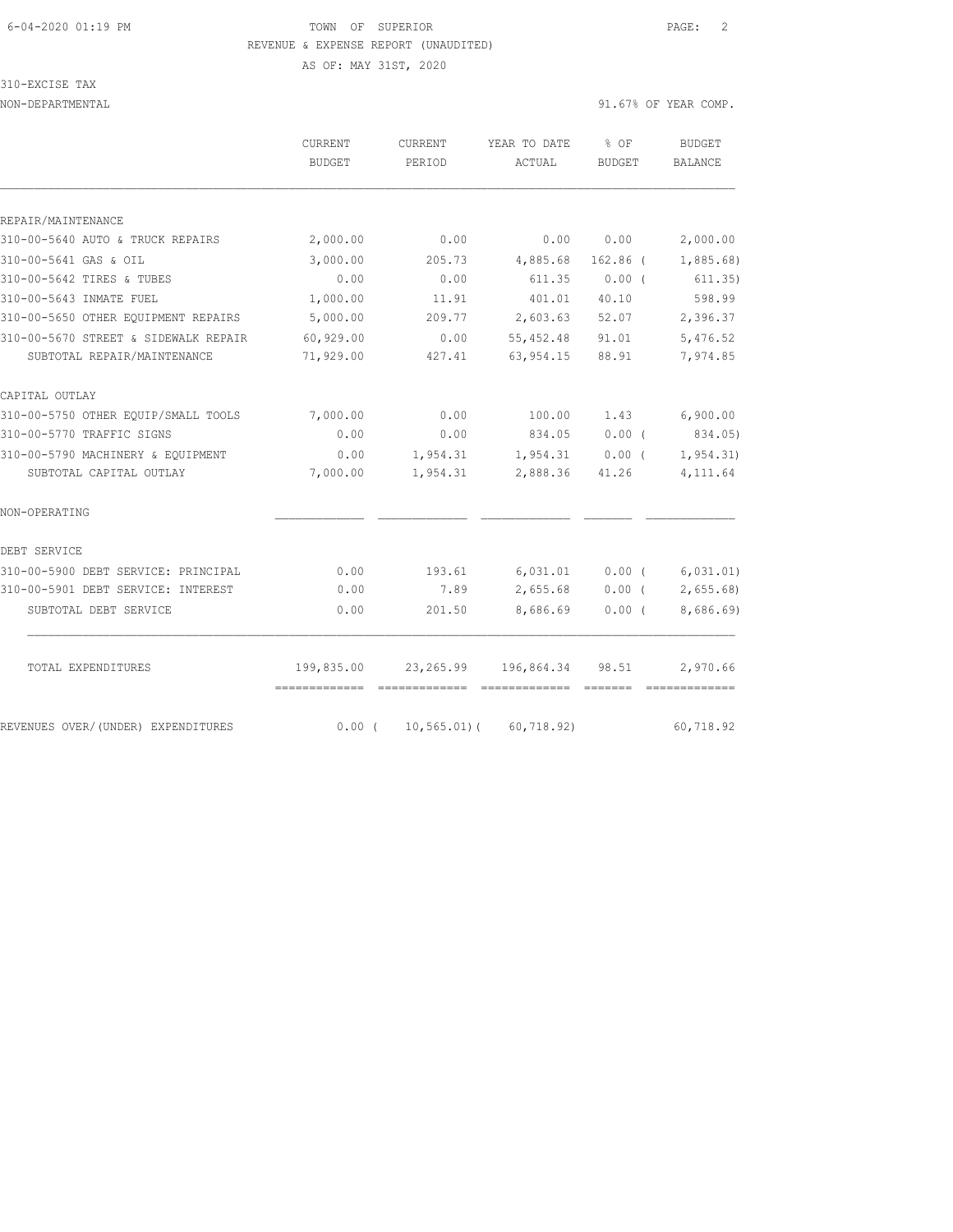## 6-04-2020 01:19 PM TOWN OF SUPERIOR PAGE: 3 REVENUE & EXPENSE REPORT (UNAUDITED) AS OF: MAY 31ST, 2020

310-EXCISE TAX

|                                    | CURRENT<br>BUDGET | <b>CURRENT</b><br>PERIOD | YEAR TO DATE<br>ACTUAL | % OF<br><b>BUDGET</b> | <b>BUDGET</b><br><b>BALANCE</b> |
|------------------------------------|-------------------|--------------------------|------------------------|-----------------------|---------------------------------|
|                                    |                   |                          |                        |                       |                                 |
| FUND TOTAL REVENUES                | 199,835.00        | 12,700.98                | 136, 145.42            | 68.13                 | 63,689.58                       |
| FUND TOTAL EXPENDITURES            | 199,835.00        | 23, 265.99               | 196,864.34             | 98.51                 | 2,970.66                        |
| REVENUES OVER/(UNDER) EXPENDITURES | $0.00$ (          | $10, 565.01$ (           | 60, 718, 92)           |                       | 60,718.92                       |
|                                    |                   |                          |                        |                       |                                 |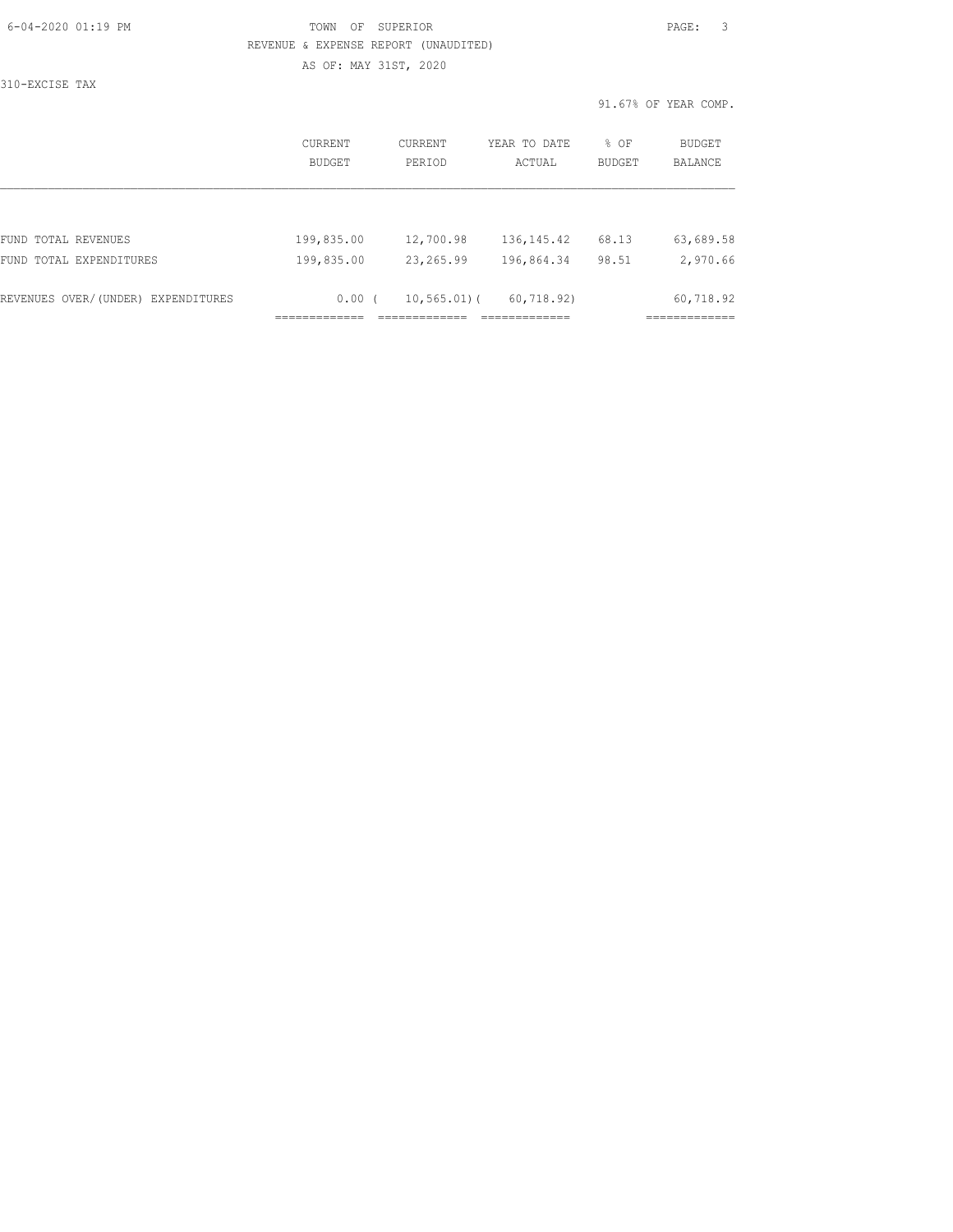| 6-04-2020 01:19 PM         | TOWN OF SUPERIOR                     | PAGE: 1               |                                          |  |                      |
|----------------------------|--------------------------------------|-----------------------|------------------------------------------|--|----------------------|
|                            | REVENUE & EXPENSE REPORT (UNAUDITED) |                       |                                          |  |                      |
|                            |                                      | AS OF: MAY 31ST, 2020 |                                          |  |                      |
| 320-LOCAL TRANS ASSISTANCE |                                      |                       |                                          |  |                      |
| NON-DEPARTMENTAL           |                                      |                       |                                          |  | 91.67% OF YEAR COMP. |
|                            |                                      |                       |                                          |  |                      |
|                            |                                      |                       | CURRENT CURRENT YEAR TO DATE % OF BUDGET |  |                      |
|                            |                                      |                       | BUDGET PERIOD ACTUAL BUDGET BALANCE      |  |                      |
|                            |                                      |                       |                                          |  |                      |
| <b>REVENUES</b>            |                                      |                       |                                          |  |                      |
| <b>TAXES</b>               |                                      |                       |                                          |  |                      |
|                            |                                      |                       |                                          |  |                      |
| EXPENDITURES               |                                      |                       |                                          |  |                      |
| SUPPLIES                   |                                      |                       |                                          |  |                      |
| PROFESSIONAL SERVICES      |                                      |                       |                                          |  |                      |
| REPAIR/MAINTENANCE         |                                      |                       |                                          |  |                      |
| CAPITAL OUTLAY             |                                      |                       |                                          |  |                      |
| NON-OPERATING              |                                      |                       |                                          |  |                      |
| DEBT SERVICE               |                                      |                       |                                          |  |                      |
|                            |                                      |                       |                                          |  |                      |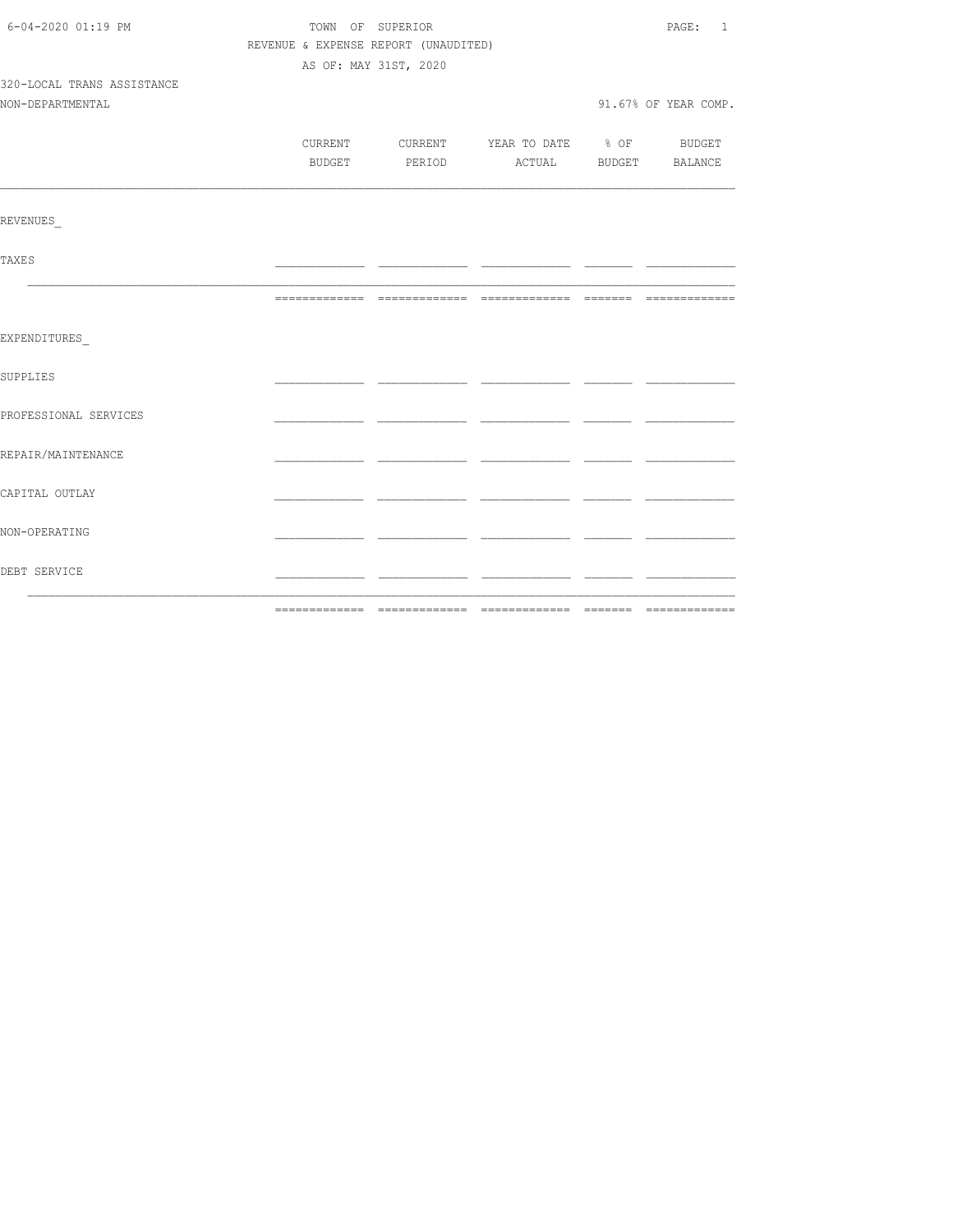| 6-04-2020 01:19 PM         | OF SUPERIOR<br>TOWN                  | PAGE:                |
|----------------------------|--------------------------------------|----------------------|
|                            | REVENUE & EXPENSE REPORT (UNAUDITED) |                      |
|                            | AS OF: MAY 31ST, 2020                |                      |
| 320-LOCAL TRANS ASSISTANCE |                                      |                      |
|                            |                                      | 91.67% OF YEAR COMP. |

| .     | .<br>.           | : A T F<br>. .<br>----<br>----- | OF<br><br>ັ |                |
|-------|------------------|---------------------------------|-------------|----------------|
| ----- | י הבנ⊢<br>------ | $\cdots$<br>.                   | .           | $\mathbb{R}^n$ |

============= ============= ============= =============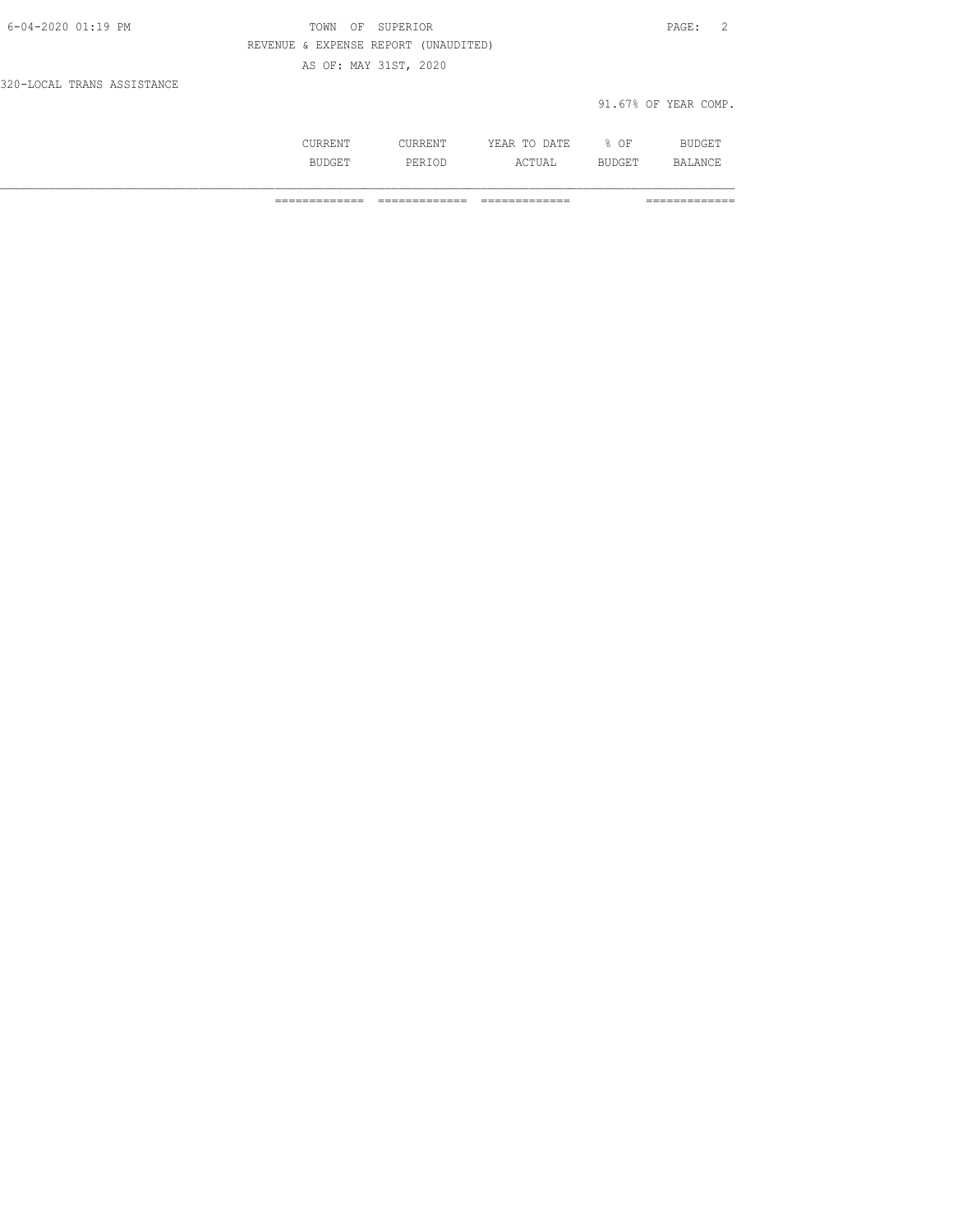| 6-04-2020 01:19 PM       | TOWN OF SUPERIOR                     |                                                                          | PAGE: 1              |
|--------------------------|--------------------------------------|--------------------------------------------------------------------------|----------------------|
|                          | REVENUE & EXPENSE REPORT (UNAUDITED) |                                                                          |                      |
|                          | AS OF: MAY 31ST, 2020                |                                                                          |                      |
| 400-GADA BOND            |                                      |                                                                          |                      |
| NON-DEPARTMENTAL         |                                      |                                                                          | 91.67% OF YEAR COMP. |
|                          |                                      |                                                                          |                      |
|                          | BUDGET                               | CURRENT CURRENT YEAR TO DATE % OF BUDGET<br>PERIOD ACTUAL BUDGET BALANCE |                      |
|                          |                                      |                                                                          |                      |
| <b>REVENUES</b>          |                                      |                                                                          |                      |
| CONTINGENCY              |                                      |                                                                          |                      |
|                          |                                      |                                                                          |                      |
| EXPENDITURES             |                                      |                                                                          |                      |
| SUPPLIES                 |                                      |                                                                          |                      |
| GENERAL BUSINESS EXPENSE |                                      |                                                                          |                      |
| NON-OPERATING            |                                      |                                                                          |                      |
| DEBT SERVICE             |                                      |                                                                          |                      |
|                          |                                      |                                                                          |                      |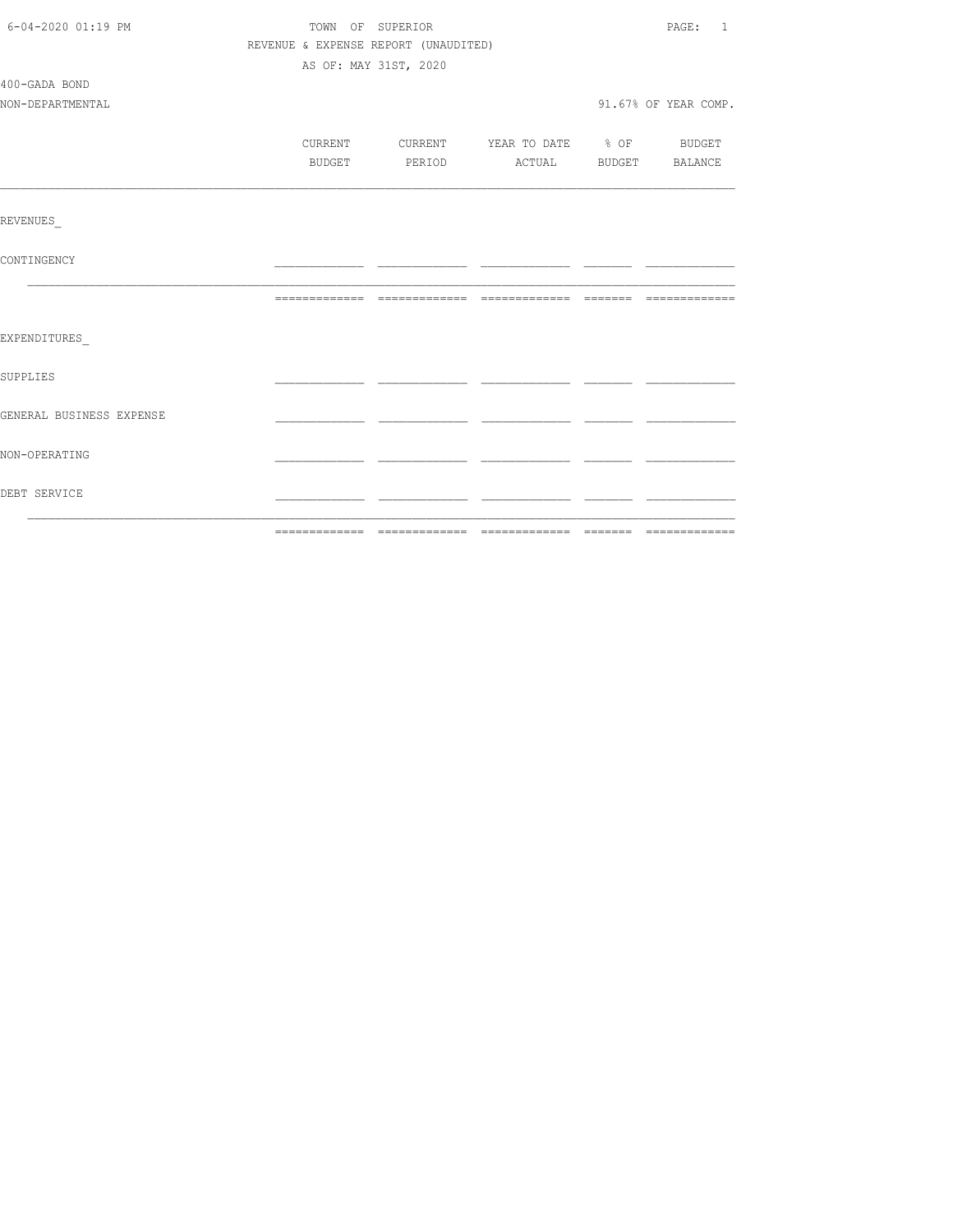| 6-04-2020 01:19 PM | OF SUPERIOR<br>TOWN                  | PAGE:                |  |
|--------------------|--------------------------------------|----------------------|--|
|                    | REVENUE & EXPENSE REPORT (UNAUDITED) |                      |  |
|                    | AS OF: MAY 31ST, 2020                |                      |  |
| 400-GADA BOND      |                                      |                      |  |
|                    |                                      | 91.67% OF YEAR COMP. |  |

|             | ----<br>. .<br>.<br>シンエルプロエッエ | . אידי ב <i>ו</i><br>. .<br>⊶ ∧<br>----- | ΟF<br>u.<br>∽ | ---                           |
|-------------|-------------------------------|------------------------------------------|---------------|-------------------------------|
| र ग<br>.5TT | ח הם P<br>PERIOD              | $\cdots$<br>770 T OTT                    | .             | ΔNΙ<br>$\mathbb{R}^N$<br>---- |

============= ============= ============= =============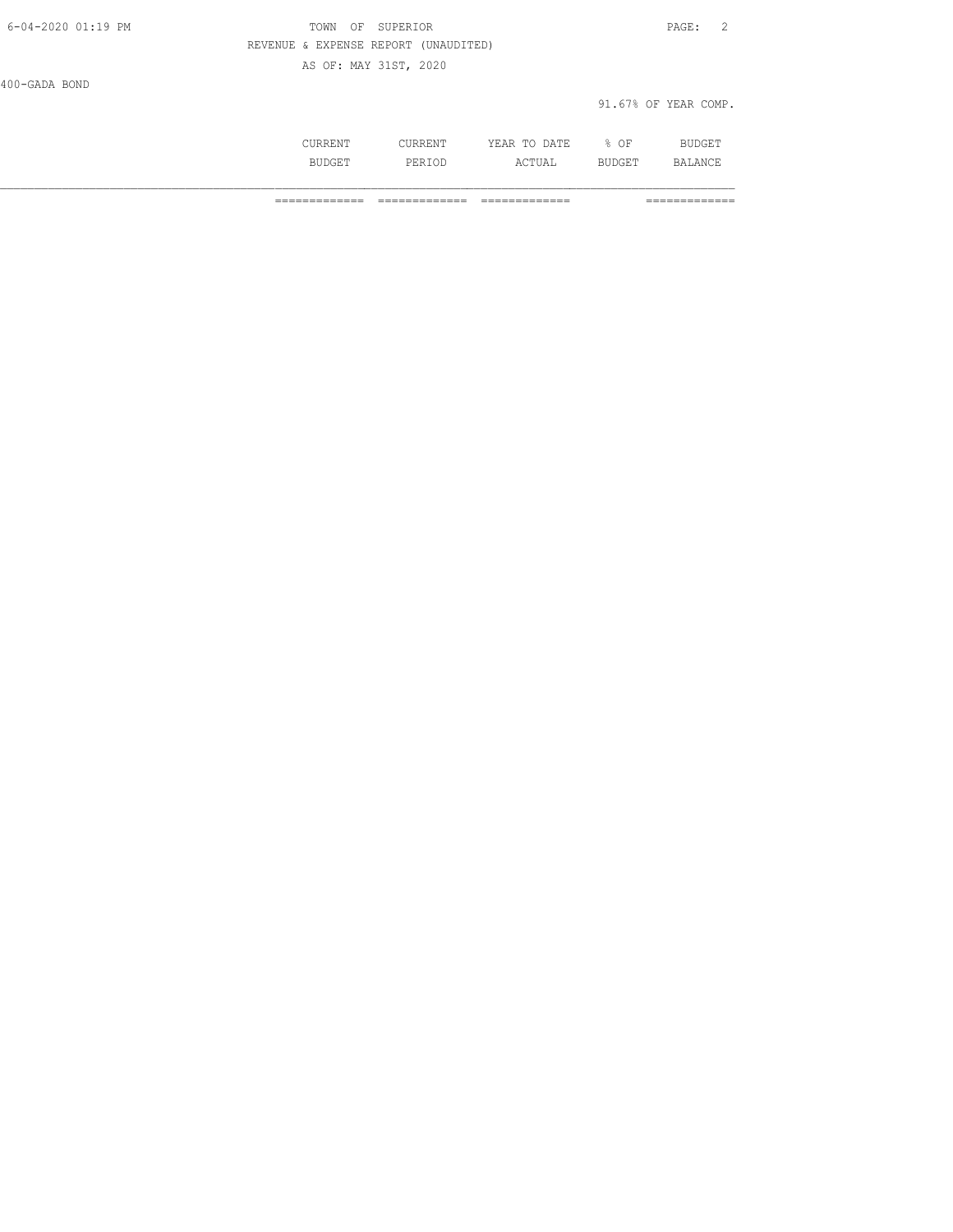| 6-04-2020 01:19 PM |  |
|--------------------|--|
|                    |  |

410-MPC BOND

## TOWN OF SUPERIOR **Example 2014** PAGE: 1 REVENUE & EXPENSE REPORT (UNAUDITED) AS OF: MAY 31ST, 2020

NON-DEPARTMENTAL 91.67% OF YEAR COMP.

|                                    | CURRENT<br><b>BUDGET</b> | CURRENT<br>PERIOD | YEAR TO DATE % OF<br>ACTUAL                | BUDGET   | <b>BUDGET</b><br>BALANCE        |
|------------------------------------|--------------------------|-------------------|--------------------------------------------|----------|---------------------------------|
| REVENUES                           |                          |                   |                                            |          |                                 |
| BUSINESS SERVICES                  |                          |                   |                                            |          |                                 |
| CONTINGENCY                        |                          |                   |                                            |          |                                 |
| 410-00-4950 Debt proceeds          | 0.00                     |                   | $0.00$ $43,374.00$ $0.00$ $($ $43,374.00)$ |          |                                 |
| SUBTOTAL CONTINGENCY               | 0.00                     | 0.00              |                                            |          | 43, 374.00   0.00   43, 374.00) |
| TOTAL REVENUES                     | 0.00                     |                   | $0.00$ 43, 374.00 0.00 ( 43, 374.00)       |          | <b>CONSECTIONS</b>              |
| EXPENDITURES                       |                          |                   |                                            |          |                                 |
| SUPPLIES                           |                          |                   |                                            |          |                                 |
| GENERAL BUSINESS EXPENSE           |                          |                   |                                            |          |                                 |
| NON-OPERATING                      |                          |                   |                                            |          |                                 |
| DEBT SERVICE                       |                          |                   |                                            |          |                                 |
|                                    |                          |                   |                                            | -------- | --------------                  |
| REVENUES OVER/(UNDER) EXPENDITURES | 0.00                     |                   | $0.00$ 43,374.00 (43,374.00)               |          |                                 |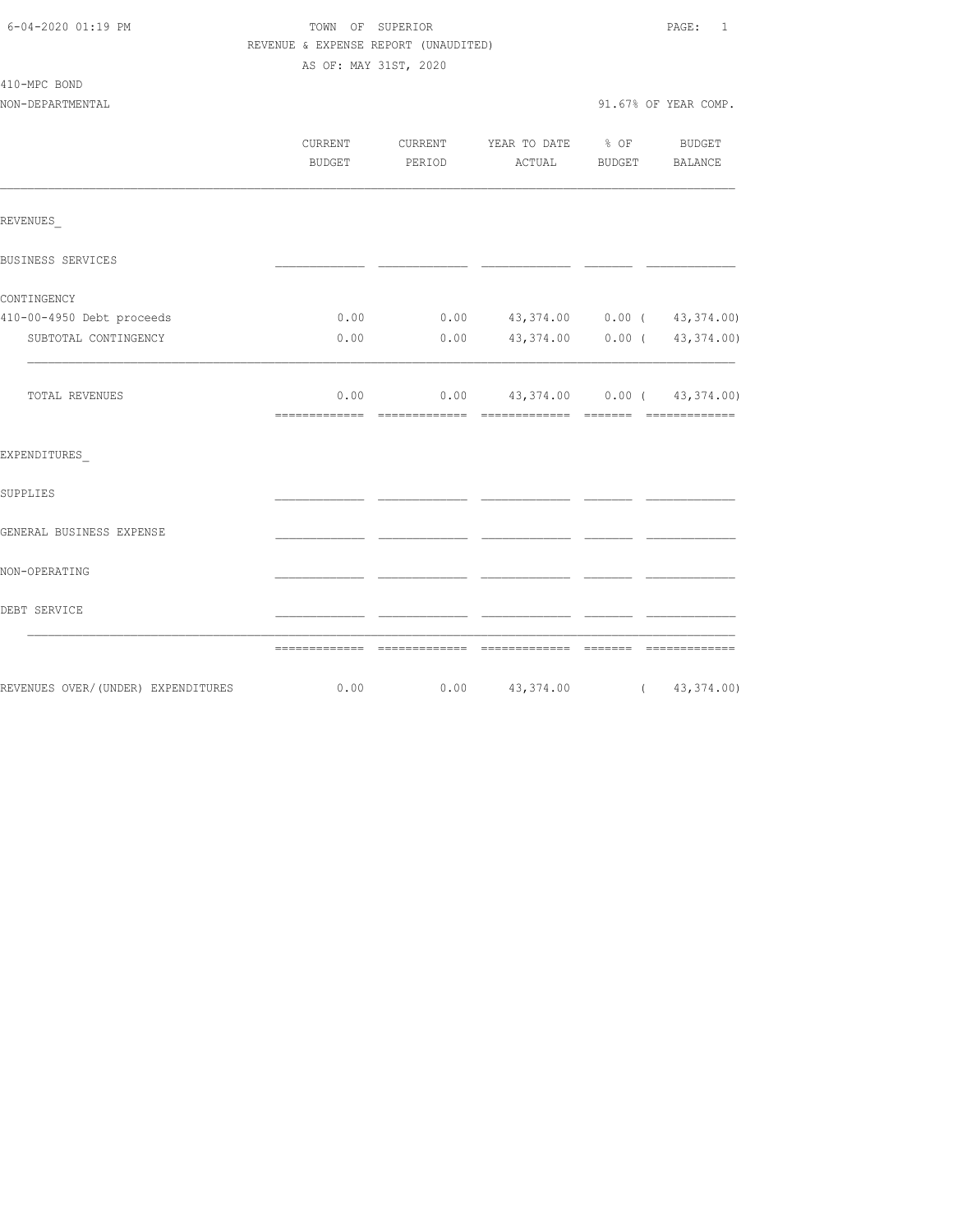| 6-04-2020 01:19 PM |  |
|--------------------|--|

## FOWN OF SUPERIOR **Example 2** PAGE: 2 REVENUE & EXPENSE REPORT (UNAUDITED) AS OF: MAY 31ST, 2020

410-MPC BOND

|                                    | CURRENT<br>BUDGET | CURRENT<br>PERIOD | YEAR TO DATE<br>ACTUAL | % OF<br>BUDGET | <b>BUDGET</b><br><b>BALANCE</b> |
|------------------------------------|-------------------|-------------------|------------------------|----------------|---------------------------------|
|                                    |                   |                   |                        |                |                                 |
| FUND TOTAL REVENUES                | 0.00              | 0.00              | 43,374.00              | $0.00$ (       | 43,374.00)                      |
| REVENUES OVER/(UNDER) EXPENDITURES | 0.00              | 0.00              | 43,374.00              |                | 43,374.00)                      |
|                                    |                   |                   |                        |                | ___________                     |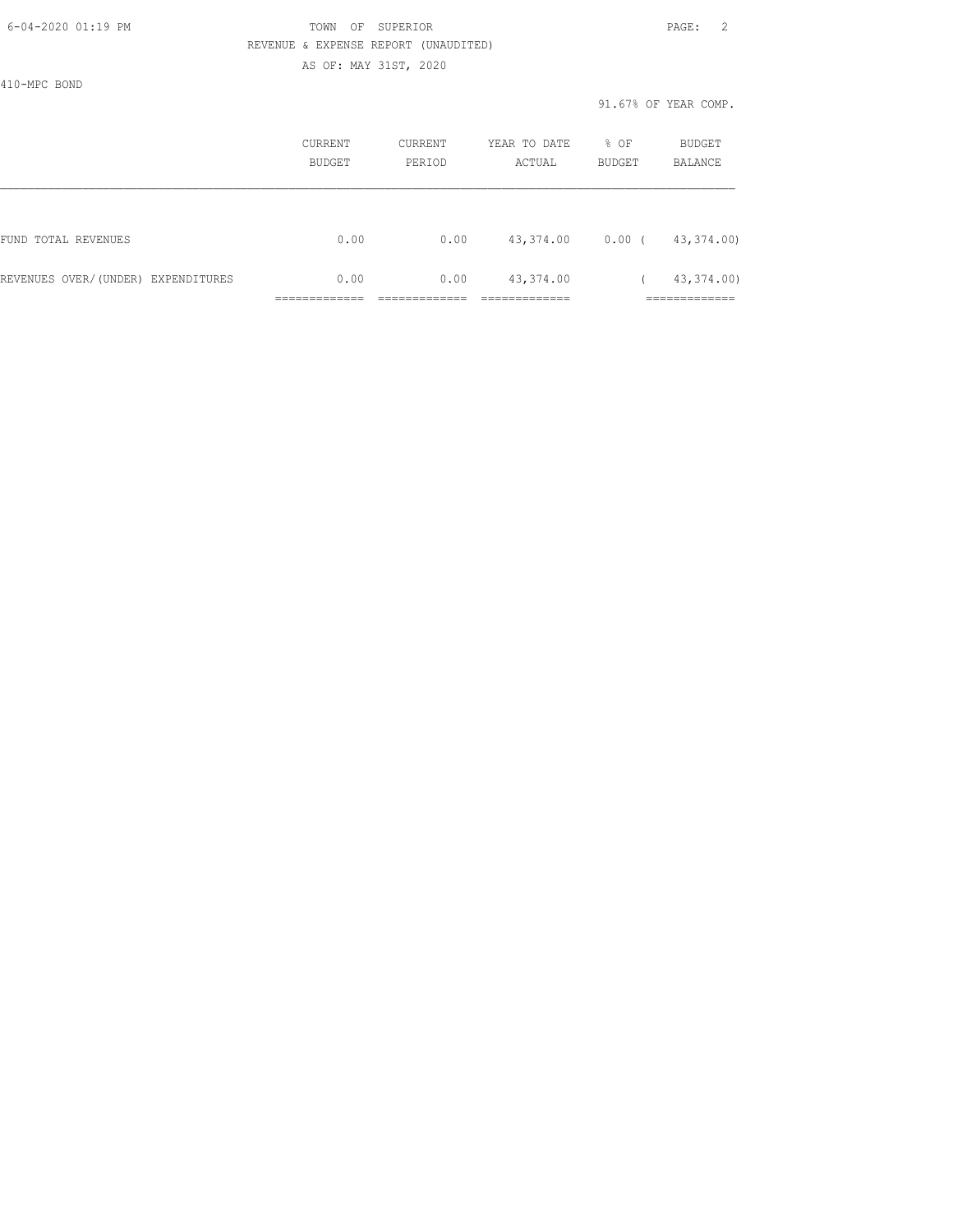| 6-04-2020 01:19 PM |  |
|--------------------|--|
|                    |  |

## FOWN OF SUPERIOR **Example 2010** PAGE: 1 REVENUE & EXPENSE REPORT (UNAUDITED) AS OF: MAY 31ST, 2020

|  | 500-GRANTS |  |
|--|------------|--|
|--|------------|--|

| NON-DEPARTMENTAL | 91.67% OF YEAR COMP. |
|------------------|----------------------|
|                  |                      |

|                                | CURRENT<br><b>BUDGET</b> | CURRENT<br>PERIOD | YEAR TO DATE<br>ACTUAL                        | $\frac{8}{6}$ OF<br>BUDGET | BUDGET<br><b>BALANCE</b>  |
|--------------------------------|--------------------------|-------------------|-----------------------------------------------|----------------------------|---------------------------|
| REVENUES                       |                          |                   |                                               |                            |                           |
| GRANTS                         |                          |                   |                                               |                            |                           |
| 500-00-4600 GRANT REVENUES     | 2, 145, 354.00           | 0.00              | 0.00                                          |                            | $0.00 \quad 2,145,354.00$ |
| SUBTOTAL GRANTS                | 2, 145, 354.00           | 0.00              | 0.00                                          |                            | $0.00 \quad 2,145,354.00$ |
| CONTINGENCY                    |                          |                   |                                               |                            |                           |
| TOTAL REVENUES                 | 2, 145, 354.00 0.00      | --------------    | $0.00$ $0.00$ $2,145,354.00$<br>============= | --------                   |                           |
| EXPENDITURES                   |                          |                   |                                               |                            |                           |
| PERSONEL                       |                          |                   |                                               |                            |                           |
| SUPPLIES                       |                          |                   |                                               |                            |                           |
| 500-00-5299 OPERATING SUPPLIES | 2,145,354.00             | 0.00              | 0.00                                          |                            | $0.00 \quad 2,145,354.00$ |
| SUBTOTAL SUPPLIES              | 2, 145, 354.00           | 0.00              | 0.00                                          |                            | $0.00 \quad 2,145,354.00$ |
| GENERAL BUSINESS EXPENSE       |                          |                   |                                               |                            |                           |
| TOTAL EXPENDITURES             | 2, 145, 354.00           | 0.00              | 0.00                                          |                            | $0.00 \quad 2,145,354.00$ |
|                                |                          |                   |                                               |                            |                           |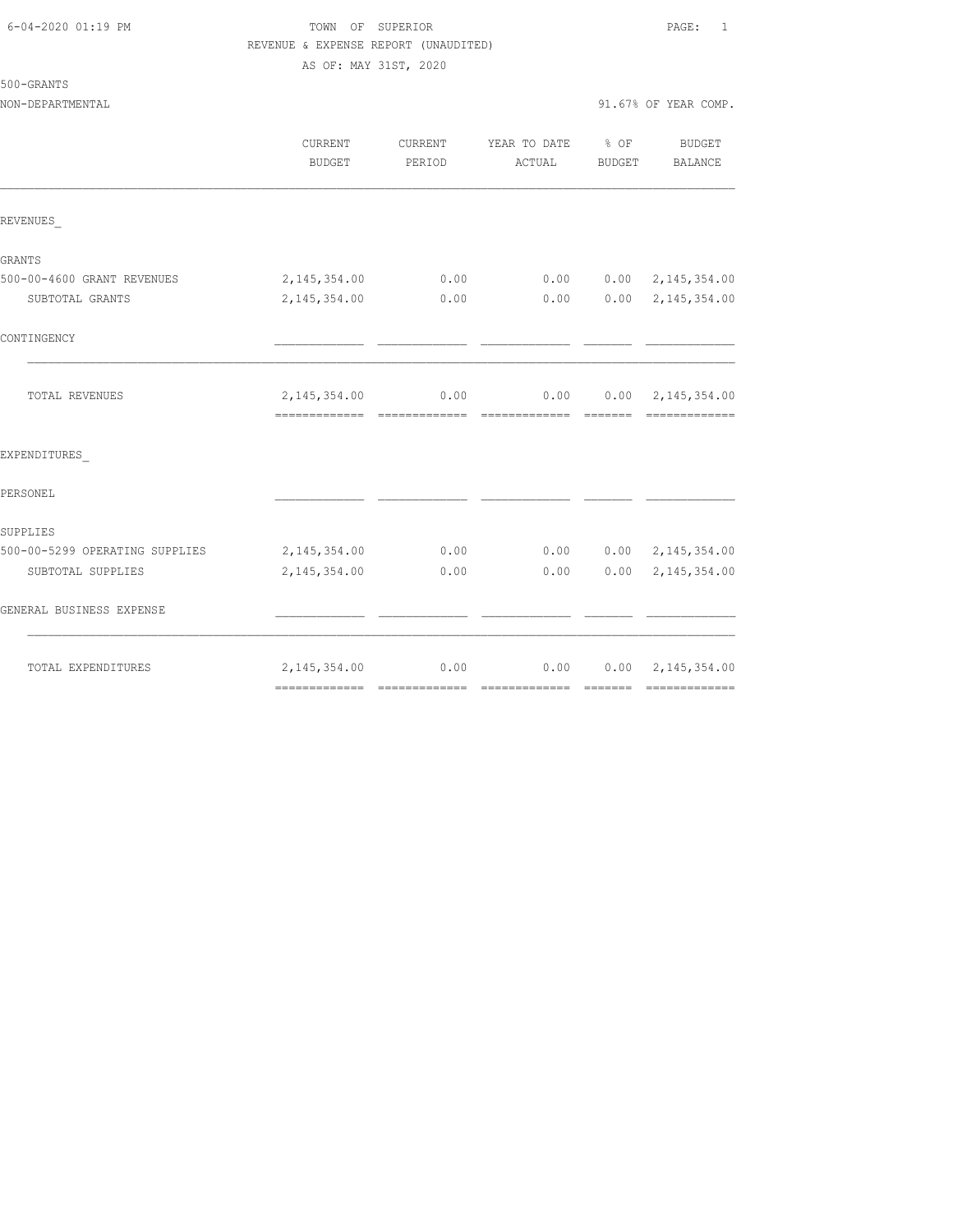### 6-04-2020 01:19 PM TOWN OF SUPERIOR PAGE: 2 REVENUE & EXPENSE REPORT (UNAUDITED) AS OF: MAY 31ST, 2020

|  | 500-GRANTS |  |
|--|------------|--|
|  |            |  |

|                                    | <b>CURRENT</b><br>BUDGET | CURRENT<br>PERIOD | YEAR TO DATE % OF<br>ACTUAL               | BUDGET | BUDGET<br>BALANCE          |
|------------------------------------|--------------------------|-------------------|-------------------------------------------|--------|----------------------------|
| REVENUES                           |                          |                   |                                           |        |                            |
| GRANTS                             |                          |                   |                                           |        |                            |
| 500-07-4600 GRANT REVENUE          | 0.00                     |                   | $0.00$ 11,508.11 0.00 ( 11,508.11)        |        |                            |
| SUBTOTAL GRANTS                    | 0.00                     | 0.00              | $11,508.11$ 0.00 ( 11,508.11)             |        |                            |
| <b>TOTAL REVENUES</b>              | 0.00<br>=============    |                   | $0.00$ 11,508.11 0.00 ( 11,508.11)        |        | --------------             |
| EXPENDITURES                       |                          |                   |                                           |        |                            |
| SUPPLIES                           |                          |                   |                                           |        |                            |
| 500-07-5299 GRANT - POLICE         | 0.00                     |                   | $0.00$ $30,014.58$ $0.00$ ( $30,014.58$ ) |        |                            |
| SUBTOTAL SUPPLIES                  | 0.00                     | 0.00              |                                           |        | 30,014.58 0.00 (30,014.58) |
| TOTAL EXPENDITURES                 | 0.00                     |                   | $0.00$ $30,014.58$ $0.00$ ( $30,014.58$ ) |        |                            |
| REVENUES OVER/(UNDER) EXPENDITURES | 0.00                     |                   | 0.00(18,506.47)                           |        | 18,506.47                  |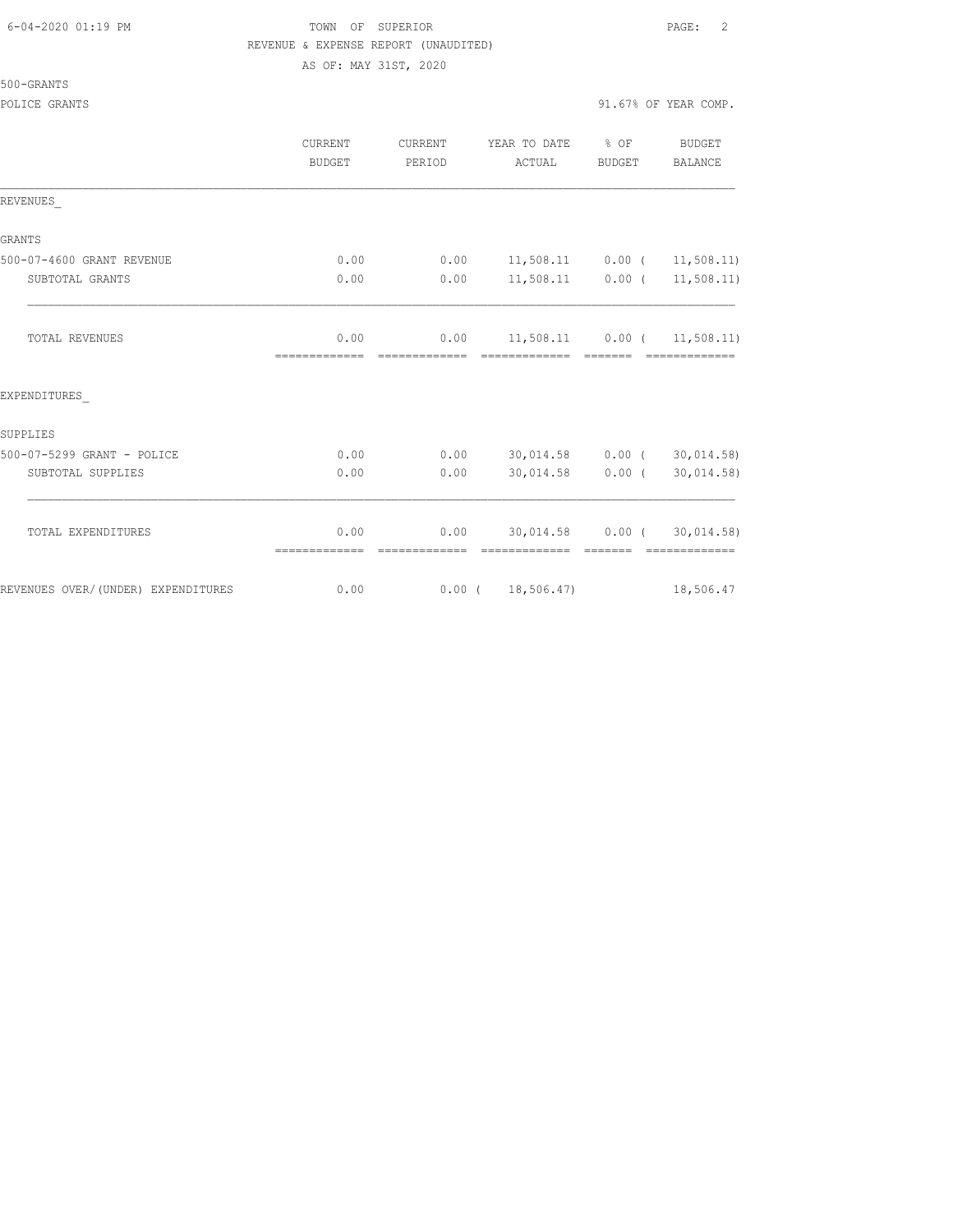## 6-04-2020 01:19 PM TOWN OF SUPERIOR PAGE: 3 REVENUE & EXPENSE REPORT (UNAUDITED)

AS OF: MAY 31ST, 2020

500-08-5299 FIRE DEPT GRANT EXPENSES 0.00 0.00 23,692.59 0.00 ( 23,692.59) SUBTOTAL SUPPLIES 0.00 0.00 23,692.59 0.00 ( 23,692.59)  $\mathcal{L}_\text{max}$ 

TOTAL EXPENDITURES 0.00 0.00 23,692.59 0.00 ( 23,692.59)

REVENUES OVER/(UNDER) EXPENDITURES 0.00 0.00 0.00 (22,192.59) 22,192.59

============= ============= ============= ======= =============

## 500-GRANTS

SUPPLIES

| JUU-GRANTS<br>FIRE GRANTS   |         |         |                                  |                   | 91.67% OF YEAR COMP. |
|-----------------------------|---------|---------|----------------------------------|-------------------|----------------------|
|                             |         |         |                                  |                   |                      |
|                             | CURRENT | CURRENT | YEAR TO DATE                     | $\frac{1}{6}$ OF  | BUDGET               |
|                             | BUDGET  | PERIOD  | ACTUAL                           | BUDGET            | BALANCE              |
|                             |         |         |                                  |                   |                      |
| REVENUES                    |         |         |                                  |                   |                      |
| GRANTS                      |         |         |                                  |                   |                      |
| 500-08-4600 FIRE DEPT GRANT | 0.00    |         | $0.00$ 1,500.00 0.00 ( 1,500.00) |                   |                      |
| SUBTOTAL GRANTS             | 0.00    | 0.00    |                                  | $1,500.00$ 0.00 ( | 1,500.00)            |
|                             |         |         |                                  |                   |                      |
| TOTAL REVENUES              | 0.00    |         | $0.00$ 1,500.00 0.00 ( 1,500.00) |                   |                      |
|                             |         |         |                                  |                   |                      |
| EXPENDITURES                |         |         |                                  |                   |                      |
|                             |         |         |                                  |                   |                      |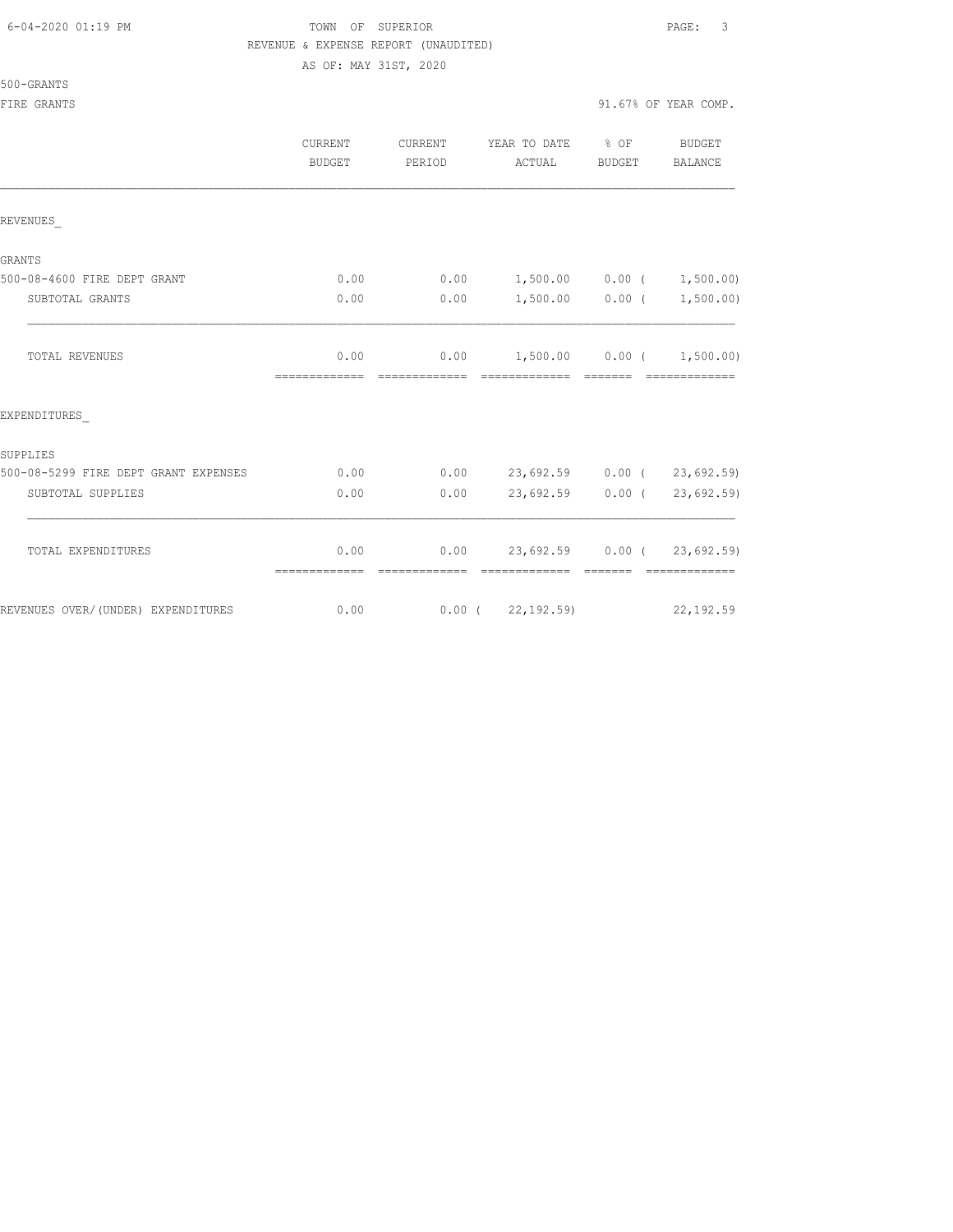## TOWN OF SUPERIOR **PAGE:** 4 REVENUE & EXPENSE REPORT (UNAUDITED) AS OF: MAY 31ST, 2020

|  | 500-GRANTS |
|--|------------|
|  |            |

|                   |                   |                        |        | 91.67% OF YEAR COMP.                                                                                                                                                                                                                                                                               |
|-------------------|-------------------|------------------------|--------|----------------------------------------------------------------------------------------------------------------------------------------------------------------------------------------------------------------------------------------------------------------------------------------------------|
| CURRENT<br>BUDGET | CURRENT<br>PERIOD | YEAR TO DATE<br>ACTUAL | BUDGET | BUDGET<br>BALANCE                                                                                                                                                                                                                                                                                  |
|                   |                   |                        |        |                                                                                                                                                                                                                                                                                                    |
|                   |                   |                        |        |                                                                                                                                                                                                                                                                                                    |
| 0.00              |                   |                        |        |                                                                                                                                                                                                                                                                                                    |
| 0.00              | 0.00              |                        |        |                                                                                                                                                                                                                                                                                                    |
| 0.00              | 0.00              |                        |        |                                                                                                                                                                                                                                                                                                    |
|                   |                   |                        |        |                                                                                                                                                                                                                                                                                                    |
|                   |                   |                        |        |                                                                                                                                                                                                                                                                                                    |
| 0.00              |                   |                        |        |                                                                                                                                                                                                                                                                                                    |
| 0.00              | 0.00              |                        |        |                                                                                                                                                                                                                                                                                                    |
|                   |                   |                        |        |                                                                                                                                                                                                                                                                                                    |
| 0.00              |                   |                        |        |                                                                                                                                                                                                                                                                                                    |
| 0.00              |                   |                        |        | $0.00$ ( 202,667.76)                                                                                                                                                                                                                                                                               |
|                   | =============     | =============          |        | $\frac{1}{6}$ OF<br>$0.00$ $325,125.00$ $0.00$ ( $325,125.00$ )<br>$325, 125, 00$ 0.00 (325, 125.00)<br>325,125.00   0.00   (   325,125.00)<br>- =======<br>$0.00$ 43,126.07 0.00 ( 43,126.07)<br>43, 126.07   0.00   43, 126.07)<br>1,980.00 202,667.76 0.00 ( 202,667.76)<br>1,980.00 202,667.76 |

TOTAL EXPENDITURES 0.00 1,980.00 245,793.83 0.00 ( 245,793.83)

REVENUES OVER/(UNDER) EXPENDITURES 0.00 ( 1,980.00) 79,331.17 ( 79,331.17)

============= ============= ============= ======= =============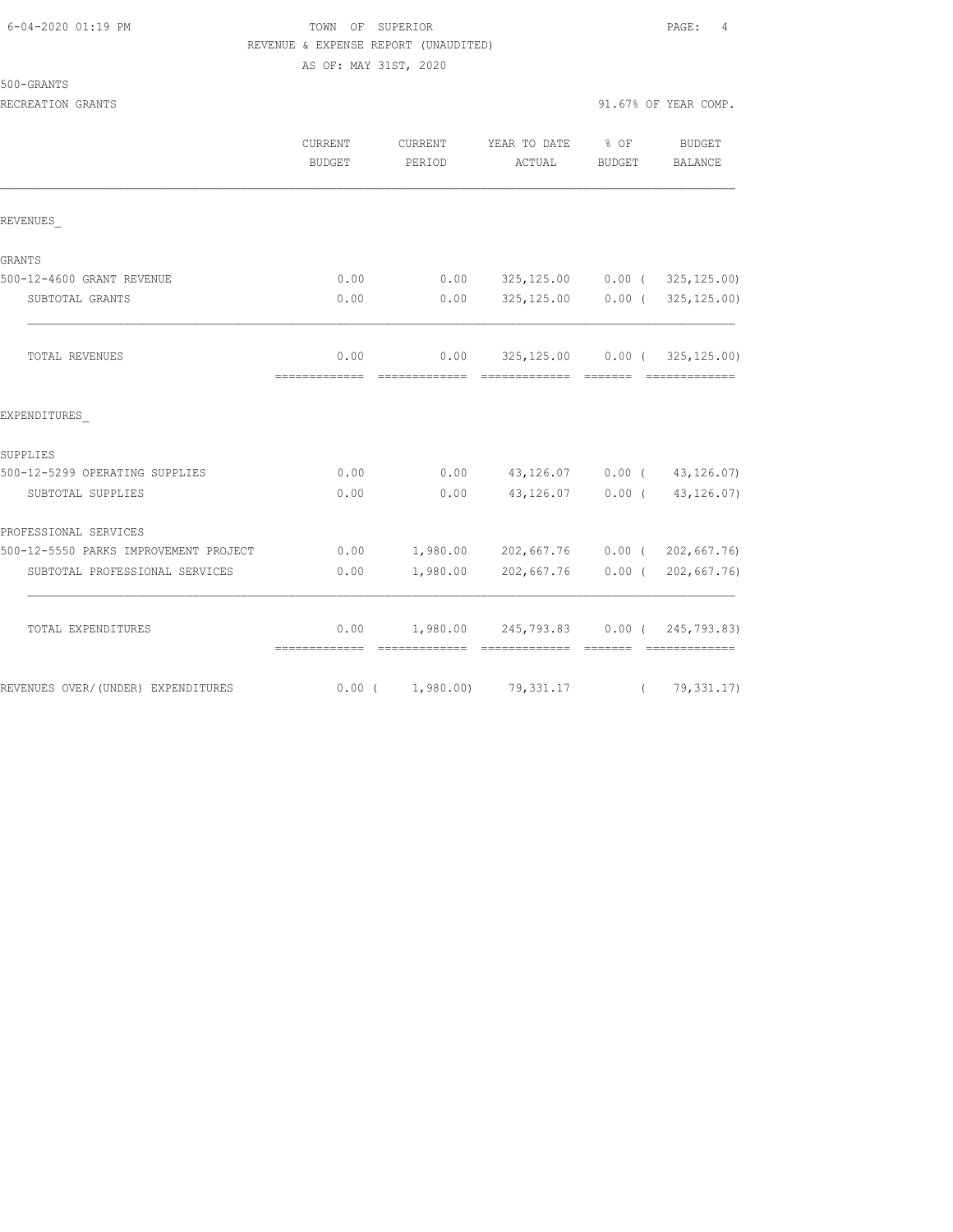| 6-04-2020 01:19 PM     | TOWN OF SUPERIOR                     |         |                          |               |                      |  |
|------------------------|--------------------------------------|---------|--------------------------|---------------|----------------------|--|
|                        | REVENUE & EXPENSE REPORT (UNAUDITED) |         |                          |               |                      |  |
|                        | AS OF: MAY 31ST, 2020                |         |                          |               |                      |  |
| 500-GRANTS             |                                      |         |                          |               |                      |  |
| CDBG 153-09 MAGMA CLUB |                                      |         |                          |               | 91.67% OF YEAR COMP. |  |
|                        | CURRENT                              | CURRENT | YEAR TO DATE % OF BUDGET |               |                      |  |
|                        | BUDGET                               | PERIOD  | ACTUAL                   | <b>BUDGET</b> | BALANCE              |  |
|                        |                                      |         |                          |               |                      |  |
| REVENUES               |                                      |         |                          |               |                      |  |
| <b>GRANTS</b>          |                                      |         |                          |               |                      |  |
|                        |                                      |         | $==$                     |               |                      |  |
| EXPENDITURES           |                                      |         |                          |               |                      |  |
| SUPPLIES               |                                      |         |                          |               |                      |  |
|                        |                                      |         |                          |               |                      |  |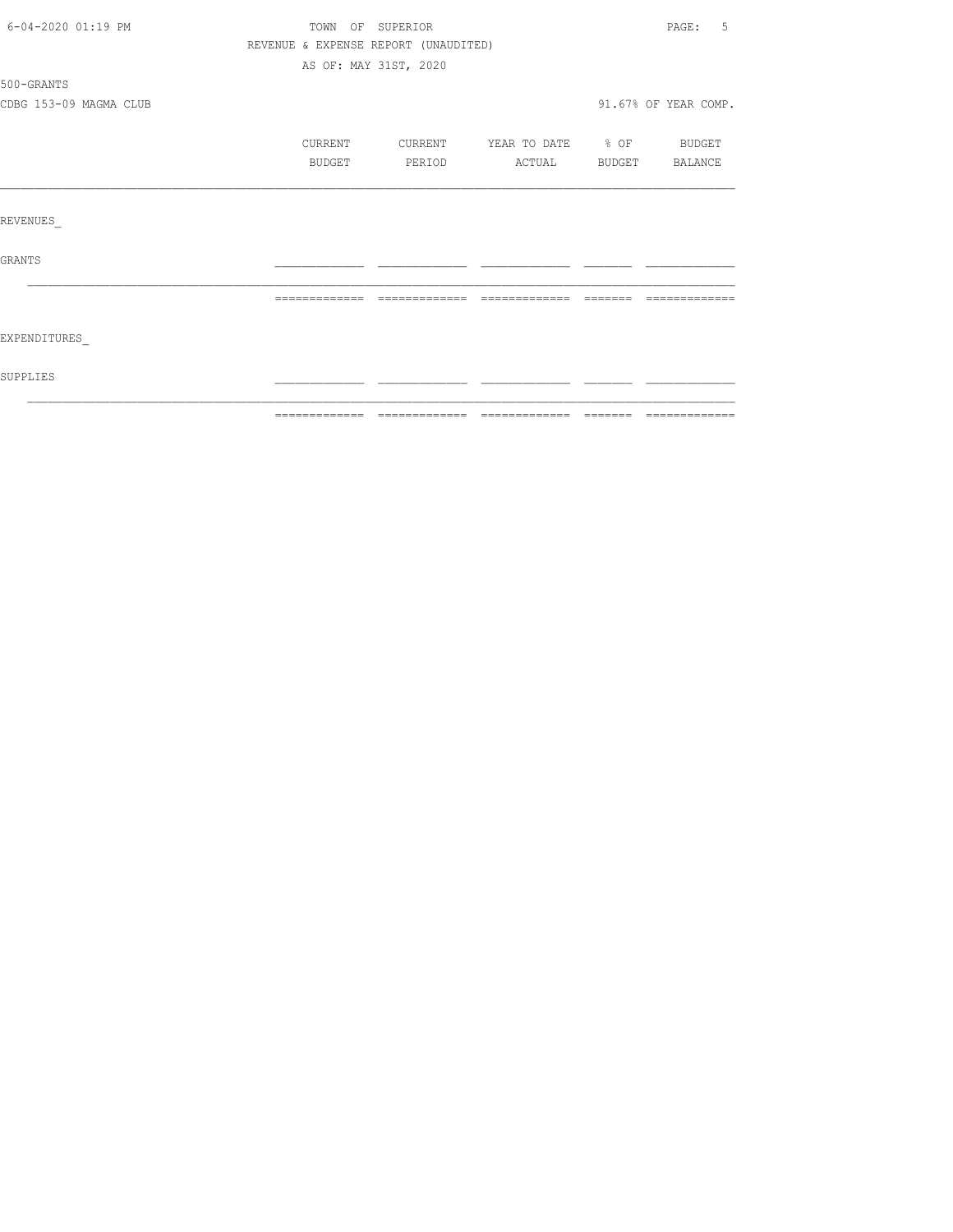| 6-04-2020 01:19 PM    | TOWN OF SUPERIOR |                                      |                          |                                                                  | PAGE:<br>6           |
|-----------------------|------------------|--------------------------------------|--------------------------|------------------------------------------------------------------|----------------------|
|                       |                  | REVENUE & EXPENSE REPORT (UNAUDITED) |                          |                                                                  |                      |
|                       |                  | AS OF: MAY 31ST, 2020                |                          |                                                                  |                      |
| 500-GRANTS            |                  |                                      |                          |                                                                  |                      |
| DEPT OF COMM-STIMULUS |                  |                                      |                          |                                                                  | 91.67% OF YEAR COMP. |
|                       | CURRENT          | CURRENT                              | YEAR TO DATE % OF BUDGET |                                                                  |                      |
|                       | BUDGET           | PERIOD                               | ACTUAL                   |                                                                  | BUDGET BALANCE       |
| REVENUES              |                  |                                      |                          |                                                                  |                      |
| GRANTS                |                  |                                      |                          |                                                                  |                      |
|                       | =============    | =============                        | =============            | $\qquad \qquad \equiv \equiv \equiv \equiv \equiv \equiv \equiv$ | -------------        |
| EXPENDITURES          |                  |                                      |                          |                                                                  |                      |
| SUPPLIES              |                  |                                      |                          |                                                                  |                      |
|                       |                  |                                      |                          |                                                                  |                      |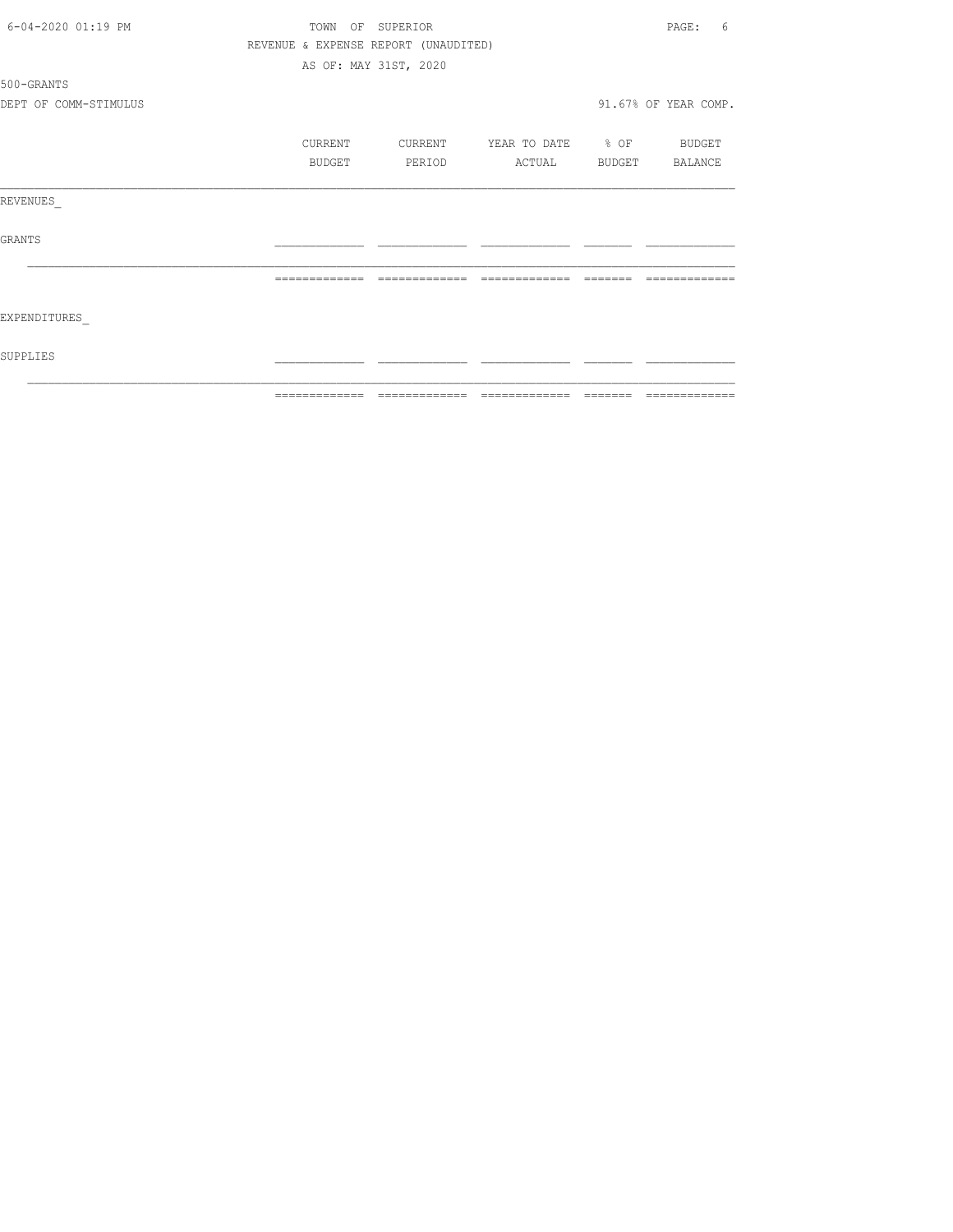| 6-04-2020 01:19 PM    | TOWN OF SUPERIOR |                |                                      |                       |          |                                                                                                                                                                                                                                                                                                                                                                                                                                                                                              |
|-----------------------|------------------|----------------|--------------------------------------|-----------------------|----------|----------------------------------------------------------------------------------------------------------------------------------------------------------------------------------------------------------------------------------------------------------------------------------------------------------------------------------------------------------------------------------------------------------------------------------------------------------------------------------------------|
|                       |                  |                | REVENUE & EXPENSE REPORT (UNAUDITED) |                       |          |                                                                                                                                                                                                                                                                                                                                                                                                                                                                                              |
|                       |                  |                | AS OF: MAY 31ST, 2020                |                       |          |                                                                                                                                                                                                                                                                                                                                                                                                                                                                                              |
| 500-GRANTS            |                  |                |                                      |                       |          |                                                                                                                                                                                                                                                                                                                                                                                                                                                                                              |
| PINAL COUNTY-STIMULUS |                  |                |                                      |                       |          | 91.67% OF YEAR COMP.                                                                                                                                                                                                                                                                                                                                                                                                                                                                         |
|                       |                  | CURRENT        | CURRENT                              | YEAR TO DATE % OF     |          | BUDGET                                                                                                                                                                                                                                                                                                                                                                                                                                                                                       |
|                       |                  | BUDGET         | PERIOD                               | ACTUAL                |          | BUDGET BALANCE                                                                                                                                                                                                                                                                                                                                                                                                                                                                               |
| REVENUES              |                  |                |                                      |                       |          |                                                                                                                                                                                                                                                                                                                                                                                                                                                                                              |
| GRANTS                |                  |                |                                      |                       |          |                                                                                                                                                                                                                                                                                                                                                                                                                                                                                              |
|                       |                  | -------------- | =============                        | =============         | -------- |                                                                                                                                                                                                                                                                                                                                                                                                                                                                                              |
| EXPENDITURES          |                  |                |                                      |                       |          |                                                                                                                                                                                                                                                                                                                                                                                                                                                                                              |
| SUPPLIES              |                  |                |                                      |                       |          |                                                                                                                                                                                                                                                                                                                                                                                                                                                                                              |
|                       |                  | =============  | -------------                        | -------------- ------ |          | $\begin{array}{c} \multicolumn{2}{c} {\textbf{1}} & \multicolumn{2}{c} {\textbf{2}} & \multicolumn{2}{c} {\textbf{3}} & \multicolumn{2}{c} {\textbf{4}} \\ \multicolumn{2}{c} {\textbf{5}} & \multicolumn{2}{c} {\textbf{6}} & \multicolumn{2}{c} {\textbf{7}} & \multicolumn{2}{c} {\textbf{8}} & \multicolumn{2}{c} {\textbf{9}} \\ \multicolumn{2}{c} {\textbf{1}} & \multicolumn{2}{c} {\textbf{1}} & \multicolumn{2}{c} {\textbf{1}} & \multicolumn{2}{c} {\textbf{1}} & \multicolumn{$ |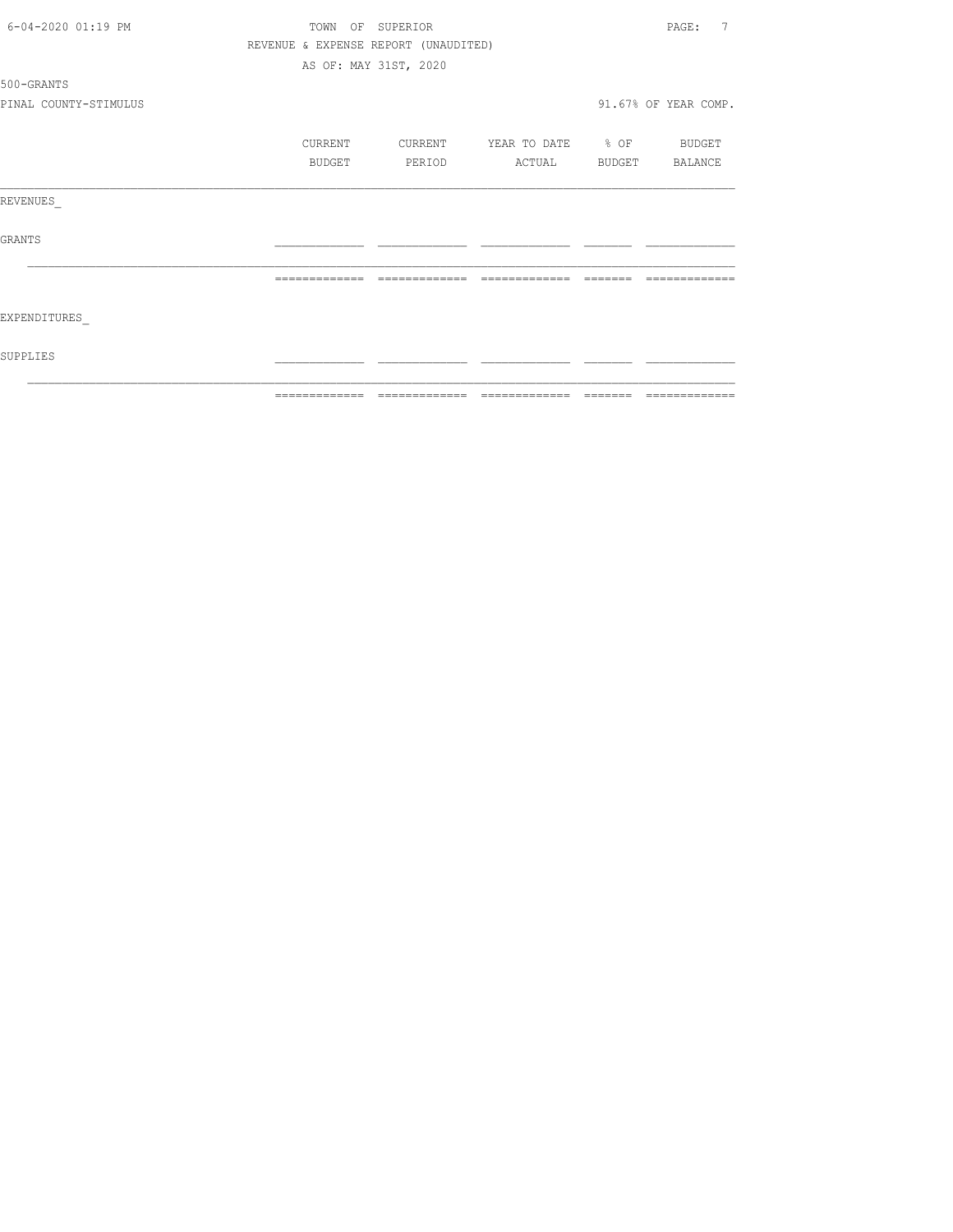| 6-04-2020 01:19 PM       |                                      | TOWN OF SUPERIOR      |                                  | 8<br>PAGE:           |
|--------------------------|--------------------------------------|-----------------------|----------------------------------|----------------------|
|                          | REVENUE & EXPENSE REPORT (UNAUDITED) |                       |                                  |                      |
|                          |                                      | AS OF: MAY 31ST, 2020 |                                  |                      |
| 500-GRANTS               |                                      |                       |                                  |                      |
| AZ DEPT OF HOMELAND SRTY |                                      |                       |                                  | 91.67% OF YEAR COMP. |
|                          | CURRENT                              |                       | CURRENT YEAR TO DATE % OF BUDGET |                      |
|                          | BUDGET                               | PERIOD                | ACTUAL BUDGET BALANCE            |                      |
| REVENUES                 |                                      |                       |                                  |                      |
| GRANTS                   |                                      |                       |                                  |                      |
|                          |                                      | =============         | =============                    |                      |
| EXPENDITURES             |                                      |                       |                                  |                      |
| SUPPLIES                 |                                      |                       |                                  |                      |
|                          |                                      |                       |                                  |                      |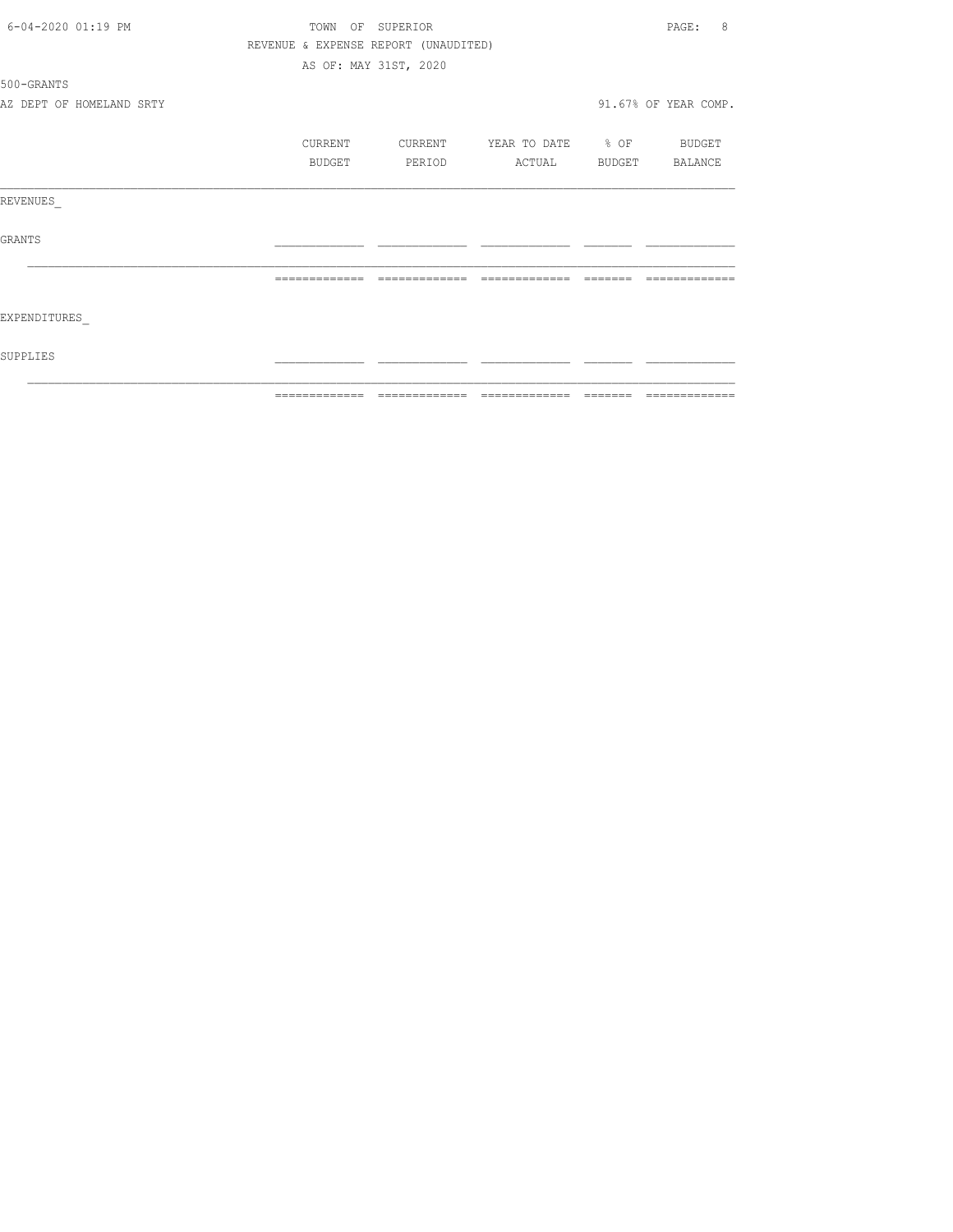| 6-04-2020 01:19 PM |                | TOWN OF SUPERIOR                     |                          |          | 9<br>PAGE:           |
|--------------------|----------------|--------------------------------------|--------------------------|----------|----------------------|
|                    |                | REVENUE & EXPENSE REPORT (UNAUDITED) |                          |          |                      |
|                    |                | AS OF: MAY 31ST, 2020                |                          |          |                      |
| 500-GRANTS         |                |                                      |                          |          |                      |
| GOHS GRANT         |                |                                      |                          |          | 91.67% OF YEAR COMP. |
|                    | CURRENT        | CURRENT                              | YEAR TO DATE % OF BUDGET |          |                      |
|                    | BUDGET         | PERIOD                               | ACTUAL                   |          | BUDGET BALANCE       |
| REVENUES           |                |                                      |                          |          |                      |
| <b>GRANTS</b>      |                |                                      |                          |          |                      |
|                    |                | -------------                        | =============            |          |                      |
| EXPENDITURES       |                |                                      |                          |          |                      |
| SUPPLIES           |                |                                      |                          |          |                      |
|                    | -------------- | -------------                        | --------------           | -------- | -------------        |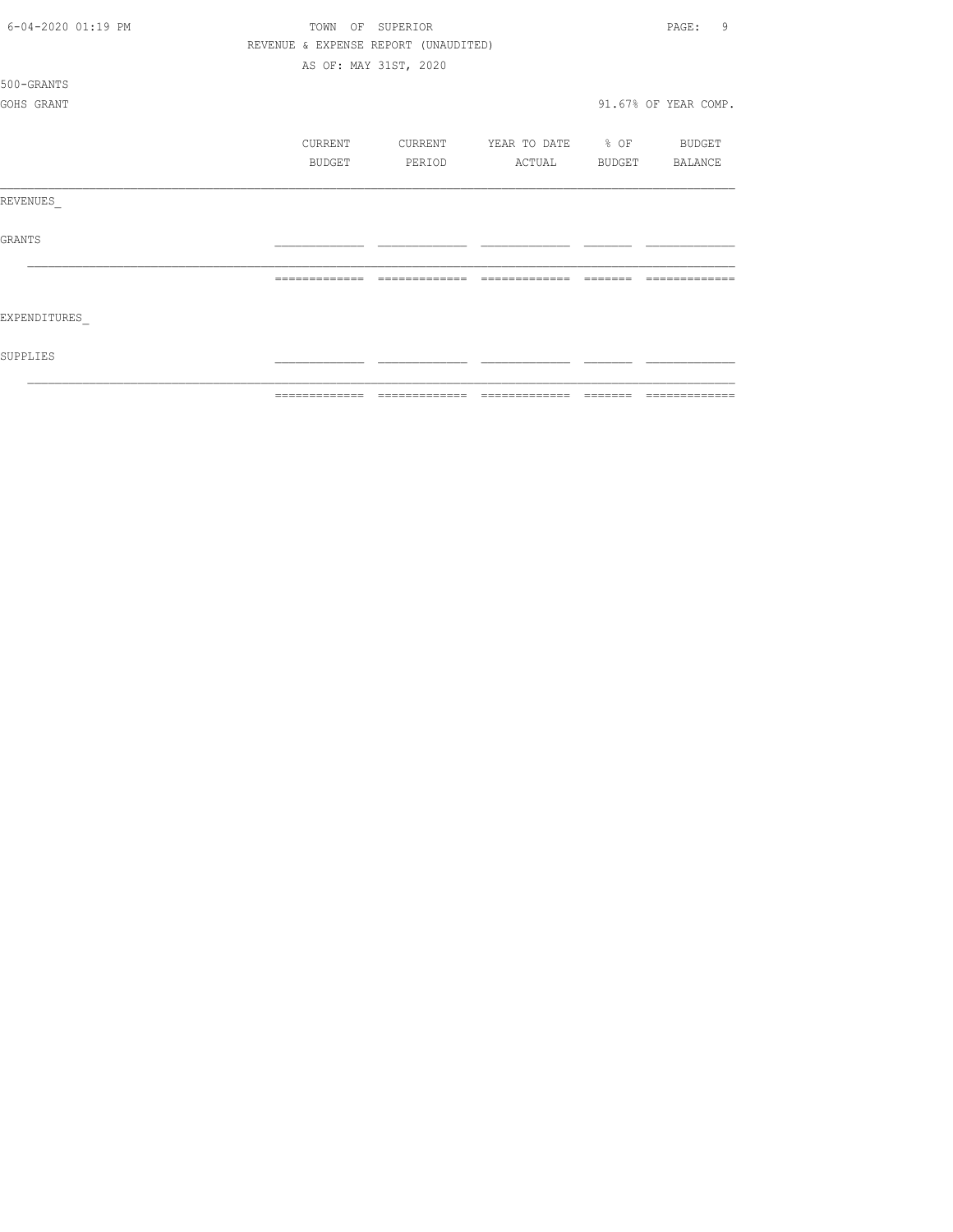| 6-04-2020 01:19 PM      | TOWN OF SUPERIOR                     |                       |         |                                 |         | PAGE: 10             |
|-------------------------|--------------------------------------|-----------------------|---------|---------------------------------|---------|----------------------|
|                         | REVENUE & EXPENSE REPORT (UNAUDITED) |                       |         |                                 |         |                      |
|                         |                                      | AS OF: MAY 31ST, 2020 |         |                                 |         |                      |
| 500-GRANTS              |                                      |                       |         |                                 |         |                      |
| ENERGY EFFICIENCY GRANT |                                      |                       |         |                                 |         | 91.67% OF YEAR COMP. |
|                         | <b>CURRENT</b>                       |                       | CURRENT | YEAR TO DATE % OF BUDGET        |         |                      |
|                         | BUDGET                               |                       | PERIOD  | ACTUAL                          |         | BUDGET BALANCE       |
| REVENUES                |                                      |                       |         |                                 |         |                      |
| GRANTS                  |                                      |                       |         |                                 |         |                      |
|                         |                                      |                       |         |                                 |         |                      |
| EXPENDITURES            |                                      |                       |         |                                 |         |                      |
| SUPPLIES                |                                      |                       |         |                                 |         |                      |
|                         | =============                        |                       |         | =============================== | ======= | =============        |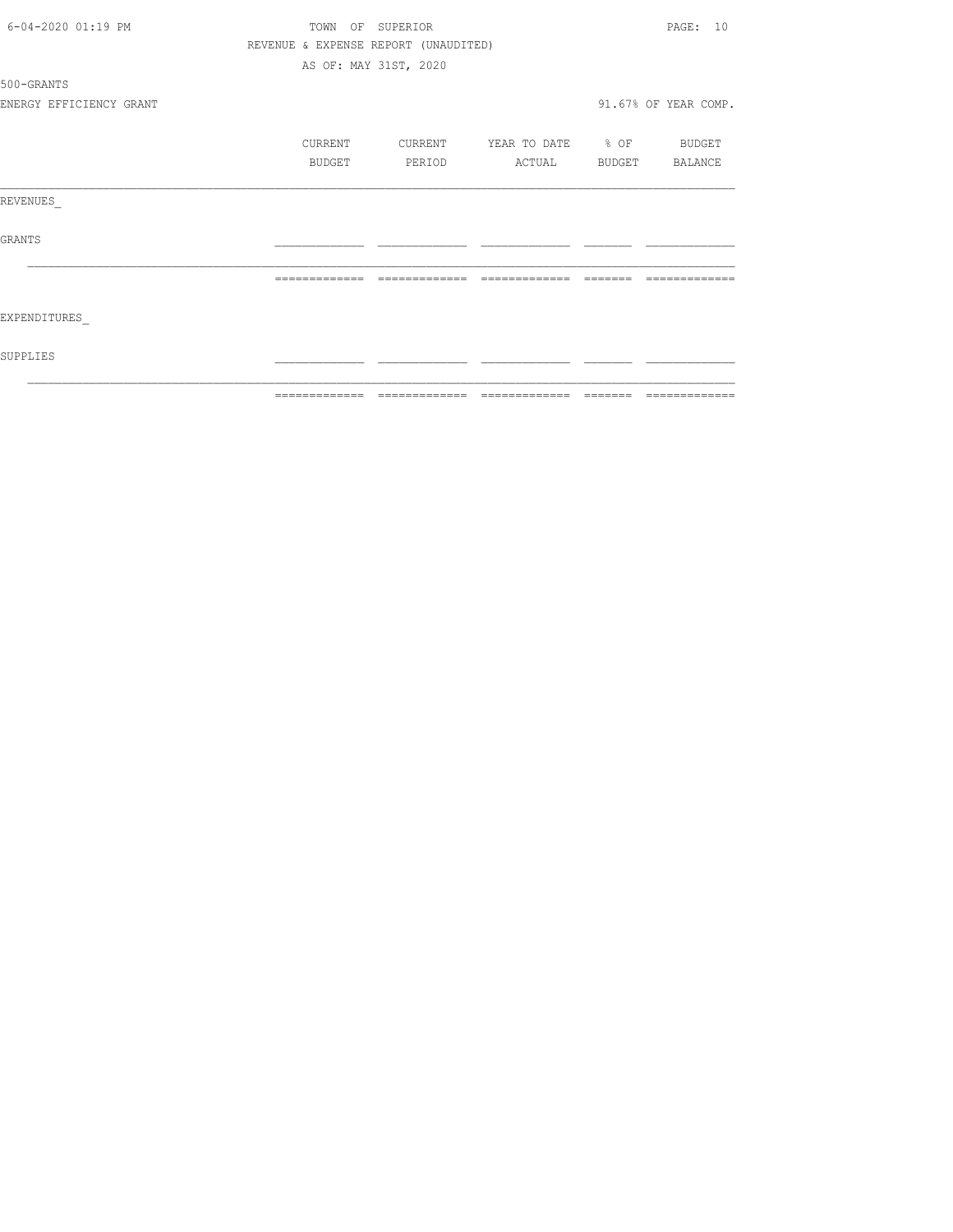| 6-04-2020 01:19 PM | TOWN          | OF SUPERIOR                          |                   |               | PAGE: 11             |
|--------------------|---------------|--------------------------------------|-------------------|---------------|----------------------|
|                    |               | REVENUE & EXPENSE REPORT (UNAUDITED) |                   |               |                      |
|                    |               | AS OF: MAY 31ST, 2020                |                   |               |                      |
| 500-GRANTS         |               |                                      |                   |               |                      |
| TTAC GRANT         |               |                                      |                   |               | 91.67% OF YEAR COMP. |
|                    |               |                                      |                   |               |                      |
|                    | CURRENT       | CURRENT                              | YEAR TO DATE % OF |               | BUDGET               |
|                    | BUDGET        | PERIOD                               | ACTUAL            | <b>BUDGET</b> | BALANCE              |
| REVENUES           |               |                                      |                   |               |                      |
| <b>GRANTS</b>      |               |                                      |                   |               |                      |
|                    | ============= | -------------                        | -------------     |               |                      |
| EXPENDITURES       |               |                                      |                   |               |                      |
| SUPPLIES           |               |                                      |                   |               |                      |
|                    | ------------- | -------------                        | -------------     | --------      | --------------       |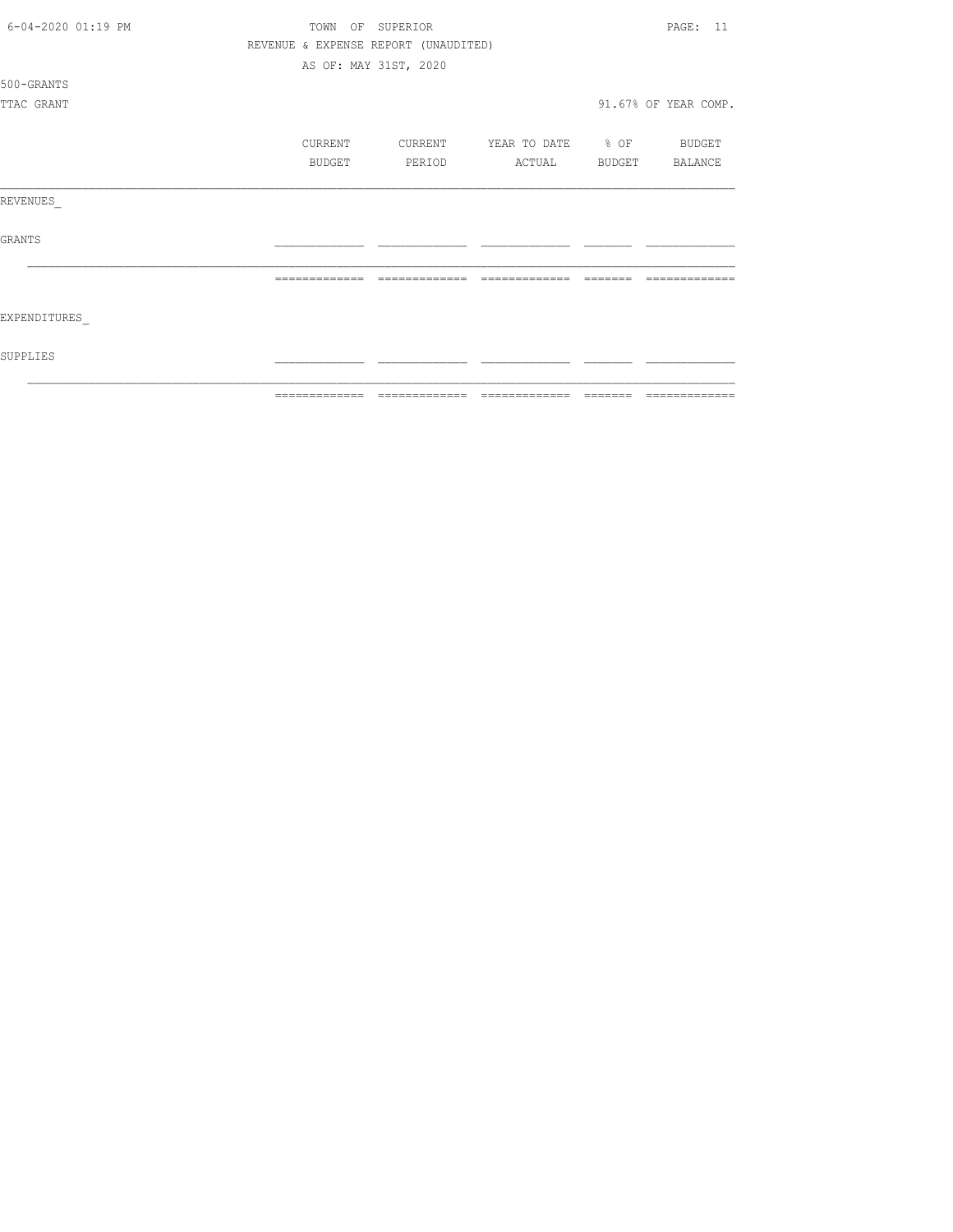| 6-04-2020 01:19 PM | TOWN OF SUPERIOR |               |                                      |                          |                         | PAGE: 12             |  |
|--------------------|------------------|---------------|--------------------------------------|--------------------------|-------------------------|----------------------|--|
|                    |                  |               | REVENUE & EXPENSE REPORT (UNAUDITED) |                          |                         |                      |  |
|                    |                  |               | AS OF: MAY 31ST, 2020                |                          |                         |                      |  |
| 500-GRANTS         |                  |               |                                      |                          |                         |                      |  |
| CDBG 2011 WWTP     |                  |               |                                      |                          |                         | 91.67% OF YEAR COMP. |  |
|                    |                  | CURRENT       | CURRENT                              | YEAR TO DATE % OF BUDGET |                         |                      |  |
|                    |                  | BUDGET        | PERIOD                               | ACTUAL                   | <b>BUDGET</b>           | BALANCE              |  |
| REVENUES           |                  |               |                                      |                          |                         |                      |  |
| <b>GRANTS</b>      |                  |               |                                      |                          |                         |                      |  |
|                    |                  |               |                                      |                          |                         |                      |  |
| EXPENDITURES       |                  |               |                                      |                          |                         |                      |  |
| SUPPLIES           |                  |               |                                      |                          |                         |                      |  |
|                    |                  | ------------- | =============                        | =============            | $=$ $=$ $=$ $=$ $=$ $=$ | =============        |  |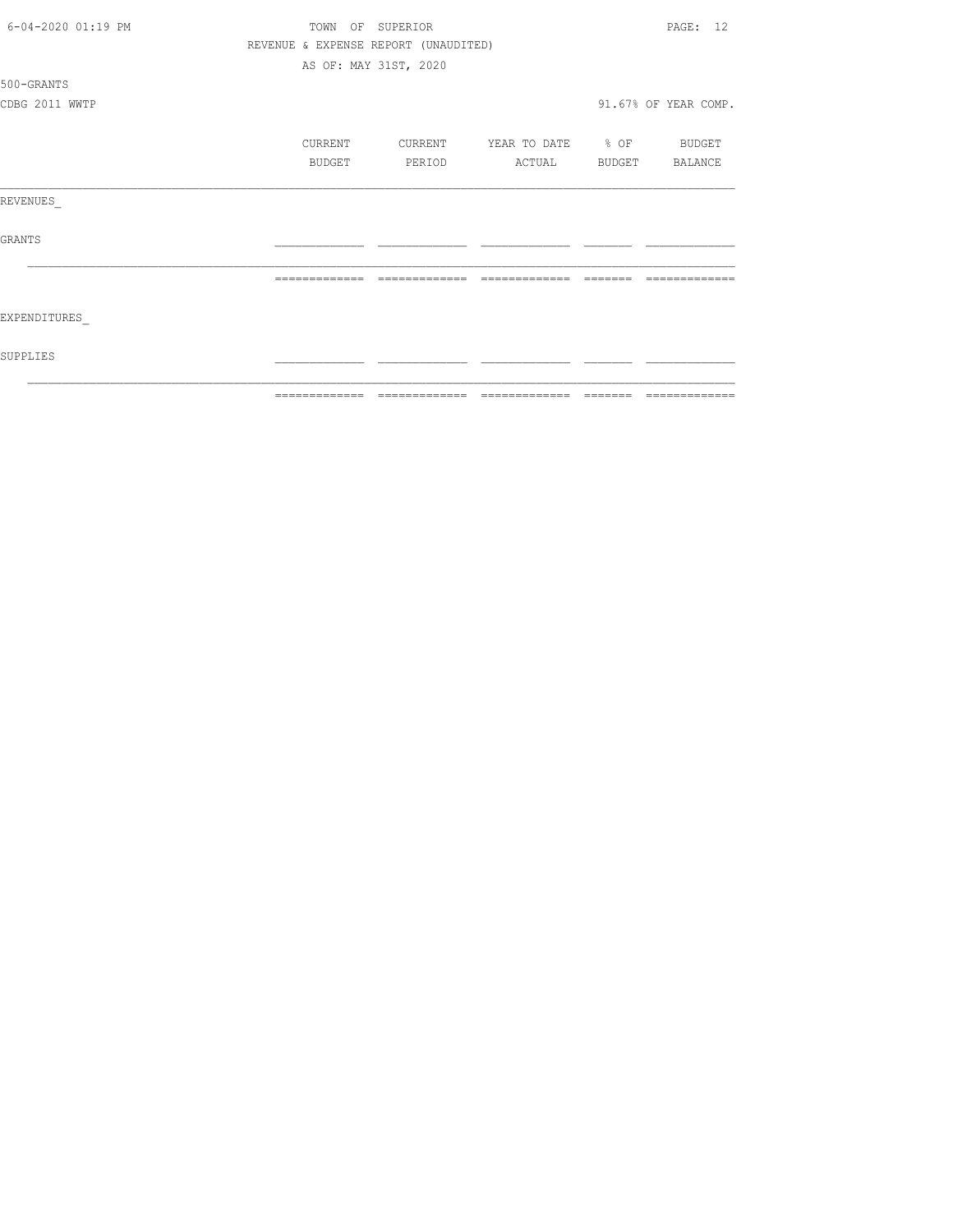| 6-04-2020 01:19 PM | TOWN          | OF SUPERIOR                          |                   |          | PAGE: 13             |
|--------------------|---------------|--------------------------------------|-------------------|----------|----------------------|
|                    |               | REVENUE & EXPENSE REPORT (UNAUDITED) |                   |          |                      |
|                    |               | AS OF: MAY 31ST, 2020                |                   |          |                      |
| 500-GRANTS         |               |                                      |                   |          |                      |
| PSSP GRANT         |               |                                      |                   |          | 91.67% OF YEAR COMP. |
|                    |               |                                      |                   |          |                      |
|                    | CURRENT       | CURRENT                              | YEAR TO DATE % OF |          | BUDGET               |
|                    | BUDGET        | PERIOD                               | ACTUAL            | BUDGET   | BALANCE              |
| REVENUES           |               |                                      |                   |          |                      |
| <b>GRANTS</b>      |               |                                      |                   |          |                      |
|                    | ============= | -------------                        | -------------     |          |                      |
| EXPENDITURES       |               |                                      |                   |          |                      |
| SUPPLIES           |               |                                      |                   |          |                      |
|                    | ------------- |                                      | -------------     | -------- | -------------        |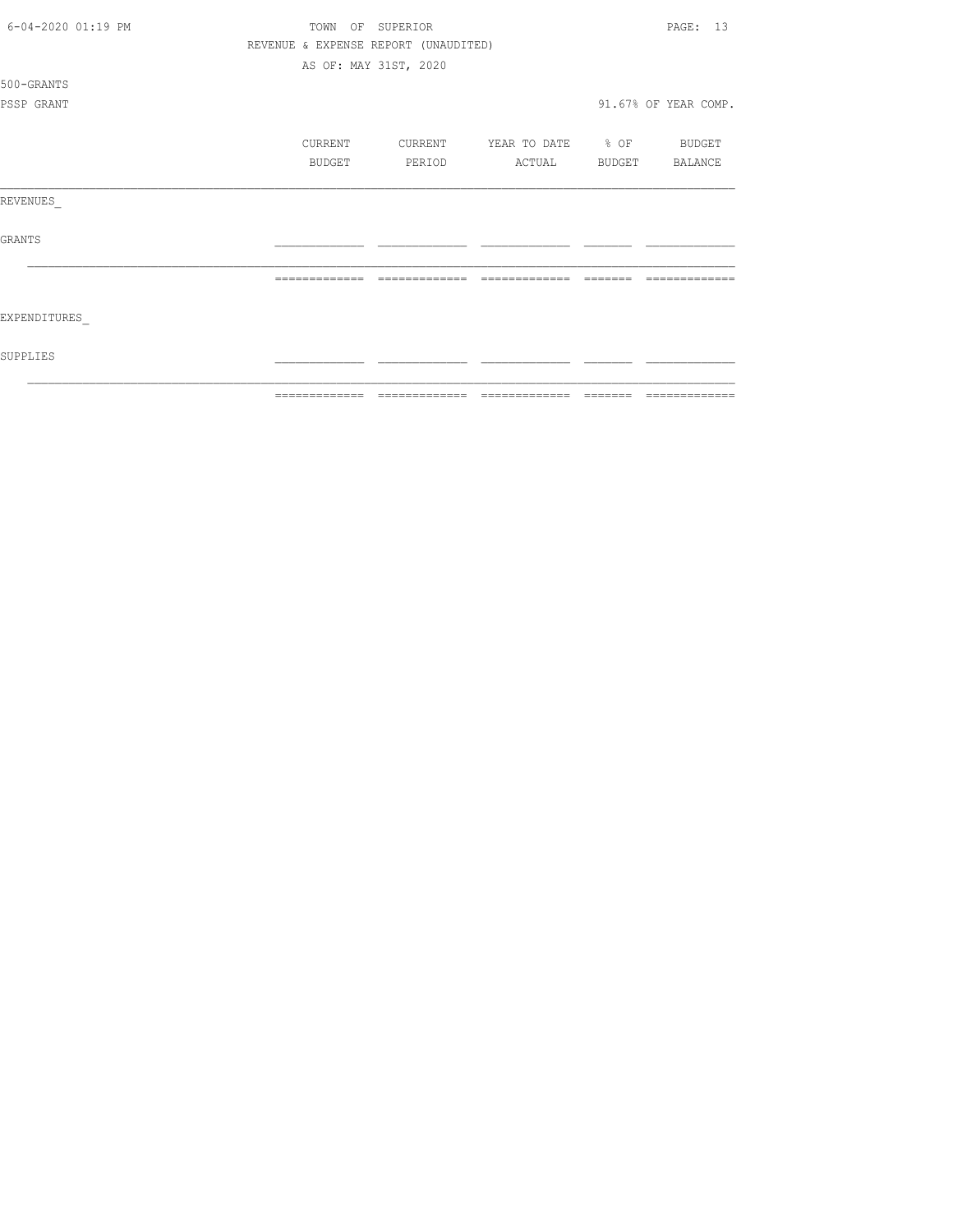| DEBT SERVICE                           |                                      |                       |                                          | _____ |                      |
|----------------------------------------|--------------------------------------|-----------------------|------------------------------------------|-------|----------------------|
| CAPITAL OUTLAY                         |                                      |                       |                                          |       |                      |
| REPAIR/MAINTENANCE                     |                                      |                       |                                          |       |                      |
| PROFESSIONAL SERVICES                  |                                      |                       |                                          |       |                      |
| GENERAL BUSINESS EXPENSE               |                                      |                       |                                          | ___   |                      |
| UTILITIES                              |                                      |                       |                                          |       |                      |
| SUPPLIES                               |                                      |                       |                                          |       |                      |
| PERSONEL                               |                                      |                       |                                          |       |                      |
| EXPENDITURES                           |                                      |                       |                                          |       |                      |
|                                        |                                      |                       |                                          |       |                      |
| GRANTS                                 |                                      |                       |                                          |       |                      |
| REVENUES                               |                                      |                       |                                          |       |                      |
|                                        |                                      |                       | BUDGET PERIOD ACTUAL BUDGET BALANCE      |       |                      |
|                                        |                                      |                       | CURRENT CURRENT YEAR TO DATE % OF BUDGET |       |                      |
| 500-GRANTS<br>RESOLUTION COPPER GIVING |                                      |                       |                                          |       | 91.67% OF YEAR COMP. |
|                                        |                                      | AS OF: MAY 31ST, 2020 |                                          |       |                      |
|                                        | REVENUE & EXPENSE REPORT (UNAUDITED) |                       |                                          |       |                      |
| 6-04-2020 01:19 PM                     |                                      | TOWN OF SUPERIOR      |                                          |       | PAGE: 14             |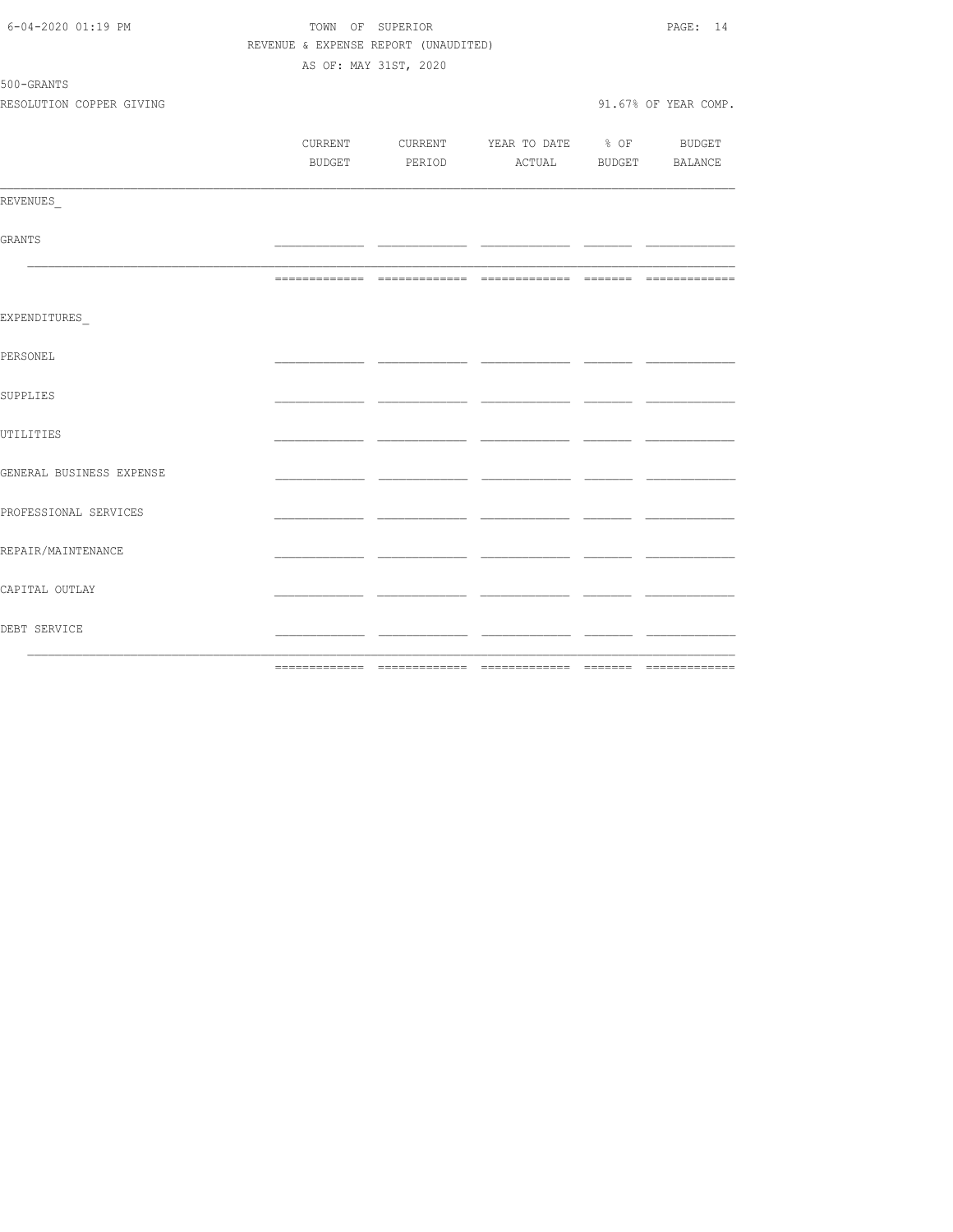| 6-04-2020 01:19 PM | TOWN           | OF SUPERIOR                          |                                  |          | PAGE: 15             |
|--------------------|----------------|--------------------------------------|----------------------------------|----------|----------------------|
|                    |                | REVENUE & EXPENSE REPORT (UNAUDITED) |                                  |          |                      |
|                    |                | AS OF: MAY 31ST, 2020                |                                  |          |                      |
| 500-GRANTS         |                |                                      |                                  |          |                      |
| MISC               |                |                                      |                                  |          | 91.67% OF YEAR COMP. |
|                    | CURRENT        |                                      | CURRENT YEAR TO DATE % OF BUDGET |          |                      |
|                    | BUDGET         | PERIOD                               | ACTUAL BUDGET                    |          | BALANCE              |
| REVENUES           |                |                                      |                                  |          |                      |
| <b>GRANTS</b>      |                |                                      |                                  |          |                      |
|                    | -------------- | -------------                        | -------------                    | -------- |                      |
| EXPENDITURES       |                |                                      |                                  |          |                      |
| SUPPLIES           |                |                                      |                                  |          |                      |
|                    | -------------- |                                      |                                  | ________ | --------------       |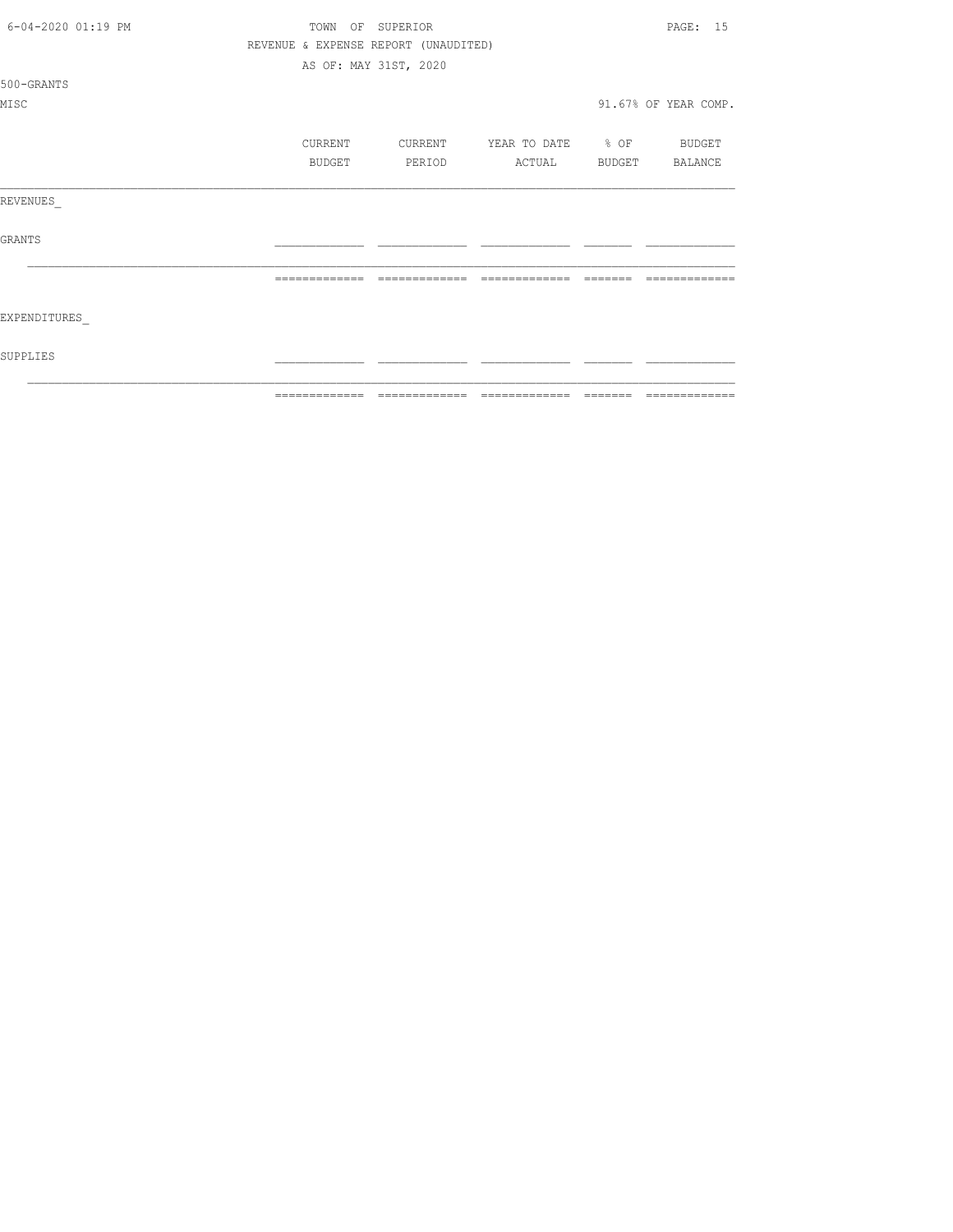| 6-04-2020 01:19 PM | TOWN OF SUPERIOR |                                      |                          |                | PAGE: 16             |
|--------------------|------------------|--------------------------------------|--------------------------|----------------|----------------------|
|                    |                  | REVENUE & EXPENSE REPORT (UNAUDITED) |                          |                |                      |
|                    |                  | AS OF: MAY 31ST, 2020                |                          |                |                      |
| 500-GRANTS         |                  |                                      |                          |                |                      |
| AIRPORT GRANTS     |                  |                                      |                          |                | 91.67% OF YEAR COMP. |
|                    | CURRENT          | CURRENT                              | YEAR TO DATE % OF BUDGET |                |                      |
|                    | BUDGET           | PERIOD                               | ACTUAL                   | BUDGET BALANCE |                      |
| REVENUES           |                  |                                      |                          |                |                      |
| GRANTS             |                  |                                      |                          |                |                      |
|                    |                  | -------------                        | -------------            |                |                      |
| EXPENDITURES       |                  |                                      |                          |                |                      |
| SUPPLIES           |                  |                                      |                          |                |                      |
|                    | -------------    |                                      | --------------           |                |                      |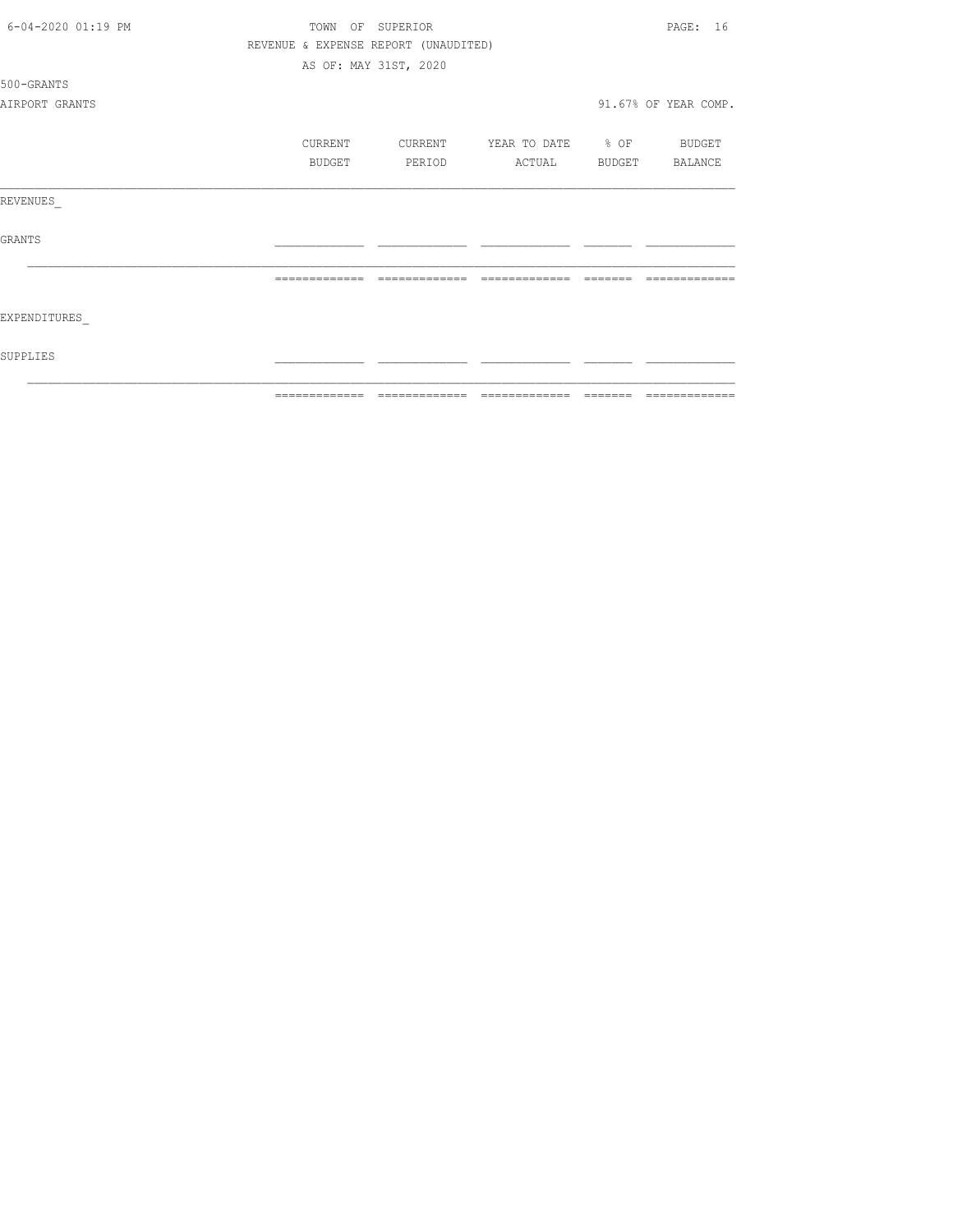|                    |                        | -------------- |                                      |                          |         |                      |
|--------------------|------------------------|----------------|--------------------------------------|--------------------------|---------|----------------------|
| SUPPLIES           |                        |                |                                      |                          |         |                      |
| EXPENDITURES       |                        |                |                                      |                          |         |                      |
|                    |                        | -------------- | --------------                       | --------------           | ------- |                      |
| GRANTS             |                        |                |                                      |                          |         |                      |
| REVENUES           |                        |                |                                      |                          |         |                      |
|                    |                        |                |                                      |                          |         |                      |
|                    |                        | BUDGET         | PERIOD                               | ACTUAL BUDGET BALANCE    |         |                      |
|                    |                        | CURRENT        | CURRENT                              | YEAR TO DATE % OF BUDGET |         |                      |
|                    | FIRE TRUCK RESTORATION |                |                                      |                          |         | 91.67% OF YEAR COMP. |
| 500-GRANTS         |                        |                |                                      |                          |         |                      |
|                    |                        |                | AS OF: MAY 31ST, 2020                |                          |         |                      |
|                    |                        |                | REVENUE & EXPENSE REPORT (UNAUDITED) |                          |         |                      |
| 6-04-2020 01:19 PM |                        |                | TOWN OF SUPERIOR                     |                          |         | PAGE: 17             |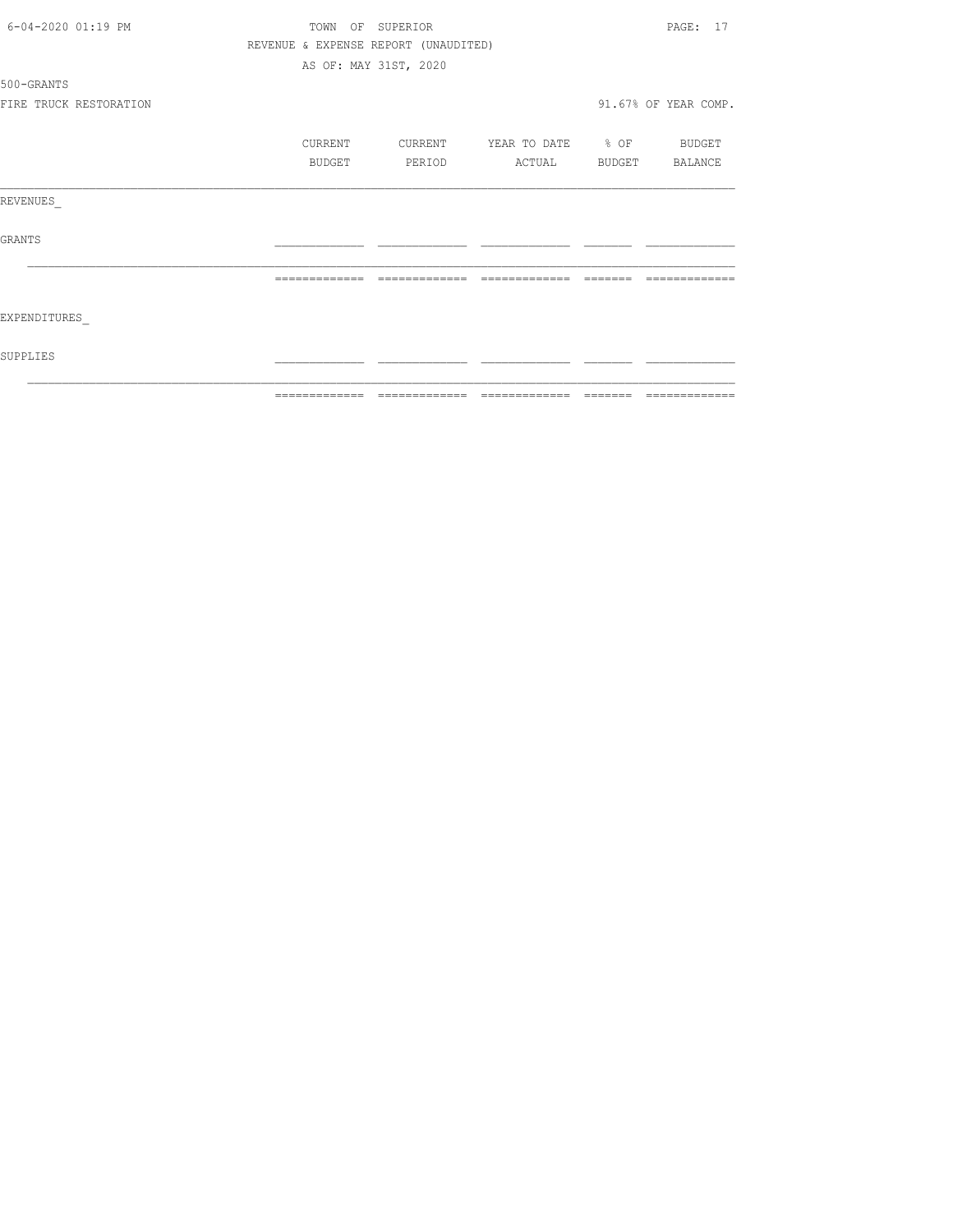| 6-04-2020 01:19 PM | TOWN           | OF SUPERIOR                          |                          |          | PAGE: 18             |
|--------------------|----------------|--------------------------------------|--------------------------|----------|----------------------|
|                    |                | REVENUE & EXPENSE REPORT (UNAUDITED) |                          |          |                      |
|                    |                | AS OF: MAY 31ST, 2020                |                          |          |                      |
| 500-GRANTS         |                |                                      |                          |          |                      |
| 4TH OF JULY        |                |                                      |                          |          | 91.67% OF YEAR COMP. |
|                    | CURRENT        | CURRENT                              | YEAR TO DATE % OF BUDGET |          |                      |
|                    | BUDGET         | PERIOD                               | ACTUAL BUDGET BALANCE    |          |                      |
| REVENUES           |                |                                      |                          |          |                      |
| <b>GRANTS</b>      |                |                                      |                          |          |                      |
|                    | -------------- | --------------                       | --------------           | -------- |                      |
| EXPENDITURES       |                |                                      |                          |          |                      |
| SUPPLIES           |                |                                      |                          |          |                      |
|                    | -------------  | -------------                        | --------------           | -------- | --------------       |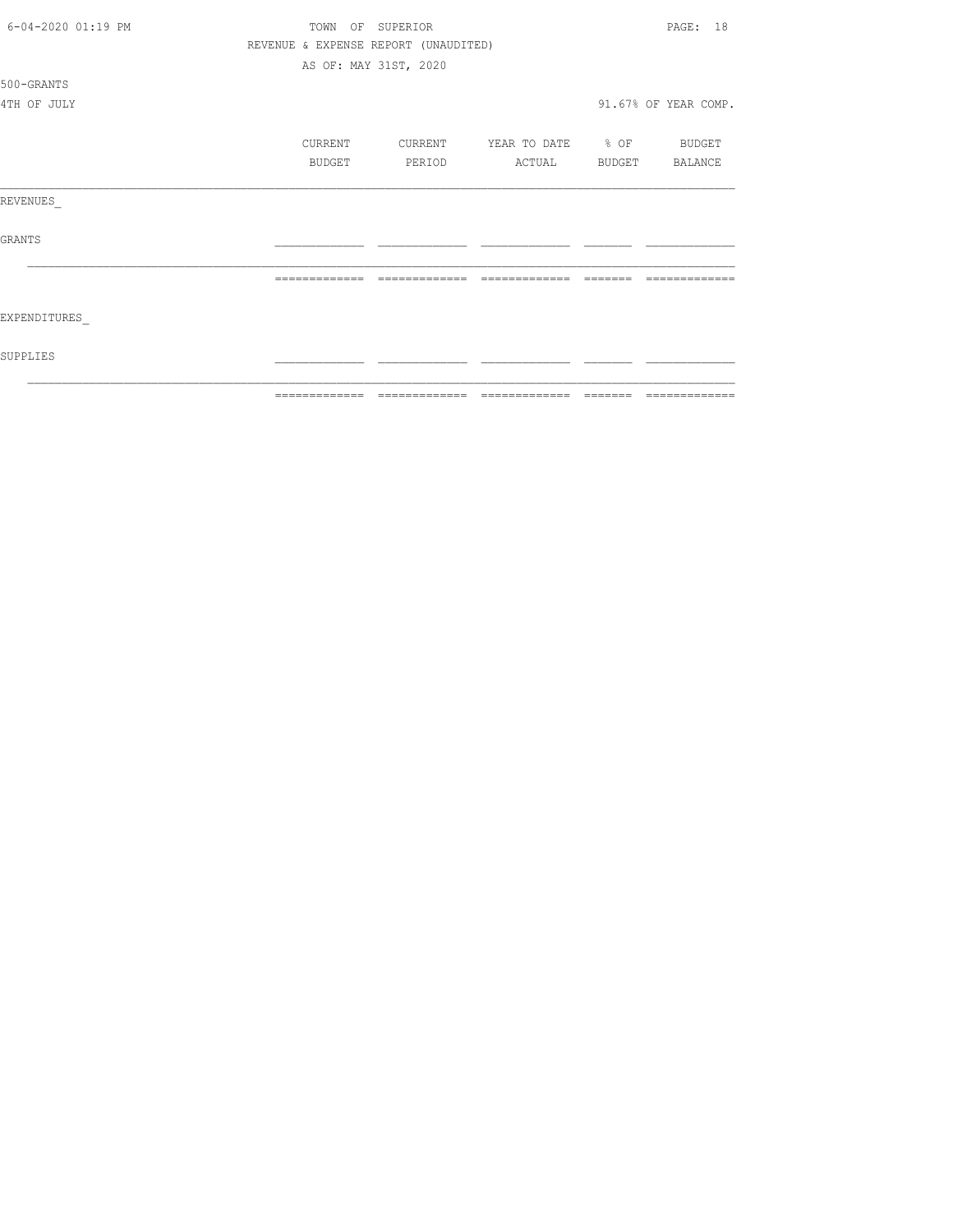| 6-04-2020 01:19 PM        | TOWN OF SUPERIOR |               |                                      |                          |          | PAGE: 19             |
|---------------------------|------------------|---------------|--------------------------------------|--------------------------|----------|----------------------|
|                           |                  |               | REVENUE & EXPENSE REPORT (UNAUDITED) |                          |          |                      |
|                           |                  |               | AS OF: MAY 31ST, 2020                |                          |          |                      |
| 500-GRANTS                |                  |               |                                      |                          |          |                      |
| FIREHOUSE SUBS CONTRIBUTI |                  |               |                                      |                          |          | 91.67% OF YEAR COMP. |
|                           |                  | CURRENT       | CURRENT                              | YEAR TO DATE % OF BUDGET |          |                      |
|                           |                  | BUDGET        | PERIOD                               | ACTUAL                   |          | BUDGET BALANCE       |
| REVENUES                  |                  |               |                                      |                          |          |                      |
| GRANTS                    |                  |               |                                      |                          |          |                      |
|                           |                  | ------------- | --------------                       | =============            | -------- |                      |
| EXPENDITURES              |                  |               |                                      |                          |          |                      |
| SUPPLIES                  |                  |               |                                      |                          |          |                      |
|                           |                  |               |                                      |                          |          |                      |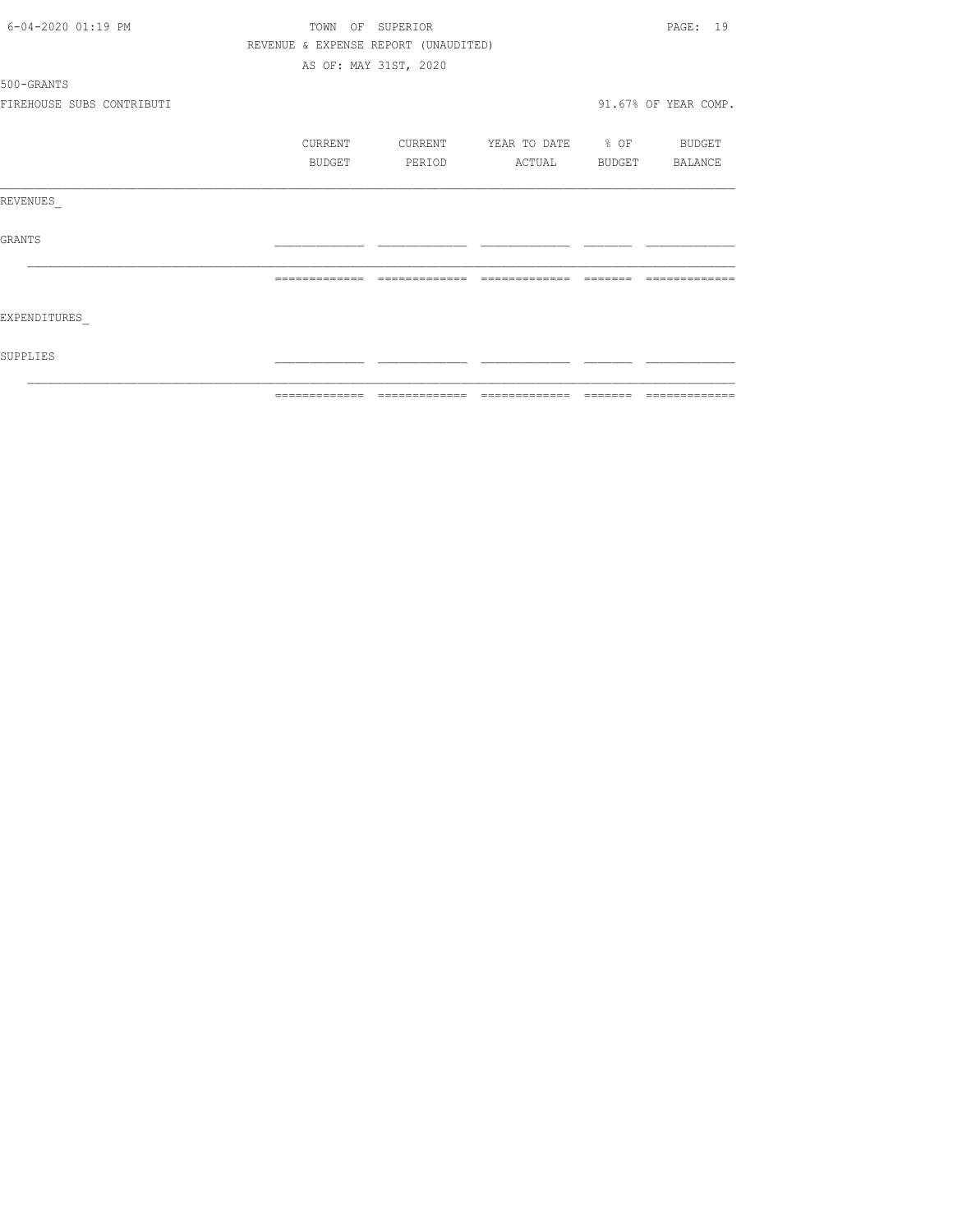|                      |                  | ============================         | --------------    | -------- | --------------       |
|----------------------|------------------|--------------------------------------|-------------------|----------|----------------------|
| SUPPLIES             |                  |                                      |                   |          |                      |
| EXPENDITURES         |                  |                                      |                   |          |                      |
|                      | --------------   | --------------                       | --------------    | -------- |                      |
| GRANTS               |                  |                                      |                   |          |                      |
| REVENUES             |                  |                                      |                   |          |                      |
|                      | BUDGET           | PERIOD                               | ACTUAL            | BUDGET   | BALANCE              |
|                      | CURRENT          | CURRENT                              | YEAR TO DATE % OF |          | BUDGET               |
| ECONOMIC DEVELOPMENT |                  |                                      |                   |          | 91.67% OF YEAR COMP. |
| 500-GRANTS           |                  |                                      |                   |          |                      |
|                      |                  | AS OF: MAY 31ST, 2020                |                   |          |                      |
|                      |                  | REVENUE & EXPENSE REPORT (UNAUDITED) |                   |          |                      |
| 6-04-2020 01:19 PM   | TOWN OF SUPERIOR |                                      |                   |          | PAGE: 20             |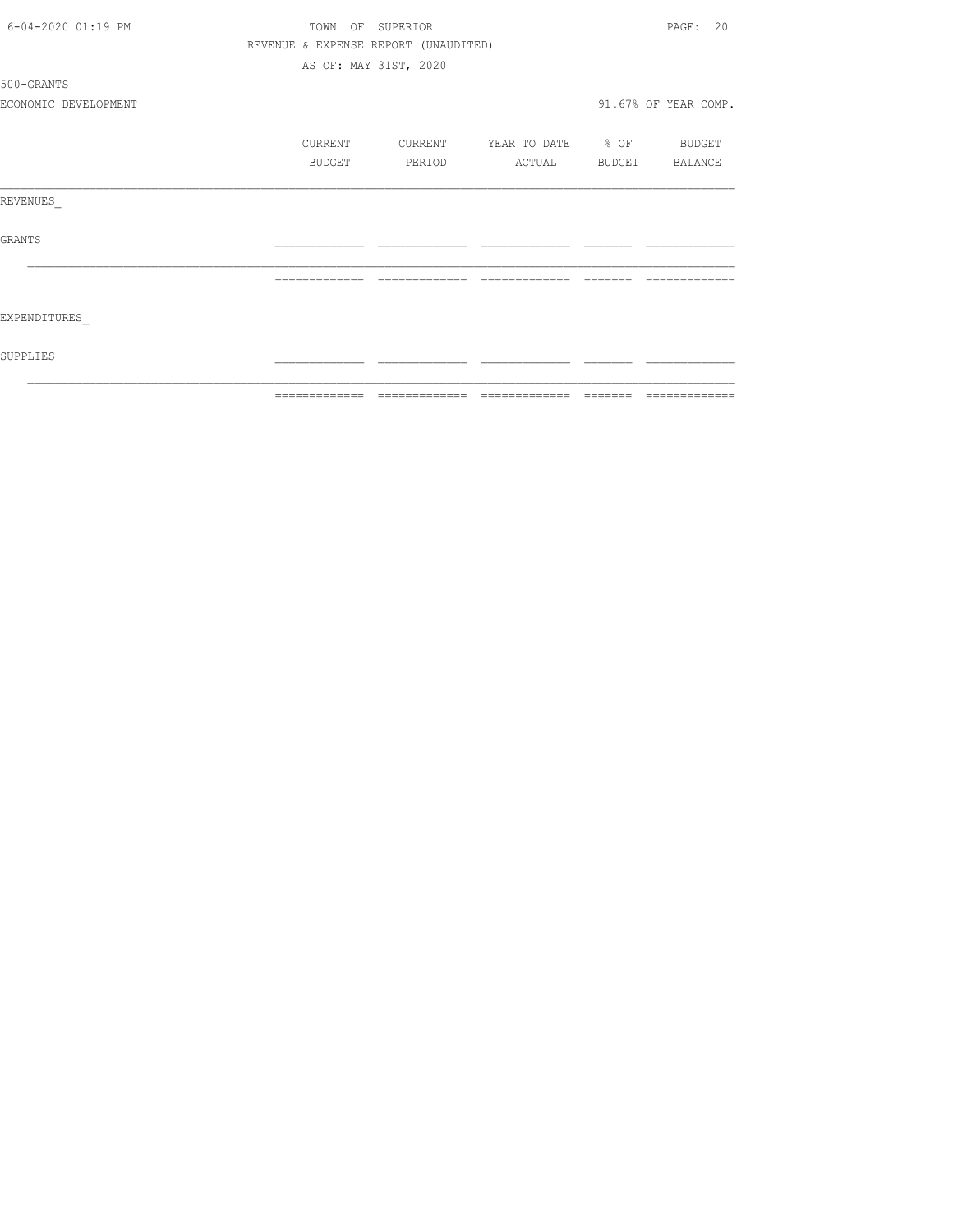| 6-04-2020 01:19 PM | TOWN    | OF SUPERIOR                          |                          |        | PAGE: 21             |
|--------------------|---------|--------------------------------------|--------------------------|--------|----------------------|
|                    |         | REVENUE & EXPENSE REPORT (UNAUDITED) |                          |        |                      |
|                    |         | AS OF: MAY 31ST, 2020                |                          |        |                      |
| 500-GRANTS         |         |                                      |                          |        |                      |
| CONTINGENCY        |         |                                      |                          |        | 91.67% OF YEAR COMP. |
|                    | CURRENT | CURRENT                              | YEAR TO DATE % OF BUDGET |        |                      |
|                    | BUDGET  | PERIOD                               | ACTUAL                   | BUDGET | BALANCE              |
| REVENUES           |         |                                      |                          |        |                      |
| GRANTS             |         |                                      |                          |        |                      |
|                    |         | --------------                       | --------------           |        |                      |
| EXPENDITURES       |         |                                      |                          |        |                      |
| SUPPLIES           |         |                                      |                          |        |                      |
|                    |         |                                      |                          |        |                      |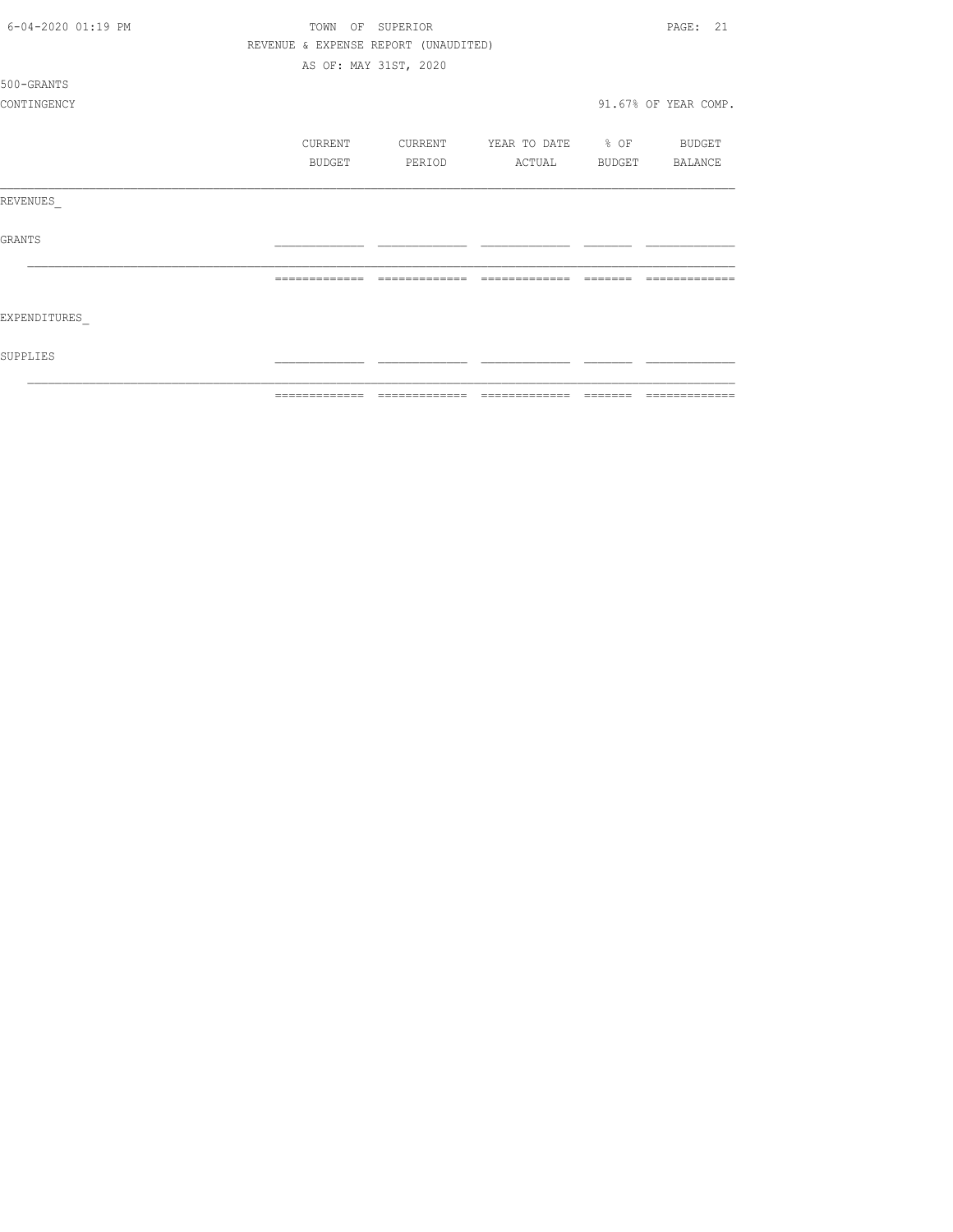#### 6-04-2020 01:19 PM TOWN OF SUPERIOR PAGE: 22 REVENUE & EXPENSE REPORT (UNAUDITED) AS OF: MAY 31ST, 2020

500-GRANTS

|                                    | CURRENT<br><b>BUDGET</b> | CURRENT<br>PERTOD | YEAR TO DATE<br>ACTUAL | $8$ OF<br>BUDGET | BUDGET<br>BALANCE |
|------------------------------------|--------------------------|-------------------|------------------------|------------------|-------------------|
| FUND TOTAL REVENUES                | 2,145,354.00             | 0.00              | 338, 133. 11           | 15.76            | 1,807,220.89      |
| FUND TOTAL EXPENDITURES            | 2, 145, 354, 00          | 1,980.00          | 299,501.00             | 13.96            | 1,845,853.00      |
| REVENUES OVER/(UNDER) EXPENDITURES | 0.00(                    | 1,980.00          | 38,632.11              |                  | 38,632.11)        |
|                                    |                          |                   |                        |                  |                   |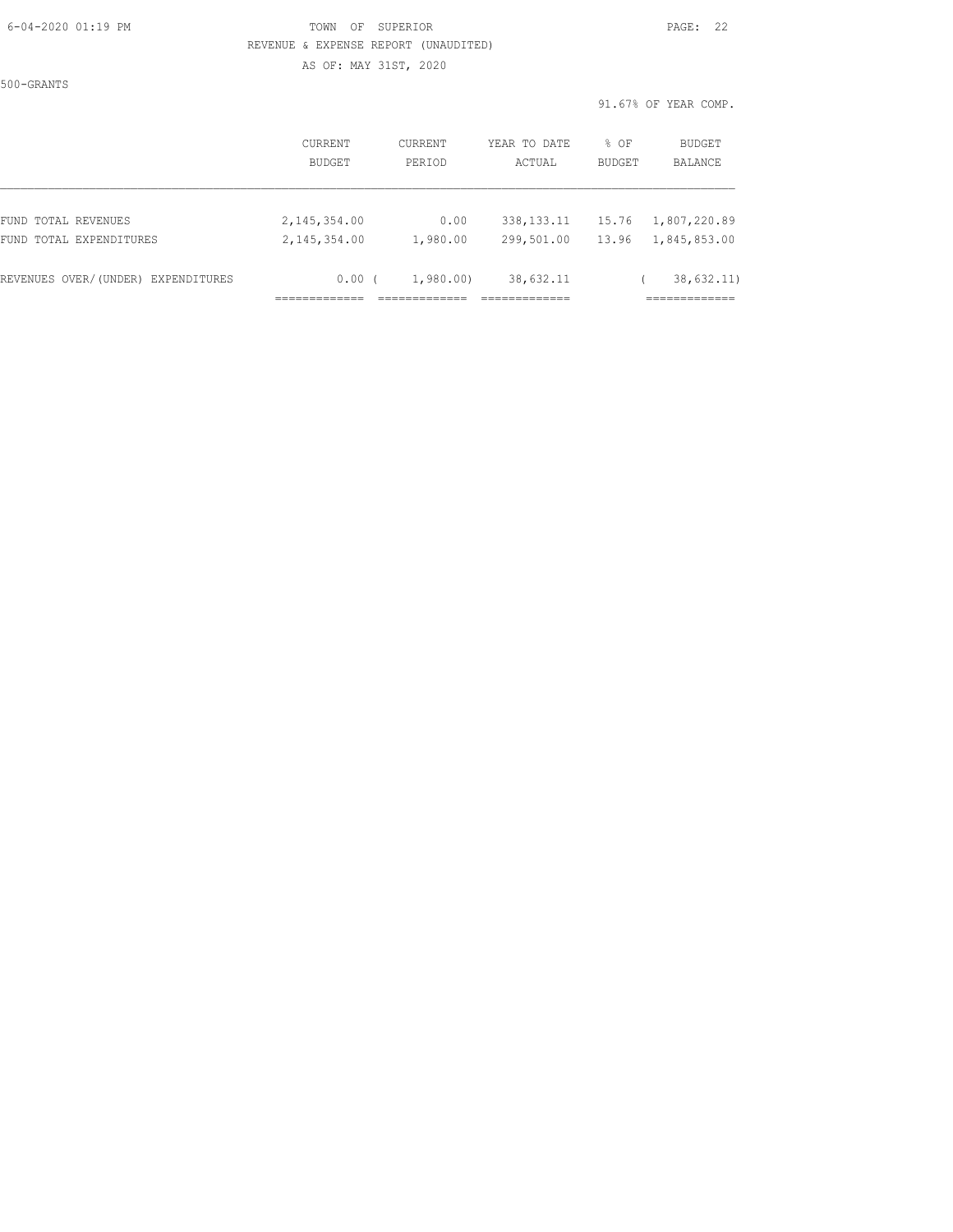| 6-04-2020 01:19 PM     | TOWN<br>OF                           | SUPERIOR |              |        |                      |  |
|------------------------|--------------------------------------|----------|--------------|--------|----------------------|--|
|                        | REVENUE & EXPENSE REPORT (UNAUDITED) |          |              |        |                      |  |
|                        | AS OF: MAY 31ST, 2020                |          |              |        |                      |  |
| 510-Emergency Services |                                      |          |              |        |                      |  |
| NON-DEPARTMENTAL       |                                      |          |              |        | 91.67% OF YEAR COMP. |  |
|                        | CURRENT                              | CURRENT  | YEAR TO DATE | % OF   | BUDGET               |  |
|                        | BUDGET                               | PERIOD   | ACTUAL       | BUDGET | BALANCE              |  |
| REVENUES               |                                      |          |              |        |                      |  |
|                        |                                      |          |              |        |                      |  |

 $\texttt{CONTINGENCY}$  $\mathcal{L}_\text{max}$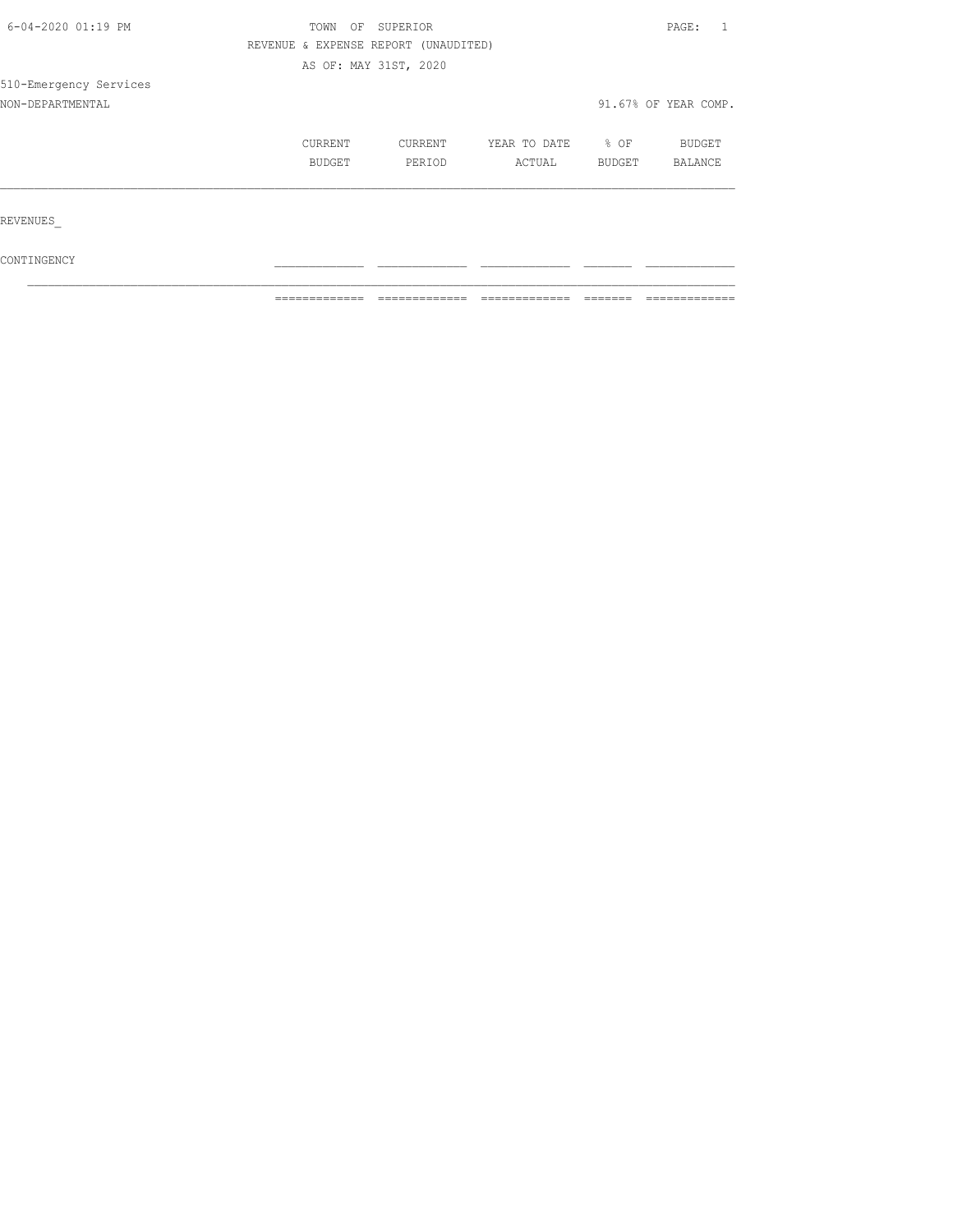|                                                  | REVENUE & EXPENSE REPORT (UNAUDITED) |                   |                        |                       |                                 |
|--------------------------------------------------|--------------------------------------|-------------------|------------------------|-----------------------|---------------------------------|
|                                                  | AS OF: MAY 31ST, 2020                |                   |                        |                       |                                 |
| 510-Emergency Services<br>RC EMERGENCY SERV-FIRE |                                      |                   |                        |                       | 91.67% OF YEAR COMP.            |
|                                                  | CURRENT<br><b>BUDGET</b>             | CURRENT<br>PERIOD | YEAR TO DATE<br>ACTUAL | % OF<br><b>BUDGET</b> | <b>BUDGET</b><br><b>BALANCE</b> |
| REVENUES                                         |                                      |                   |                        |                       |                                 |
| BUSINESS SERVICES                                |                                      |                   |                        |                       |                                 |
| GRANTS                                           |                                      |                   |                        |                       |                                 |
| 510-42-4600 GRANT REVENUE                        | 0.00                                 | 0.00              | 99,500.00 0.00 (       |                       | 99,500.00)                      |
| SUBTOTAL GRANTS                                  | 0.00                                 | 0.00              | 99,500.00              | 0.00(                 | 99,500.00)                      |
| TOTAL REVENUES                                   | 0.00<br>.                            | 0.00              | 99,500.00              | $0.00$ (<br>--------  | 99,500.00)                      |
| EXPENDITURES                                     |                                      |                   |                        |                       |                                 |
| PERSONEL                                         |                                      |                   |                        |                       |                                 |
| SUPPLIES                                         |                                      |                   |                        |                       |                                 |
| 510-42-5299 OTHER OPERATING SUPPLIES             | 0.00                                 | 1,000.00          |                        | $9,384.73$ 0.00 (     | 9,384.73)                       |
| SUBTOTAL SUPPLIES                                | 0.00                                 | 1,000.00          | 9,384.73               | $0.00$ (              | 9,384.73)                       |
| UTILITIES                                        |                                      |                   |                        |                       |                                 |
| 510-42-5370 RADIO EQUIPMENT                      | 0.00                                 | 0.00              | 116.31                 | $0.00$ (              | 116.31)                         |
| SUBTOTAL UTILITIES                               | 0.00                                 | 0.00              | 116.31                 | $0.00$ (              | 116.31)                         |
| GENERAL BUSINESS EXPENSE                         |                                      |                   |                        |                       |                                 |
| 510-42-5425 CONFERENCE & TRAINING                | 5,000.00                             | 0.00              | 5,855.01               | $117.10$ (            | 855.01)                         |
| 510-42-5430 PRINTING                             | 0.00                                 | 100.16            | 460.81                 | $0.00$ (              | 460.81)                         |
| 510-42-5450 UNIFORM PURCHASE                     | 3,000.00                             | 0.00              | 1,935.12               | 64.50                 | 1,064.88                        |
| SUBTOTAL GENERAL BUSINESS EXPENSE                | 8,000.00                             | 100.16            |                        | 8,250.94 103.14 (     | 250.94)                         |
| PROFESSIONAL SERVICES                            |                                      |                   |                        |                       |                                 |
| 510-42-5555 HEALTH & SAFETY                      | 12,500.00                            | 0.00              |                        | 4,130.82 33.05        | 8,369.18                        |
| SUBTOTAL PROFESSIONAL SERVICES                   | 12,500.00                            | 0.00              | 4,130.82               | 33.05                 | 8,369.18                        |
| REPAIR/MAINTENANCE                               |                                      |                   |                        |                       |                                 |
| 510-42-5640 VEHICLE REPAIRS                      | 46,000.00                            | 11,821.42         | 22,656.35 49.25        |                       | 23, 343.65                      |
| 510-42-5642 TIRES & TUBES                        | 0.00                                 | 0.00              |                        | 40.00 0.00 (          | 40.00)                          |
| 510-42-5650 OTHER EQUIPMENT REPAIRS              | 3,000.00                             | 0.00              | 1,704.12               | 56.80                 | 1,295.88                        |
| SUBTOTAL REPAIR/MAINTENANCE                      | 49,000.00                            | 11,821.42         | 24,400.47              | 49.80                 | 24,599.53                       |
| CAPITAL OUTLAY                                   |                                      |                   |                        |                       |                                 |
| 510-42-5750 FIRE/PPE                             | 0.00                                 | 0.00              | 16,235.01              | $0.00$ (              | 16, 235.01)                     |

510-42-5780 SOFTWARE 5,000.00 0.00 179.17 3.58 4,820.83 SUBTOTAL CAPITAL OUTLAY 5,000.00 0.00 16,414.18 328.28 ( 11,414.18)

6-04-2020 01:19 PM TOWN OF SUPERIOR PAGE: 2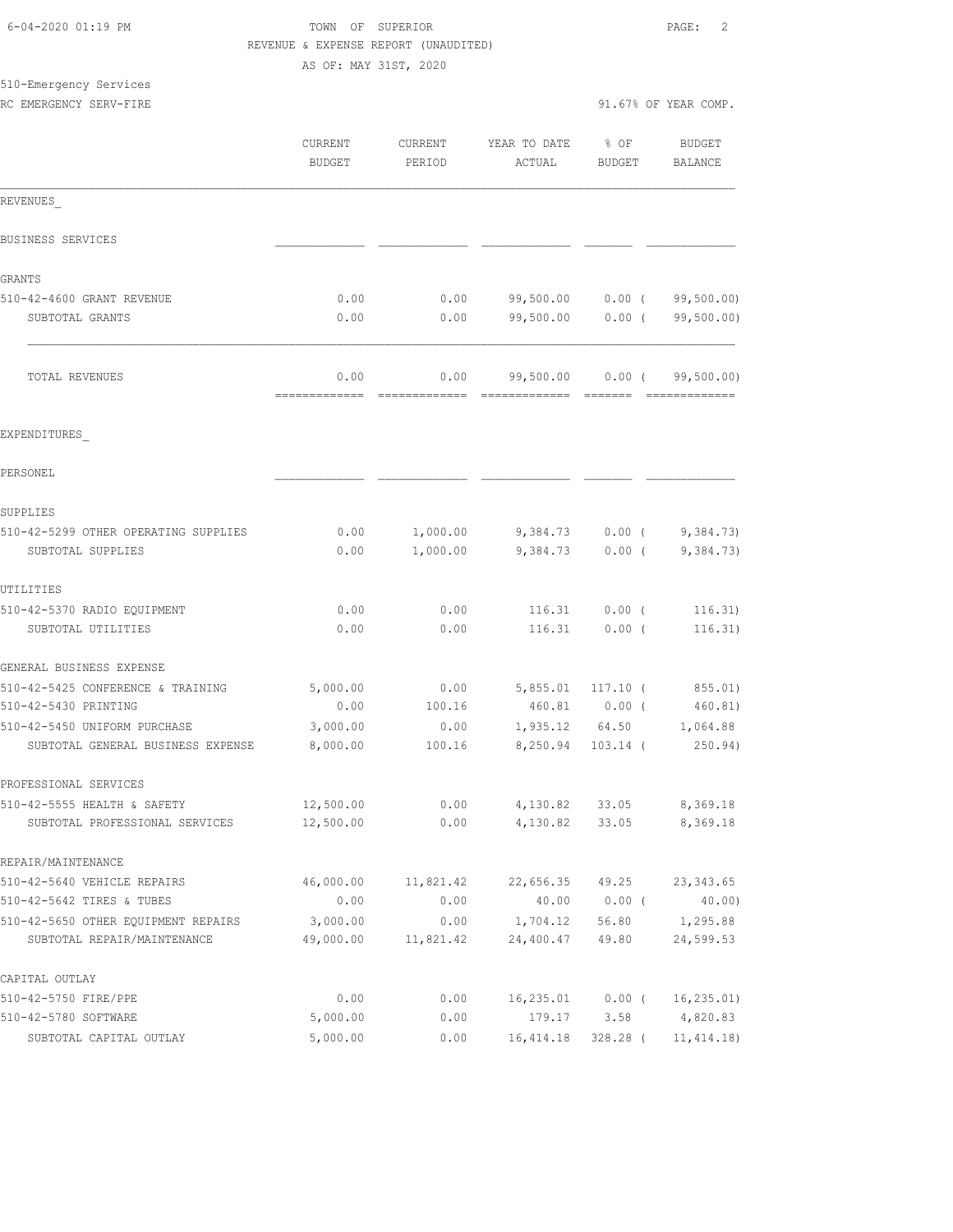| 6-04-2020 01:19 PM |  |
|--------------------|--|

### FOWN OF SUPERIOR **Example 2014** PAGE: 3 REVENUE & EXPENSE REPORT (UNAUDITED) AS OF: MAY 31ST, 2020

510-Emergency Services

RC EMERGENCY SERV-FIRE **1999** CHARGENCY SERV-FIRE

|                                    | CURRENT<br><b>BUDGET</b> | <b>CURRENT</b><br>PERIOD | YEAR TO DATE<br>ACTUAL | % OF<br><b>BUDGET</b> | BUDGET<br><b>BALANCE</b> |
|------------------------------------|--------------------------|--------------------------|------------------------|-----------------------|--------------------------|
| DEBT SERVICE                       |                          |                          |                        |                       |                          |
| 510-42-5999 CAPITAL OUTLAY         | 25,000.00                | 0.00                     | 0.00                   | 0.00                  | 25,000.00                |
| SUBTOTAL DEBT SERVICE              | 25,000.00                | 0.00                     | 0.00                   | 0.00                  | 25,000.00                |
| TOTAL EXPENDITURES                 | 99,500.00                | 12,921.58                | 62,697.45              | 63.01                 | 36,802.55                |
| REVENUES OVER/(UNDER) EXPENDITURES | 99,500.00)(              | 12,921.58)               | 36,802.55              |                       | 136, 302.55)             |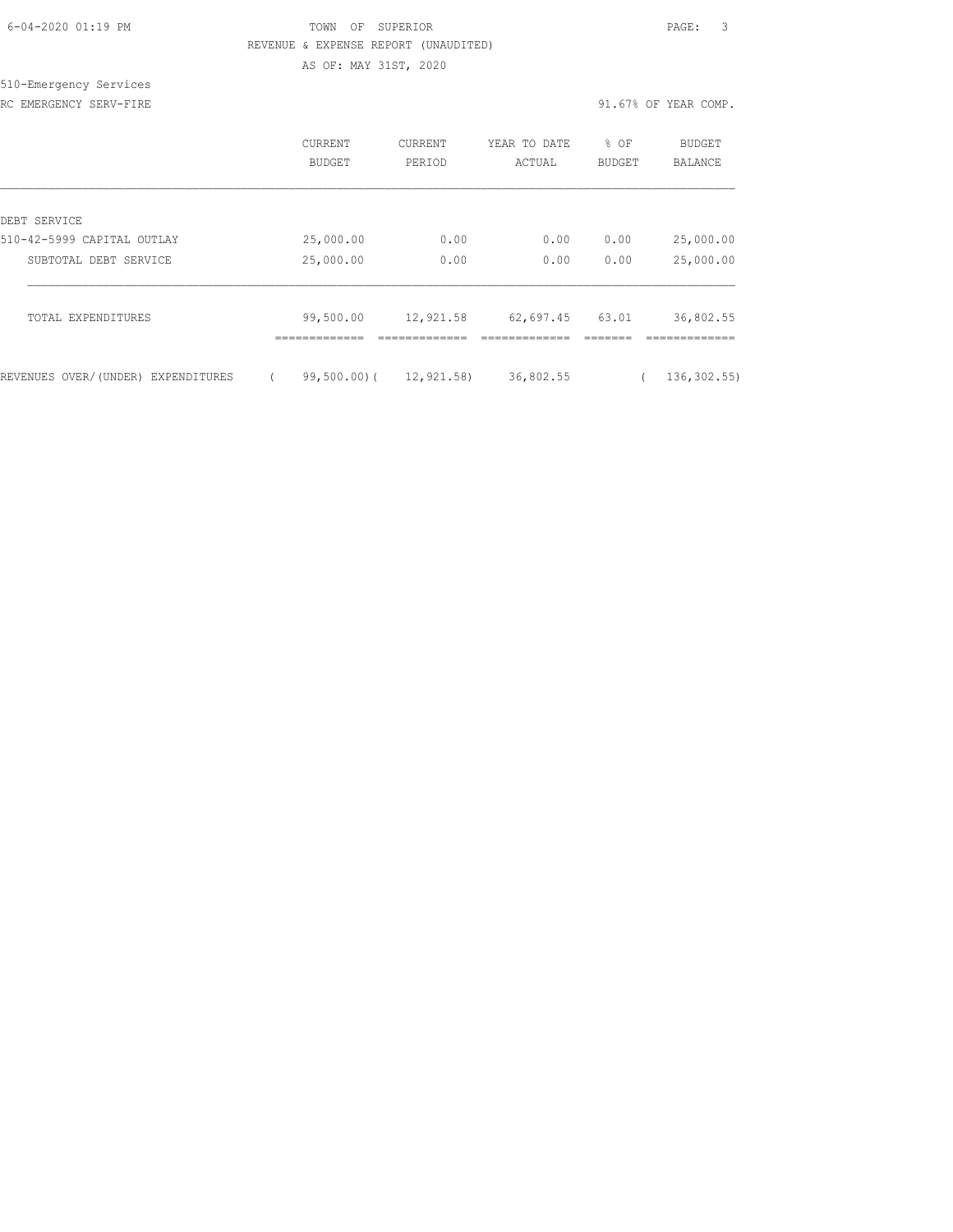#### TOWN OF SUPERIOR **Example 2020** PAGE: 4 REVENUE & EXPENSE REPORT (UNAUDITED) AS OF: MAY 31ST, 2020

510-Emergency Services

|                                                                    | <b>CURRENT</b><br><b>BUDGET</b> | <b>CURRENT</b><br>PERIOD | YEAR TO DATE<br>ACTUAL | % OF<br>BUDGET         | <b>BUDGET</b><br>BALANCE   |
|--------------------------------------------------------------------|---------------------------------|--------------------------|------------------------|------------------------|----------------------------|
| REVENUES                                                           |                                 |                          |                        |                        |                            |
| GRANTS                                                             |                                 |                          |                        |                        |                            |
| 510-41-4600 Grant Revenue                                          | 200,000.00                      | 0.00                     | 100,500.00             | 50.25                  | 99,500.00                  |
| SUBTOTAL GRANTS                                                    | 200,000.00                      | 0.00                     | 100,500.00             | 50.25                  | 99,500.00                  |
| TOTAL REVENUES                                                     | 200,000.00<br>=============     | 0.00                     | 100,500.00             | 50.25                  | 99,500.00<br>------------- |
| EXPENDITURES                                                       |                                 |                          |                        |                        |                            |
| SUPPLIES                                                           |                                 |                          |                        |                        |                            |
| 510-41-5299 Other Operating Supplies                               | 4,000.00                        | 700.00                   | 12, 130.63             | $303.27$ (             | 8,130.63)                  |
| SUBTOTAL SUPPLIES                                                  | 4,000.00                        | 700.00                   | 12, 130.63             | $303.27$ (             | 8,130.63)                  |
| UTILITIES                                                          |                                 |                          |                        |                        |                            |
| 510-41-5370 Radio Equipment                                        | 3,000.00                        | 0.00                     | 22,180.42              | 739.35 (               | 19, 180.42                 |
| SUBTOTAL UTILITIES                                                 | 3,000.00                        | 0.00                     | 22,180.42              | $739.35$ (             | 19, 180.42)                |
| GENERAL BUSINESS EXPENSE                                           |                                 |                          |                        |                        |                            |
| 510-41-5425 Conferences & Training                                 | 10,000.00                       | 5,480.00                 | 25,941.41              | $259.41$ (             | 15, 941.41)                |
| 510-41-5430 PRINTING                                               | 2,000.00                        | 0.00                     | 4,138.41               | $206.92$ (             | 2,138.41)                  |
| 510-41-5450 Uniform Purchases<br>SUBTOTAL GENERAL BUSINESS EXPENSE | 8,500.00<br>20,500.00           | 0.00<br>5,480.00         | 7,000.28<br>37,080.10  | 82.36<br>$180.88$ (    | 1,499.72<br>16, 580.10     |
|                                                                    |                                 |                          |                        |                        |                            |
| PROFESSIONAL SERVICES                                              |                                 |                          |                        |                        |                            |
| 510-41-5550 Professional Services                                  | 0.00                            | 0.00                     | 565.40                 | 0.00(                  | 565.40                     |
| 510-41-5555 Health & Safety<br>SUBTOTAL PROFESSIONAL SERVICES      | 1,000.00<br>1,000.00            | 0.00<br>0.00             | 1,910.00<br>2,475.40   | $191.00$ (<br>247.54 ( | 910.00<br>1,475.40)        |
| REPAIR/MAINTENANCE                                                 |                                 |                          |                        |                        |                            |
| 510-41-5640 Vehicle Repairs                                        | 10,000.00                       | 0.00                     | 10,026.71              | $100.27$ (             | 26.71)                     |
| 510-41-5642 Tires and Tubes                                        | 3,000.00                        | 0.00                     | 2,599.41               | 86.65                  | 400.59                     |
| SUBTOTAL REPAIR/MAINTENANCE                                        | 13,000.00                       | 0.00                     | 12,626.12              | 97.12                  | 373.88                     |
| CAPITAL OUTLAY                                                     |                                 |                          |                        |                        |                            |
| 510-41-5750 Fire/PPE                                               | 0.00                            | 0.00                     | 4.00                   | 0.00(                  | 4.00)                      |
| 510-41-5780 Software                                               | 0.00                            | 0.00                     | 189.61                 | $0.00$ (               | 189.61)                    |
| SUBTOTAL CAPITAL OUTLAY                                            | 0.00                            | 0.00                     | 193.61                 | 0.00(                  | 193.61)                    |
| DEBT SERVICE                                                       |                                 |                          |                        |                        |                            |
| 510-41-5999 Capital Outlay<br>SUBTOTAL DEBT SERVICE                | 59,000.00<br>59,000.00          | 0.00<br>0.00             | 0.00<br>0.00           | 0.00<br>0.00           | 59,000.00<br>59,000.00     |
| TOTAL EXPENDITURES                                                 | 100,500.00                      | 6,180.00                 | 86,686.28              | 86.26                  | 13,813.72                  |
| REVENUES OVER/(UNDER) EXPENDITURES                                 | 99,500.00 (                     | 6,180.00                 | 13,813.72              |                        | 85,686.28                  |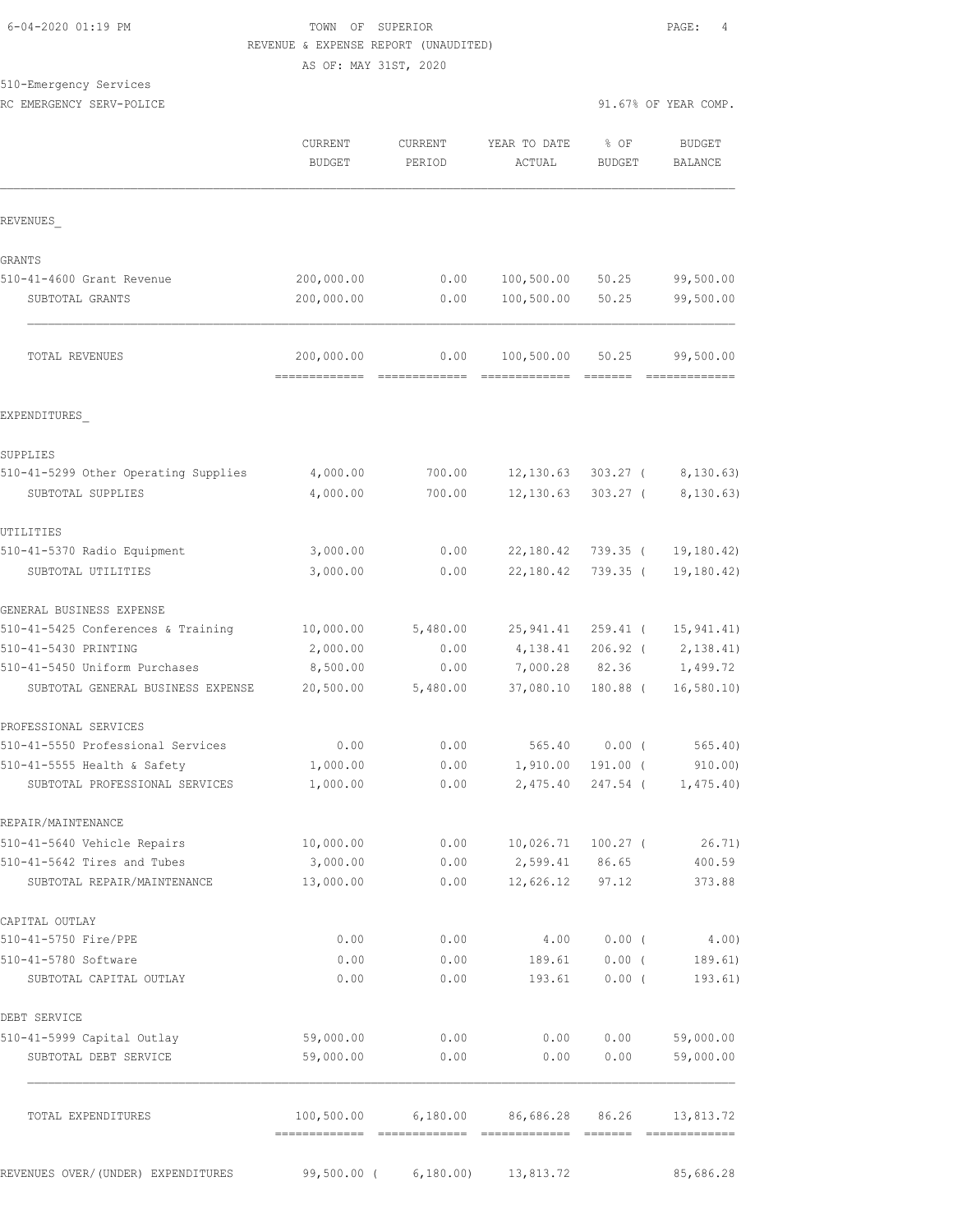| 6-04-2020 01:19 PM |  |
|--------------------|--|
|                    |  |

## FOWN OF SUPERIOR **Example 2014** PAGE: 5 REVENUE & EXPENSE REPORT (UNAUDITED)

AS OF: MAY 31ST, 2020

510-Emergency Services

|                                    | <b>CURRENT</b> | CURRENT    | YEAR TO DATE | % OF          | BUDGET         |
|------------------------------------|----------------|------------|--------------|---------------|----------------|
|                                    | <b>BUDGET</b>  | PERTOD     | ACTUAL       | <b>BUDGET</b> | <b>BALANCE</b> |
| FUND TOTAL REVENUES                | 200,000.00     | 0.00       | 200,000.00   | 100.00        | 0.00           |
| FUND TOTAL EXPENDITURES            | 200,000.00     | 19,101.58  | 149,383.73   | 74.69         | 50,616.27      |
| REVENUES OVER/(UNDER) EXPENDITURES | $0.00$ (       | 19,101.58) | 50,616.27    |               | 50,616.27)     |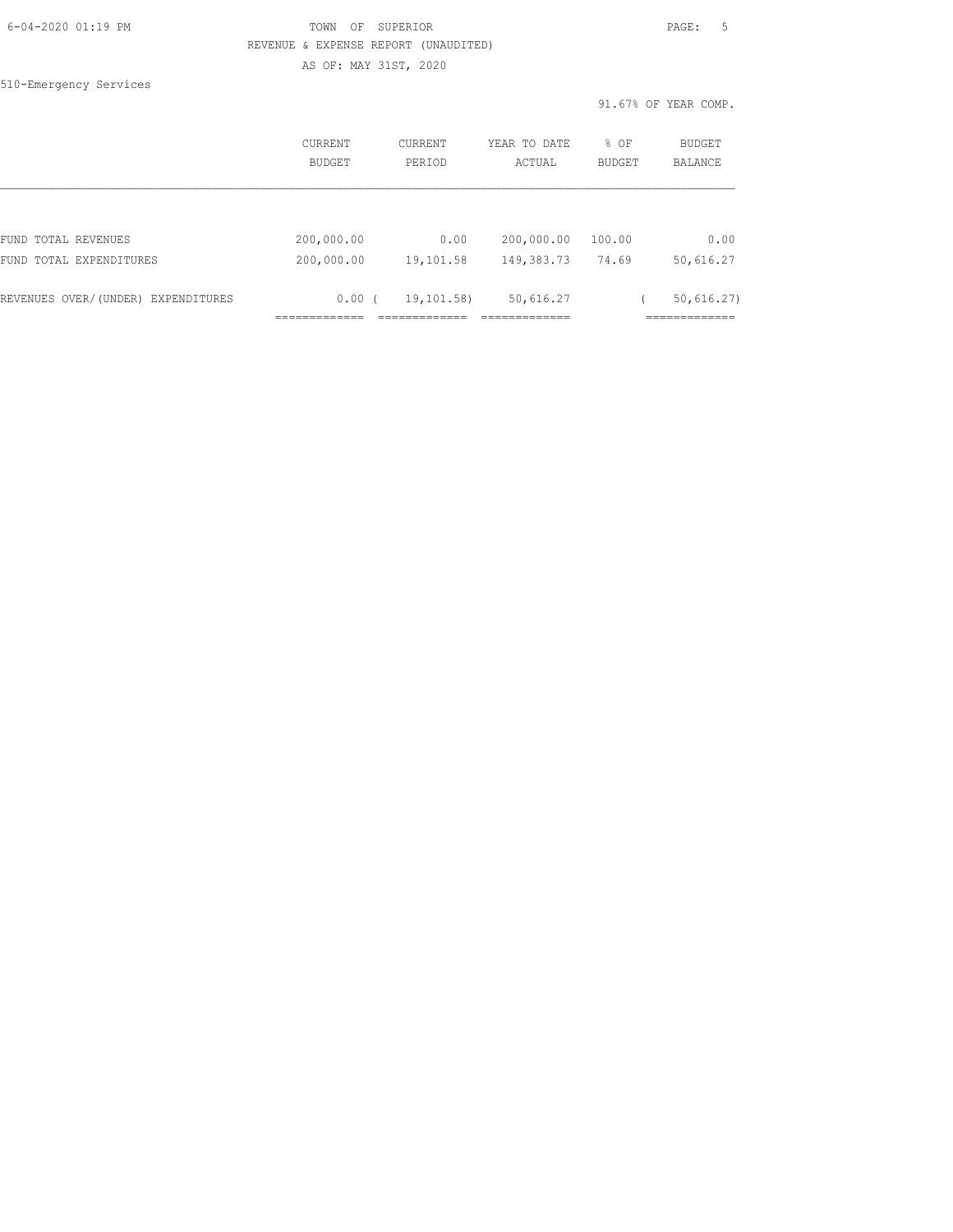| $-04-2020$ $01:19$ PM |  |  |
|-----------------------|--|--|
|                       |  |  |

## 6-04-2020 01:19 PM TOWN OF SUPERIOR PAGE: 1 REVENUE & EXPENSE REPORT (UNAUDITED) AS OF: MAY 31ST, 2020

## 511-RESOLUTION GRANTS

| MAYOR & COUNCIL                    |                              |                   |                                           |                       | 91.67% OF YEAR COMP.            |
|------------------------------------|------------------------------|-------------------|-------------------------------------------|-----------------------|---------------------------------|
|                                    | CURRENT<br><b>BUDGET</b>     | CURRENT<br>PERIOD | YEAR TO DATE<br>ACTUAL                    | % OF<br><b>BUDGET</b> | <b>BUDGET</b><br>BALANCE        |
| REVENUES                           |                              |                   |                                           |                       |                                 |
| GRANTS                             |                              |                   |                                           |                       |                                 |
| 511-01-4600 GRANT REVENUE          | 300,000.00                   | 0.00              |                                           |                       | 500,000.00 166.67 ( 200,000.00) |
| SUBTOTAL GRANTS                    | 300,000.00                   | 0.00              | 500,000.00                                | $166.67$ (            | 200,000.00)                     |
| TOTAL REVENUES                     | 300,000.00                   | 0.00              | 500,000.00 166.67 (                       |                       | 200,000.00)                     |
| EXPENDITURES                       |                              |                   |                                           |                       |                                 |
| SUPPLIES                           |                              |                   |                                           |                       |                                 |
| 511-01-5299 OPERATING SUPPLIES     | 300,000.00                   | 0.00              | 16,604.12                                 | 5.53                  | 283, 395.88                     |
| SUBTOTAL SUPPLIES                  | 300,000.00                   | 0.00              | 16,604.12                                 | 5.53                  | 283, 395.88                     |
| PROFESSIONAL SERVICES              |                              |                   |                                           |                       |                                 |
| 511-01-5530 ENGINEERING EXPENSES   | 0.00                         | 0.00              | 102,358.23                                |                       | $0.00$ ( $102,358.23$ )         |
| SUBTOTAL PROFESSIONAL SERVICES     | 0.00                         | 0.00              | 102,358.23                                | $0.00$ (              | 102, 358.23                     |
| CAPITAL OUTLAY                     |                              |                   |                                           |                       |                                 |
| DEBT SERVICE                       |                              |                   |                                           |                       |                                 |
| TOTAL EXPENDITURES                 | 300,000.00<br>-------------- | 0.00              | 118,962.35 39.65<br>-------------- ------ |                       | 181,037.65                      |
| REVENUES OVER/(UNDER) EXPENDITURES | 0.00                         | 0.00              | 381,037.65                                | $\left($              | 381,037.65)                     |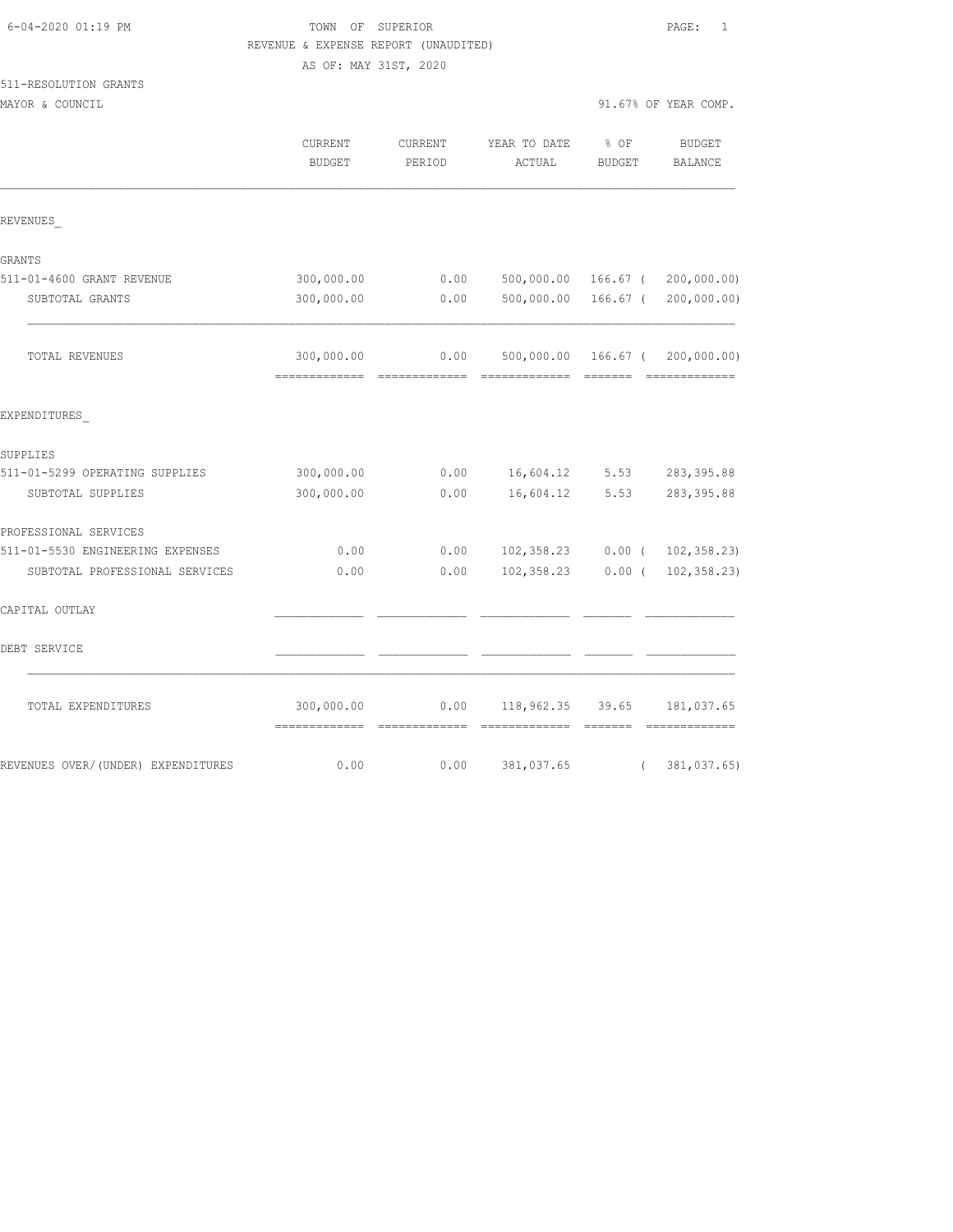|                                    | REVENUE & EXPENSE REPORT (UNAUDITED) |          |                     |               |                                                                                                                                                                                                                                                                                                                                                                                                                                                                                                                          |
|------------------------------------|--------------------------------------|----------|---------------------|---------------|--------------------------------------------------------------------------------------------------------------------------------------------------------------------------------------------------------------------------------------------------------------------------------------------------------------------------------------------------------------------------------------------------------------------------------------------------------------------------------------------------------------------------|
|                                    | AS OF: MAY 31ST, 2020                |          |                     |               |                                                                                                                                                                                                                                                                                                                                                                                                                                                                                                                          |
| 511-RESOLUTION GRANTS              |                                      |          |                     |               |                                                                                                                                                                                                                                                                                                                                                                                                                                                                                                                          |
| RECREATION                         |                                      |          |                     |               | 91.67% OF YEAR COMP.                                                                                                                                                                                                                                                                                                                                                                                                                                                                                                     |
|                                    | CURRENT                              | CURRENT  | YEAR TO DATE        | % OF          | BUDGET                                                                                                                                                                                                                                                                                                                                                                                                                                                                                                                   |
|                                    | <b>BUDGET</b>                        | PERIOD   | ACTUAL              | <b>BUDGET</b> | BALANCE                                                                                                                                                                                                                                                                                                                                                                                                                                                                                                                  |
|                                    |                                      |          |                     |               |                                                                                                                                                                                                                                                                                                                                                                                                                                                                                                                          |
| REVENUES                           |                                      |          |                     |               |                                                                                                                                                                                                                                                                                                                                                                                                                                                                                                                          |
| GRANTS                             |                                      |          |                     |               |                                                                                                                                                                                                                                                                                                                                                                                                                                                                                                                          |
| 511-12-4600 GRANT REVENUE          | 200,000.00                           | 0.00     | 0.00                | 0.00          | 200,000.00                                                                                                                                                                                                                                                                                                                                                                                                                                                                                                               |
| SUBTOTAL GRANTS                    | 200,000.00                           | 0.00     | 0.00                | 0.00          | 200,000.00                                                                                                                                                                                                                                                                                                                                                                                                                                                                                                               |
| TOTAL REVENUES                     | 200,000.00                           | 0.00     | 0.00                | 0.00          | 200,000.00                                                                                                                                                                                                                                                                                                                                                                                                                                                                                                               |
| EXPENDITURES                       |                                      |          |                     |               |                                                                                                                                                                                                                                                                                                                                                                                                                                                                                                                          |
| SUPPLIES                           |                                      |          |                     |               |                                                                                                                                                                                                                                                                                                                                                                                                                                                                                                                          |
| 511-12-5299 OPERATING SUPPLIES     | 200,000.00                           | 0.00     |                     |               | 227,778.42 113.89 ( 27,778.42)                                                                                                                                                                                                                                                                                                                                                                                                                                                                                           |
| SUBTOTAL SUPPLIES                  | 200,000.00                           | 0.00     | 227,778.42 113.89 ( |               | 27,778.42)                                                                                                                                                                                                                                                                                                                                                                                                                                                                                                               |
| PROFESSIONAL SERVICES              |                                      |          |                     |               |                                                                                                                                                                                                                                                                                                                                                                                                                                                                                                                          |
| CAPITAL OUTLAY                     |                                      |          |                     |               |                                                                                                                                                                                                                                                                                                                                                                                                                                                                                                                          |
| TOTAL EXPENDITURES                 | 200,000.00                           | 0.00     |                     |               | 227,778.42 113.89 ( 27,778.42)<br>$\begin{array}{cccccccccc} \multicolumn{2}{c}{} & \multicolumn{2}{c}{} & \multicolumn{2}{c}{} & \multicolumn{2}{c}{} & \multicolumn{2}{c}{} & \multicolumn{2}{c}{} & \multicolumn{2}{c}{} & \multicolumn{2}{c}{} & \multicolumn{2}{c}{} & \multicolumn{2}{c}{} & \multicolumn{2}{c}{} & \multicolumn{2}{c}{} & \multicolumn{2}{c}{} & \multicolumn{2}{c}{} & \multicolumn{2}{c}{} & \multicolumn{2}{c}{} & \multicolumn{2}{c}{} & \multicolumn{2}{c}{} & \multicolumn{2}{c}{} & \mult$ |
| REVENUES OVER/(UNDER) EXPENDITURES | 0.00                                 | $0.00$ ( | 227,778.42)         |               | 227,778.42                                                                                                                                                                                                                                                                                                                                                                                                                                                                                                               |

# 6-04-2020 01:19 PM TOWN OF SUPERIOR PAGE: 2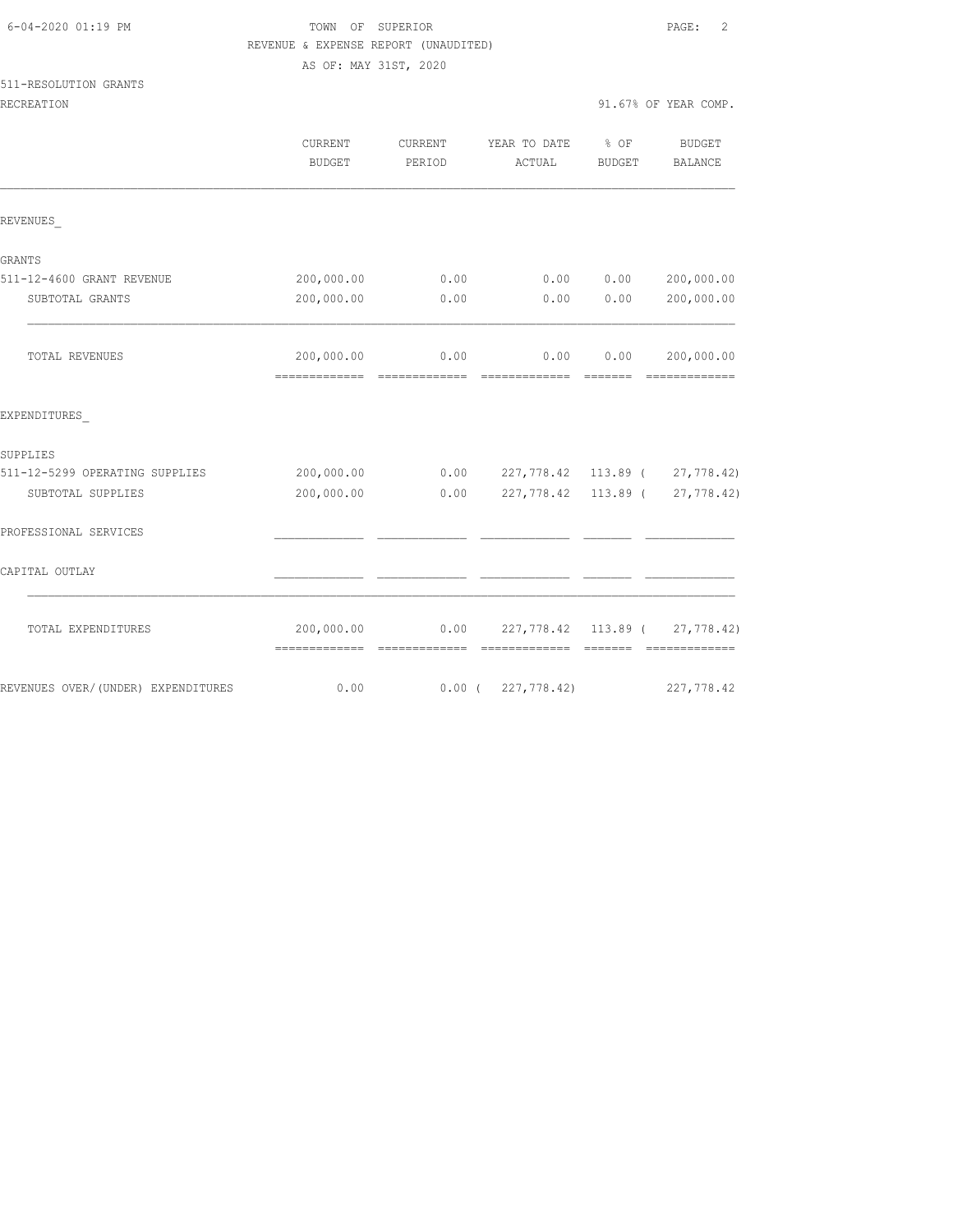| 6-04-2020 01:19 PM                            | TOWN OF SUPERIOR<br>REVENUE & EXPENSE REPORT (UNAUDITED)<br>AS OF: MAY 31ST, 2020 |                          |                                                                                                                                                                                                                                                                                                                                                                                                                                                                                                      |                                                                              | 3<br>PAGE:                                          |  |
|-----------------------------------------------|-----------------------------------------------------------------------------------|--------------------------|------------------------------------------------------------------------------------------------------------------------------------------------------------------------------------------------------------------------------------------------------------------------------------------------------------------------------------------------------------------------------------------------------------------------------------------------------------------------------------------------------|------------------------------------------------------------------------------|-----------------------------------------------------|--|
| 511-RESOLUTION GRANTS<br>ECONOMIC DEVELOPMENT |                                                                                   |                          |                                                                                                                                                                                                                                                                                                                                                                                                                                                                                                      |                                                                              | 91.67% OF YEAR COMP.                                |  |
|                                               | <b>CURRENT</b><br><b>BUDGET</b>                                                   | <b>CURRENT</b><br>PERIOD | YEAR TO DATE<br>ACTUAL                                                                                                                                                                                                                                                                                                                                                                                                                                                                               | % OF<br>BUDGET                                                               | BUDGET<br>BALANCE                                   |  |
| REVENUES                                      |                                                                                   |                          |                                                                                                                                                                                                                                                                                                                                                                                                                                                                                                      |                                                                              |                                                     |  |
| GRANTS                                        |                                                                                   |                          |                                                                                                                                                                                                                                                                                                                                                                                                                                                                                                      |                                                                              |                                                     |  |
| 511-19-4600 GRANT REVENUE                     | 100,000.00                                                                        | 0.00                     | 350,000.00                                                                                                                                                                                                                                                                                                                                                                                                                                                                                           | 350.00 (                                                                     | 250,000.00)                                         |  |
| SUBTOTAL GRANTS                               | 100,000.00                                                                        | 0.00                     | 350,000.00                                                                                                                                                                                                                                                                                                                                                                                                                                                                                           | $350.00$ (                                                                   | 250,000.00)                                         |  |
| TOTAL REVENUES                                | 100,000.00                                                                        | 0.00                     |                                                                                                                                                                                                                                                                                                                                                                                                                                                                                                      | <b>COOSECT</b>                                                               | 350,000.00 350.00 ( 250,000.00)<br>- ============== |  |
| EXPENDITURES                                  |                                                                                   |                          |                                                                                                                                                                                                                                                                                                                                                                                                                                                                                                      |                                                                              |                                                     |  |
| SUPPLIES                                      |                                                                                   |                          |                                                                                                                                                                                                                                                                                                                                                                                                                                                                                                      |                                                                              |                                                     |  |
| 511-19-5299 OPERATING SUPPLIES                | 100,000.00                                                                        | 0.00                     | 100,000.00                                                                                                                                                                                                                                                                                                                                                                                                                                                                                           | 100.00                                                                       | 0.00                                                |  |
| SUBTOTAL SUPPLIES                             | 100,000.00                                                                        | 0.00                     | 100,000.00                                                                                                                                                                                                                                                                                                                                                                                                                                                                                           | 100.00                                                                       | 0.00                                                |  |
| PROFESSIONAL SERVICES                         |                                                                                   |                          |                                                                                                                                                                                                                                                                                                                                                                                                                                                                                                      |                                                                              |                                                     |  |
| CAPITAL OUTLAY                                |                                                                                   |                          |                                                                                                                                                                                                                                                                                                                                                                                                                                                                                                      |                                                                              |                                                     |  |
| TOTAL EXPENDITURES                            | 100,000.00<br>-------------- -------------                                        | 0.00                     | 100,000.00<br>$\begin{array}{cccccccccccccc} \multicolumn{2}{c}{} & \multicolumn{2}{c}{} & \multicolumn{2}{c}{} & \multicolumn{2}{c}{} & \multicolumn{2}{c}{} & \multicolumn{2}{c}{} & \multicolumn{2}{c}{} & \multicolumn{2}{c}{} & \multicolumn{2}{c}{} & \multicolumn{2}{c}{} & \multicolumn{2}{c}{} & \multicolumn{2}{c}{} & \multicolumn{2}{c}{} & \multicolumn{2}{c}{} & \multicolumn{2}{c}{} & \multicolumn{2}{c}{} & \multicolumn{2}{c}{} & \multicolumn{2}{c}{} & \multicolumn{2}{c}{} & \$ | 100.00<br>$\begin{array}{c} \n \text{---} \text{---} \text{---} \end{array}$ | 0.00<br>=============                               |  |
| REVENUES OVER/(UNDER) EXPENDITURES            | 0.00                                                                              | 0.00                     | 250,000.00                                                                                                                                                                                                                                                                                                                                                                                                                                                                                           | $\left($                                                                     | 250,000.00)                                         |  |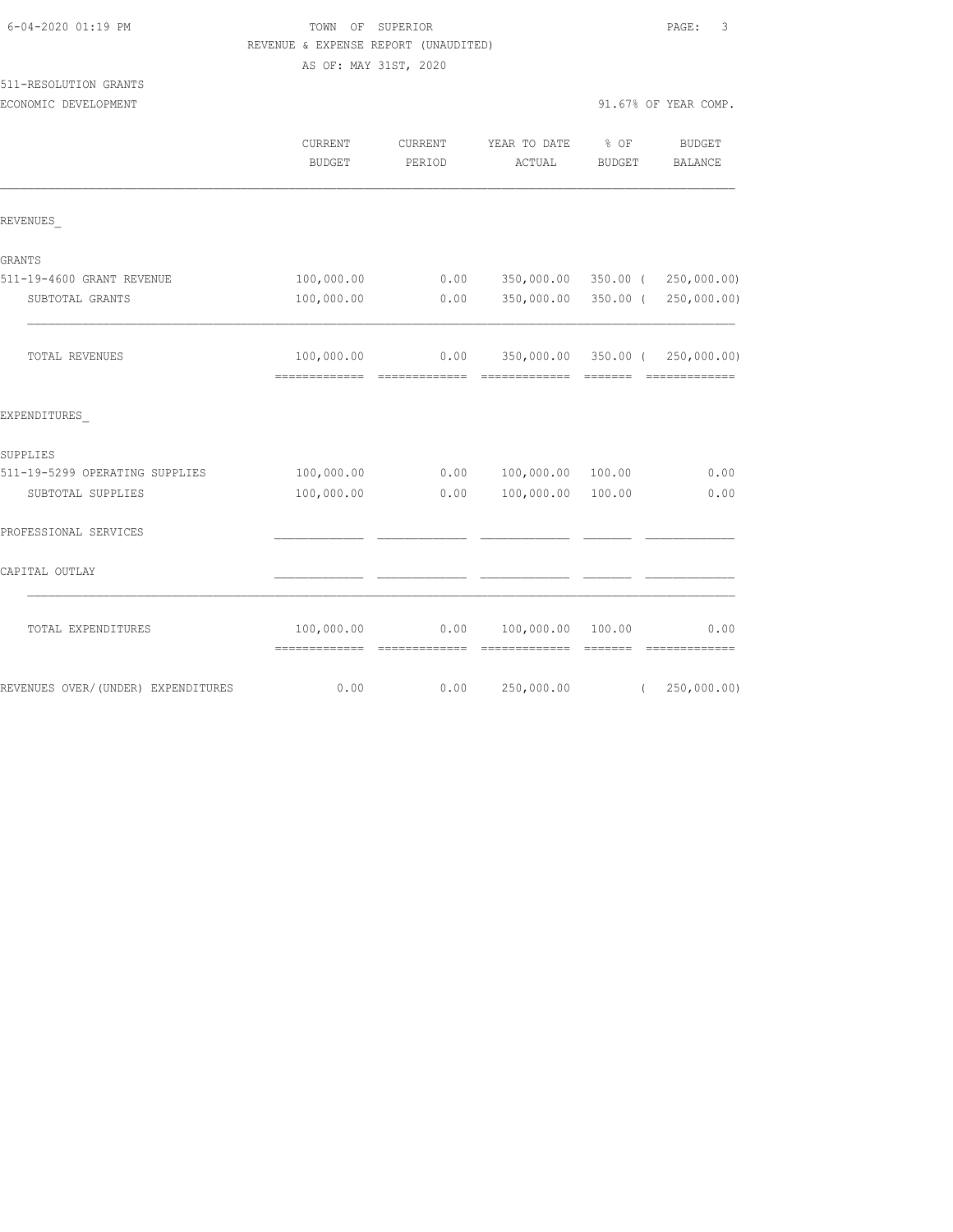#### 6-04-2020 01:19 PM TOWN OF SUPERIOR PAGE: 4 REVENUE & EXPENSE REPORT (UNAUDITED) AS OF: MAY 31ST, 2020

511-RESOLUTION GRANTS

|                                    | CURRENT<br>BUDGET | <b>CURRENT</b><br>PERIOD | YEAR TO DATE<br>ACTUAL | % OF<br><b>BUDGET</b> | <b>BUDGET</b><br><b>BALANCE</b> |
|------------------------------------|-------------------|--------------------------|------------------------|-----------------------|---------------------------------|
|                                    |                   |                          |                        |                       |                                 |
| FUND TOTAL REVENUES                | 600,000.00        | 0.00                     | 850,000.00             | 141.67 (              | 250,000.00)                     |
| FUND TOTAL EXPENDITURES            | 600,000.00        | 0.00                     | 446,740.77             | 74.46                 | 153,259.23                      |
| REVENUES OVER/(UNDER) EXPENDITURES | 0.00              | 0.00                     | 403,259.23             |                       | 403,259.23)                     |
|                                    |                   |                          |                        |                       |                                 |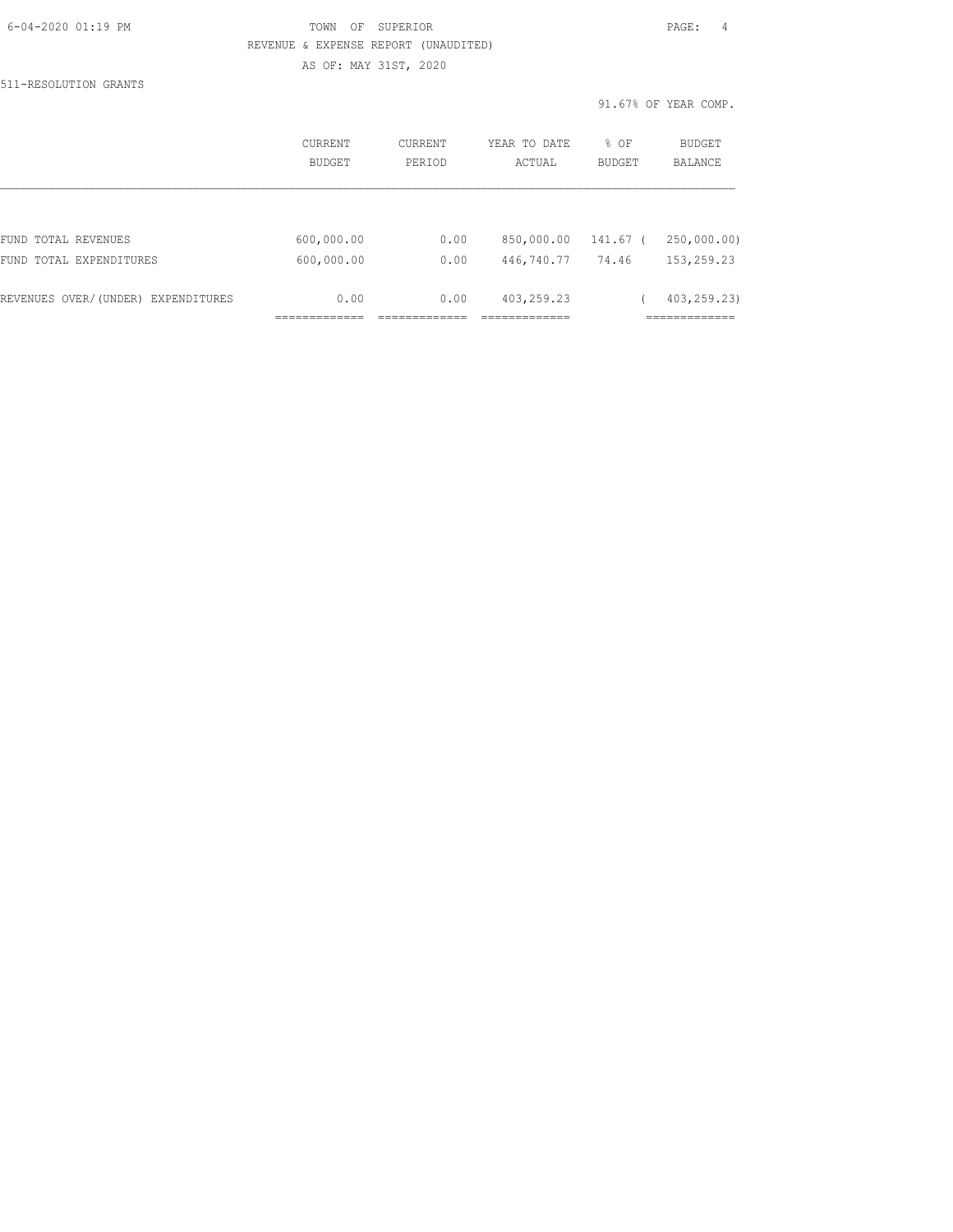| DEBT SERVICE             |                                      |                                          |  |                      |
|--------------------------|--------------------------------------|------------------------------------------|--|----------------------|
| SUPPLIES                 |                                      |                                          |  |                      |
| EXPENDITURES             |                                      |                                          |  |                      |
|                          |                                      |                                          |  |                      |
|                          |                                      |                                          |  |                      |
| CONTINGENCY              |                                      |                                          |  |                      |
| MISCELLANEOUS            |                                      |                                          |  |                      |
| <b>BUSINESS SERVICES</b> |                                      |                                          |  |                      |
|                          |                                      |                                          |  |                      |
| REVENUES                 |                                      |                                          |  |                      |
|                          | BUDGET                               | PERIOD ACTUAL BUDGET BALANCE             |  |                      |
|                          |                                      | CURRENT CURRENT YEAR TO DATE % OF BUDGET |  |                      |
| NON-DEPARTMENTAL         |                                      |                                          |  | 91.67% OF YEAR COMP. |
| 800-FIRE DEPT PENSION    |                                      |                                          |  |                      |
|                          |                                      | AS OF: MAY 31ST, 2020                    |  |                      |
|                          | REVENUE & EXPENSE REPORT (UNAUDITED) |                                          |  |                      |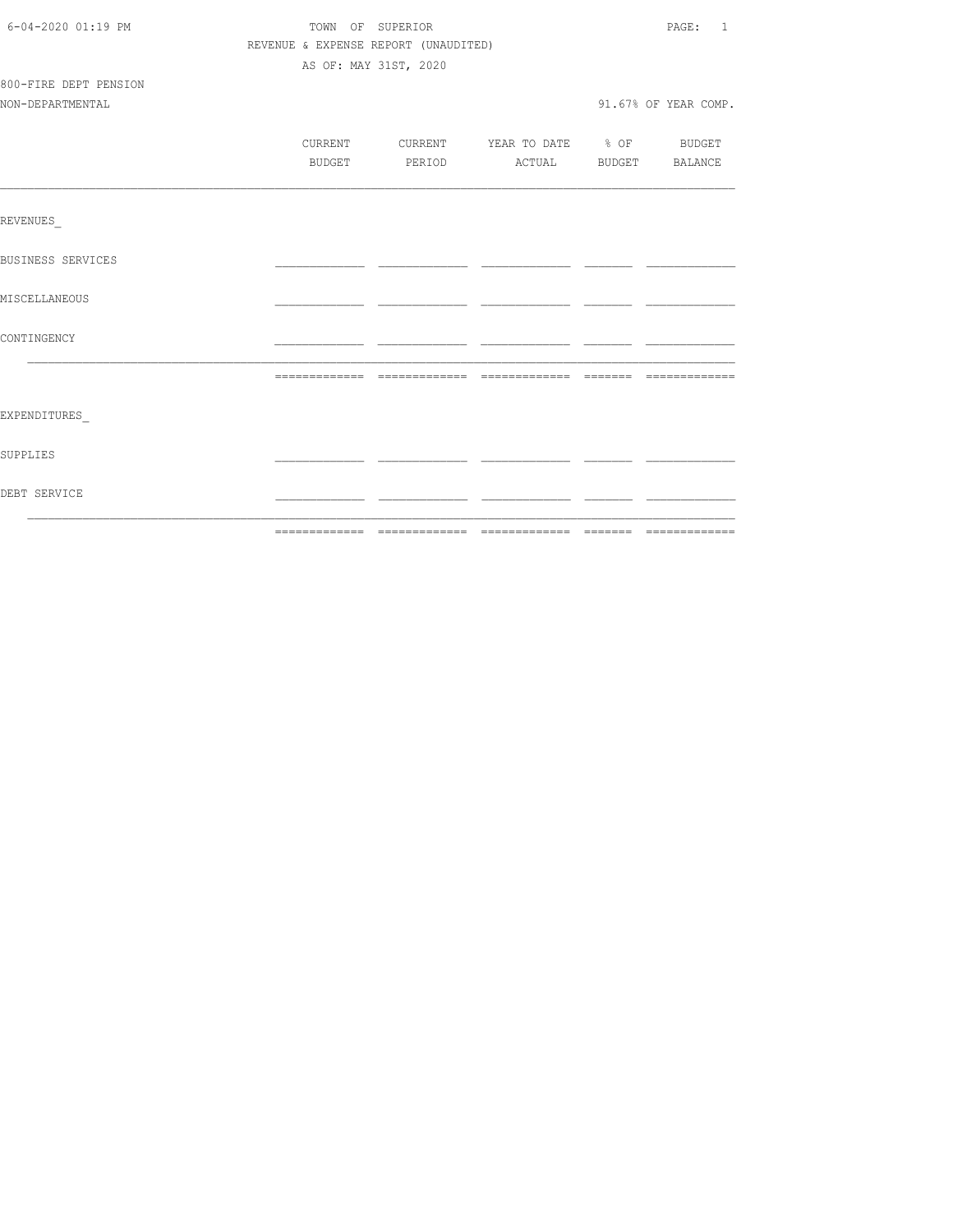| $6 - 04 - 2020$ $01:19$ PM | OF SUPERIOR<br>TOWN                  | PAGE: 2              |
|----------------------------|--------------------------------------|----------------------|
|                            | REVENUE & EXPENSE REPORT (UNAUDITED) |                      |
|                            | AS OF: MAY 31ST, 2020                |                      |
| 800-FIRE DEPT PENSION      |                                      |                      |
|                            |                                      | 91.67% OF YEAR COMP. |
|                            |                                      |                      |

 CURRENT CURRENT YEAR TO DATE % OF BUDGET BUDGET PERIOD ACTUAL BUDGET BALANCE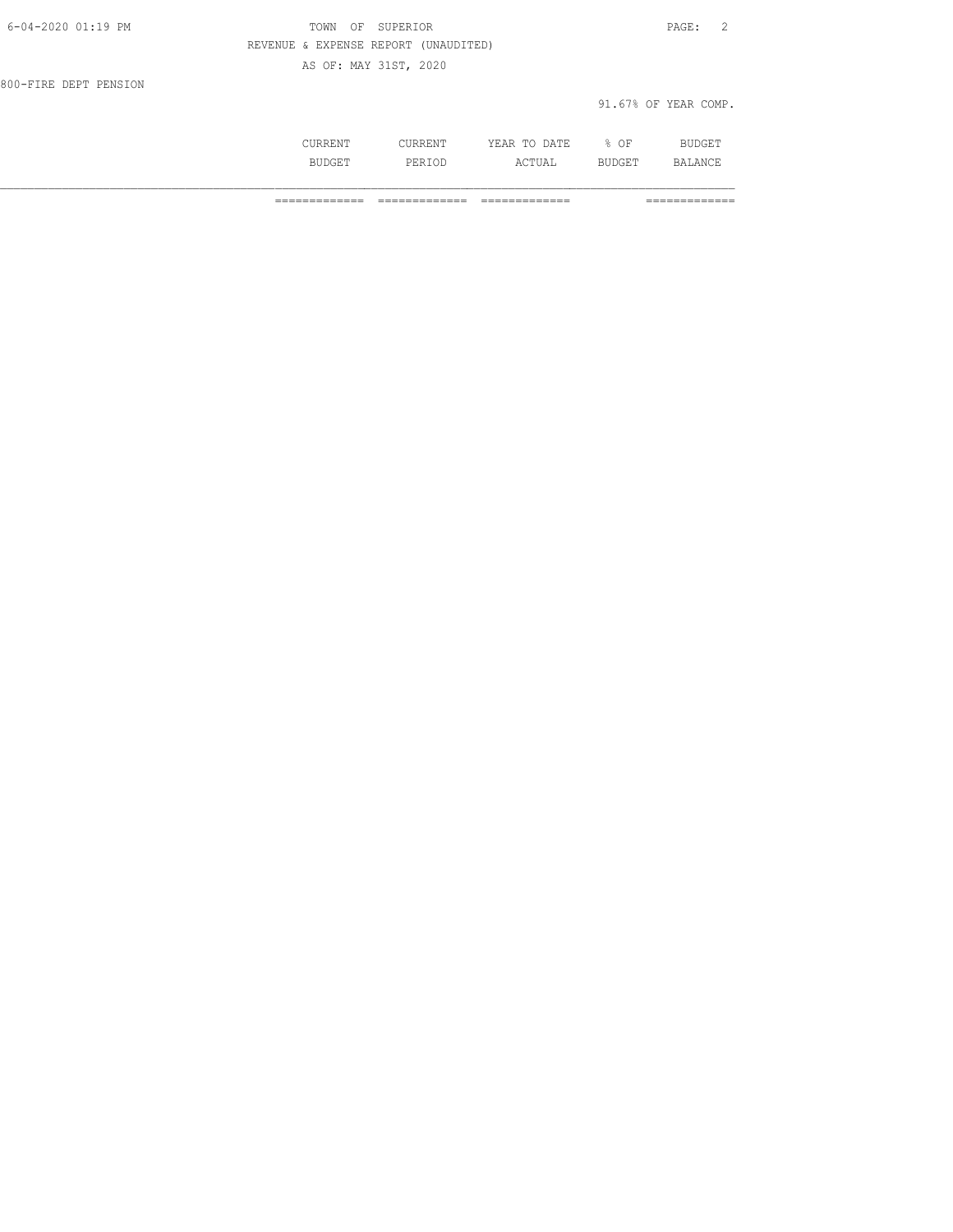| 6-04-2020 01:19 PM | TOWN OF SUPERIOR                     |         |                          |                | PAGE: 1              |
|--------------------|--------------------------------------|---------|--------------------------|----------------|----------------------|
|                    | REVENUE & EXPENSE REPORT (UNAUDITED) |         |                          |                |                      |
|                    | AS OF: MAY 31ST, 2020                |         |                          |                |                      |
| 810-LGIP           |                                      |         |                          |                |                      |
| NON-DEPARTMENTAL   |                                      |         |                          |                | 91.67% OF YEAR COMP. |
|                    | CURRENT                              | CURRENT | YEAR TO DATE % OF BUDGET |                |                      |
|                    | BUDGET                               | PERIOD  | ACTUAL                   | BUDGET BALANCE |                      |
|                    |                                      |         |                          |                |                      |
| REVENUES           |                                      |         |                          |                |                      |
| BUSINESS SERVICES  |                                      |         |                          |                |                      |
|                    |                                      |         |                          |                |                      |
| EXPENDITURES       |                                      |         |                          |                |                      |
| SUPPLIES           |                                      |         |                          |                |                      |
|                    |                                      |         |                          |                |                      |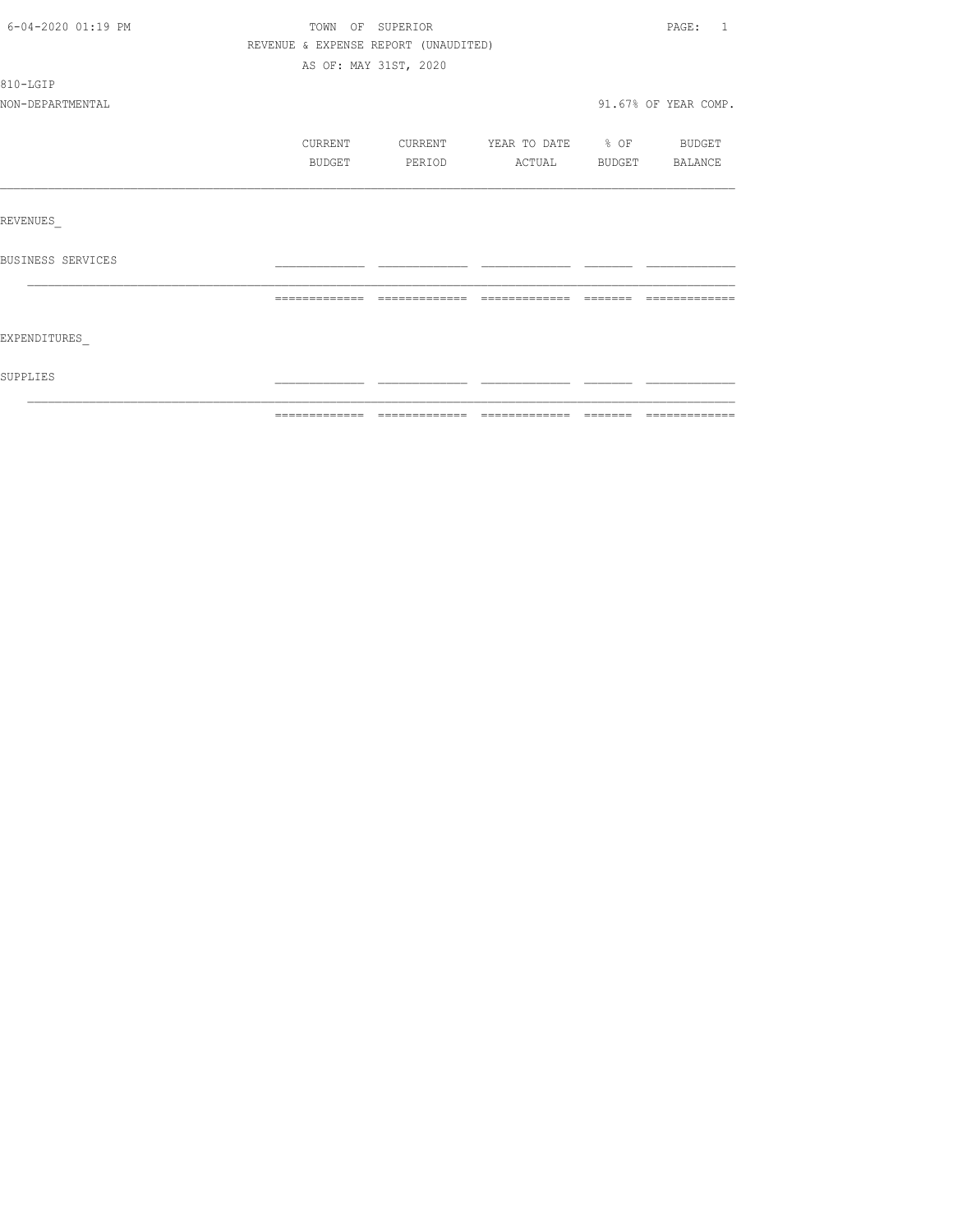| 6-04-2020 01:19 PM | TOWN<br>OF                           | SUPERIOR              |              |      | $\overline{2}$<br>$\texttt{PAGE}$ : |
|--------------------|--------------------------------------|-----------------------|--------------|------|-------------------------------------|
|                    | REVENUE & EXPENSE REPORT (UNAUDITED) |                       |              |      |                                     |
|                    |                                      | AS OF: MAY 31ST, 2020 |              |      |                                     |
| 810-LGIP           |                                      |                       |              |      |                                     |
|                    |                                      |                       |              |      | 91.67% OF YEAR COMP.                |
|                    |                                      |                       |              |      |                                     |
|                    | CURRENT                              | <b>CURRENT</b>        | YEAR TO DATE | % OF | BUDGET                              |

BUDGET PERIOD ACTUAL BUDGET BALANCE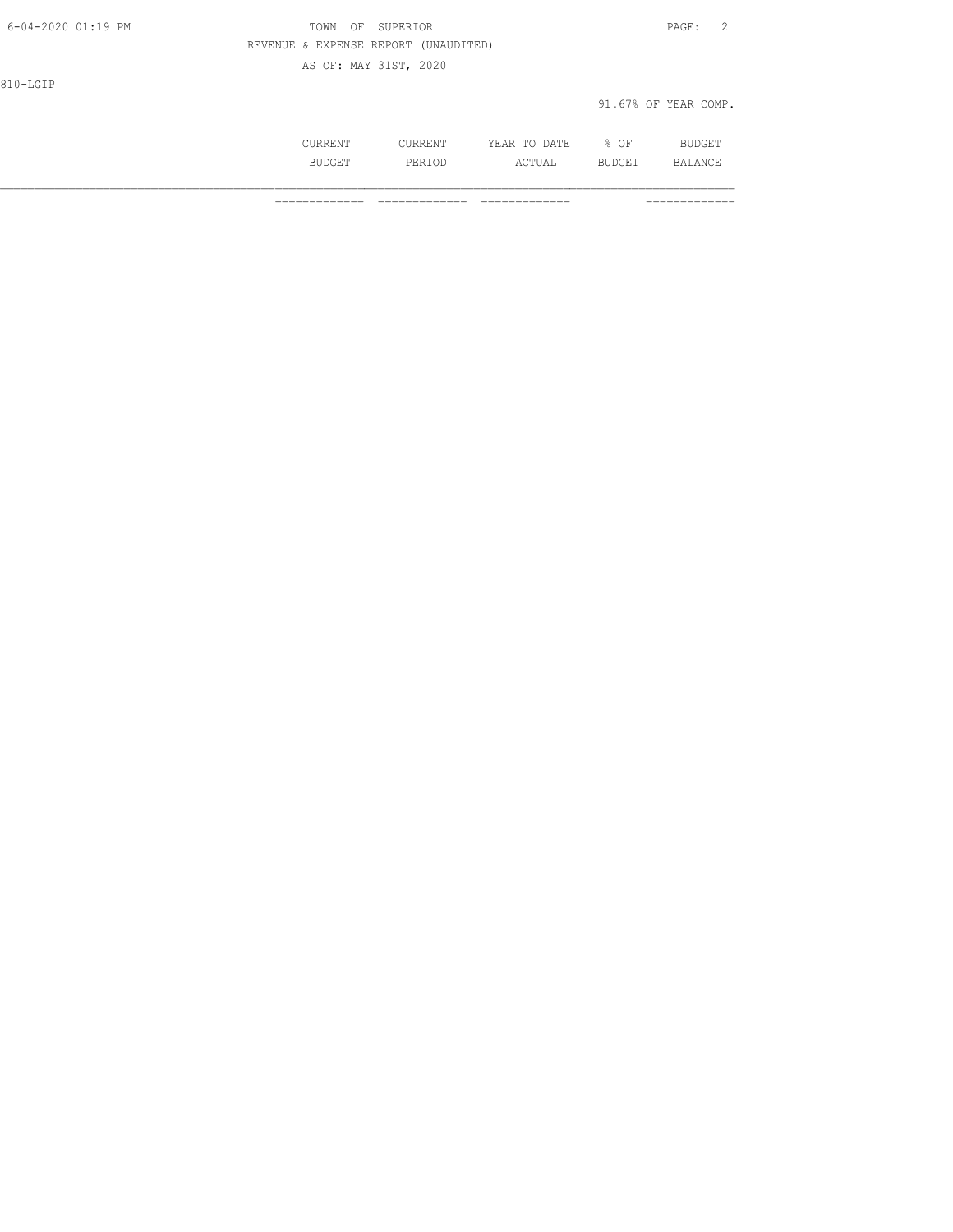| 6-04-2020 01:19 PM | TOWN OF SUPERIOR                     |         |                          | PAGE:<br>$\overline{1}$ |
|--------------------|--------------------------------------|---------|--------------------------|-------------------------|
|                    | REVENUE & EXPENSE REPORT (UNAUDITED) |         |                          |                         |
|                    | AS OF: MAY 31ST, 2020                |         |                          |                         |
| 820-EXPLORERS      |                                      |         |                          |                         |
| NON-DEPARTMENTAL   |                                      |         |                          | 91.67% OF YEAR COMP.    |
|                    | CURRENT                              | CURRENT | YEAR TO DATE % OF BUDGET |                         |
|                    | BUDGET                               | PERIOD  | ACTUAL                   | BUDGET BALANCE          |
|                    |                                      |         |                          |                         |
| REVENUES           |                                      |         |                          |                         |
| MISCELLANEOUS      |                                      |         |                          |                         |
|                    |                                      |         |                          |                         |
| EXPENDITURES       |                                      |         |                          |                         |
| SUPPLIES           |                                      |         |                          |                         |
|                    |                                      |         |                          |                         |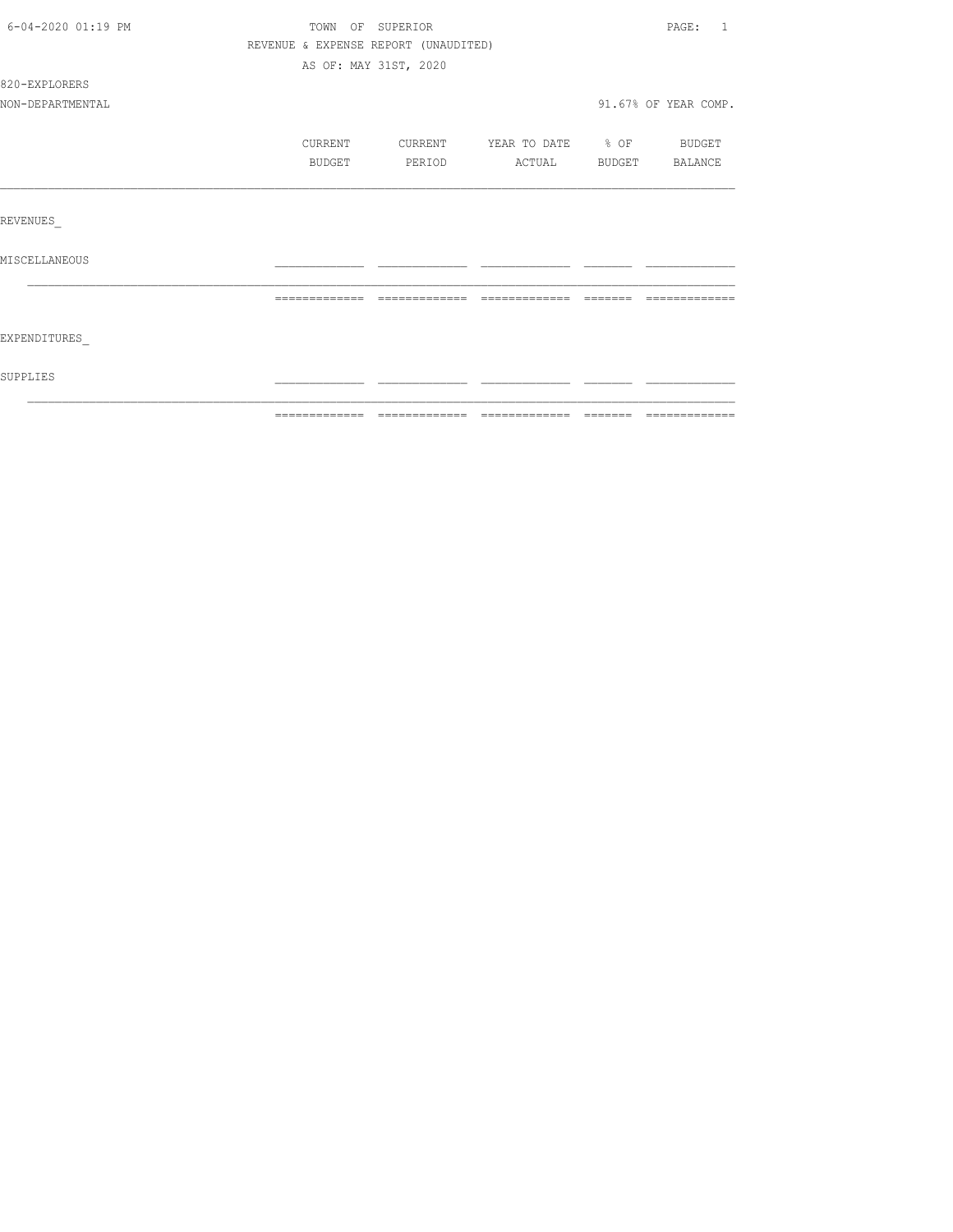| 6-04-2020 01:19 PM | TOWN<br>OF<br>SUPERIOR               | PAGE: 2              |
|--------------------|--------------------------------------|----------------------|
|                    | REVENUE & EXPENSE REPORT (UNAUDITED) |                      |
|                    | AS OF: MAY 31ST, 2020                |                      |
| 820-EXPLORERS      |                                      |                      |
|                    |                                      | 91.67% OF YEAR COMP. |
|                    |                                      |                      |

 CURRENT CURRENT YEAR TO DATE % OF BUDGET BUDGET PERIOD ACTUAL BUDGET BALANCE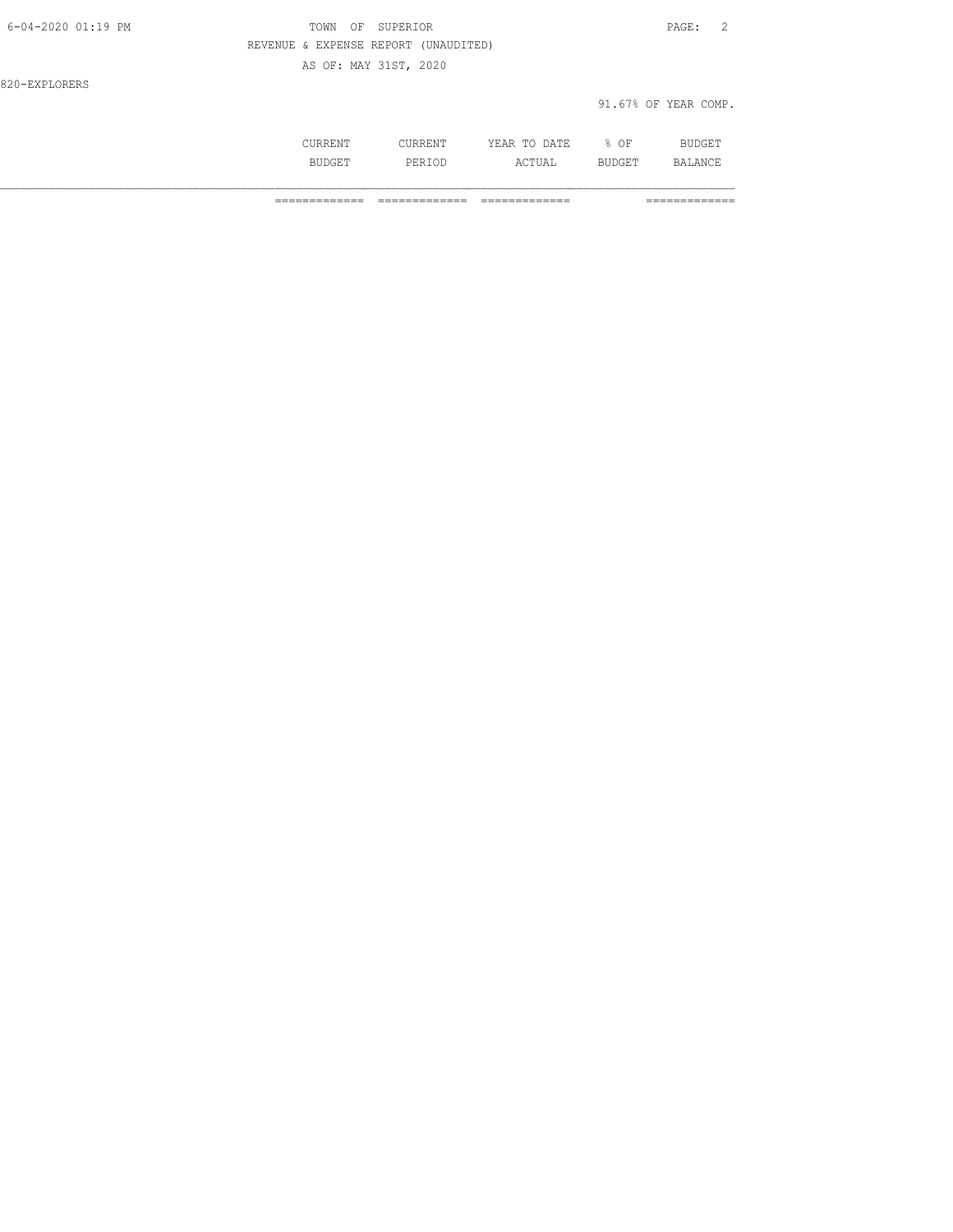### FOWN OF SUPERIOR **Example 2010** PAGE: 1 REVENUE & EXPENSE REPORT (UNAUDITED) AS OF: MAY 31ST, 2020

830-TOYS FOR TOTS

NON-DEPARTMENTAL 91.67% OF YEAR COMP.

|                                    | CURRENT<br><b>CURRENT</b><br><b>BUDGET</b><br>PERIOD |                        | YEAR TO DATE % OF<br>ACTUAL               | <b>BUDGET</b>     | <b>BUDGET</b><br><b>BALANCE</b> |  |
|------------------------------------|------------------------------------------------------|------------------------|-------------------------------------------|-------------------|---------------------------------|--|
| REVENUES                           |                                                      |                        |                                           |                   |                                 |  |
| <b>GRANTS</b>                      |                                                      |                        |                                           |                   |                                 |  |
| 830-00-4600 OTHER REVENUE          | 0.00                                                 | 0.00                   | 2,375.00 0.00 ( 2,375.00)                 |                   |                                 |  |
| SUBTOTAL GRANTS                    | 0.00                                                 | 0.00                   |                                           |                   | 2,375.00 0.00 ( 2,375.00)       |  |
| TOTAL REVENUES                     | 0.00<br>=============                                | 0.00<br>-------------- | 2,375.00 0.00 (2,375.00)<br>============= | --------          | --------------                  |  |
| EXPENDITURES                       |                                                      |                        |                                           |                   |                                 |  |
| SUPPLIES                           |                                                      |                        |                                           |                   |                                 |  |
| 830-00-5299 OPERATING SUPPLIES     | 0.00                                                 | 0.00                   | $1,856.03$ 0.00 ( 1,856.03)               |                   |                                 |  |
| SUBTOTAL SUPPLIES                  | 0.00                                                 | 0.00                   | 1,856.03                                  | $0.00$ (          | 1,856.03)                       |  |
| TOTAL EXPENDITURES                 | 0.00<br>=============                                | 0.00                   | ===========                               | $1,856.03$ 0.00 ( | 1,856.03)                       |  |
| REVENUES OVER/(UNDER) EXPENDITURES | 0.00                                                 | 0.00                   | 518.97                                    | $\left($          | 518.97)                         |  |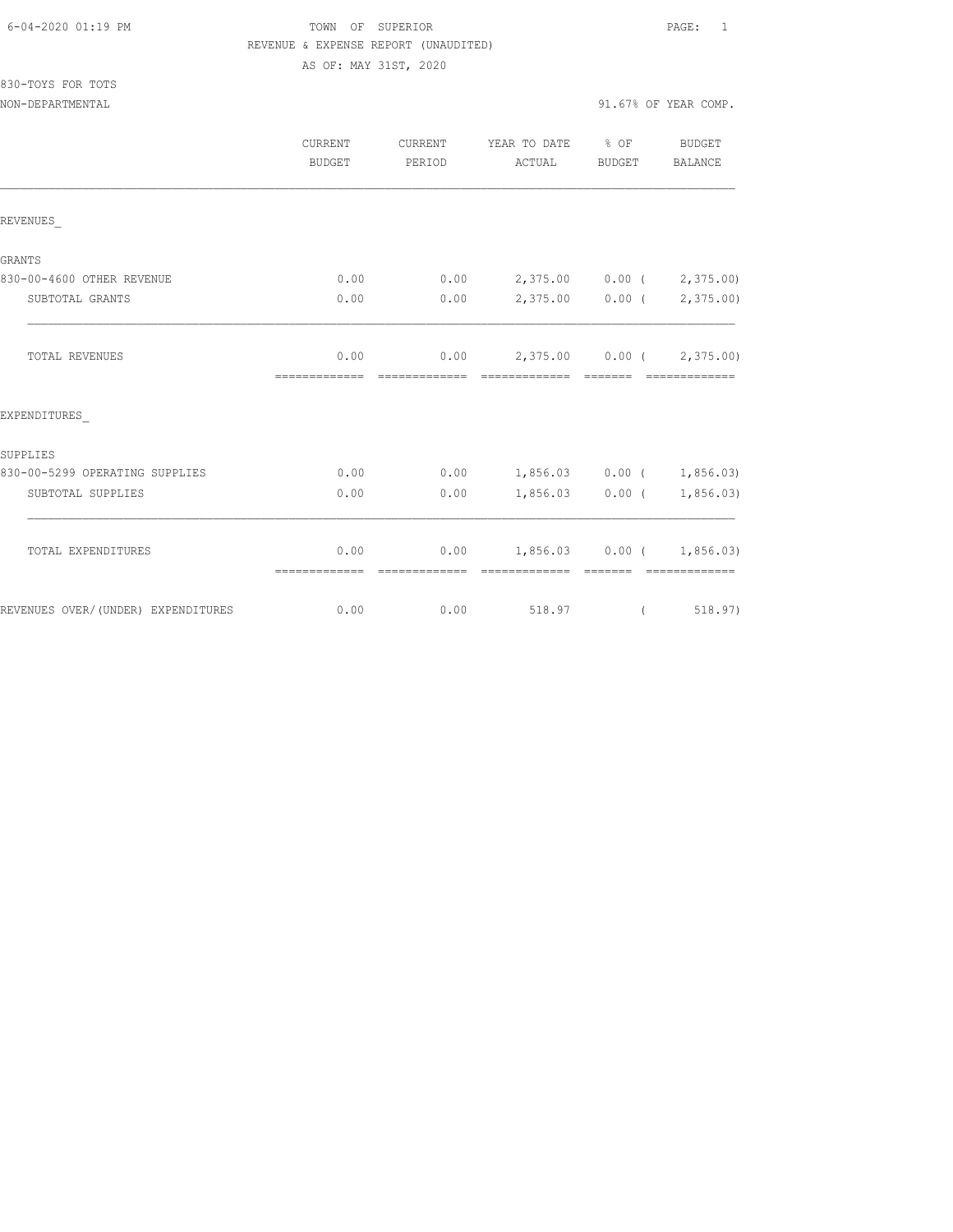#### 6-04-2020 01:19 PM TOWN OF SUPERIOR PAGE: 2 REVENUE & EXPENSE REPORT (UNAUDITED) AS OF: MAY 31ST, 2020

830-TOYS FOR TOTS

|                                    | CURRENT<br>CURRENT<br>PERIOD<br><b>BUDGET</b> |      | YEAR TO DATE<br>ACTUAL | % OF<br><b>BUDGET</b> | BUDGET<br><b>BALANCE</b> |  |
|------------------------------------|-----------------------------------------------|------|------------------------|-----------------------|--------------------------|--|
|                                    |                                               |      |                        |                       |                          |  |
| FUND TOTAL REVENUES                | 0.00                                          | 0.00 | 2,375.00               | $0.00$ (              | 2,375.00                 |  |
| FUND TOTAL EXPENDITURES            | 0.00                                          | 0.00 | 1,856.03               | 0.00                  | 1,856.03                 |  |
| REVENUES OVER/(UNDER) EXPENDITURES | 0.00                                          | 0.00 | 518.97                 |                       | 518.97)                  |  |
|                                    |                                               |      |                        |                       |                          |  |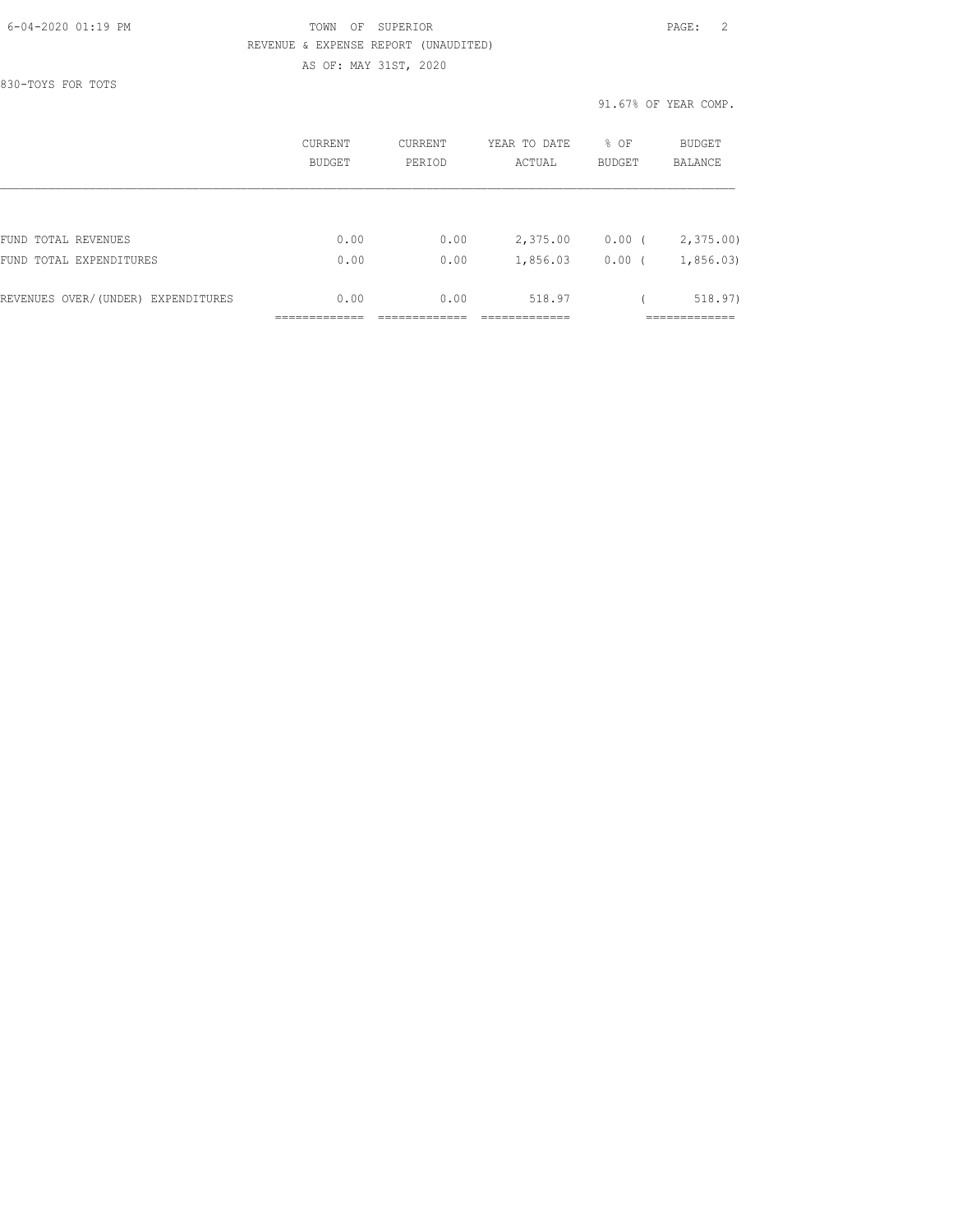|                          |                  | ============= | =============                        | =============         | -------- |                      |
|--------------------------|------------------|---------------|--------------------------------------|-----------------------|----------|----------------------|
| NON-OPERATING            |                  |               |                                      |                       |          |                      |
| SUPPLIES                 |                  |               |                                      |                       |          |                      |
| EXPENDITURES             |                  |               |                                      |                       |          |                      |
|                          |                  |               |                                      |                       |          |                      |
|                          |                  | BUDGET        | PERIOD                               | ACTUAL BUDGET BALANCE |          |                      |
|                          |                  | CURRENT       | CURRENT YEAR TO DATE % OF            |                       |          | <b>BUDGET</b>        |
| NON-DEPARTMENTAL         |                  |               |                                      |                       |          | 91.67% OF YEAR COMP. |
| 840-GENERAL FIXED ASSETS |                  |               |                                      |                       |          |                      |
|                          |                  |               | AS OF: MAY 31ST, 2020                |                       |          |                      |
|                          |                  |               | REVENUE & EXPENSE REPORT (UNAUDITED) |                       |          |                      |
| 6-04-2020 01:19 PM       | TOWN OF SUPERIOR |               |                                      |                       | PAGE: 1  |                      |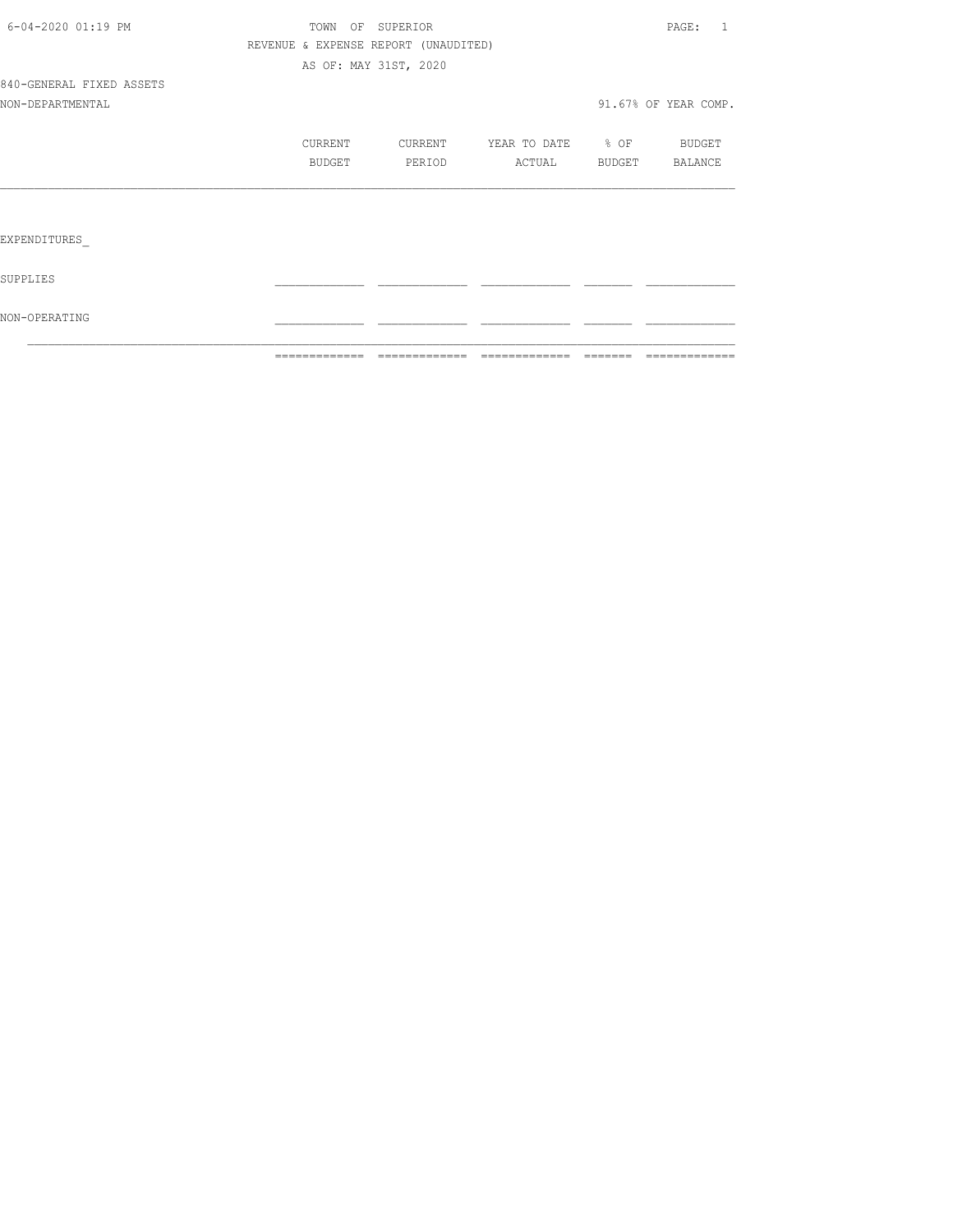| 6-04-2020 01:19 PM       | OF SUPERIOR<br>TOWN                  | PAGE: 2              |
|--------------------------|--------------------------------------|----------------------|
|                          | REVENUE & EXPENSE REPORT (UNAUDITED) |                      |
|                          | AS OF: MAY 31ST, 2020                |                      |
| 840-GENERAL FIXED ASSETS |                                      |                      |
|                          |                                      | 91.67% OF YEAR COMP. |
|                          |                                      |                      |

 CURRENT CURRENT YEAR TO DATE % OF BUDGET BUDGET PERIOD ACTUAL BUDGET BALANCE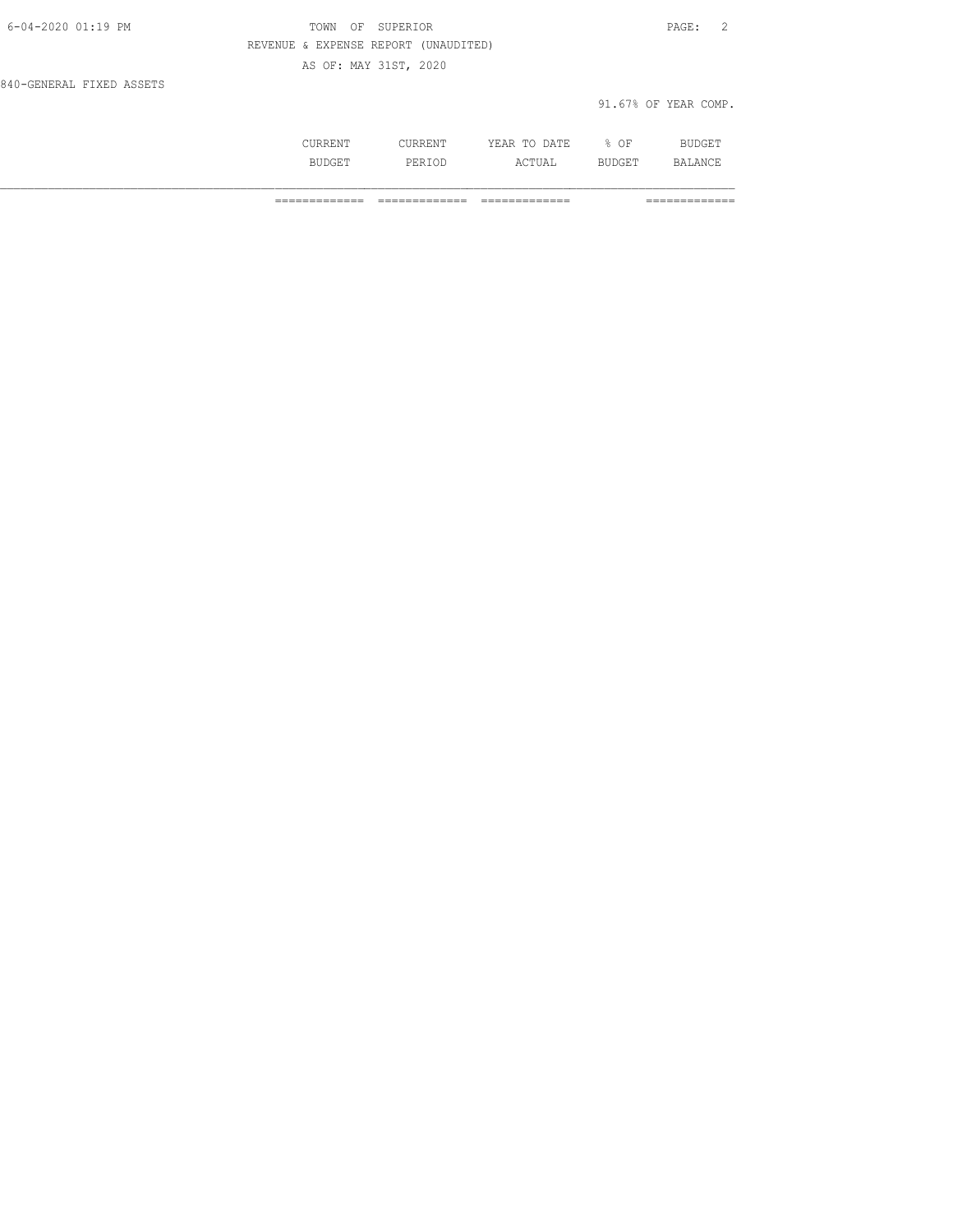| 6-04-2020 01:19 PM   | TOWN<br>OF<br>SUPERIOR |                                      |              |        | PAGE:                |  |
|----------------------|------------------------|--------------------------------------|--------------|--------|----------------------|--|
|                      |                        | REVENUE & EXPENSE REPORT (UNAUDITED) |              |        |                      |  |
|                      |                        | AS OF: MAY 31ST, 2020                |              |        |                      |  |
| 850-GENERAL L/T DEBT |                        |                                      |              |        |                      |  |
| NON-DEPARTMENTAL     |                        |                                      |              |        | 91.67% OF YEAR COMP. |  |
|                      | CURRENT                | CURRENT                              | YEAR TO DATE | $8$ OF | <b>BUDGET</b>        |  |
|                      | BUDGET                 | PERIOD                               | ACTUAL       | BUDGET | <b>BALANCE</b>       |  |
|                      |                        |                                      |              |        |                      |  |
| EXPENDITURES         |                        |                                      |              |        |                      |  |

 ${\tt SUPPLIES}$